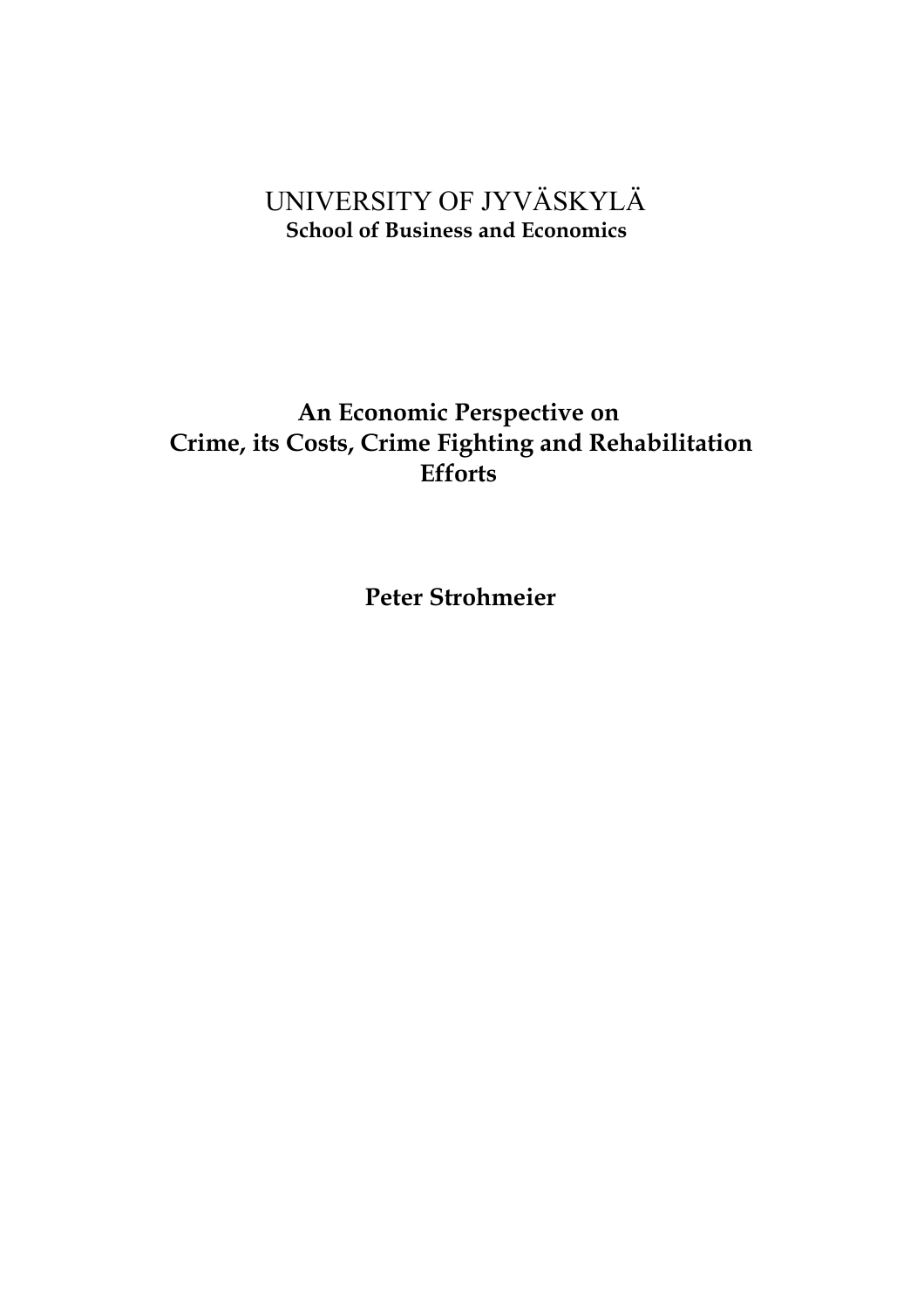**An Economic Perspective on Crime, its Costs, Crime Fighting and Rehabilitation Efforts**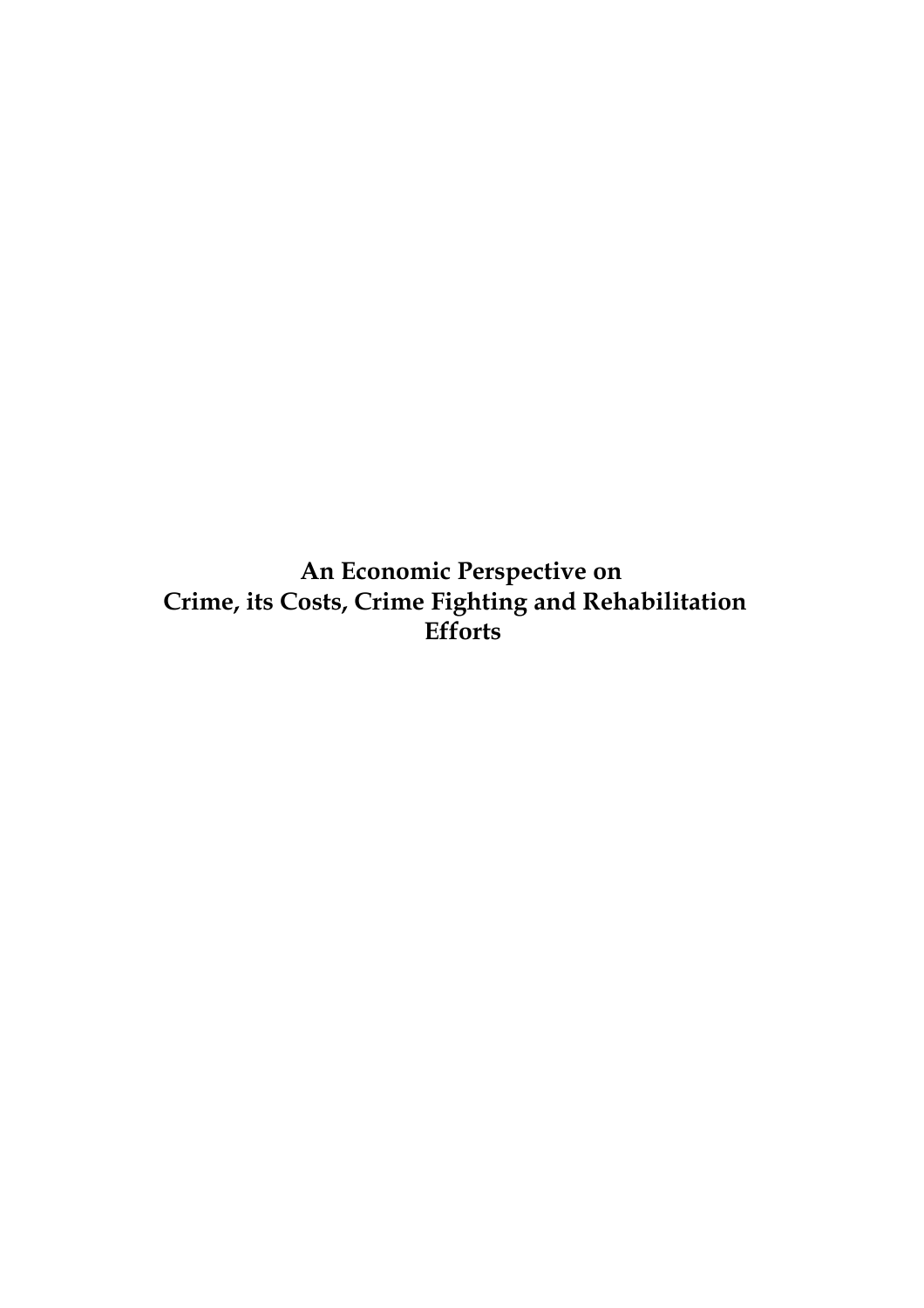Author Strohmeier, Peter Erik

Title

An Economic Perspective on Crime, its Costs, Crime Fighting and Rehabilitation Efforts

| Subject       | Type of Work    |
|---------------|-----------------|
| Economics     | Master's Thesis |
| Time          | Number of Pages |
| December 2010 | $111+2$         |

Abstract:

This study will examine the economic issues surrounding crime and reintegration measures aimed at prisoners, particularly but not exclusively in Germany. To do so it will be necessary to give an overview about the crime and crime-fighting situation in Germany. The focus is on violent and street crime. White collar crime will be mentioned only briefly.

The starting point will be to examine the cost of crime and the problems concerning its measurement. These include for example the economic costs of murder or the largely ignored cost of rehabilitating the victims of crimes such as rape. They often suffer from severe trauma. Further it will prove necessary to add the indirect, immaterial costs of crime and the private expenditure on security to the direct costs of crime such as public security expenditure on police and prisons.

In order to provide an economic framework for the understanding of crime use will be made of the Becker model of crime. It basically regards crime as a consequence of rational agents reacting to illegal activities yielding higher expected returns than legal ones. One of its main predictions being that a high likelihood of detection and conviction is a major deterrent.

The explanatory power of the Becker model (and its limits) will be explored by looking at various aspects of crime and by looking at crimes that provide the offenders with a utility level that no legal alternative can provide from the offenders' perspective. Further, an overview over various crime related topics such as guns and drugs will be provided. A short excursion looks at the role psychology and happiness play in Becker's theory. This model is tested by looking at commonly encountered criminological facts. Also its implications for crime reduction efforts in prevention, deterrence and rehabilitation will be outlined. The special focus will be on volunteers and their link to the economic model of crime.

The conclusion stresses three main aspects: Firstly the importance of further research to improve the estimates of the costs of crime; secondly the role Becker's theory can play in informing crime reducing activities by the police, the legal system as well as the labour market and education policies; and thirdly the necessity to establish a nationwide, longterm data bank for recidivism. Such a data bank is a crucial precondition for any meaningful cost-benefit analysis of reintegration and prevention measures.

Key Words: Becker, Crime, Deterrence, Ehrlich, Human Capital, Prevention, Rehabilitation, Volunteers, Volunteering

Location Jyväskylä University School of Business and Economics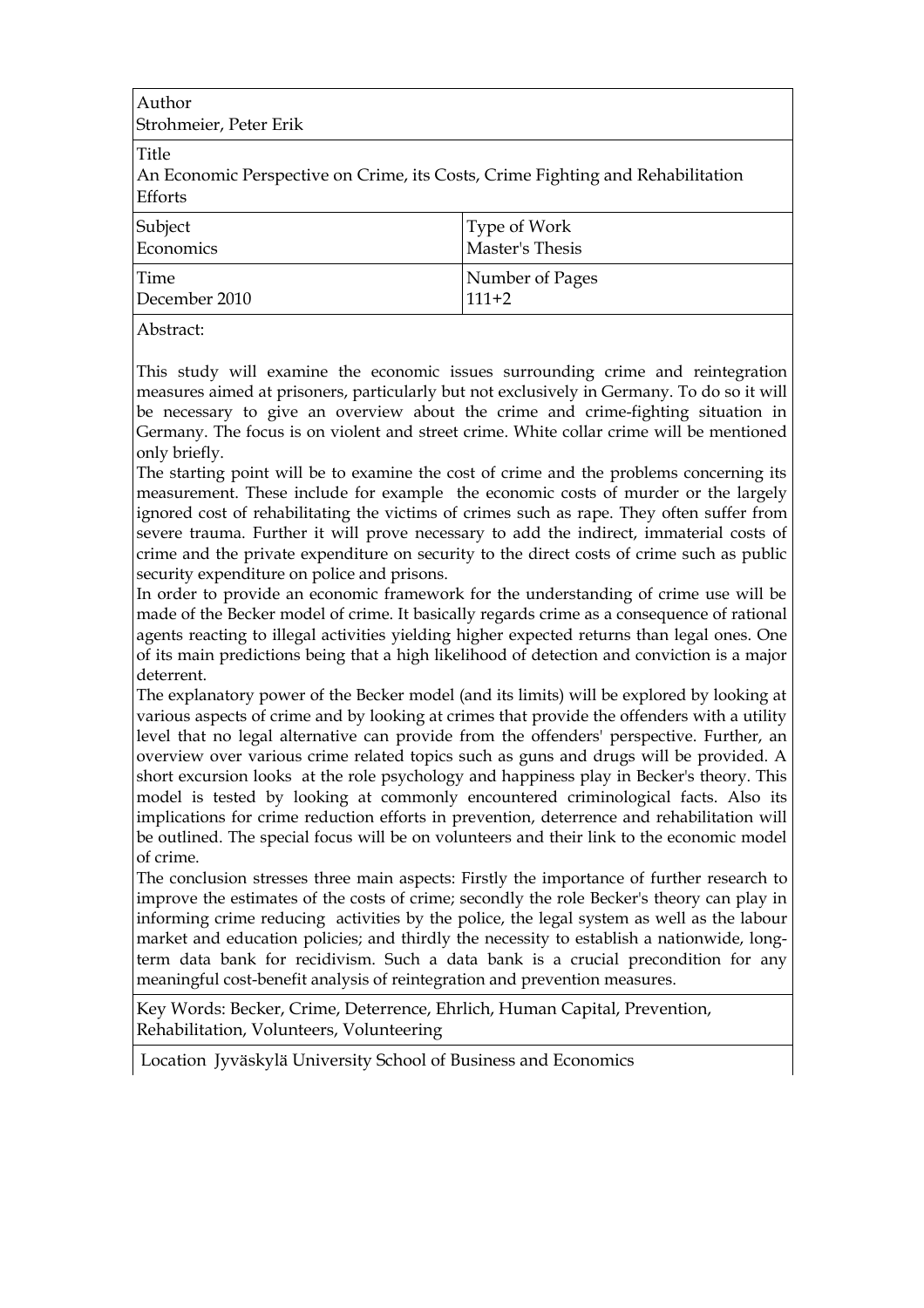| Author           | Peter Strohmeier<br>School of Business and Economics<br>University of Jyväskylä<br>pestrohm@jyu.fi |
|------------------|----------------------------------------------------------------------------------------------------|
| Supervisor       | Professor Kari Heimonen<br>School of Business and Economics<br>University of Jyväskylä             |
| <b>Reviewers</b> | Professor Kari Heimonen<br>School of Business and Economics<br>University of Jyväskylä             |
|                  | Professor (acting) Juuso Vataja<br>School of Business and Economics<br>University of Jyväskylä     |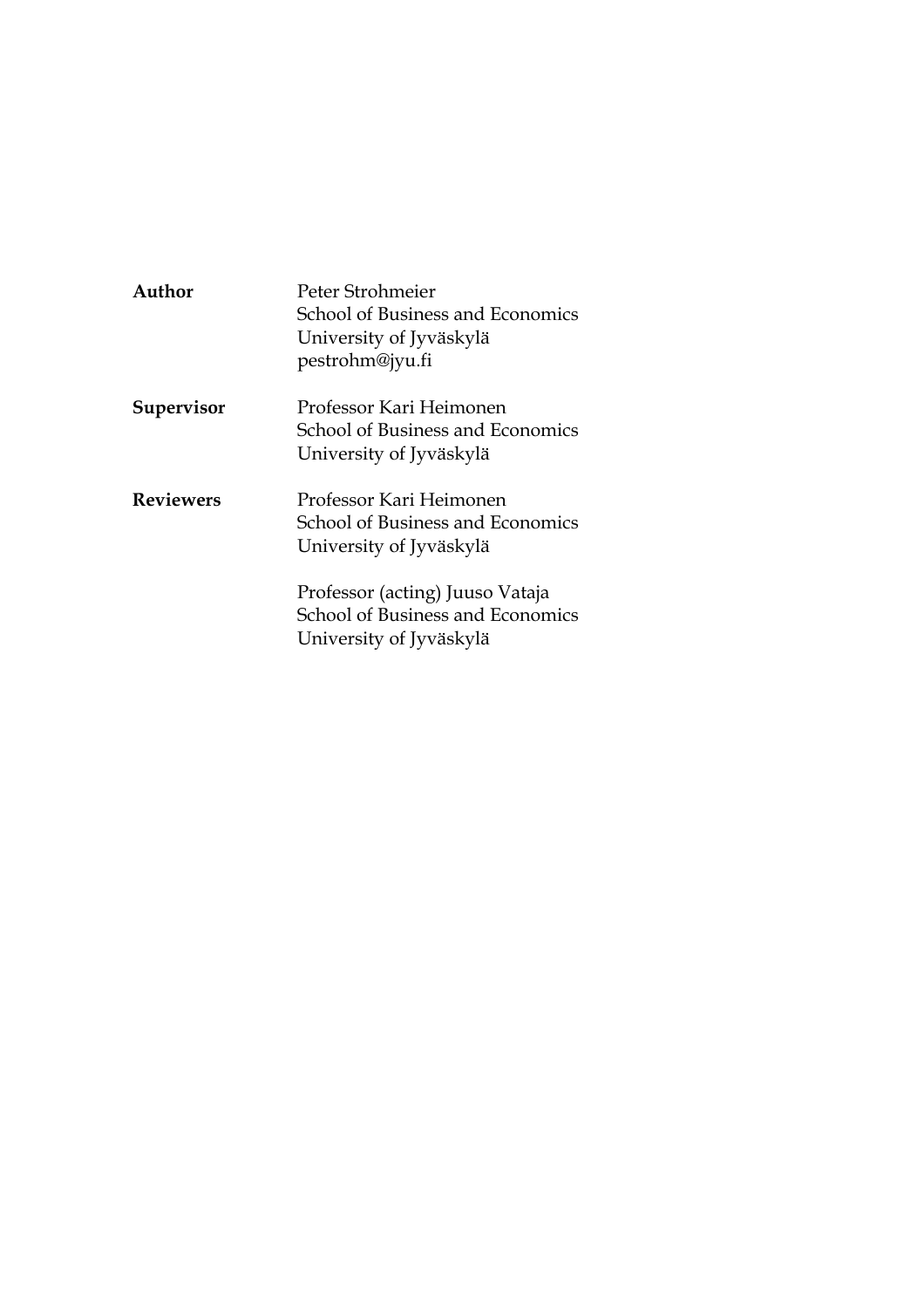# Contents

| 2 The Problems of the Correct Measurement of Crime and its Costs17 |  |
|--------------------------------------------------------------------|--|
|                                                                    |  |
|                                                                    |  |
|                                                                    |  |
|                                                                    |  |
|                                                                    |  |
|                                                                    |  |
|                                                                    |  |
| 2.2.2 Estimating the VSL: Compensating Wage Differentials24        |  |
|                                                                    |  |
|                                                                    |  |
|                                                                    |  |
|                                                                    |  |
|                                                                    |  |
|                                                                    |  |
|                                                                    |  |
|                                                                    |  |
|                                                                    |  |
|                                                                    |  |
|                                                                    |  |
|                                                                    |  |
|                                                                    |  |
|                                                                    |  |
|                                                                    |  |
| 3.1.3 The Willingness to Commit a Criminal Act "u" and Happiness45 |  |
|                                                                    |  |
|                                                                    |  |
|                                                                    |  |
|                                                                    |  |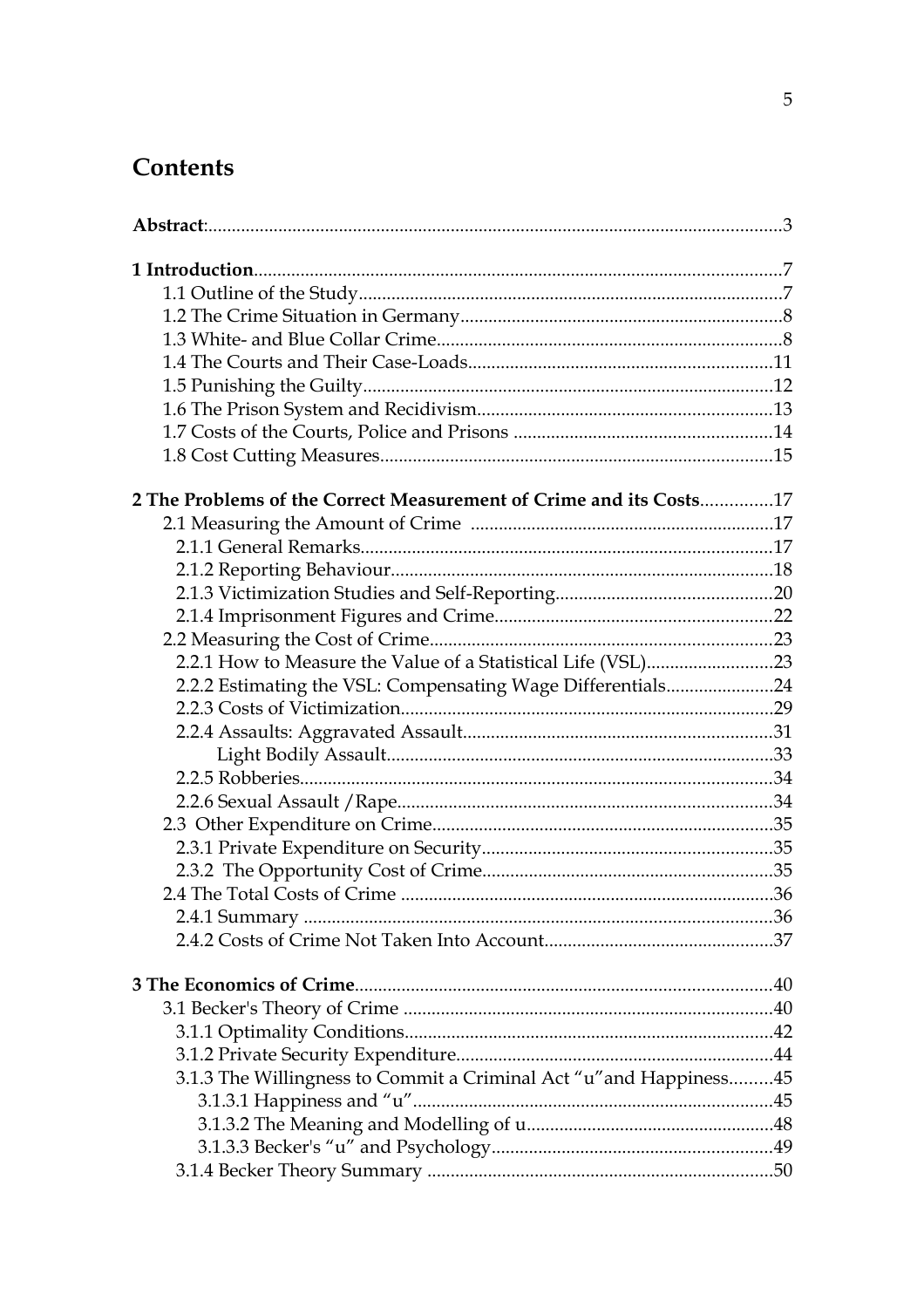| 3.2 Becker's Theory and Important Issues in the Economics of Crime 51 |  |
|-----------------------------------------------------------------------|--|
|                                                                       |  |
|                                                                       |  |
|                                                                       |  |
|                                                                       |  |
|                                                                       |  |
|                                                                       |  |
|                                                                       |  |
|                                                                       |  |
|                                                                       |  |
|                                                                       |  |
| 4 Can Becker's Model Explain Commonly Found Criminological Facts?70   |  |
|                                                                       |  |
|                                                                       |  |
|                                                                       |  |
|                                                                       |  |
|                                                                       |  |
|                                                                       |  |
|                                                                       |  |
|                                                                       |  |
|                                                                       |  |
|                                                                       |  |
|                                                                       |  |
|                                                                       |  |
|                                                                       |  |
|                                                                       |  |
|                                                                       |  |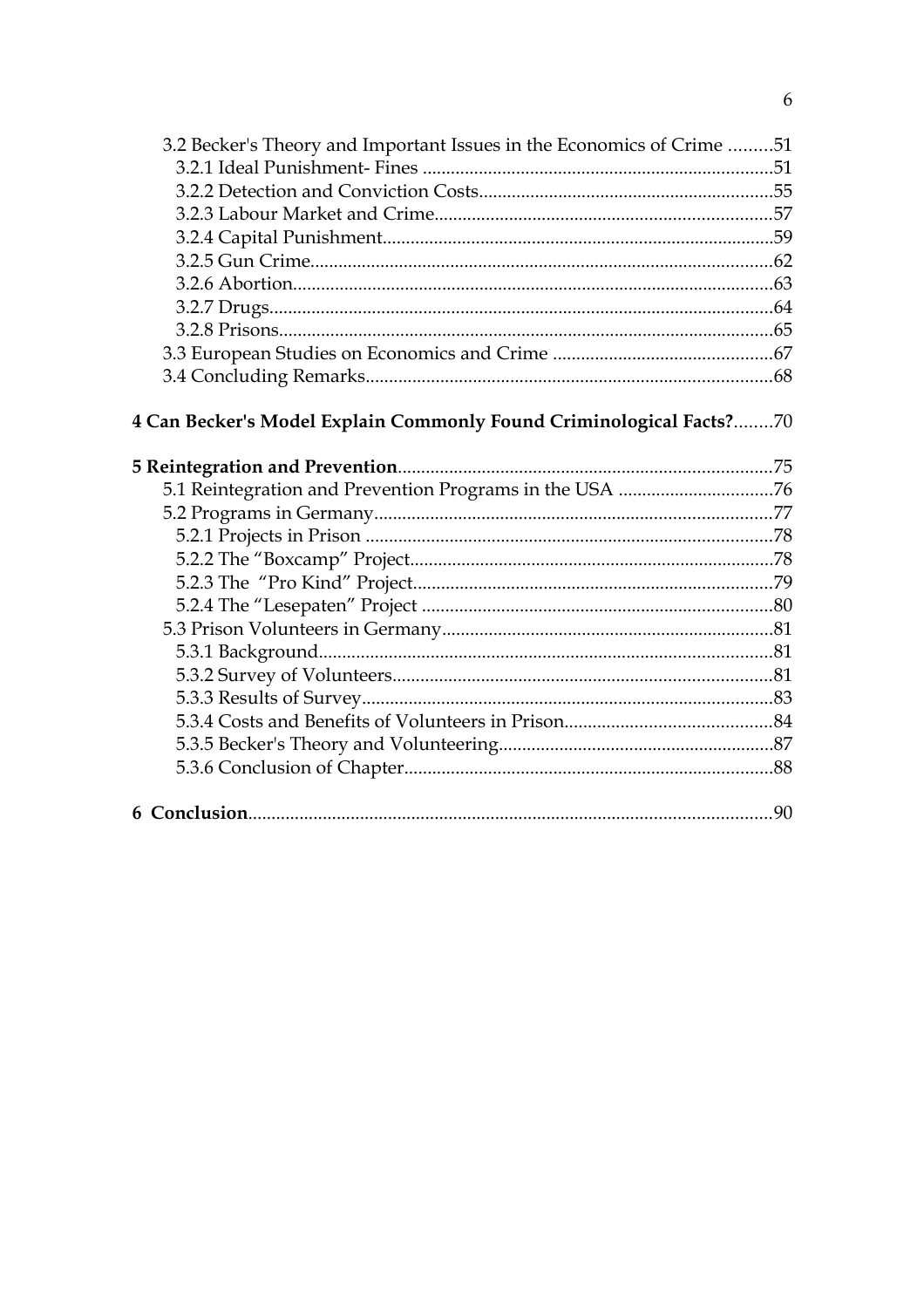# **1 Introduction**

### **1.1 Outline of the Study**

Before proceeding to the study itself, an overview might be in order. The main aim of this study is to research what economic theory has to contribute to crime reduction efforts. Of particular interest is the impact of volunteers, especially of prison volunteers on rehabilitation efforts and recidivism in Germany. Becker's economic model of crime will be used as theoretical framework.

To set the stage for the discussion and also to motivate the study, Chapter One provides an overview of the crime situation in Germany. Stock taking of actual crime is complicated by various factors, which will be outlined below. Chapter Two is dedicated to highlighting the issues surrounding the costs of crime. It is complicated to accurately estimate those cost components of crime that official statistics do not capture. However, attempts to do so have been made by economists and the issues surrounding this topic as well as the solutions found to date will be discussed. Chapter Three attempts to explain why there is crime in the first place based on Gary S. Becker's theory of crime. His central claim was that people engage in illegal activities if the incentives they face render such activities to be the utility maximizing option. The backbone of his theory as well as its implications will be presented. Additionally an overview of economists' findings concerning crime and its linkages with various factors will be presented to provide a fuller picture. As discussed in Chapter Four, Becker's theory is able to explain many of the facts typical of crime. His theory also informs policing strategies and prevention and rehabilitation measures which are presented in Chapter Five. The focus is on volunteer related projects in Germany and in particular on the results of a survey of volunteers visiting prisoners undertaken by the author. The conclusion stresses the lessons to be drawn from the literature to date and outlines an agenda for future research which would help to illuminate important, and as yet un-answered questions.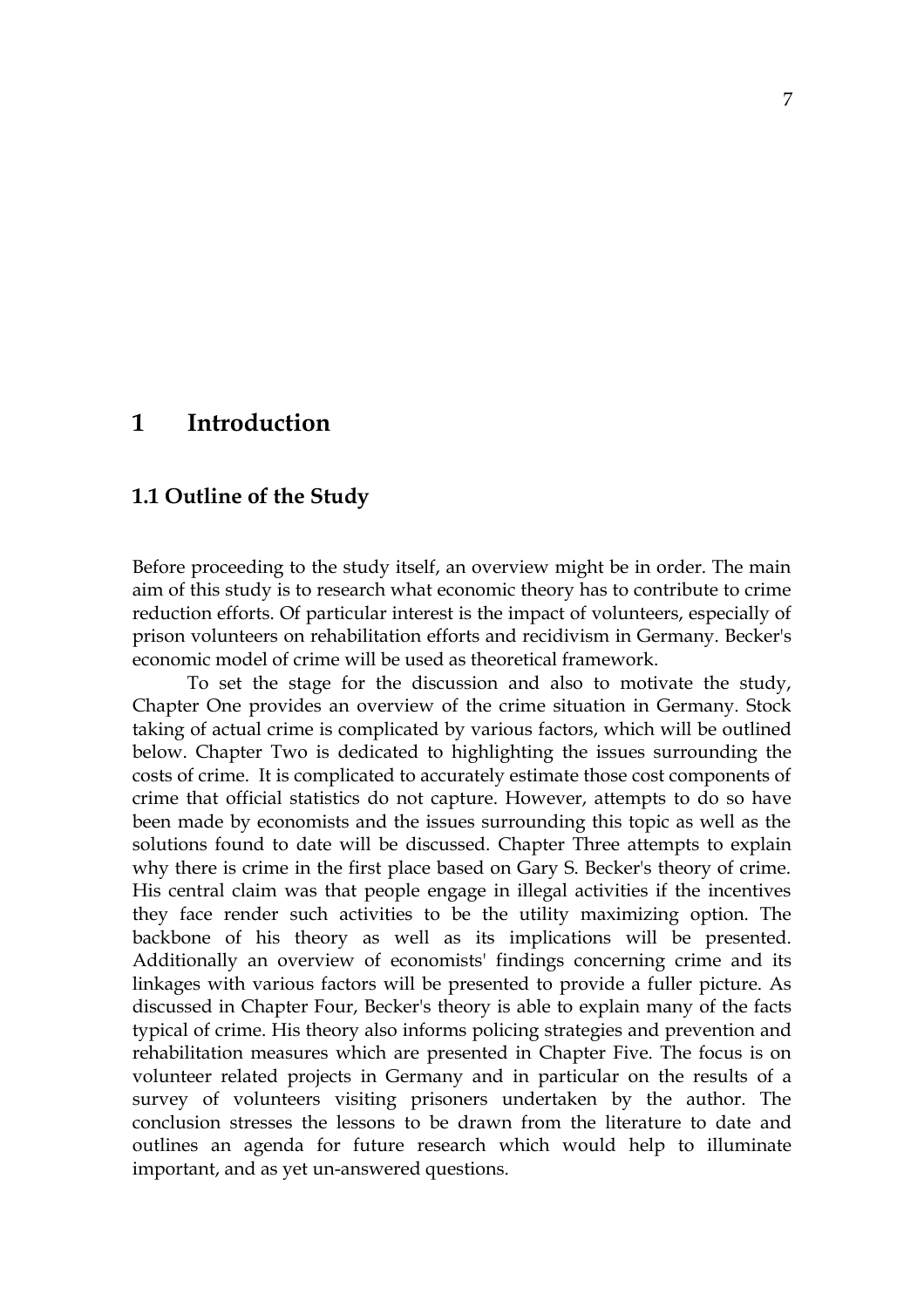# **1.2 The Crime Situation in Germany**

Amidst a flurry of headlines decrying the supposedly ever rising level of violence in Germany, particularly of youth violence and the heated political debates surrounding crime, the best measures to combat it have been discussed. Proposals range from immediate one day arrests to generally harsher, or merely swifter punishment (as delinquents are confronted with the consequences of their crimes sometimes as much as one year later). Even the expulsion of foreign criminals has been proposed. The then Hessian prime minister Roland Koch demanded that offenders be punished much more severely. His state's Jugendamt (government agency responsible for neglected or problematic children and youngsters) had sent a 16 year old violent Russian-German offender to Siberia as a reintegration measure (Hickmann & Schultz 2008).

This was in line with many people who expressed concerns that the state is too lenient with offenders and has failed to mete out harsh punishments. The so called Erlebnispädagogik (adventure-pedagogy) seemed to epitomize this leniency and was criticized for being expensive, and rewarding undeserving criminals with nice adventure trips run by romantic social-pedagogues whereas well behaved kids get nothing (Schultz 2008). While these debates in Germany were fuelled by various state and municipal elections the debate nevertheless made clear that there is no consensus in society on how to deal with crime.

Neither prevention measures nor reintegration measures are universally accepted. This is not only the problem of an ill-informed public but also due to a lack of research in criminological matters in Germany. It lags behind various other countries in that respect, especially the USA.

Comparatively unnoticed goes white collar crime. However, the mismanagement of firms by managers is often regarded as a crime. Even though economic theories particularly aimed at explaining white-collar-crime will not be covered due to limited space, it will be presented below to provide a more complete picture of crime in Germany, which will be discussed in some detail in the remainder of this chapter.

# **1.3 White- and Blue Collar Crime**

Though often overlooked albeit its omnipresence is so called white-collar-crime. For the purpose of this thesis white collar crime will be defined as crime predominately (though not exclusively) committed by employees against their employers or customers, such as for example corruption, embezzlement etc. Crimes committed by firms against customers are also regarded as white collar crimes in this paper. The latter comprises, for example flaunting safety regulations, and conspiring to keep prices high in order to receive monopoly rent. This approach is inspired by Braithwaite's definition of white collar crime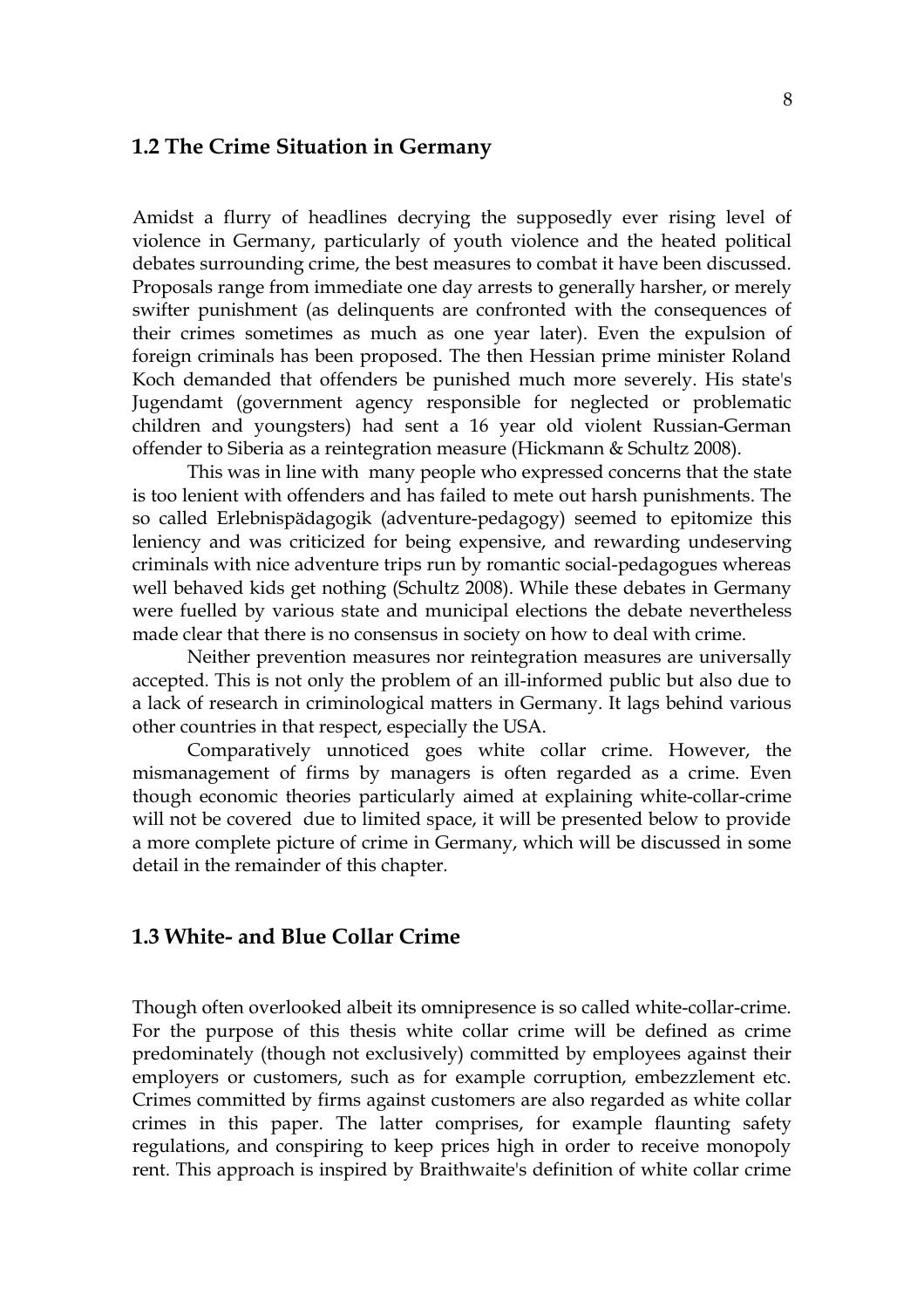which runs as follows: "white-collar crime involves the illegal abuse of the power inherent in white collar occupational roles" (Braithwaite 1979 : 187).

The German crime statistics unfortunately do not have a special category for white-collar-crime but rather list the various crime categories such as murder, fraud embezzlement, and so on. It will be necessary to exclude computer crime as in all likelihood the majority of cyber-criminals are not employees robbing their companies, but rather anonymous hackers that commit crimes unrelated to their job position; nor are their victims necessarily connected to them via their official work. For similar reasons fraud will be excluded. Violations of patent rights need to be excluded as well as many of those offences are likely to be committed by people downloading songs or films rather than employees in e.g. research & development departments betraying company secrets to a rival firm.

Without doubt this approach will underestimate white-collar-crime to some extent, but it is expected that the data will even out once those categories of crimes are included where the majority of crimes (though not all) fulfil the occupation criteria. Underestimation on the one hand and overestimation on the other is likely cancel each other out to some extent, yielding a more acceptable overall estimate of white collar crime. Included in white collar crimes are: corruption, violating competition laws, malpractice<sup>[1](#page-8-0)</sup>, embezzlement, violations of insolvency laws, environmental crime, economic crime. The detection rates are quite high, probably because it is not too difficult to pin down the culprit once the crime has been detected in the first place (see TABLE 1). Environmental crime is the exception. This category includes the illegal dumping of potentially harmful trash, something people do only when they feel unobserved. Tracing the rubbish back to them is probably rather hard.

|                                                                    | 2008    | 2007    | change in percent | detection rate 2008 |
|--------------------------------------------------------------------|---------|---------|-------------------|---------------------|
| violation of competition laws, 6 329<br>corruption and malpractice |         | 6629    | $-4.5\%$          | 79.5%               |
| embezzlement                                                       | 32 379  | 37 075  | $-12.7%$          | 98.1%               |
| violations of insolvency law                                       | 5 1 2 9 | 5484    | $-6.5\%$          | 99.0%               |
| environmental crime <sup>2</sup>                                   | 14 9 99 | 16 5 28 | $-9.3\%$          | 57.9%               |
| economic crime                                                     | 84 550  | 87934   | $-3.8\%$          | 92.5%               |

TABLE 1: White Collar Crime in Germany 2008

Source: BKA, 2008, pp. 27-31

The first thing to note about street crime is that it actually fell by 5.0 % in 2008,

<span id="page-8-0"></span><sup>1</sup> The German term "Amtsdelikt" goes beyond the meaning of the English legal term "malpractice". Here it is meant to include not only violations by professionals especially in the legal and medical profession but also any breach of law by civil servants that they have committed in their official capacity.

<span id="page-8-1"></span><sup>2</sup> The number of recorded environmental crimes depends greatly on the investigative effort of the authorities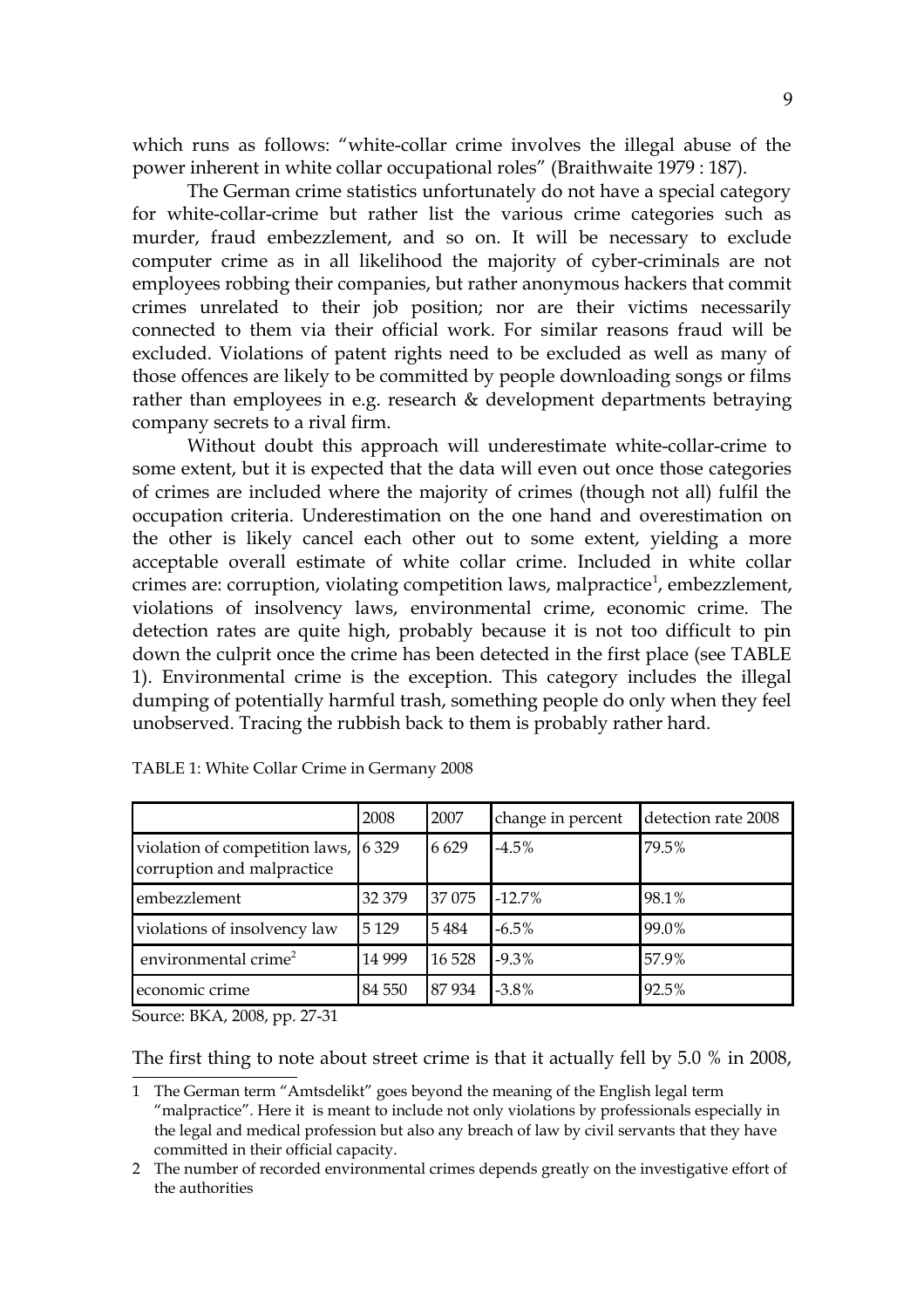contrary to public perception. The gap between reality and perceived reality is important to keep in mind as perceptions play a role in the reported rate of crime as well as in its economic consequences (the propensity to report a potential crime is higher if offender looks foreign see Chapter Two).

According to the police 6 114 128 crimes were committed in Germany in 2008. Since these are only the reported crimes the real number is likely to be higher. However, the number of reported crimes fell by 2.7 percent in 2008. Of these more than 6 million reported crimes 210 885 belonged to the category of "Gewaltkriminalität" (violent crimes), 2 266 of which were cases of murder and manslaughter, 7 292 cases of rape and sexual assaults. The remaining cases of violent crimes are light assaults and assaults in the context of a robbery. Overall most crimes are thefts and "street crime" numbering almost 4 million cases. Fraud is another important category of crime with just under 900 000 cases, as is damage to property with another 800 000 cases. Libel, computer fraud, whitecollar crime in a wider sense and crimes involving intellectual property rights among others make up the remainder of cases, see TABLE 2 (Bundeskriminalamt (BKA) 2008a : 27-28).

| total number of crimes:        | 6 114 128     |
|--------------------------------|---------------|
| thefts and light street crimes | 3 9 3 4 4 3 8 |
| fraud                          | 887 906       |
| damage to property             | 799 179       |
| violent crimes                 | 210 885       |
| of these: -murder              | 2 2 6 6       |
| -rape and sexual assault       | 7 29 2        |

TABLE 2 Crime in Germany 2008

Source: BKA, 2008a, p. 27-32

As for the ethnic make up, 77.9% of those found guilty in 2007 held a German passport, 22.1% were foreigners (Statistisches Bundesamt 2008a : 94). The biggest groups in 2006 were the Turks with 42 278 convicts, followed by the Italians (9 753) and nationals of states formerly belonging to Yugoslavia (7 774) (Statistisches Bundesamt 2007a : 72).

The detection rate (the rate of crimes for which the offender is identified) remained with 54.8% close to its all time high of 55.4% in 2006 (Statistisches Bundesamt 2007a : 27 ; BKA 2007 : 2). Generally speaking the detection rate pertaining to violent crimes is quite high. For rape and sexual assault it is 82.2 %. Most reported cases of child abuse were resolved (82,1%), as were 82.3% of bodily assault and 97% all murder and homicide cases. Also high was the detection rate for crimes against the laws prohibiting drugs with 94.5% (BKA 2008a : 27-28, 34).

Low are the detection rates for street crime and theft. In only 5.7% of cases of pickpocketing and just over 10% of all bike thefts are the guilty ever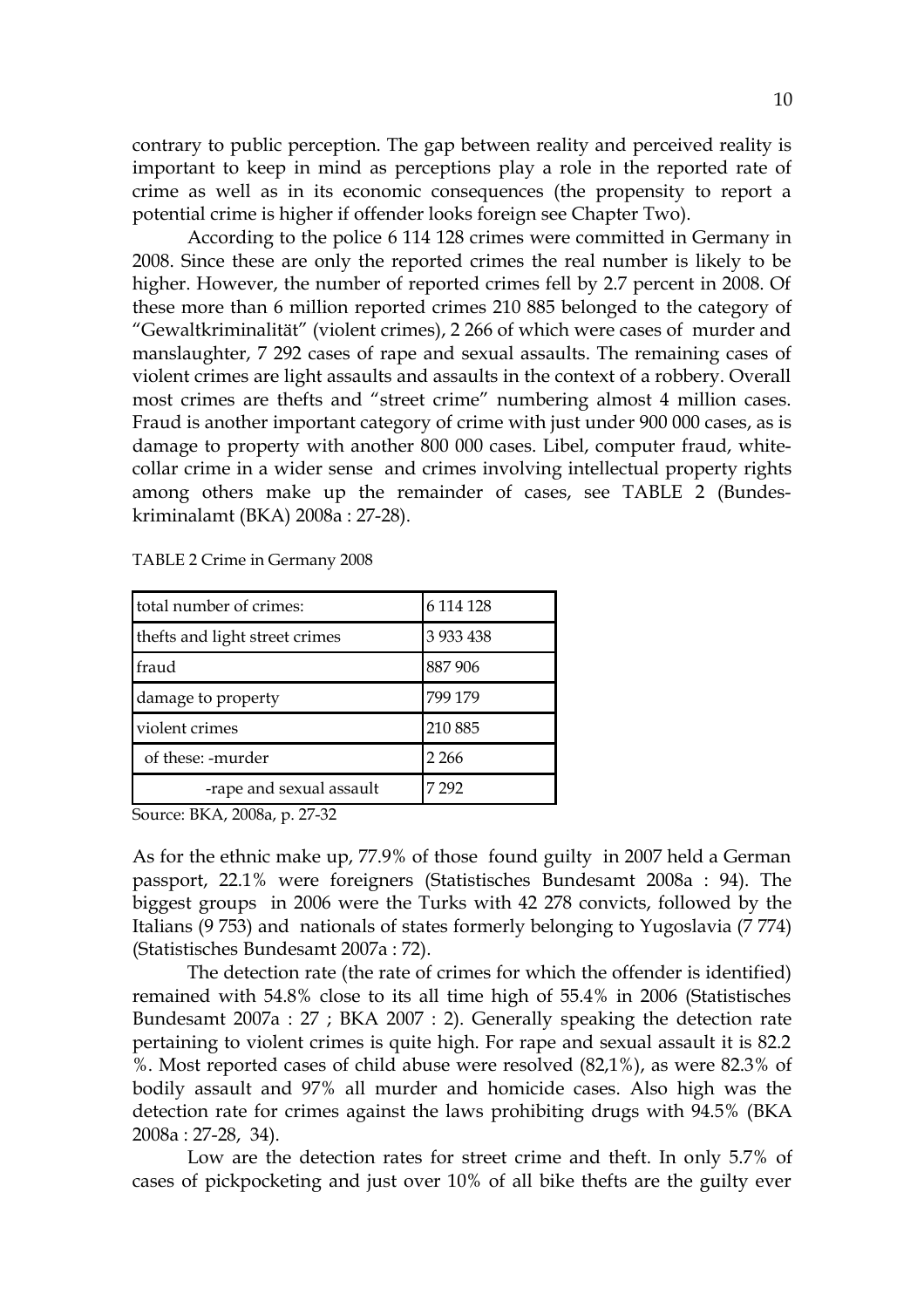found, see TABLE 3 (Statistisches Bundesamt 2008a : 57). These crimes are basically never cleared up, but even the high detection rates for more severe crimes is misleading as not all crimes are reported to the police (BKA, 2008a : 27-34).

| overall detection rate    | 54.8% |
|---------------------------|-------|
| theft (pick pocketing)    | 5,7%  |
| theft (bikes)             | 10,5% |
| other sexual assaults     | 79.8% |
| child abuse               | 82.1% |
| rape and sexual assault   | 82.9% |
| bodily assault            | 83.2% |
| drug related crimes       | 94.7% |
| murder and homicide cases | 95.5% |

TABLE 3 Detection Rates in Germany in 2008

Source: BKA, 2008a; Statistisches Bundesamt, 2008a

# **1.4 The Courts and Their Case-Loads**

That amount of crime resulted in 4 868 930 new preliminary investigations in 2008. This is the fourth consecutive decrease since 2004, when almost 5 million new cases were handled. Additionally there was a backlog of 643 001 cases in the beginning 2008. The justice system handled more than 4.9 million cases which reduced the backlog by the end of 2008 to 608 379 cases, the smallest backlog in seven years (Statistisches Bundesamt 2008b : 13).

While this gives an impression of the amount of judiciary work involved in battling crime it tells us little about the number of suspects and the numbers of those found guilty as one offender might vary well be involved in a number of crimes.

In 2006 for example 5.26 million cases were brought to the attention of the policy. The perpetrators were detected in 2.86 million cases. This number reduced -upon eliminating cases committed by the same person and correcting for suspects below the age of 14 (below that age convictions are illegal)- to 1.79 million suspects. 732 003 were found guilty and of those 41 324 received prison sentences without probation (all numbers excluded driving violations) (Brings 2008 : 297).

This massive workload was dealt with by 688 courts employing a total of 51 287 staff of which 20 138 are judges (111 of these are at patent courts) and 5084 are prosecutors. The remainder is mainly concerned with administrative issues (Statistisches Bundesamt 2007a : 9, 15-16).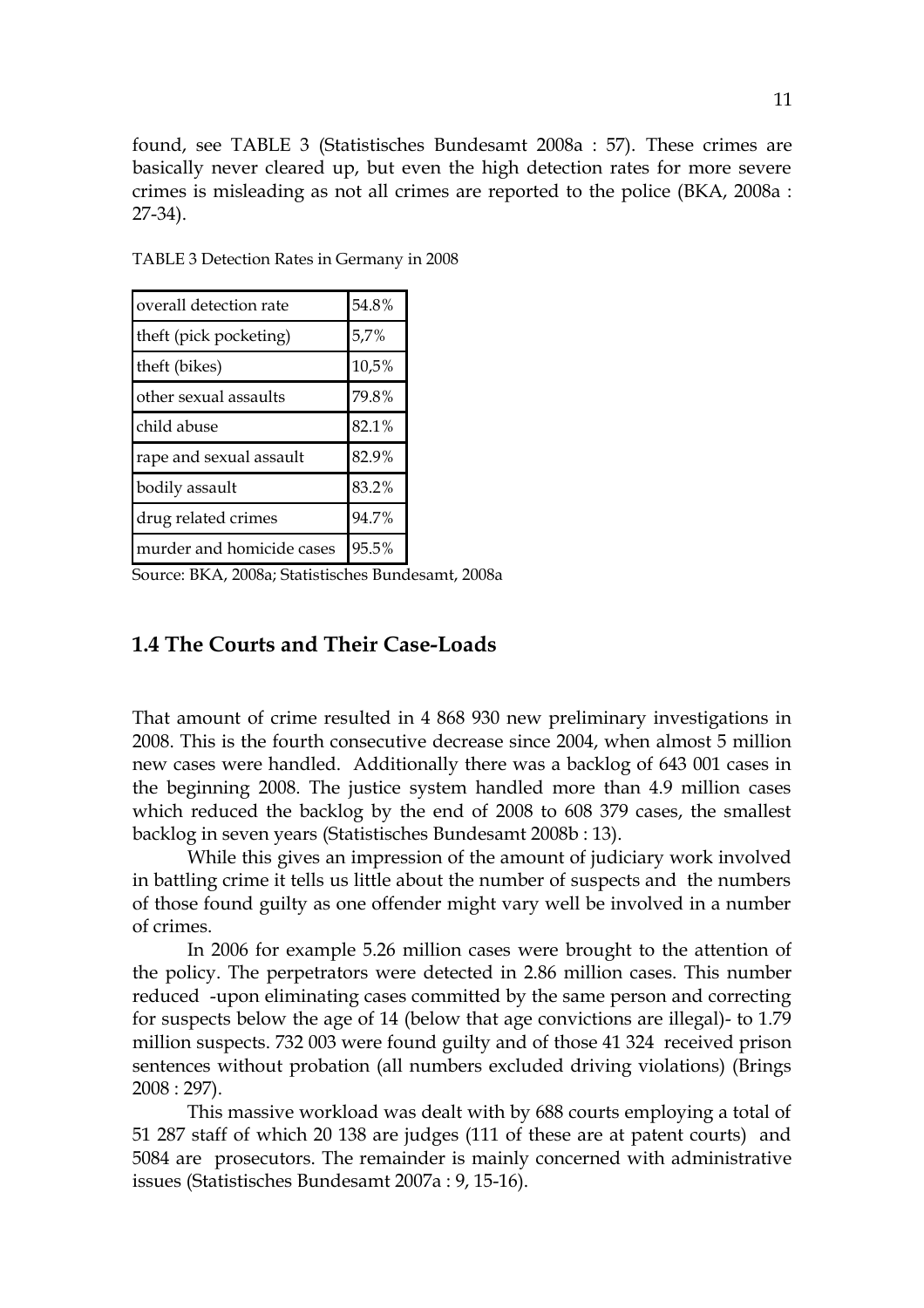4 876 989 preliminary investigations were undertaken in 2006, which is a slight decrease from its highpoint in 2004 when German courts handled and finished about 4.995 million cases. Of the 4.88 million cases in 2006, 2.6 million were terminated due to a lack of evidence or due to formal mistakes, a further 1.09 million cases were handed over to other authorities or handled in the context of other cases. That leaves 1.19 million cases. Those were brought to court and/or a penalty order was demanded (Statistisches Bundesamt 2010b). This "disappearance" of cases is important as it influences the probability of conviction p, which plays a big role in the economic theory of crime (see Chapter Three)**.**

# **1.5 Punishing the Guilty**

Of those adults found guilty in 2006, 80% had to pay a monetary fine, the remaining 20% were given prison terms. See TABLE 4 for details on the length of prison sentences<sup>[3](#page-11-0)</sup>.

A more detailed breakdown of the various kinds of punishment is available only for the former West Germany (including Berlin). 751 400  $(including those treated by the law as youngesters<sup>4</sup>) were found guilty by the$  $(including those treated by the law as youngesters<sup>4</sup>) were found guilty by the$  $(including those treated by the law as youngesters<sup>4</sup>) were found guilty by the$ courts. Of those  $69\%$ <sup>[5](#page-11-2)</sup> were ordered to pay fines (Brings 2008 : 300-301). About 12% of delinquents were ordered to spend some time under arrest or to do some "social work" such as cleaning public parks, or removing graffiti or something equivalent. Roughly 13% were on probation but had received prison terms and 6% were imprisoned (Statitische Bundesamt 2007b).

The ratio of monetary fines of total fines has been roughly stable for many years (Statistisches Bundesamt 2007b : 301). This is surprising given the rising public pressure for higher punishments. Many politicians as well join the chorus demanding higher punishments, for example the former head of state of Hessia and the Bavarian minister of the interior, Mr. Herrmann (Anon 2007; Hickmann & Schultz 2008). However, 989 experts and practitioners in that field joined a resolution pointing out the dangers of a policy of deterrence. According to them making sanctions more punitive increases crime rather than deter it (Berufsverband Strafvollzug 2009).

This renewed controversy about the appropriate level of punishment follows many years of rising punishment levels driven by a public desire for more deterrence, the main argument for higher punishment levels being that

<span id="page-11-0"></span><sup>3</sup> This seems to apply for adults above 21 as well as minors (up to 21), but Brings 2008 is not clear about that

<span id="page-11-1"></span><sup>4</sup> Whether or not a person between aged 18-21 is regarded as a minor (aged 14-17) before the law depends on the crime and the maturity of the person in question. The relevant paragraphs are §1 and §150 in the JGG (YouthCourtLaw); Bundesministerium der Justiz, 2010

<span id="page-11-2"></span><sup>5</sup> The 69% number includes only adults paying fines, offenders below 21 who had to pay monetary fines are included among the 12 % doing social work.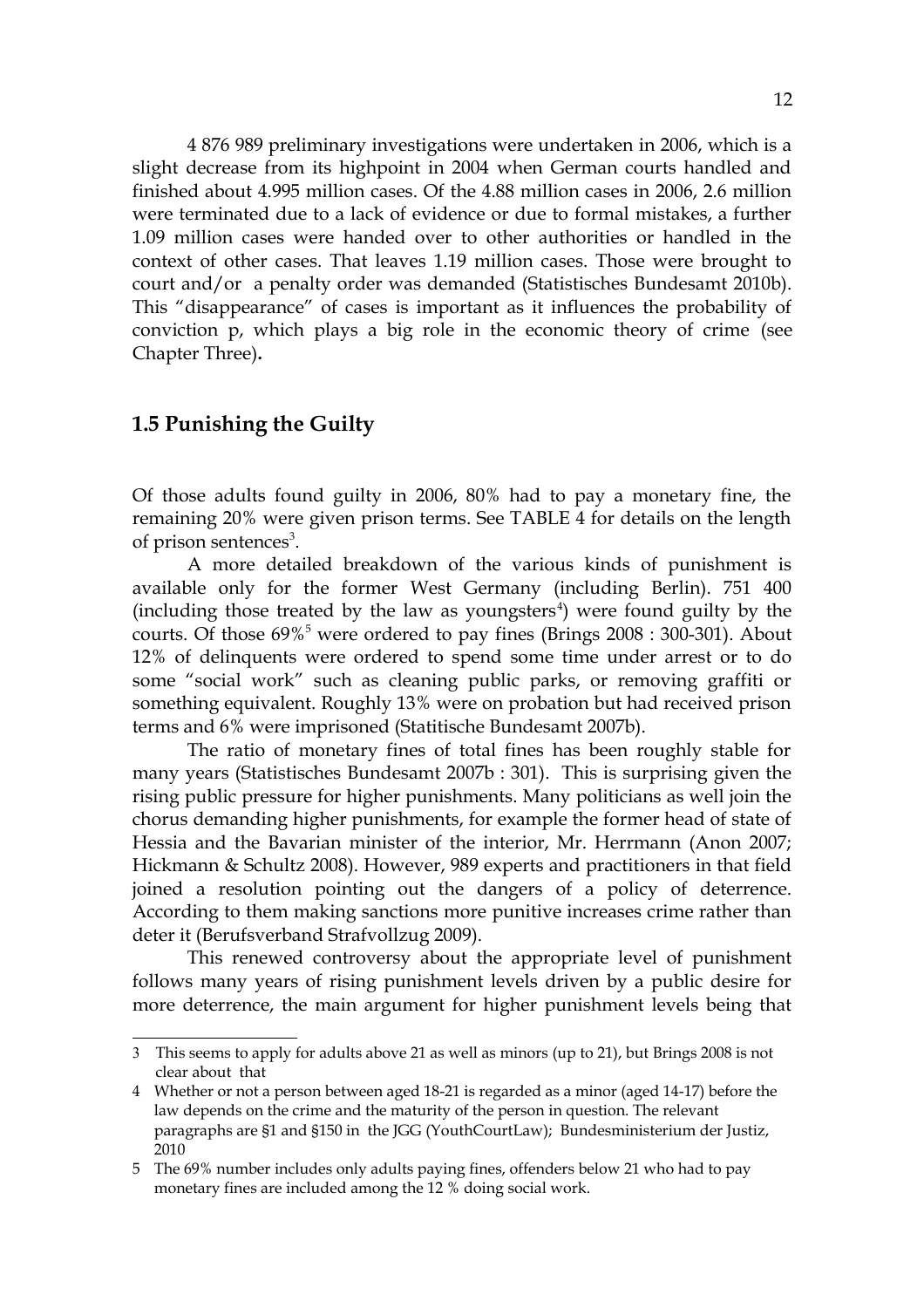they supposedly scare people from committing crime. As will be seen below, punishment levels do indeed play a role in the economic theory of crime (see Chapter Three).

The increase in possible punishment levels for 40 different crimes and offences took place in the 90s. The courts' decisions then followed suit in subsequent years. Rapidly rising imprisonment figures between 1991 and 2003 by almost 40% are largely explained by this tendency of harsher sentencing. It increased the likelihood as well as the average length of imprisonment. Paradoxically these harsher sentences for violent crimes are handed out on probation more frequently than before (Windzio 2007 : 8-9, 13).

| prison-terms (incl. prison terms on probation)        |         |  |
|-------------------------------------------------------|---------|--|
| -up to including 1 year                               |         |  |
| -more than 1 year up to 5 years                       | 28 9 58 |  |
| -more than 5 years up to 15 years                     | 1715    |  |
| -life sentences                                       |         |  |
| "punishment arrest" (only applicable to army members) | 31      |  |
| monetary fines                                        | 520 791 |  |
| total                                                 | 645 485 |  |

TABLE 4 Punishments in 2006

Source: Brings, 2008, p. 301

# **1.6 The Prison System and Recidivism**

"Accommodation" for the prisoners is provided by 195 prisons (2007), 27 prisons less than in 1995. Those 195 prisons had a capacity of 80 708 places, 90% of which were occupied, which implies 72 637 prisoners. One point to note however is that these figures do not only include those who were found guilty by courts but also those who are awaiting trial<sup>[6](#page-12-0)</sup>. The prisons system is operating close to its capacity. It has done so since 2000 when 92% of all places were occupied, in 2003 even 101% were in use (Statistisches Bundesamt 2007a : 76; 2009c : 90). In 2006 Bavaria's medium security prisons were the most overcrowded of any German state with a shortage of about 1000 places (Brings 2008 : 303). For that reason Bavaria began to expand its prison system in recent years. A new prison for women was built n Munich to replace a smaller and dilapidated one. However, Bavaria's prisons are still overcrowded. The ratio of prisoners to prison places reached 105% in 2009 (Bayerisches Staatsministerium

<span id="page-12-0"></span><sup>6</sup> Detention pending trial is chosen when the accused is deemed likely to try to escape, or to remove evidence and there is a very strong suspicion ("dringender Tatverdacht") that he did commit the crime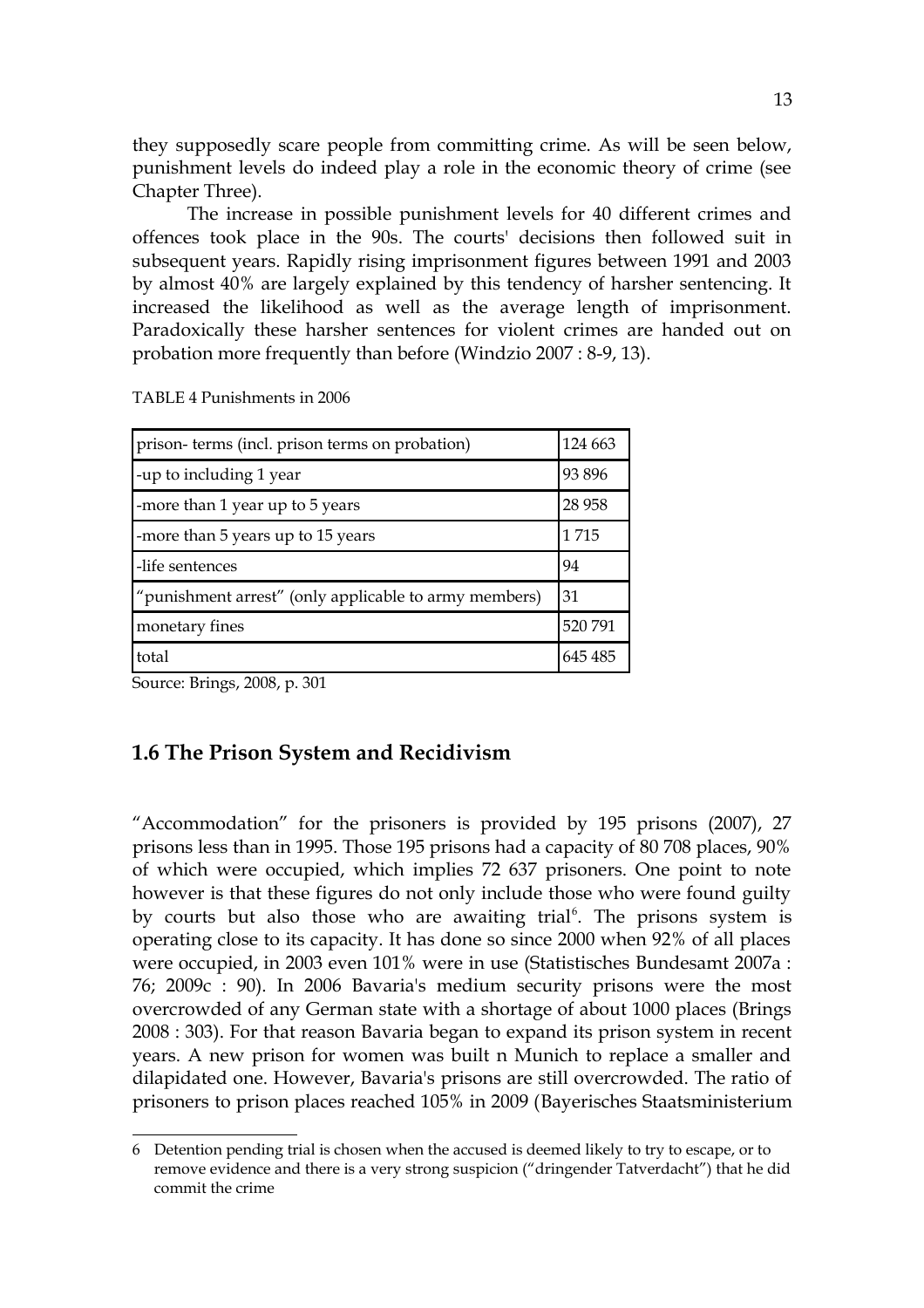der Justiz und für Verbraucherschutz 2007; 2009: 75). Over-occupation is problematic because it jeopardizes security of personnel and inmates alike. A horrific murder in 2006 amply illustrated this point, when three prisoners tortured their fourth cell mate to death. Unfortunately this was not the only case of murder behind bars (Jüttner 2006).

In Germany as a whole 5 921 prisoners were permanently in psychiatric hospitals, 2 615 were permanently in institutions treating drug and alcohol abuse and 825 were temporarily in one of these institutions in 2006 (Statistisches Bundesamt 2008a : 92).

For many the crime that brought them to prison was not their first, 66,2% of all those sentenced to prison had a prior conviction. Of those 23,3% had one prior conviction, 35,8% had 2 to 4 prior convictions, 29,2% had 5 to 10 prior convictions 11,7% had more than 10 convictions. For 80,1% the most severe prior conviction was a prison term. This high rate of re-offending, raises serious questions about the effectiveness of the chosen methods of punishment (Statistisches Bundesamt 2008a : 94). However, the criminal capital approach presented in Chapter Three provides a possible explanation for this otherwise puzzling fact.

# **1.7 Costs of the Courts, Police and Prisons**

The aforementioned machinery of tens of thousands of government civil servants, upkeep of the judicial system and the police force all add to the cost of crime. This particular component of the costs of crime is commonly referred to in the literature as apprehension and conviction costs. The cost of maintaining prisons and looking after the prisoners come on top of these. Both cost components play an important role in determining and minimizing the social loss from crime as defined in Becker's theory (see Chapter Three).

To return to the actual figures, in 2006 the expenditure on interior security (or conviction and apprehension costs) by the 16 German states and the federal government on all these items summed up to 33 238 million Euro, which equalled 5.6% of public expenditure in that year. It was considerable bigger than defence spending which amounted to roughly 24 billion Euro.

Spending on interior security also has increased in each year since 1992, in total by almost 45%. Fuelling this growth were the East German states in particular. Initially they spent little on security compared to their Western counterparts. Then they more than doubled their expenditure from 19.6 million Euro to 39.9 million Euro per 100 000 inhabitants. Overall the average security expenditure in Germany per 100 000 inhabitants is 36.7 million Euro in 2006. Interestingly poorer German states spend more on security per capita than richer ones (discounting the city states). They also employ more police (Schulze-Steikow 2007: Graphs 1-4).

Police numbers per capita have fallen since 2000 from 333 to 324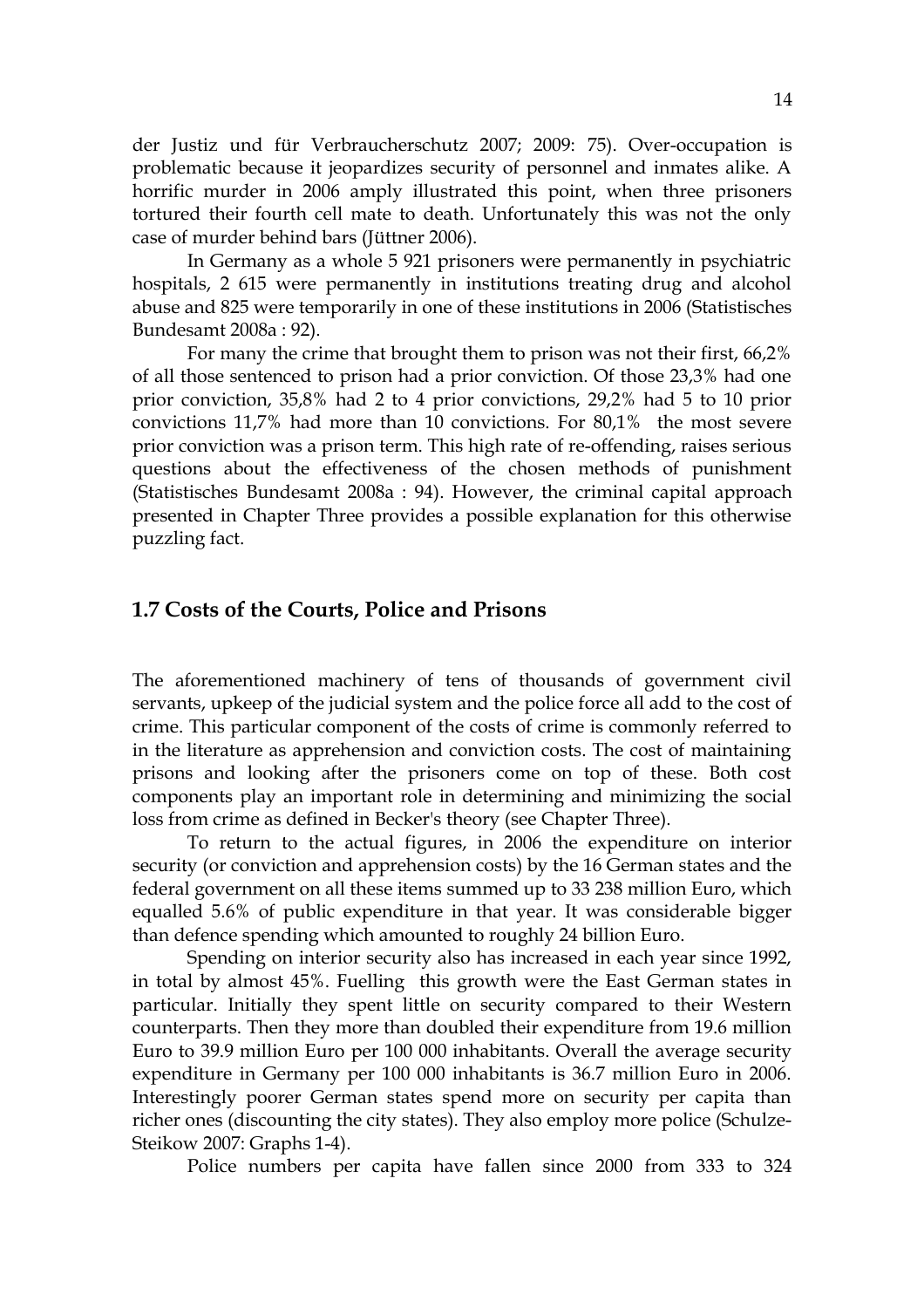members of the police force per 100 000 inhabitants in 2006 (Schulze-Steikow 2007: Table 5). This reduction of the police force despite growing concerns about crime reflects the budgetary pressures the German states are under. They are funding their police forces. Any savings made there directly benefit their budgets (Bundesministerium des Inneren 2009a). Meanwhile the police is overstretched and fears it will be unable to do its job well, especially when the states do cut their numbers by up to 20% as is under discussion in some states (Gewerkschaft der Polizei 2009). Police numbers and good policing results however do not necessarily go hand in hand, though it does in Denmark, Austria, Belgium and Germany. Finland on the other hand achieved a good performance with a comparatively small police force (van Dijk, et al. 2005 : 79- 82). Another attempt to control costs was reducing the number of state prosecutors by around 6% between 1995 and 2006 (Statistisches Bundesamt 2008a : 15).

# **1.8 Cost Cutting Measures**

Big savings were expected by the introduction of Public-Private-Partnerships (PPPs) in the prison sector. However, these turned out to be costly and bureaucratic experiments. Governments need to specify exactly what safety standards they want and how these shall be achieved, as any change after the contract is signed is costly. In Munich's new prison for women for example one door was relocated to a new position. Not building it at its old spot got the government a reduction of 100 Euro. The investor charged 1000 Euro for installing the same door a few meters away. It is the same story for anything the government did not exactly specify in its contract, which drove up costs<sup>[7](#page-14-0)</sup>. On the other hand writing a complete contract for a building as complex as a prison is costly, too, if at all possible. The initial cost savings of a few percent disappear overtime as one needs to pay the investor for building and financing the project <sup>[8](#page-14-1)</sup>. This is by no means pertaining only to the prison in Munich, other PPP prison projects in Germany such as in Hessia and Saxony-Anhalt fared no better (Hickmann 2008; Berufsverband Strafvollzug 2009b). PPP projects compared badly with traditional government built and run prisons. They had higher costs and less flexibility. The newly built private prison in Hessia, JVA Hünfeld has higher costs per day and prisoner (83.18€) than the JVA Darmstadt (79.28€), a comparable state run prison (Hickmann 2008). Additionally privately run prisons often employed security staff that was insufficiently trained, something the Bavarian government vouched not to do in order to staff the new prisons (Landesarbeitsgemeinschaft ehrenamtlicher Mitarbeiter im Strafvollzug Bayern e.V.: 9-11). It also stopped any further PPP projects (Berufsverband Strafvollzug 2009a; Bayerisches Staatsministerium der Justiz und für Verbraucherschutz

<span id="page-14-0"></span><sup>7</sup> Notes taken during a guided tour through the new prison, 2009

<span id="page-14-1"></span><sup>8</sup> Notes taken during a guided tour through the new prison, 2009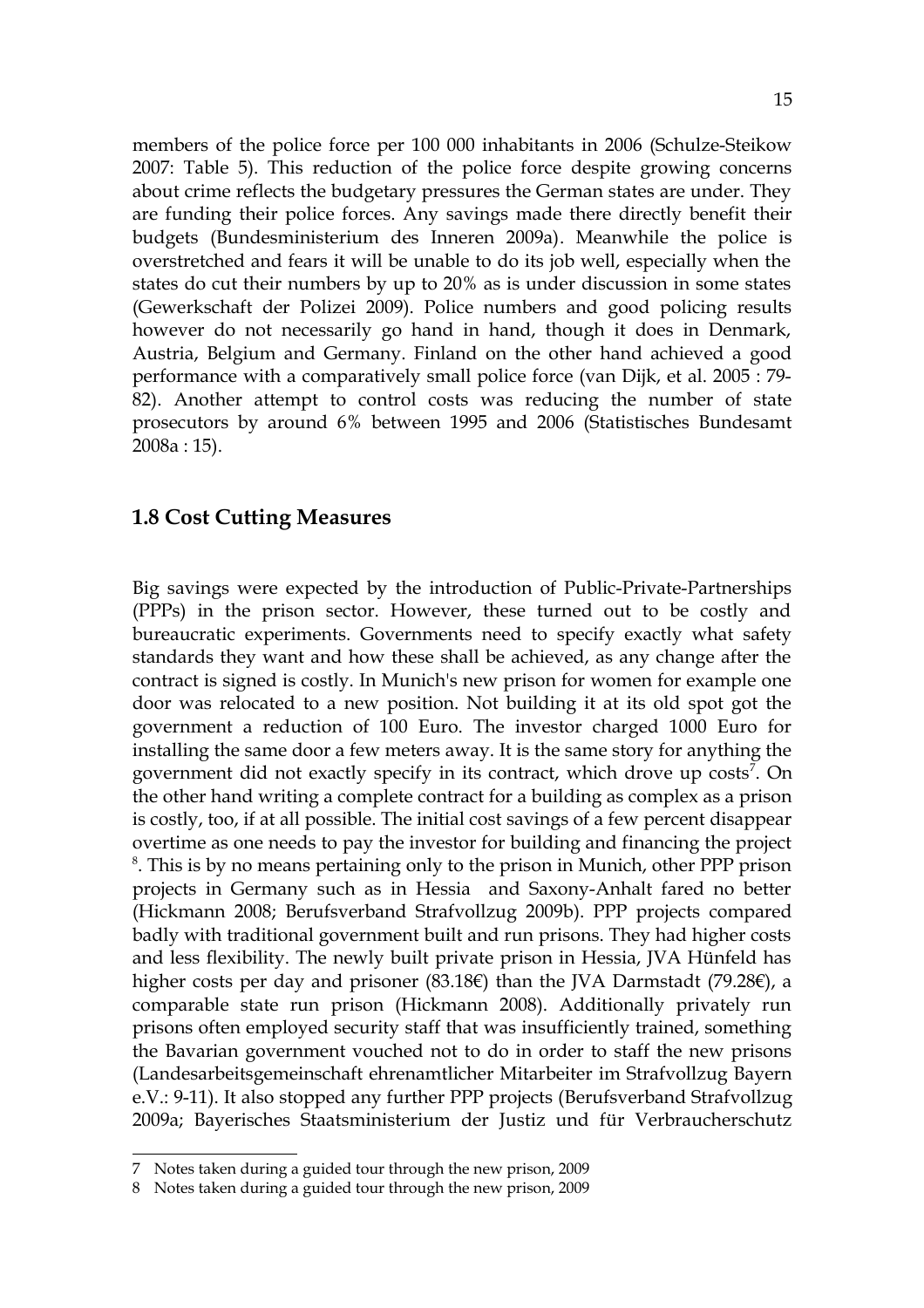2007). After all the average costs of Bavaria's state run prisons per day and prisoner was 72.2€ (incl. building and maintenance costs) in 2008, 13,2% below the costs of the private JVA Hünfeld (Bayerisches Staatsministerium der Justiz und für Verbraucherschutz 2009 : 101).

Even in Britain PPPs are under heavy fire in the prison sector. In the most recent round of cutting prison budgets by 7% the burden of budget cuts falls entirely on state run prisons as privately run prisons have long term contracts. Some of these even have higher costs than their governmental brethren, but by virtue of their contracts they are exempt from any cost cutting whereas the governor of a state prison told the Guardian, that his "prison regime would have to change, with possibly dangerous consequences. Twentythree hours' lock-up would not give me 7% efficiencies. Even application of reduction of prisoner visiting days by half does not get me there" and he continued "safety, security and decency will be thrown out of the window. The potential for prisons to blow is about as heightened as it gets in my view." (Travis 2009). PPPs therefore can hardly be regarded as the cost cutting panacea they were trumped up to be.

In many countries prisoners work not only (or predominantly) any more to acquire new skills or to have something worthwhile to do, but to contribute to the costs of maintaining prisons. In Italy and Austria for example call centres are operated within prisons (Frank 2008; Stöcker 2006). Another example for new business ideas behind bars is breeding quail (Klüver 2010). More traditionally carpentry, baking and dry cleaning have been among the services German prisons offer customers, also cars can be repaired in prisons. Even companies like MTU and BMW are among the prisons' customers (Nitschke 1999; Arbeitsbetriebe der Bayerischen Justizvollzugs-anstalten).

As long as profit is the secondary motive the profits generated by these activities usually cover only a small share of the costs, in 2008 15.4% (Bayerisches Staatsministerium der Justiz und für Verbraucherschutz 2009 : 100- 101). In case such a business behind bars really turns a prison into a profit making institution another danger arises, as will be discussed in Chapter Three. It also should be noted that the main "business" of a prison is a reduction in crime and its costs. Prison costs therefore should be compared with the amount of damage society is spared because criminals are incapacitated, rather than looking narrowly at monetary income from prisoners' work.

The scope for cost-cutting is limited. Reducing for example staff numbers of the police runs the risk of offsetting lower security expenditure with higher costs due to unchecked crime (e.g. more burglaries). This leaves two main ways of reducing the cost of crime, either via better prevention/deterrence or via higher efficiency when it comes to reintegration measures. Economic theory points to training and labour related policies to achieve these ends (see **C**hapter Three). First though the total cost of crime needs to be estimated. This will be attempted in Chapter Two.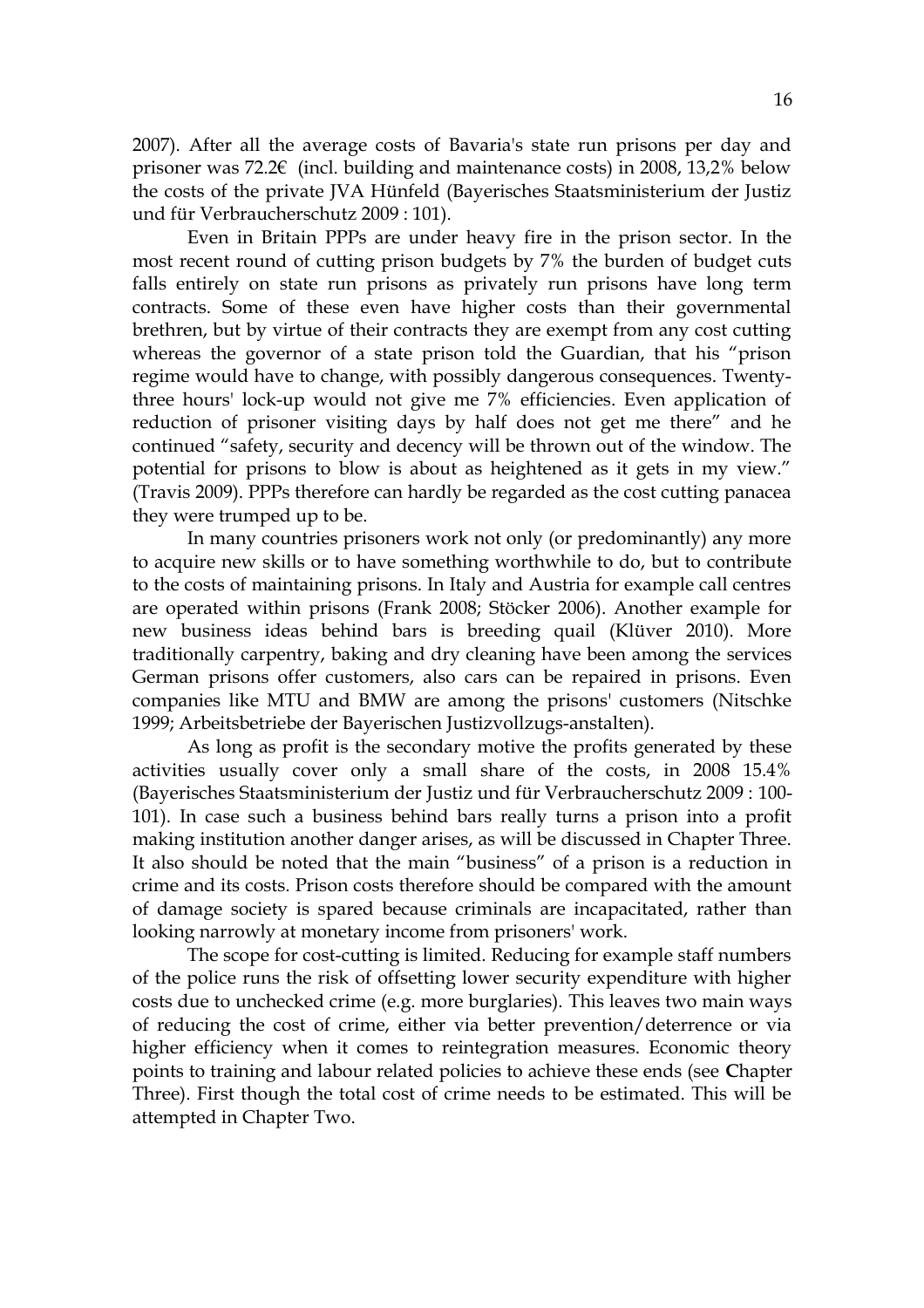# **2 The Problems of the Correct Measurement of Crime and its Costs**

# **2.1 Measuring the Amount of Crime**

#### 2.1.1 General Remarks

Hypothetically one only needs to know the exact number of crimes committed, their nature and the damage done in each instance to calculate the exact total damage due to crimes. Unfortunately none of these things are easily accomplished in reality. It is difficult to determine the exact number of crimes committed, and even more difficult to determine the damage done in each case. Whereas the costs of crimes such as vandalism or theft, at least the material costs, are relatively easily calculated the psychological costs are not. Given that a handbag was stolen, the price for buying the stolen bag plus the good(s) it contained plus any expense victim incurred in order to get in touch with the insurance, the police and so on make up the material costs. The psychological damage victim of a small offence like theft may experience might not only involve many sessions of costly therapy, more taxi rides instead of walking home but avoiding similar circumstances even if that means a loss in the quality of life.

This section first deals with the problems surrounding the correct measurement of the amount of crime, and then proceeds to present a potential remedy, namely victimization studies. Once the issues surrounding the measurement of crime have been explored section 2.2 will introduce some components of the cost of crime that do not appear in the official police estimates. The focus will be on assigning a money value to crimes such as murder and rape.

The most basic problem, especially if one compares crime rates over time, or across countries is the definition of what constitutes a crime. By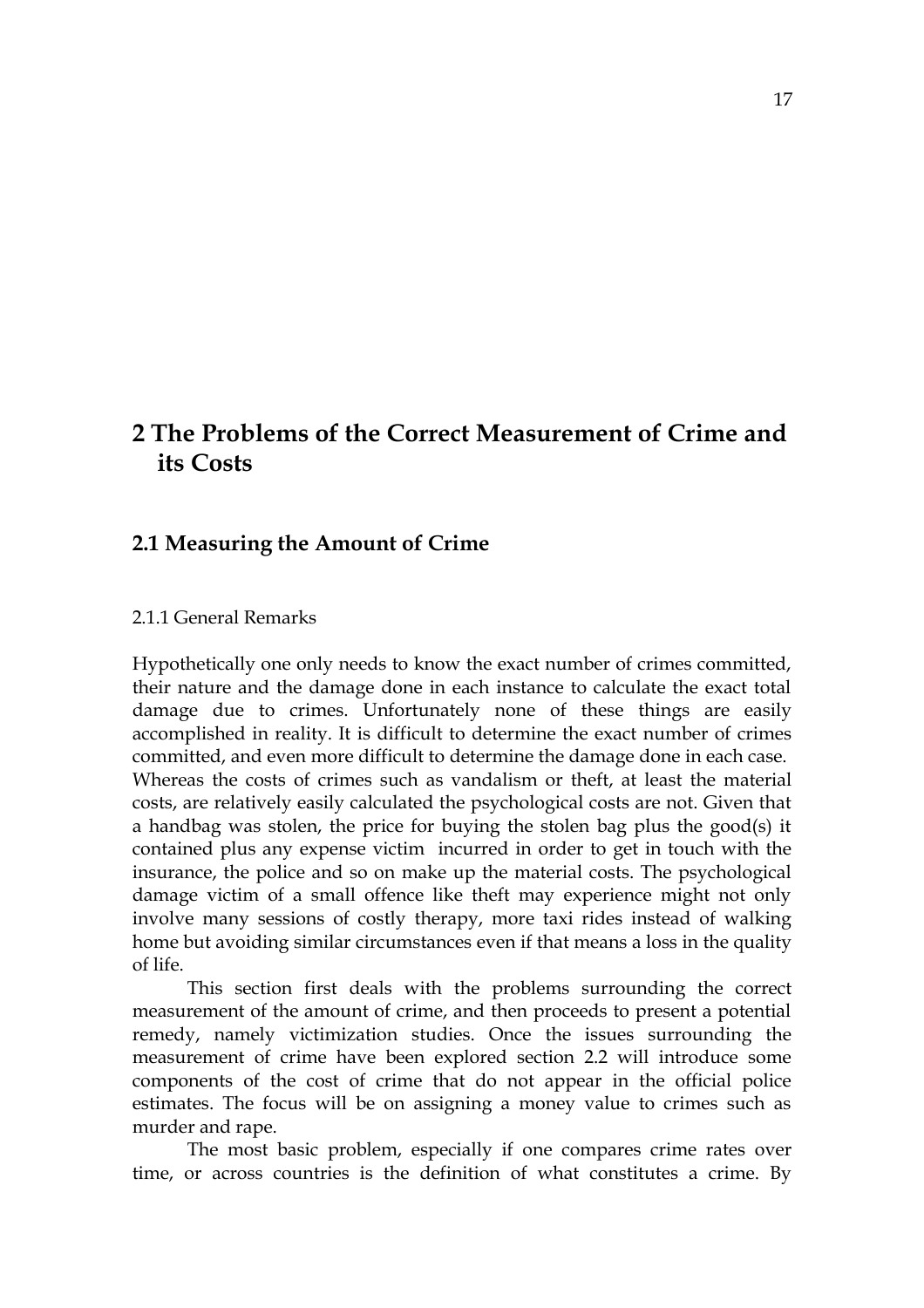lawmakers decree crime rates can rise or fall. In 1969 for example adultery and blasphemy were de-criminalized in Germany (Schwind 2009: 4).

Different societies judge the same action e.g. homosexuality as crime or as permissible. Technological change adds new categories of crime and changing living conditions necessitate a re-evaluation of the seriousness of some crimes (Christie 1994 : 20-29) points out that in small rural societies a loss of reputation is far more significant than it is in big urban agglomerations. He argues that this is why slander and libel used to be considered as more serious crimes in the past than today; at least in urbanized countries like Norway. The rise of the internet might actually render reputation more important again as future business partners, prospective employers and spouses might unearth unflattering (though perhaps wrong) information on the internet and act accordingly.

Technological development is another driver of change in the field of law. With the rise of computers new categories of crime became possible. Initially there were no explicit laws against computer crime in Germany, but as the lawmakers filled the gap, the number of crimes that can be reported rose (Schwind 2009 : 5-6). Given a a highly detailed set of data one could attempt to exclude whatever has been (de)criminalized over time, when conducting long term studies. Unfortunately the problems of measuring crime do not stop there.

#### 2.1.2 Reporting Behaviour

Some thefts, for example the child taking money out of the parents' wallet and such like are often not even seen as crimes because the parents know that this was just a small misdeed of a rather well behaved child, they "know too much" as Christie put it, to report such minor things to the police. However, were a stranger to do those things these acts would most likely be reported (Christie 1994 : 22-23; Brings 2008 : 297).

This brings us to a problem central to measuring crime, unreported crimes. At any point in time some crimes are not reported because victims, witnesses or criminals are not coming forward. These crimes subsequently are omitted in the statistics. In the example above, of the thieving child, the two most common factors for not reporting crime coincide. 40% of crime victims that had not involved the police attributed that to the pettiness of the offence and a quarter of non reporting victims said that they or family dealt with the problem (van Dijk et al. 2005 : 70).

When the feeling prevails that the police is powerless anyway, for example in cases of vandalism and theft, crimes are usually reported for insurance reasons rather than because people expect the police to be able to find the respective culprit. Identifying the criminal in these cases is unlikely as could be seen above in TABLE 3. Further, it might not be worth it for the individual to "go through the motions" if the theft involved only a small monetary value (Brings 2008 : 297). Some shops though operate an "all thefts are reported" policy, the odds to catch a shoplifter once he/she has been noticed are quite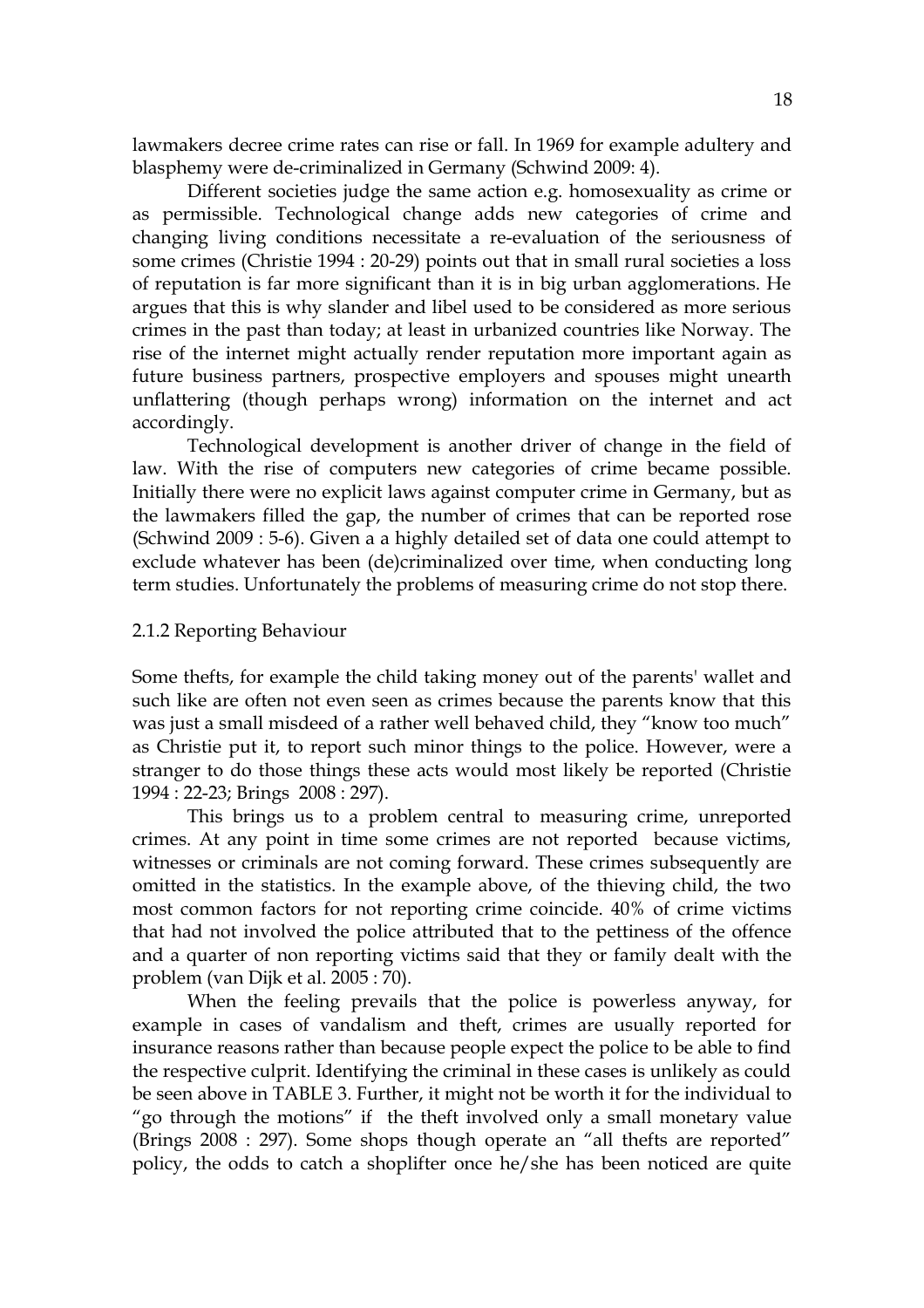high at 92,9% (BKA 2008a : 27).

Another factor influencing reporting behaviour is shame. Rape victims for example often are or were loath to report that they had been raped. Though women in general can expect a more understanding reception nowadays when they report being raped, it still may take a lot of courage to overcome the feeling of shame. This is especially true for homosexuals who often feel so humiliated that they do not even tell their partner or closest friends about it and especially not the police (Loerzer 2009).

Minorities who feel that the police do not care about them, might not report all crimes of which they are aware. This can be particular true of foreigners living in Germany who are afraid to involve the police be it because they are illegally in Germany, or have come to be wary of the police for other reasons (Brings 2008 : 297).

Police in Germany engage in ethnic profiling on a grand scale. One huge data mining effort by German authorities targeted Muslims-among others- and brought no results despite reviewing the personal data of 8.3 million people. Targeting people for ethnicity is not only a waste of manpower that could be better employed by looking out for people who fit the behavioural profiles of offenders rather than ethnic ones but it also alienates the targeted ethnic communities and reinforces stereotypes (Open Society Institute 2009 : 7-8, 11-14, 32).

The first effect is likely to reduce the willingness of minority members to report crimes to the police or act as witnesses. The second is likely to increase the role that ethnic background plays when it comes to the willingness to report a crime. Studies showed that Germans (natives as well as those with a foreign background) are more likely to report suspicious behaviour and crimes committed by "foreigners"(people who are, or seem to be of foreign origin) than Germans (Elsner & Molnar s.d. : 18).

It has also been noted by organisations such as Amnesty International that ethnic profiling and police abuse of minorities often go hand in hand. Trust and cooperation between the ethnic minority and the police seems far fetched, if the police itself is perceived as overstepping the law and being the enemy (Open Society Institute 2009 : 37-40, 44, 47-50).

In addition, official crime statistics suggest another reason for why foreigners might be avoiding the police. Among young men of foreign background the incidence of crime is higher. However, the term "foreigner" needs to be clarified. The statistics include crimes committed by tourists, by foreigners passing through Germany and by refugees temporarily living in Germany. Once refugees from e.g. Ex-Yugoslavia began to leave Germany, crime committed by foreigners fell (Elsner & Molnar s.d. : 3). The different age and gender -structure also has to be taken into account, as there are more men, more young men and more inhabitants of cities among foreigners than in the native population. Furthermore crimes need to be excluded that only foreigners can commit such as live in Germany illegally, or work without a work permit (Steffen & Elsner 2000 : 4). In 2004 23.9% of all crimes committed by foreigners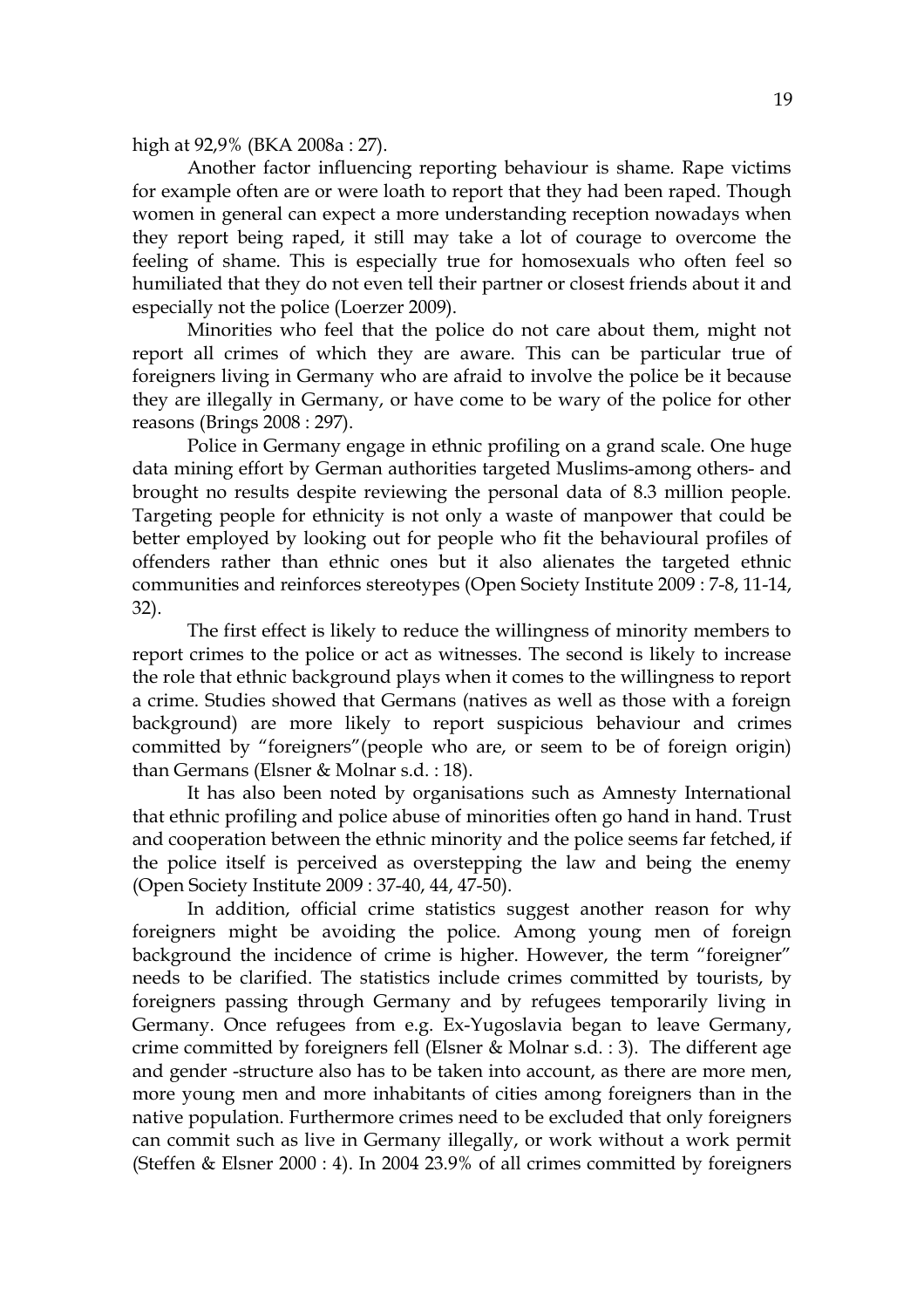belonged to these foreigner specific categories (Entorf 2005 : 13).

Nevertheless, according to a study in Munich by the criminological research group of the Munich Police Force, 19.6% of the 14-17 year old youngsters with a foreign background commit violent crimes compared to 12% of their German counterparts. This is also supported by a victimization study conducted for Munich. However, that might be due to the specific situation in the region of Munich. Perhaps these studies did not correct for the differing social background of native Germans and Germans of foreign background. Germans of foreign background are on average poorer, less educated and less likely to have a job than native Germans (Steffen & Elsner 2000 : 4-6, 10-12). However, the majority of studies conclude that youngsters with a foreign background are more criminal than youngsters with German parents (Baier, Pfeiffer & Windzio s.d. : 245).

Sometimes even the police itself can be an obstacle to reporting crime. There are instances when police refused to take down crime reports (Schwind 2009 : 24). Location also affects the willingness to report crimes. In the country side police stations are often difficult to reach and the feeling of shame discourages many from reporting a crime in close knit rural communities (Schwind 2009 : 31).

When it comes to close knit communities family membership also affects reporting behaviour. Serious crimes such as rapes and abuse go often unreported when children are at the receiving end as they are dependent and often unable to get outside help (Brings 2008 : 297).

Even the perception of the severity of crime influences reporting behaviour. There are indications that reported rises in youth violence in Germany are largely due to a higher report rate than to more actual crimes (Brings 2008 : 297). As society became more sensitive towards violence, such behaviour is reported, which in earlier years would have fallen under the "boys will be boys" heading (Windzio 2007 : 18). Most violent crimes in Germany are still committed by males (BMI 2008 : 5, 11).

2.1.3 Victimization Studies and Self-Reporting

In order to attribute a rise in reported crime to a higher report rate rather than a generic change in crime one needs to have some instruments that allow double checking whether reporting behaviour or actual crime changed. Victimization studies are one possible tool. In these surveys the participants are asked if they became victims of crimes and whether or not they reported it.

Unfortunately Germany has not taken part regularly- or even frequentlyin victimization studies (EUICS) for a long time. 1989 was the first time and for more than a decade the last time (Entorf 2005 : 11-12). It took part in the international crime victimization survey in 2005. The data is collected by Gallup Europe and analysed by the Max-Planck-Institut in Freiburg (EUICS Consortium 2009). A new round of international victimization studies started in spring 2009 (University Tilburg 2009 ).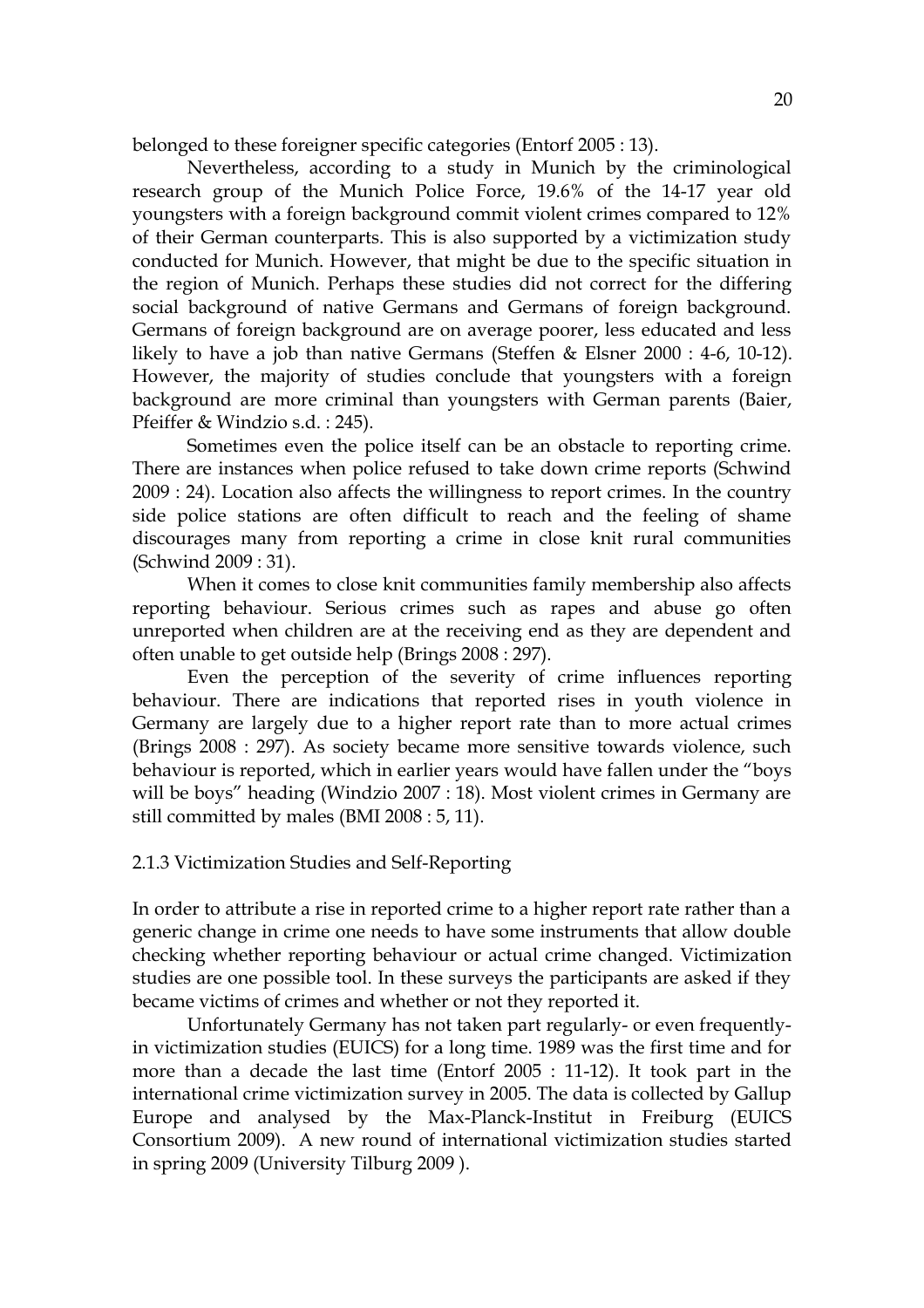Within Germany however, victimization studies have been done on a regional and city level. These help to illuminate the extent of under-reporting and what kind of crimes tend to be under-reported Exemplary for that approach stands the study by the KFN, Kriminologischem Forschungsinstitut Niedersachsen e.V. (Criminological Research Institute of Lower Saxony) of pupil victimization and delinquency in various German cities, among them Munich, Stuttgart, Hannover and Schwäbisch Gmünd. Those victimization studies show rather stable or even declining figures concerning violent crime whereas reported figures rose, so a bigger share of total crime is reported (Baier 2008 : 72-74).

These general trends however mask diverging trends in some subsections of youngsters and also disparities between cities. In Hannover crimes/offences committed by Turkish youngsters fell, whereas it rose in Munich. Interestingly Hannover is trying an innovative integration approach aimed specifically at Turkish youngsters by providing native Germans as reading buddies. This project will be presented in more detail in Chapter Five (Baier 2008 : 74; Abold, Baier & Pfeiffer 2008).

Questionnaires asking pupils about their delinquency and contact with the police yielded the same results regarding the amount and severity of violent crime as those asking pupils about their experiences as crime victims. Self reported delinquency fell, but the rate of delinquents who had contact with the police rose, which indicates that a higher share of crimes and offences is reported now than used to be the case. As a consequence of the trend to report more crimes and offences, even minor ones a rising number of preliminary investigations in court are being terminated due to a lack of evidence or the pettiness of the offence (Baier 2008 : 14, 23-28). A rise in the tendency to report crime was also found by the aforementioned EUCIS study (van Dijk et al. 2005 : 69).

There are problems surrounding the self-reporting of delinquency, mainly the reporters' honesty and memory are questioned. Some might exaggerate their delinquency, others might play it down and some might simple have forgotten some of their offences or crimes (Braithwaite 1979 : 17- 21). In the case of the aforementioned study in various German cities the answers of victims and delinquents yield a relatively consistent picture (particularly for Munich), which suggests that accuracy is roughly adequate, though not perfect (Baier 2008 : 27-28).

Unfortunately in general the EUCIS found little relationship between official crime statistics and the crimes reported by victims. This holds true for any participating EU country. In some countries, e.g. Ireland and Estonia official crime figures severely underestimate the actual victimisation numbers. Other countries such as e.g. Finland and Germany are safer than police statistics suggest. In these countries crime is over-reported according to the EUCIS measure. This might be due to the fact that the study bases its measure on the victim reported prevalence rate of only ten different crimes, rather than all crimes, but this issue is not explored in the survey (van Dijk et al. 2005 : 25 ).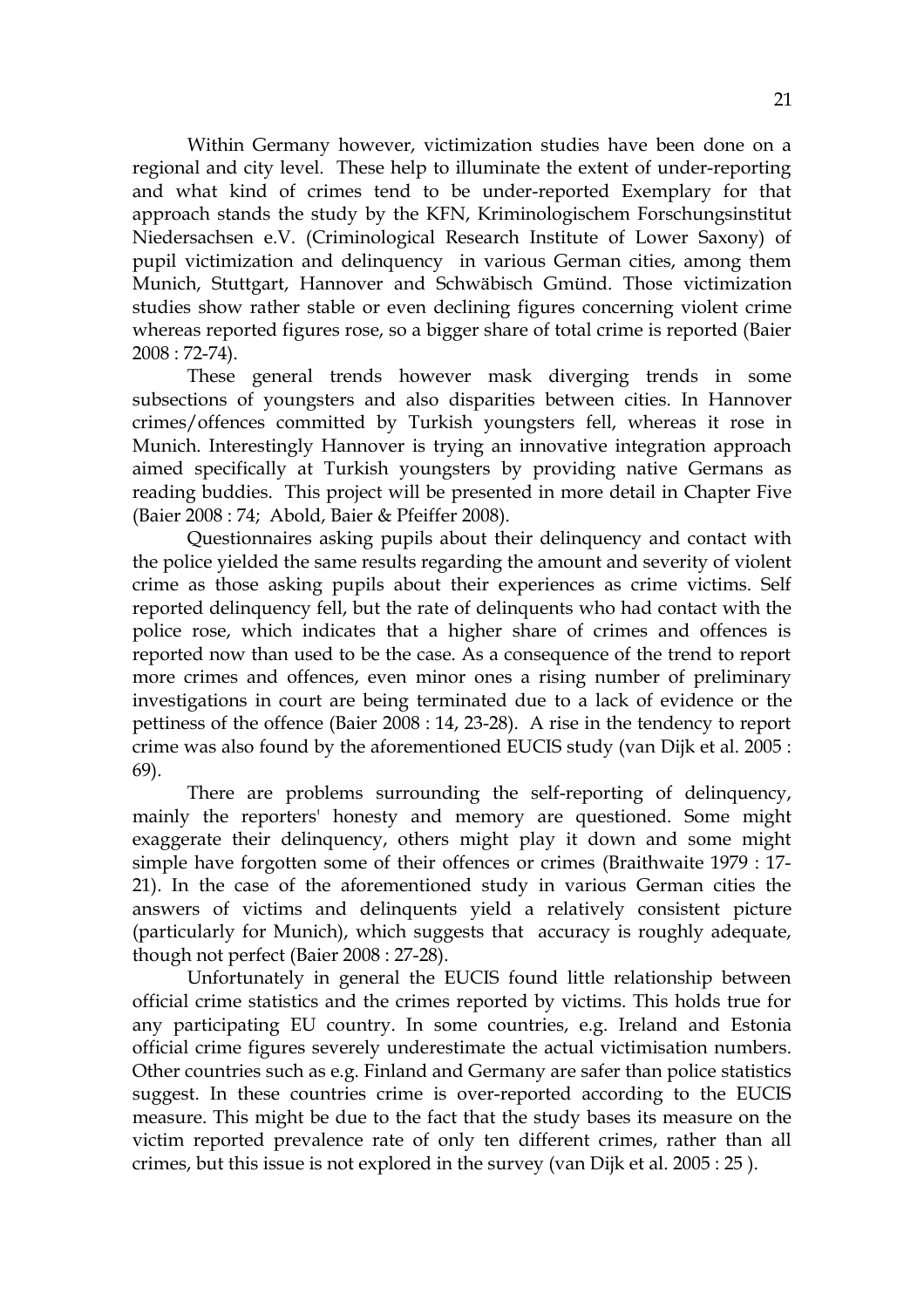### 2.1.4 Imprisonment Figures and Crime

Changing imprisonment figures over time should not be used as proxies for crime. They do not necessarily reflect trends in actual crime, but might merely reflect changing attitudes towards it. In Germany for example imprisonment numbers grew by 40 % in 10 years but reported crime only by roughly 23% over 26 years (Brings 2008 : 303-304).

Even in any given year there is often no link between crime and imprisonment. Christie (1994 : 26-30, 48-52, 92-93) points this out for various European countries and the USA. To get an impression of how arbitrary incarceration rates can be, examine TABLE 5. The country with the highest amount of reported crime, Iceland has the lowest incarceration rate despite a higher homicide and rape rate than for example Germany which has an incarceration rate twice as high despite a level of recorded crime that lies almost 60% below Iceland's. Finland also combines higher, reported crime, homicide and rape rates with a lower incarceration rate than Germany (Statistisches Bundesamt 2009a: Section A.10.1 ).

| country    | year | total of<br>recoded<br>crimes | recorded<br>assaults | recorded<br>homicides   | recorded<br>rapes | prisoners |
|------------|------|-------------------------------|----------------------|-------------------------|-------------------|-----------|
|            |      |                               |                      | per 100 000 inhabitants |                   |           |
| Germany    | 2006 | 7628                          | 618                  | 0.9                     | 9.8               | 95        |
| Estonia    | 2006 | 3868                          | 293                  | 6.8                     | 11.4              | 333       |
| Finland    | 2006 | 9825                          | 587                  | 2.1                     | 11.7              | 75        |
| Iceland    | 2004 | 17952                         | 400                  | 1.1                     | 17.8              | 40        |
| <b>USA</b> | 2006 | 3765                          | n.a.                 | 5.6                     | 30.5              | 738       |

TABLE 5 International Comparison of Crime and Imprisonment Numbers

Source: Statistisches Bundesamt, 2009a

Fortunately in Germany's case reported crime and actual crime as suggested by victimization studies is very similar. Therefore the reported number of crimes can be used as reasonable proxy for the actual prevalence of crime. Indeed crime in Germany (including youth crime) tended to fall rather than rise in recent years despite increased media coverage (BMI 2010). Once the number of crimes is determined with relative certainty one has reached the half-way point to calculating the costs of criminal acts such as rape, murder and other violent acts.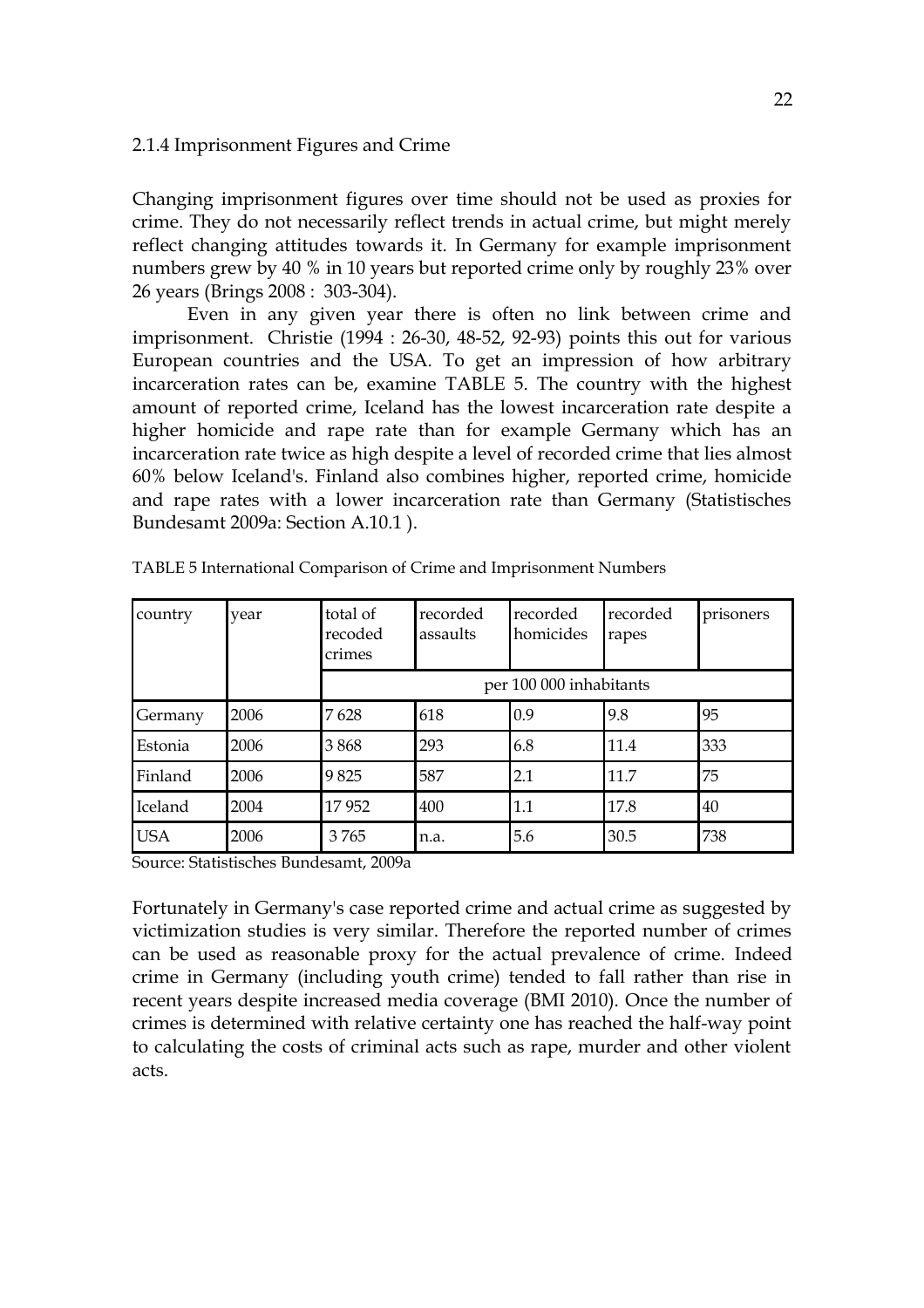### **2.2 Measuring the Cost of Crime**

Criminals are not only costly to detect, to prosecute and imprison, but their crimes themselves constitute a huge monetary damage to society. For 2008 the Federal Police Office estimated the burden of crime to be 9.96 billion  $\epsilon$ , almost half (44,5%) of which was due to the 84 550 reported economic crimes, which amounted to 1.4% of all reported crimes in 2008. The other 98.6% of the more than six million crimes were responsible for the remaining 55.5% of damage done (BKA 2008b : 7-8). This is surprising given the small number of crimes that account for more than 3.4 billion  $\epsilon$  damage, particularly because the noneconomic crimes include rape, murder, homicide, sexual assault and serious bodily assault. One would expect each of this crimes to cause serious economic damage to the victim and society. So how come 1.4% of all crimes can account -according to the BKA- for 53% of all economic damage caused by crime?

As will be seen below this is due to the official statistics failing to measure all aspects and effects of crime, as well as not including private prevention measures. To gauge the cost of crime correctly it is necessary to estimate the value of life and to include costs of crime that go unreported in official estimates such as the cost of changed behaviour, the costs of treating victims medically and psychologically as well as private expenditure on security measures such as security guards, locks and so on. This section will examine these issues in turn.

#### 2.2.1 How to Measure the Value of a Statistical Life (VSL)

For many people simply the thought of attaching a monetary value to something as priceless as life is revolting. However, the traditional approach taken in Germany, namely not attaching any monetary value to a life is hardly better morally speaking and certainly less realistic. After all the average individual would be working and thereby contribute most tangibly to the financial well-being of society via taxes and production, not to mention less tangible contributions to society such as parenting and volunteering.

This following section will draw heavily on the work of Spengler (2004) who applied various methods to gauge the value of a statistical life in a German context. He explores many different approaches. However, I will focus on the market approach, or to be more exact, the wage compensation differentials because this is the method Spengler eventually uses to derive a monetary measure for the value of a life.

Before one delves into the details of the compensating wage differentials approach it is worthwhile to clarify what exactly is meant when the term "value of a statistical life" is used in this work. It should be noted that we are talking not about the value of life of any particular individual, but about a statistical concept that allows a figure to be attached to the value of life and health that is true in general, the value of a statistical life (VSL).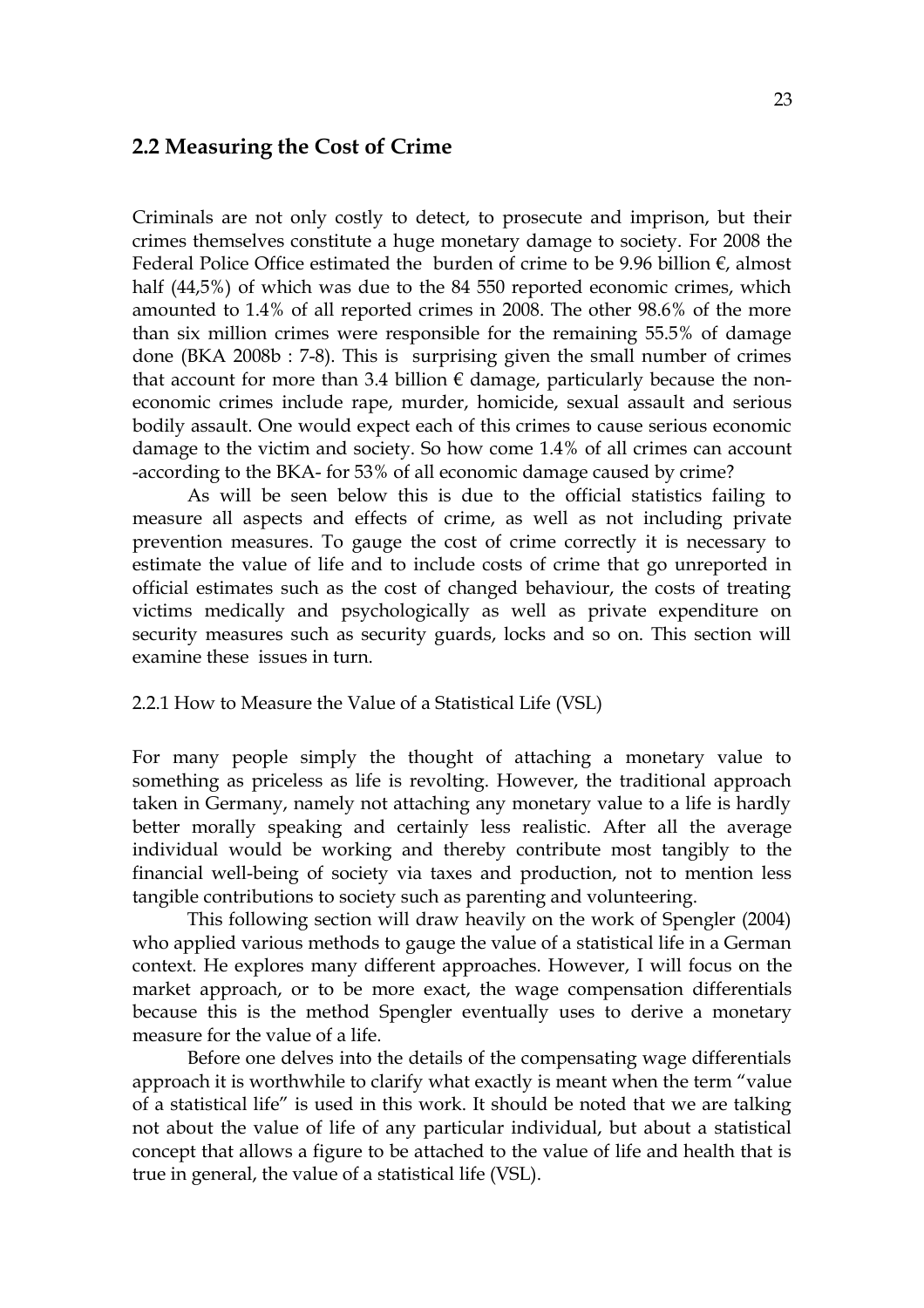The literature (Spengler 2004 : 107-108 ) provides a good example to illustrate the concept of the value of a statistical life. Picture a football stadium filled with 10 000 people. A random person is threatened by imminent death. Everybody is now asked how much he or she would pay to save this random (and unknown) person's life. Everybody has a chance of 1/10 000 to die, so nobody is likely to volunteer astronomical amounts of money as they would if they were asked how much they would pay to save their own lives presuming they had the money. Lets assume everybody were willing to pay 300  $\epsilon$  to avert the risk of death from one of their midst those 10 000 people together would be willing to pay 3 million  $\epsilon$  to save one statistical life. In other words reducing the risk of death from 1:10 000 to 0:10 000 is worth 3 million  $\epsilon$ .

This suggests that whatever measures could be taken for up to 3 million  $\epsilon$  to reduce the risk of death by 1/10 000 should be taken. Consequently any measures costing more than 3 million  $\epsilon$  to reduce the risk by 1/10 000 are not cost efficient. This does not imply however, that one should stop rescue efforts for any individual that is threatened by imminent death once the 3 million  $\epsilon$ threshold is being reached. It is purely a measure that helps to conduct a costbenefit analysis of measures to be taken to reduce statistical risk. Decisions over life and death are not within the realm of economics, nor should they be.

In its proper sense the VSL is used in the USA for example by the U.S. Office of Management and Budget, which demands that all federal U.S. authorities conduct a cost benefit analysis for all existing and planned regulations (Spengler 2004 : 107-108). The EU also uses the VSL approach in addition to others to estimate the monetary benefits of environmental protection (Europa Press Release RAPID 2007).

As could be seen above the VSL is not decided upon by any institution or individual, rather it is derived from analysing the willingness-to-pay (in order to reduce risk) of many individuals, or as will be seen below by aggregating compensating wage differentials to capture how much more money risky jobs need to offer to make up for the increased risk to life and health. This also means that the required information is indirectly volunteered by individuals rather than obtained via pressure (Spengler 2004 : 105-108).

#### 2.2.2 Estimating the VSL: Compensating Wage Differentials

The idea behind the concept of compensating wage differentials is that if there are two jobs one of which involves lots of heavy and dirty work, job A, whereas the job B is easy and clean, prospective employees would all want to get job B. For the job A to appeal the prospective employer should offer more money, if he wants the best suited candidate. The best suited individual for job B has more chances of getting a cleaner job ceteris paribus than any of the less desirable applicants for job B. So there is a trade off between the non-monetary aspects of a job, prestige, the working environment and the monetary aspects such as for example health insurance cover, and salary. This trade off gives rise to the so called wage compensation differential, that part of the wage that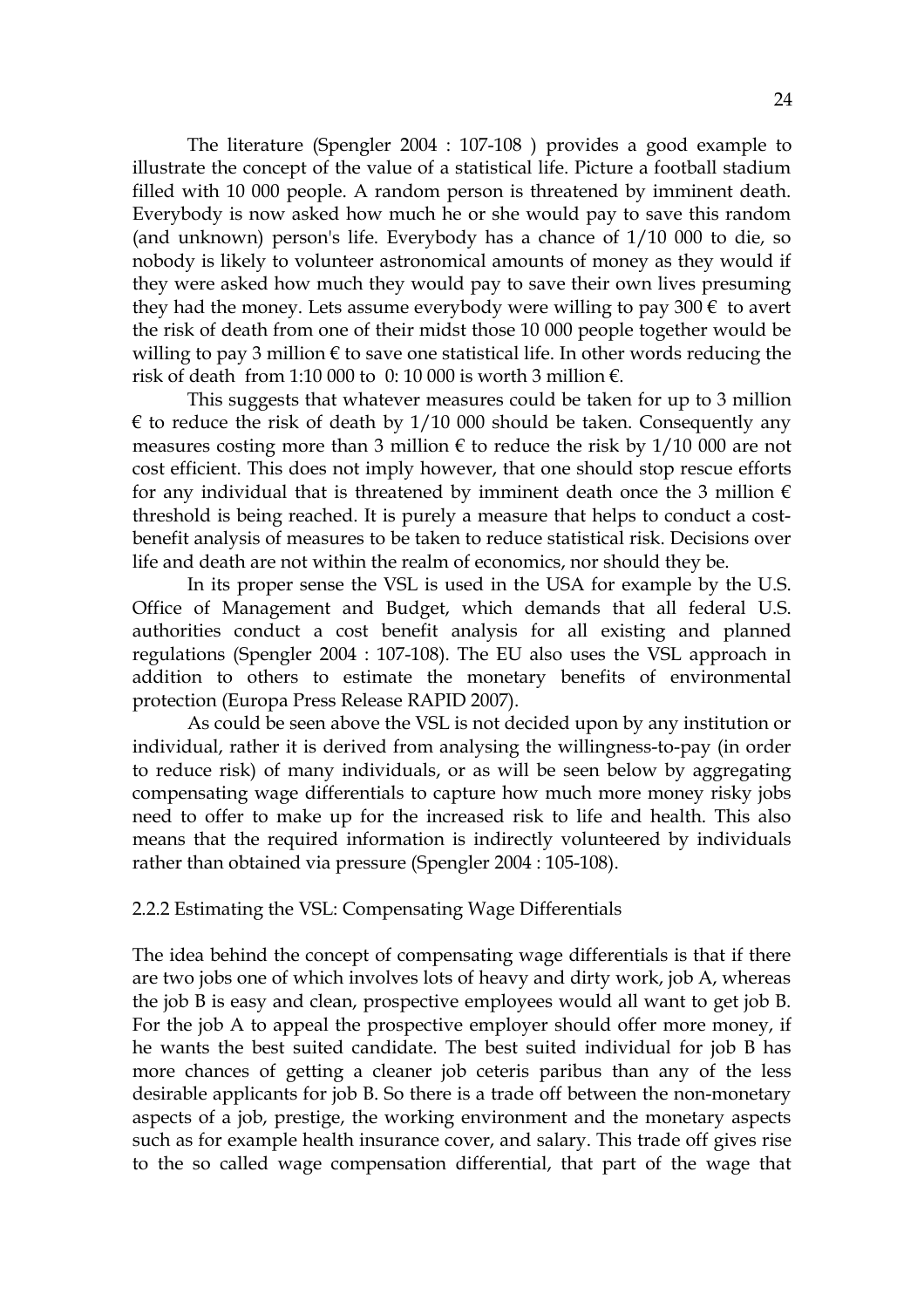makes up for unpleasant characteristics of the job.

This concept does not only account for dirt, heavy manual labour and noise but also risk. Sometimes unions even have explicit risk-compensation pay negotiated for their members, e.g. fire fighters and police men. This is for example the case in the state of North Rhine Westphalia (Schattenblick 2009). In Berlin the risk compensation for fire-fighters amounts to 127.38  $\epsilon$  per month after two years in the service (Richter, 2002). There are also security risk premiums (depending on base salary) between 115.04 $\epsilon$  and 191.7  $\epsilon$  per month, pilots get between 294.50  $\epsilon$  and 460.16  $\epsilon$  per month. Prison guards get 95.53  $\epsilon$ per month (Spengler 2004 : 109-110). After a recent school shooting in Germany during which teachers were killed, the "Deutscher Philologenverband" (the association representing teachers in Germany) demanded to get paid a risk premium as well (Anon 2009).

The underlying simplifying assumption of the theory of the compensating wage differential is that workers' wages are solely dependent on the risk. Therefore workers' wages need to rise with risk. Firms, however, are willing to invest more in on-the-job-safety only in exchange for lower wages. If a firm offered a salary of 20.000 and the annual risk of lethal accident connected to it is 0.0005 and another wage and risk combination offered by the firm and acceptable to the employee is (21.500, 0.001) then one can calculate the wage increase a worker needs to accept an increase in the riskiness of his job. Assuming a linear contract curve a worker would accept an additional risk to die of 1:10 000 only if he were paid  $1/10.000 * 21.500 - 20.000 / 0.001 - 0.0005 = 300 \epsilon$ . If one were to do that for 10 000 workers one arrives at a figure for the compensating wage increase needed for all workers to accept an increase in the risk to die. In this example that would be 21.500-20.000/0.001-0.005= 3 million  $\epsilon$ (Spengler 2004 : 110-114).

The next step in the process is formulating a regression model. The difficulty here is that wages do not depend only on risk but also on the age, education and experience of the worker. To that purpose a so called hedonic regression will be used. Given suitable data, hedonic regressions allow for the explanation of the price of a good via characteristics, that have no market price when considered by themselves.

Schaffner and Spengler use data on job changes only, this allows to control for unobserved heterogeneity. An additional advantage of that approach is the reduction of measurement error and the resulting bias. Secondly a 5-year mean risk was used rather than a measure based on one year. This reduces measurement error, but allows changes in risk over time due to technological development to be taken into account (Schaffner & Spengler 2010 : 16-17).

The compensation payments for workers and their families make up for income lost and material damage. The more compensation payments effectively insure workers against material damages and loss the less these losses affect the compensating wage differential. What is picked up still in the compensating wage differential is due to immaterial damages, the losses in the non-monetary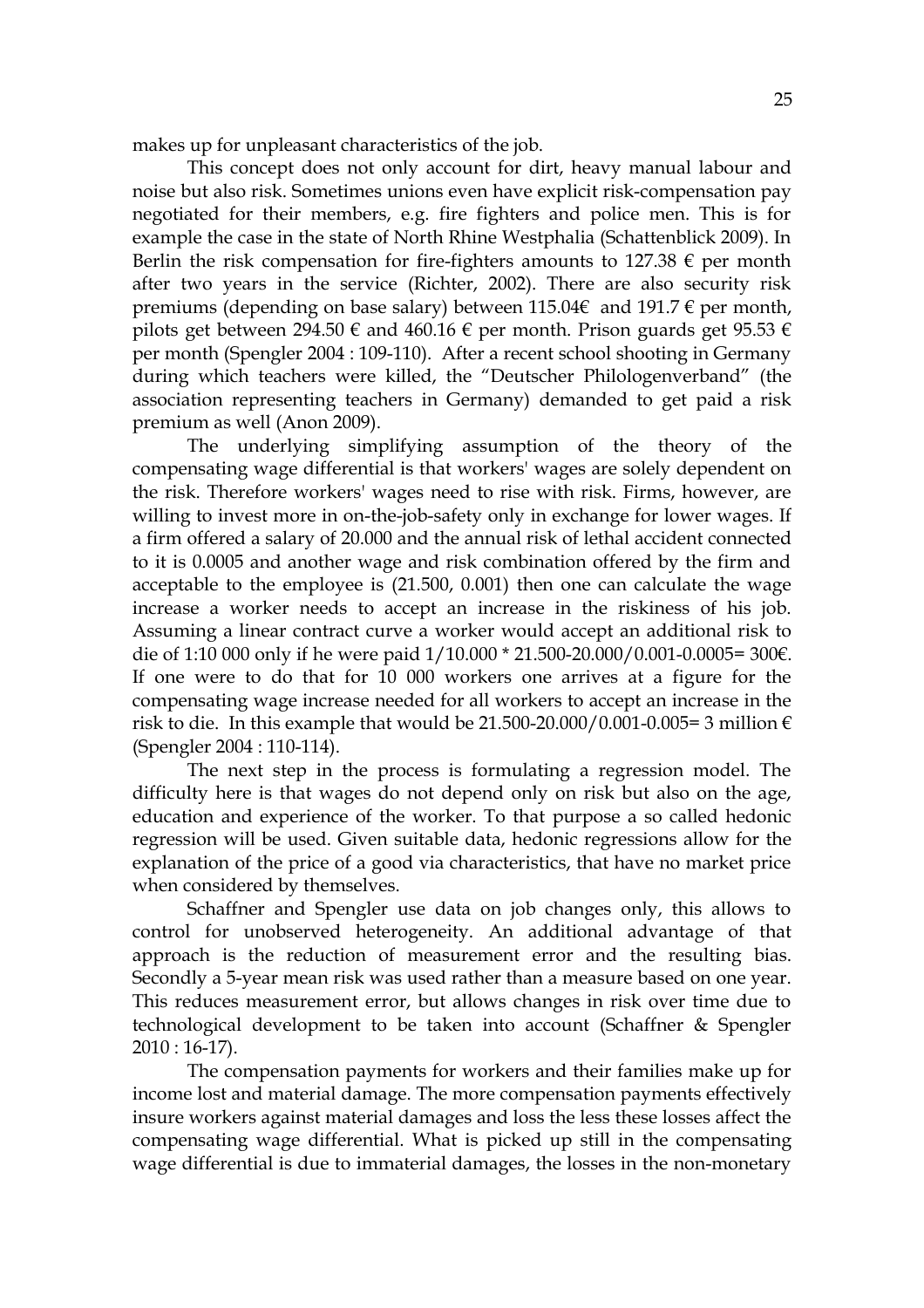quality of life that come from not being able to walk any more or in case of a lethal injury, the deep loss for the family. Consequently the VSL calculated based on compensating wage differentials also becomes more what is needed to estimate the true costs of crime, a monetary measure of the loss to society due to injury and death (Spengler 2004 : 114-119).

For the actual estimation Spengler is performing hedonistic wage regressions. To that end individual job data as well as the risk of lethal injury for each job need to be combined first. The data set used is the IABS, a subsample of the employment data collected by the "Beschäftigungsstichprobe des Instituts für Arbeitsmarkt und Berufsforschung"(IAB). It is a randomly selected 1% sample of those German employees who are subject to compulsory social security contributions. Not included are self-employed, civil servants, professional soldiers, conscripts (community service and military), judges, full time students and the marginally employed, because all these groups are not subject to compulsory social security contributions (Spengler & Schaffner 2007 : 16-17).

The IABS provides information about the gender, age, nationality, marital status, education and vocational training, the actual occupation and job position (plus information on full time/part time), the exact number of days worked per year, the income (before taxes and social security contributions) up to that income level that requires compulsory social security contributions. Further the identification number of the employing firm, the industry the firm belongs to and the regional break down is provided.

The sample will be restricted to male blue collar workers for two reasons. Only 2% of blue collar workers have an income that exceeds the maximum income level up to which social security contributions are compulsory, therefore for 98% their income is recorded uncensored and correctly. Secondly, compensating wage differentials are of more actual relevance for male blue collar workers as they make up the majority of people holding potentially dangerous jobs (Spengler & Schaffner 2007 : 23).

Subsequently it is merged with data sets provided by the "Gesetzliche Unfallversicherungen (UVs)", these are collection of agencies that handle compulsory social security contributions and insurance against accidents (Spengler 2004 : 165-176). Judges, civil servants, soldiers are exempt as their employer, the federal government bears their risks directly (Spengler & Schaffner 2007 : 21).

The UVs collect information about accidents on the job, whether they were lethal/non lethal and sometimes also whether the accident resulted in an impairment of earning power of at least 20%. Data concerning accidents on the way to and from work are also collected. The big three agencies doing such data collection are the "Hauptverband der gewerblichen Berufsgenossenschaften" (HVBG) and the "Bundesverband der Unfallkassen" (BUK). A third important agency, the "Bundesverband der landwirtschaftlichen Berufsgenossenschaften" (BLB) insures most of the people working in agriculture, forestry and husbandry, which are more accident prone fields. It was unfortunately not able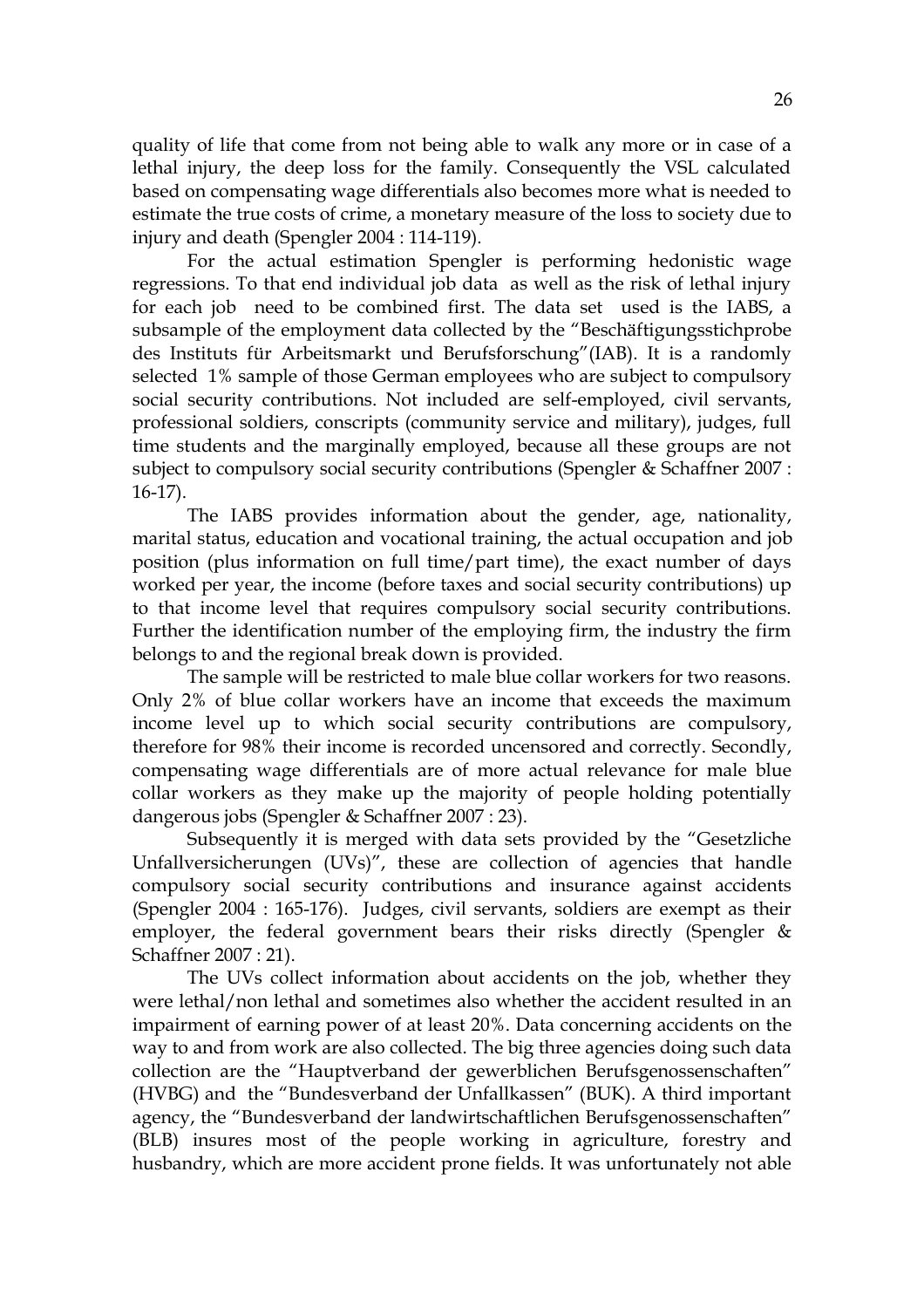to provide sufficiently detailed data, which is why its data set was excluded. (Spengler 2004 : 176-181).

The result was one of the first systematic VSL studies for Germany and thanks to its dataset a panel structure was possible, which allowed to control for unobserved heterogeneity. Not controlling for unobserved heterogeneity can falsify estimates upwards. However, Spengler's approach also eliminated some cross sectional variation that reflected proper compensating wage differentials. Thus he underestimated the VSL. In a new study he used data on job changers to evaluate the VSL which allowed him to control for unobserved heterogeneity while simultaneously picking up the compensating wage differential more fully than in his 2004 estimation. The resulting VSL for Germany is 2.0 million  $\epsilon$ , which is slightly closer to the values found in previous, international studies (Schaffner & Spengler 2010 : 15-18 ).

Estimates of the VSL for the US are often in the 5-12 million \$ range, for Canada the range is 3-6 million \$. Closer to Germany, in Austria the VSL was estimated to be 3.9 million \$ and studies for Switzerland estimated the VSL to be 6.08 million \$ and 8.31 million \$ depending on the used data. His estimates are somewhat lower than those of the studies above which is due to his database allowing to control for unobserved heterogeneity (Spengler 2004 : 119- 121, 223-224).

A previous study by Spengler (2004: 213-226) illustrated the importance of controlling for unobserved heterogeneity as well as the existence of gender differences. Women are more risk averse than men and severely underrepresented in risky jobs in Germany. The different values for "workers only" and "males only" is due to the different salaries/ wages and risk aversion for each group. TABLE 6 illustrates these points. All values are estimated VSL for the risk of a lethal accident and the average value of a 5 year period was chosen for cross-sectional studies.

| VSL in million Euro for | cross-sectional | panel |
|-------------------------|-----------------|-------|
| all employees           | 4.49            | 1.65  |
| males only              | 4.32            | 1.72  |
| females only            | 7.27            | 1.43  |
| workers only            | 2.83            | 1.22  |

TABLE 6 Comparison of Estimation Results

Source: Spengler, 2004, p. 224

This suggests that separate estimations of the VSL (based on the compensating wage differentials job changers) for women and men might have been instructive. However, since Schaffner & Spengler (2010 : 15-27) suggest to use a VSL of 2 million  $\epsilon$ , this value will be used below to estimate the true cost of fatal crimes.

It should be recognised though, that the VSL calculated on the basis of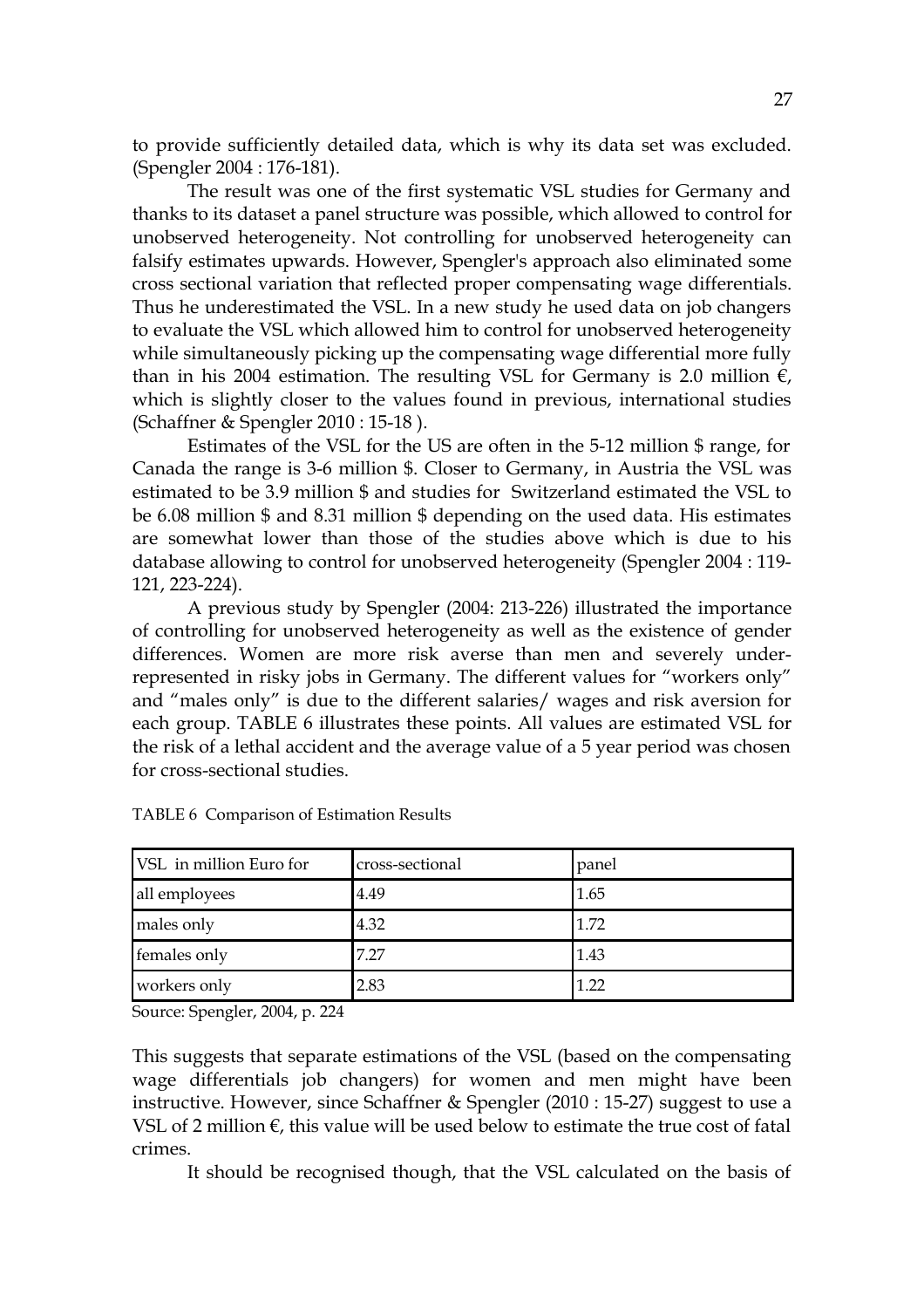wage compensating differentials gives only those material costs of crime besides the immaterial ones that the workers themselves would have to bear. Not included in any of the aforementioned VSL results are all material costs such as the medical cost borne by the health insurance, the part of the income loss due to lower future worker productivity compensated for by the UV and for example the profit loss borne by the employer who needs to find a substitute for the injured worker, which might well be less experienced and have lower productivity (Spengler 2004 : 162-163).

These costs have been estimated by the "Bundesamt für Straßenwesen"  $(BASt<sup>9</sup>)$  $(BASt<sup>9</sup>)$  $(BASt<sup>9</sup>)$  to be equal to be 1.16 million  $\epsilon$  per victim of lethal accidents. Severe, but non-lethal injuries were estimated to carry a price tag of material costs to the tune of 87 269  $\epsilon$  per victim (excluding the car removal and repair costs as well as possible damages to the road) (BASt 2006).

In order not to count material losses twice Spengler assumes that half of these material costs estimated by BASt are already included in the VSL he estimated. Which leads to a VSL for purely immaterial aspects of life of 1.42 million  $\epsilon$  and a total value for VSL of 2.58 million  $\epsilon$  (for methodology see Spengler 2004 : 225-230).

Applying his panel results to the number of deaths due to crime in 2008 in Germany following costs emerge. There were 694 cases of murder, 1 572 cases of manslaughter and 882 cases of murder due to negligence. Deaths caused by illegal terminations of pregnancy will not be included, as abortions are a contentious subject. Included will be bodily assaults that caused death in 105 cases and rapes that caused death with 3 cases. In total (excluding deaths due to traffic accidents and deaths due to negligence) 2 374 deaths will be included in the calculation (BKA 2008a : 34-36). The total VSL equal to 2.58 million  $\epsilon$  will be used. Therefore the economic damage due to fatal crimes is estimated to be 6 124.9 million  $\epsilon$  in 2008.

As could be seen in the results of the VSL panel study 2004 a more exact estimation of costs would require knowing the VSL and the numbers of victims of fatal crimes respectively for each gender and socio-economic status in working life (at least roughly) as well.

Those 6.1 billion  $\epsilon$  damage just due to crime with death as a consequence increases the official estimate of the costs of crime by the BKA of 9.96 billion  $\epsilon$ by about 60% to 16.08 billion  $\epsilon$  (BKA 2008a : Appendix Table 7). One should keep in mind that even these figures do not include death due to negligence, which would raise the cost of crime by another 2 275.6 million  $\epsilon$  to 18.36 billion  $\epsilon$  in total, adding around 85% to the official estimate of the total damage caused by fatal crimes. It should also be noted that the police never estimates immaterial damages or even the cost to replace stolen or damaged goods but only what those stolen goods would have been worth now, if their owners had sold them. Both factors tend to underestimate the cost of crime.

<span id="page-27-0"></span><sup>9</sup> The BASt is a research institute within the Ministry of Transport, Building and Urban Development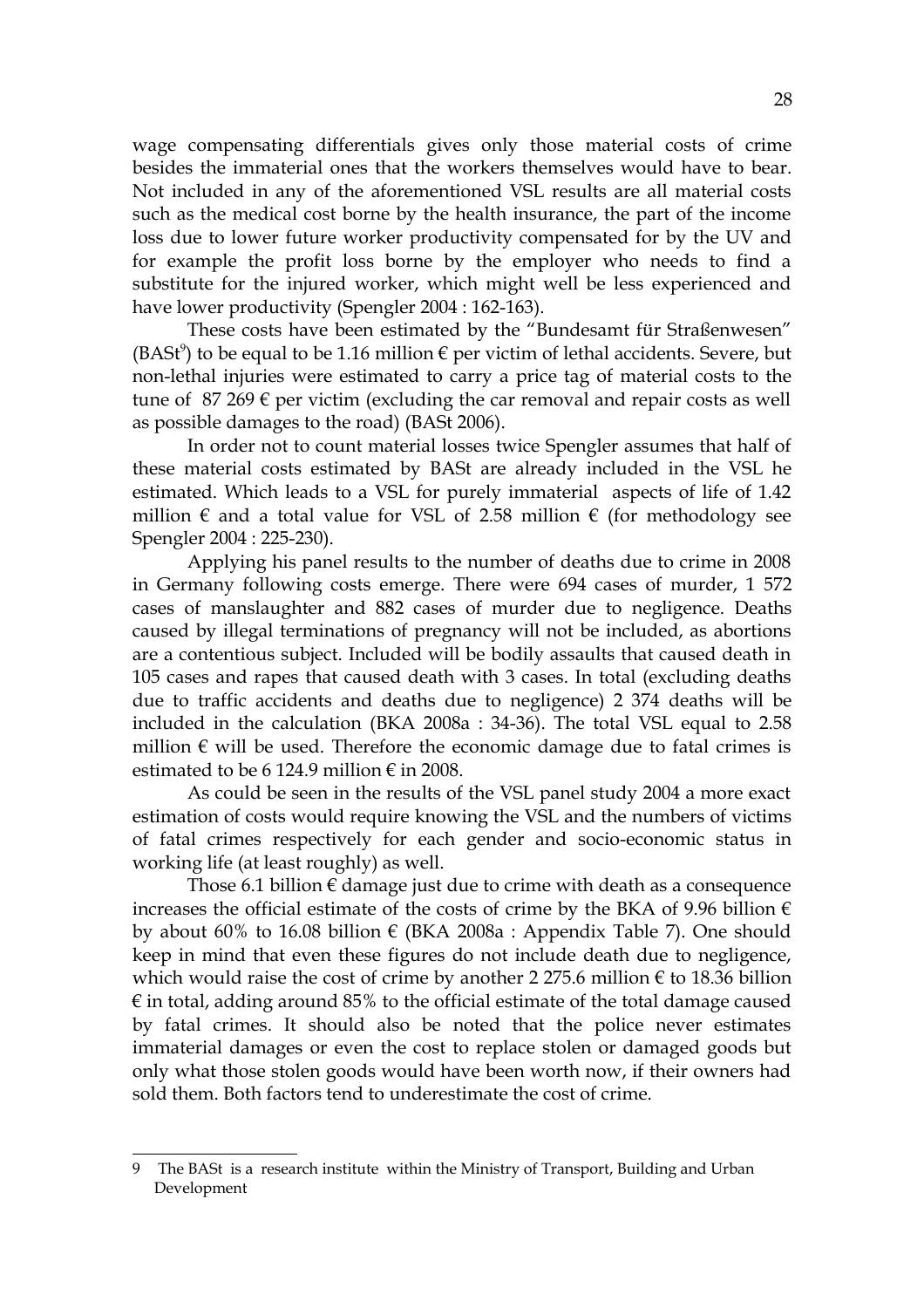#### 2.2.3 Costs of Victimization

More or less completely unreported is damage done by rape, assault, murder and kidnapping. The official cost of 44 kidnappings was less than 30 000  $\epsilon$  in total, 27 of which supposedly caused material damage of below 15  $\epsilon$  each according to the police (BKA 2008a : Appendix Table 7). Obviously the costs to the victims will have been much higher, be it in income lost (time spent reporting the crime, at doctors, in court, being incapacitated), medical costs, therapy and so on. Unfortunately such estimates are not even known to Germany's most prominent organization for crime victims, the "Weisser Ring"(2009). They do have figures, however, on the amount the organization itself spends on helping victims as well as figures to what extent the government reimburses victims for their expenses and suffering as it is required to do by the OEG, the "Opferentschädigungsgesetz" (Victim-Compensation-Law).

First, the financial help the organization "Weisser Ring" provides will be addressed. It focuses on victims of severe crimes who experience economic hardship as a consequence. Therefore it is no surprise that the majority of recipients were victims of violent and sexual offences. They made up almost 70% of the 17 821 recipients. Per capita 295 Euro were given, 5 258 325 Euro in total. Almost 50% of the funds are used to obtain (initial) legal advice, another 40% go to unspecified "emergency help and victim help". The remainder is used predominantly to sponsor an initial counselling session determining whether therapy is needed or not (Weisser Ring 2008a : 2-9).

In other words this organization does not bear the cost of crime itself but extends a helping hand to the victims and in cases of murder/manslaughter to their relatives. Nevertheless helping everybody who fell victim to a violent crime (210 885) minus the cases of murder/manslaughter and crimes with the consequence of death (3256) in a similar manner would add another 61.25 million  $\epsilon$  to the cost of crime (BKA 2008a : 27).

The OEG is meant to deal with the material damage crime victims incur by bearing treatment costs, providing one-of-payments depending on the level of injury and life long rents depending on the level of injury or situation (widows for example can get rents). This law does not cover victims of car accidents (Bundesministerium für Arbeit und Soziales (BMAS) 2009).

The public is not very aware of this law's existence (Weisser Ring 2008c), which explains the low application rate of victims of violent crime of 10.57%, which equals 22 175 applications. Only 8 307 applications were successful. 6 766 received compensation for treatment costs and the remaining 1 541 received rents (Weisser Ring 2008b). The compensation levels can vary significantly as the following two real life examples illustrate. In the first example a young man was attacked and repeatedly beaten by skinheads. His left eye was injured and it lost the power of sight. His application under the OEG was accepted and his injury was regarded as reducing his ability to work by 30%. He will receive 115 € per month for life (Landkreis Breisgau-Hochschwarzwald Versorgungsamt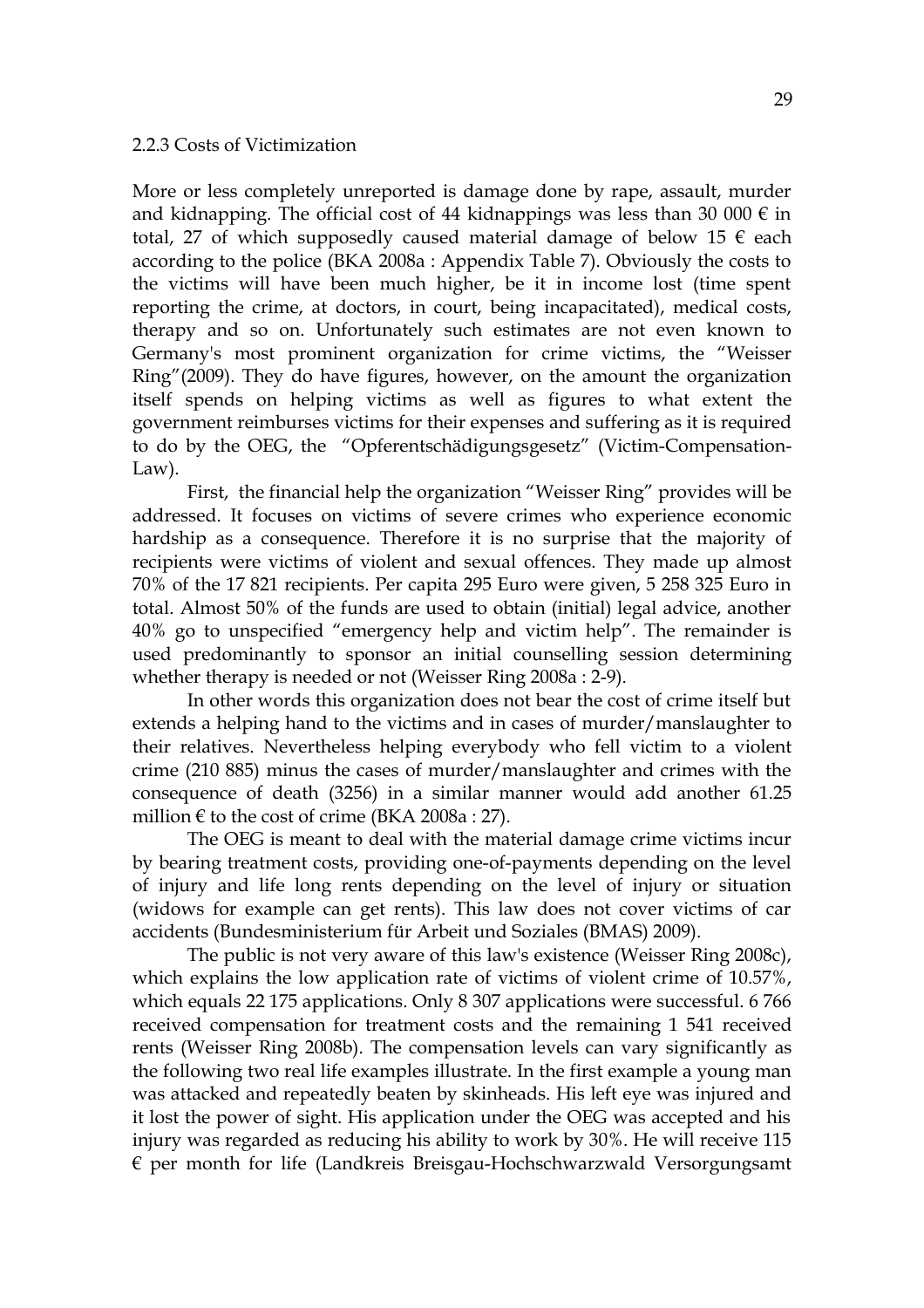#### 2009).

Assuming he was 20 when it happened and that he has the average life expectancy of a male German he will on average live for another 57 years (Statistisches Bundesamt 2010d). Over his lifetime his rent will amount to 78 660 €. This sum implies a monetary value of 262 200 € for a 100% reduction in the ability to work. Compared to the VSL or average annual income of 41 468  $\epsilon$ (Statistisches Bundesamt,  $2010a$  $2010a$  $2010a$ )<sup>10</sup>, this seems low, especially if inflation is taken into account.

However, the agencies administering the OEG also pay out considerable sums. A woman who suffered severe brain damage after having been attacked by her drunk partner with a wooden stick was regarded as having lost all ability to support herself. She needs around the clock care which is paid for by the state and receives a rent of 602  $\epsilon$  per month. In total the government is paying her 10 192  $\epsilon$  per month to cover all medical care costs, the help around the house and the aforementioned rent. This amounts to 122 304  $\epsilon$  per year (Statistisches Bundesamt 2010a). Assuming that she is 30 years of age and she reaches 82 (the average female life expectancy), she will receive 6.36 million  $\epsilon$  in total (Landkreis Breisgau-Hochschwarzwald Versorgungsamt 2009 Statistisches Bundesamt 2010c). This lies considerable above the VSL the study suggested but it covers only medical costs and living expenses and no damages for the lost quality of life.

While the first example seems to be of particular thrift both share the feature of no compensation for immaterial losses due to crime. Both examples point to the same conclusion (as do all other cases described on the web page), namely that this law aims at compensating victims on a need basis rather than for the actual total damage done. This is borne out in the official countrywide statistics as well. About 200 million  $\epsilon$  were spent by the federation and the states in 2008 on the victims of crime, but this figures includes four more categories unrelated to being victims of crime. These are, to name just a few: payments to prisoners of war, (and if applicable to their families as well) and army recruits who were injured in the line of duty (BMAS 2009a : 284-285). The actual expenditure by the federation and the states under the OEG alone came to 182 069 095  $\epsilon$  in 2008 (BMAS 2009b).

Dividing that by the 8 307 applicants that claimed benefits under the OEG successfully the average payout amounts to 21 918  $\epsilon$  per victim. That overstates the average amount a claimant receives as all those receiving rents for life are included in the 182 million  $\epsilon$  payout, but not in the number of claimants given by the Weisser Ring for 2008. Adding recipients of rents from 2005 to 2007 to the 8 307 recipients in 2008 the total number of claimants rises to 13 359 and subsequently the average payout falls to 13 629  $\epsilon$ . The numbers of recipients from 2000 to 2008 add up to 21 274 claimants which would mean 8 558  $€$  per recipient on average. Some recipients will die in any given year but the law dates back to 1976 which renders recipient numbers considerable above

<span id="page-29-0"></span><sup>10</sup> Before deductions (taxes, social security and so on) in 2009 for full-time employees in services and industry.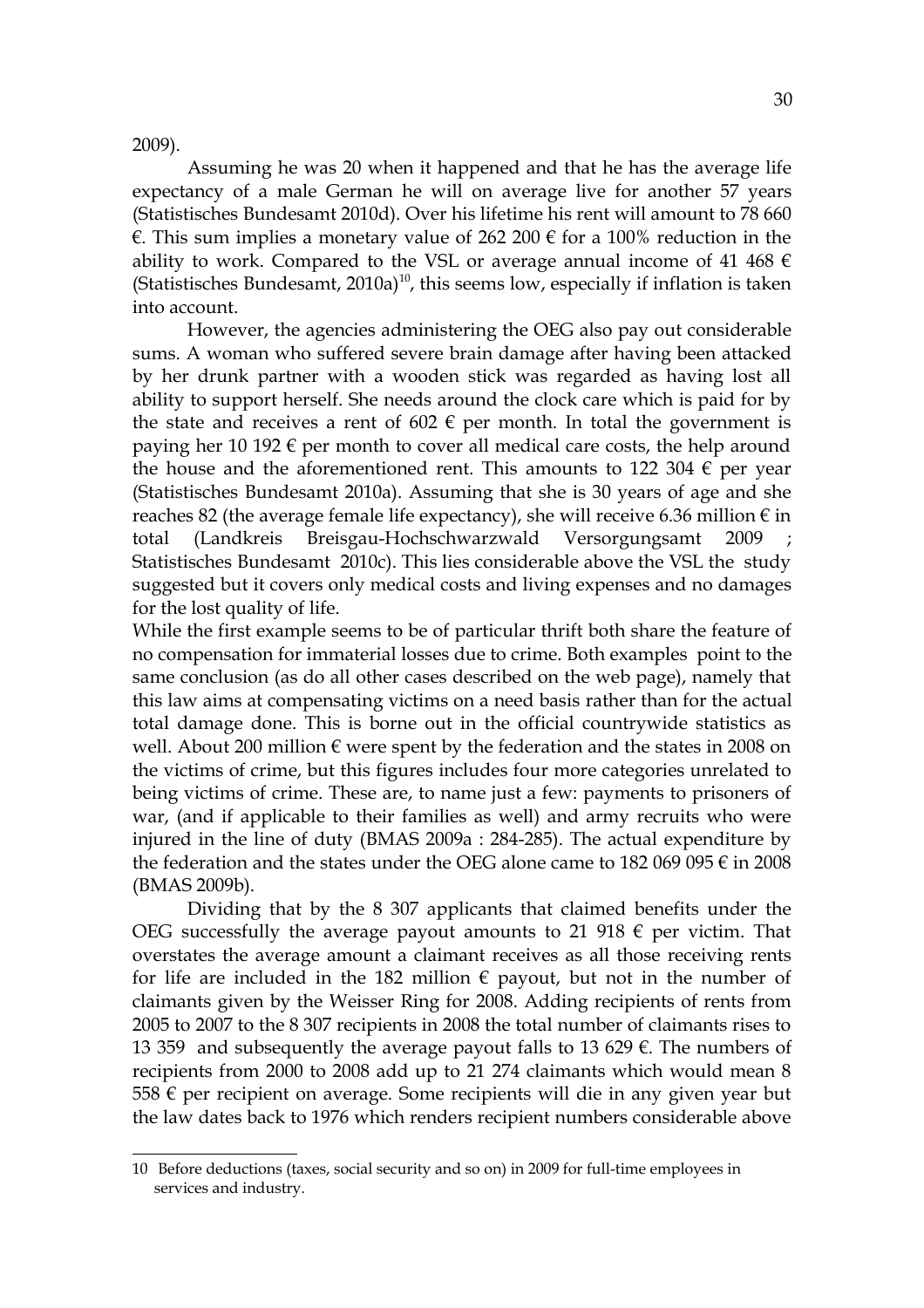20 000 likely and therefore average compensation below 8 558  $\epsilon$  (Weisser Ring  $2008c)^{11}$  $2008c)^{11}$  $2008c)^{11}$ .

Given that the average VSL was estimated to be 2.58 million  $\epsilon$  it becomes clear that the OEG numbers understate the true cost of crime even taking into account that they deal mainly with non lethal crimes, though wives of murder victims for example can claim benefits under the OEG. A widow and mother of two under-age children for example was eligible to receive 1 484  $\epsilon$  per month, which will fall to around 1 000 once the children are grown up (Landkreis Breisgau-Hochschwarzwald Versorgungsamt 2009). Again the total compensation over a lifetime falls far short of the estimated VSL.

The damage done even by non-lethal violent crime and rape is far higher than the discussion above suggests for two reasons. Firstly, because no damage is reported by the police unless things were destroyed/damaged, plus their reported value will tend be lower than their replacement costs. Secondly, medical, legal, psychological treatment costs are not reported. Somebody who becomes crippled as a consequence of a violent attack, incurs a handicap and looses his job because of it will not have suffered material damage according to police statistics. The police also does not attach any monetary value on (psychological) pain, or lost quality of life.

Using Spengler's method would suggest 1.42 million  $\epsilon$  as measure for life's immaterial value. Together with the estimated material costs the total VSL is 2.58 million  $\epsilon$  (Spengler 2004 : 225). Even assuming that rape, severe physical attack or injury amount to just 10% of that value puts their costs into six digit figures versus the paltry sums suggested by the payout practice under the OEG, or the  $1 \in \text{suggested}$  by official statistics.

However, choosing at whim a percentage of the total value of a statistical life seems too random. Looking at cost estimates for these kinds of injuries provided by two American, one English and one German study, yields the following result (see TABLE 7):

Violent crimes need to be divided into fatal violent crimes (which were discussed above), severe physical assaults, robberies and rapes/sexual assault to gauge their economic impact correctly. Obviously fatal and non fatal crimes have very different consequences but even non fatal violent crimes such as robberies and severe physical assault differ in their cost estimates.

#### 2.2.4 Assaults: Aggravated Assault

The British values are very low compared to all others (see TABLE 7), however this might be explained by the fact that they do not include intangible losses. The German estimate for aggravated assault is surprisingly large though it also does not include intangible losses.

First, it is necessary to exclude the prosecution costs to make it more comparable to the other estimates. The total public expenditure on internal security in 2006 of 33 238 million  $\epsilon$  is used to deal with over six million crimes,

<span id="page-30-0"></span><sup>11</sup> For more information about the OEG see BMAS 2009c and Bundesministerium der Justiz 2009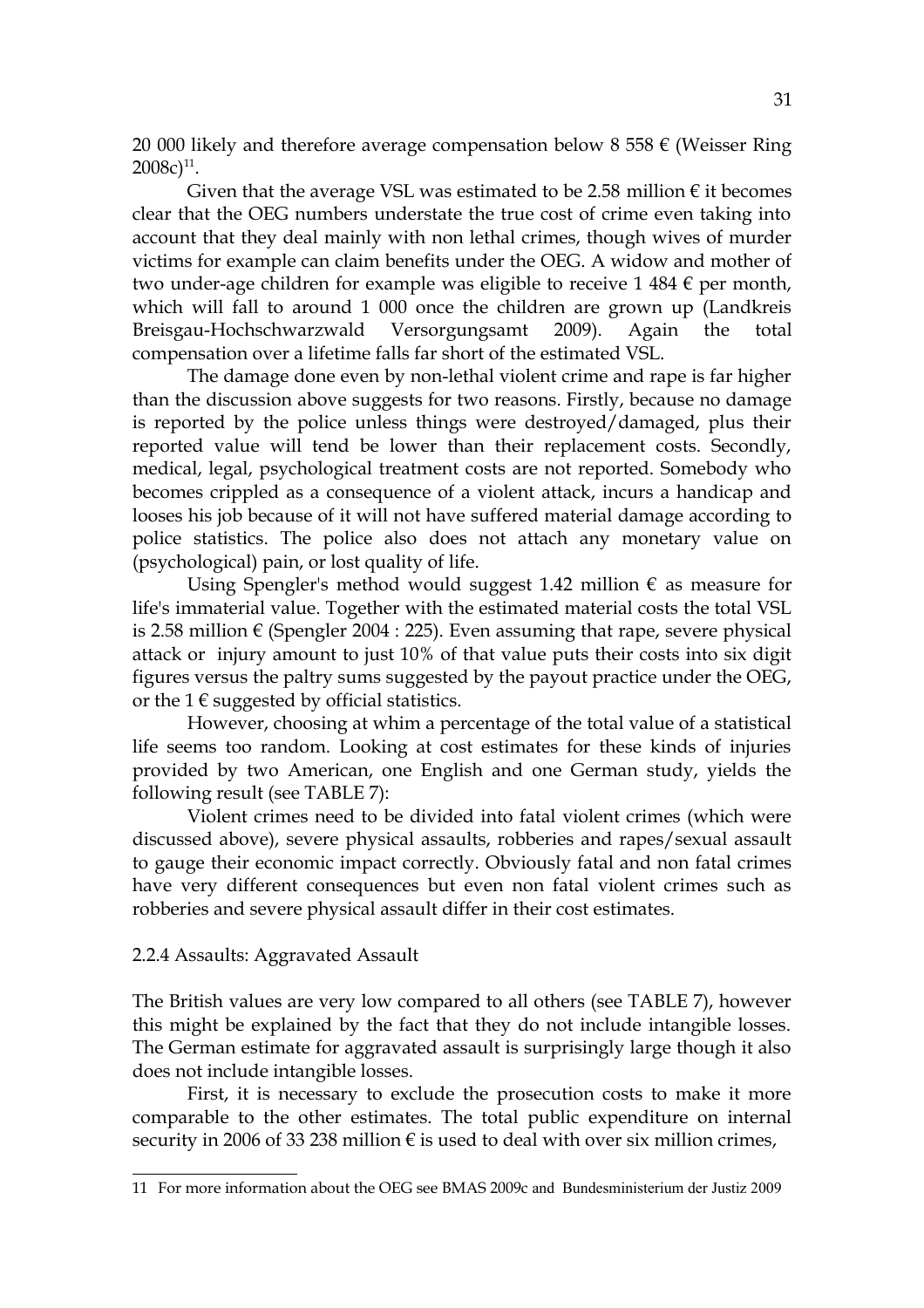| study                                  |                            | Home Office UK <sup>12</sup>                                                                                                                                                                              | Miller, Cohen,<br>Rossman (1993) <sup>13</sup>                                                                                                                                                   | Miller, Cohen,<br>Wiersema                                                                                                                                 | BASt (2006) <sup>15</sup>                                                                                                                                                                         |
|----------------------------------------|----------------------------|-----------------------------------------------------------------------------------------------------------------------------------------------------------------------------------------------------------|--------------------------------------------------------------------------------------------------------------------------------------------------------------------------------------------------|------------------------------------------------------------------------------------------------------------------------------------------------------------|---------------------------------------------------------------------------------------------------------------------------------------------------------------------------------------------------|
| crime                                  |                            |                                                                                                                                                                                                           |                                                                                                                                                                                                  | $(1996)^{14}$                                                                                                                                              |                                                                                                                                                                                                   |
| rape,sexual<br>assault                 |                            | 31 438<br>$(35\ 179^{16})$<br>in € 31 693                                                                                                                                                                 | 47 424<br>$(82 736^{17})$<br>in € 57 456                                                                                                                                                         | 87 000<br>$(130\ 247^{18})$<br>in € 90 449                                                                                                                 | n.a.                                                                                                                                                                                              |
| severe<br>physical<br>assault          |                            | 21 4 22<br>(23971)<br>in € 21 596                                                                                                                                                                         | 14 73819<br>(25712)<br>in € 17856                                                                                                                                                                | 14 000 <sup>20</sup><br>(20959)<br>in € 14 555                                                                                                             | 87 269<br>$(93\ 640)^{21}$<br>in €93640                                                                                                                                                           |
| estimate is<br>given and<br>includes   |                            | per crime:<br>total monetary<br>(defensive and<br>insurance costs,<br>medical/mental<br>health costs), lost<br>output, justice<br>system costs, no:<br>quality of life<br>component, costs<br>to employer | per crime:<br>total monetary<br>(medical,<br>emergency,<br>mental health)<br>productivity and<br>quality of life; no:<br>legal costs,<br>employers costs,<br>prevention of<br>future crime costs | per<br>victimisation:<br>monetary<br>(emergency,<br>victim/medical<br>services,<br>administration,<br>mental, health),<br>productivity,<br>quality of life | per victimisation<br>(death in a car<br>accident): All<br>Material<br>expenses: out of<br>pocket,<br>productivity,<br>legal, police<br>medical, no:<br>quality of life<br>component <sup>22</sup> |
| adj.<br>for<br>justic<br>e<br>sy       | sexual<br>assault<br>/rape | 28 360 € $^{23}$                                                                                                                                                                                          | 57456€                                                                                                                                                                                           | 90 449€                                                                                                                                                    | n.a.                                                                                                                                                                                              |
| stem<br>and<br>preve<br>ntion<br>costs | aggrav<br>ated<br>assault  | 7 132 € 24                                                                                                                                                                                                | 17856€                                                                                                                                                                                           | 14 555€                                                                                                                                                    | 75 970 €                                                                                                                                                                                          |

TABLE 7 Comparison of Estimates for Non-Fatal Violent Crime

<span id="page-31-0"></span>12 Home Office UK 2005: 7 Table 2.1; estimates in 2003 GBP

<span id="page-31-1"></span>13 Miller, Cohen & Rossman 1993:195 exhibit 4; figure was chosen to insure that crimes similar to those in the PKS are chosen; incl. attempts; prices in 1989 \$

<span id="page-31-2"></span>14 As quoted in Cohen 2005 : 42-43 figures incl. attempts; prices in 1993 \$

<span id="page-31-3"></span>15 BASt 2006 estimate in  $\epsilon$  prices 2004

<span id="page-31-4"></span>16 Office for National Statistics 2009; Adjusted for 2009, prices rose by 11.9% since 2003

<span id="page-31-5"></span>17 Adjusted for inflation via US Inflation Calculator 2009

<span id="page-31-6"></span>18 Ibid

<span id="page-31-7"></span>19 Miller, Cohen & Rossman 1993 : 195 they make no difference between serious and non serious assault, value probably distorted downwards

<span id="page-31-8"></span>20 Miller , Cohen & Wiersema 1996 : 16 Exhibit 4 Column 3 per victim assaults (any) without risk of death

<span id="page-31-9"></span>21 Statistisches Bundesamt 2009b; adjusted by 7.3 % according to CPI seasonally adjusted

<span id="page-31-10"></span>22 Spengler 2004 : 225

<span id="page-31-11"></span>23 A stable ratio of prosecution cost and defensive & insurance expenditure to total material cost was assumed; 3 298 GBP due to justice system costs plus 8 GBP for defensive expenditure and insurance source: BMAS 2009b

<span id="page-31-12"></span>24 See footnote 18 for methodology, and BMAS 2009b for source; numbers in this case: 14345 GBP for justice system plus 2 GBP for defensive expenditure and insurance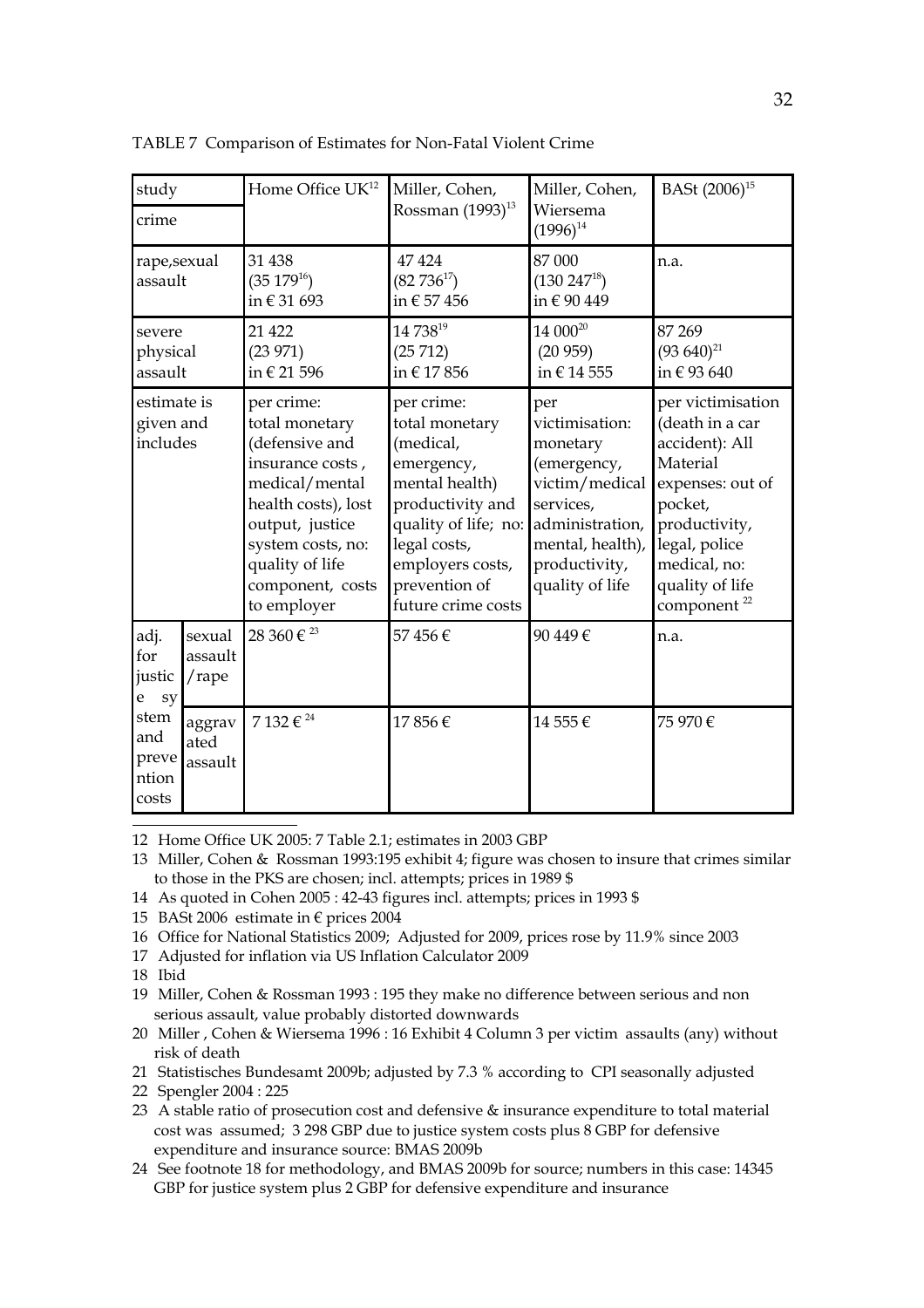#### NOTES TO TABLE 7

figures are rounded; Source: see footnotes in table; in brackets: inflation adjusted values; for currency conversion to  $\epsilon$  see footnote<sup>[25](#page-32-0)</sup>

resulting in a cost per crime of 5 436  $\epsilon$ . However, this includes those crimes where no culprit was ever identified and petty crimes as well. Pretending that all public expenditure is used to prosecute violent crime yields an estimate of prosecution costs of 157 661  $\epsilon$  per violent crime. The truth must lie in between these results. Since many crimes might have been committed by the same person and the cost of investigations leading to court is likely to be higher than the cost of those investigations that are terminated due to the pettiness of the offence or the lack of evidence, looking at the number of suspects might give a better idea of the average prosecution cost. In 2006 the authorities handled 1 881 000 suspects (Lorenz & Brings 2008 : 6). Dividing the public expenditure on security by the number of suspects yields prosecution costs of 17 670  $\epsilon$  per suspect. Since many serious violent crimes are usually not committed by the same suspect in any given year (due to the high detection rate and the incapacitation effect) I will use this number as the average prosecution cost per violent crime. It is higher than the UK's 14 464  $\epsilon$  prosecution costs for aggravated assault, but within close range. That leaves a purely material cost estimate of 75 970  $\epsilon$  per aggravated assault.

However, BASt did this estimation for non-fatal car accidents. On average a person involved in a car accident might suffer multiple (severe) wounds and more police, ambulances and fire men are likely to be needed than in a sexual/aggravated assault case. Thus material aspects are likely to be overestimated.

Another point to bear in mind is that the estimates in columns 2 and 3 of TABLE 7 include attempts, too, whereas column 4 does not. Underestimation is therefore likely to some extent in columns 2 and 3. According to the PKS murder and manslaughter have a high attempt ratio of 71.1% (BKA 2008a : 33). Stabbing somebody but not succeeding in killing the victim would result in non-fatal violent crime counted as aggravated assault in the German police statistics.

Despite this tendency of the American figures to underestimate the actual costs of "successful" assaults the resulting estimate is probably less distorted than one based on BASt. For best results the Miller 1996 estimate of 14 555  $\epsilon$  (inflation adjusted) will be used as it is more up to date than the study by Miller et al. from 1993. Since 151 208 severe assaults (excluding rape/sexual assault, robberies and fatal crimes) were counted in Germany in 2008 (BMI 2008 : 27), the damage to victims amounted to 2 201 million  $\epsilon$ .

#### Light Bodily Assault

According to Miller et al. 1996 assault without injury, which fits best to what

<span id="page-32-0"></span><sup>25</sup> European Central Bank (ECB) 2009; rounded figures were used: 1€= 1.44US\$, 1.4398; 1€=0.90 GBP, 0.90080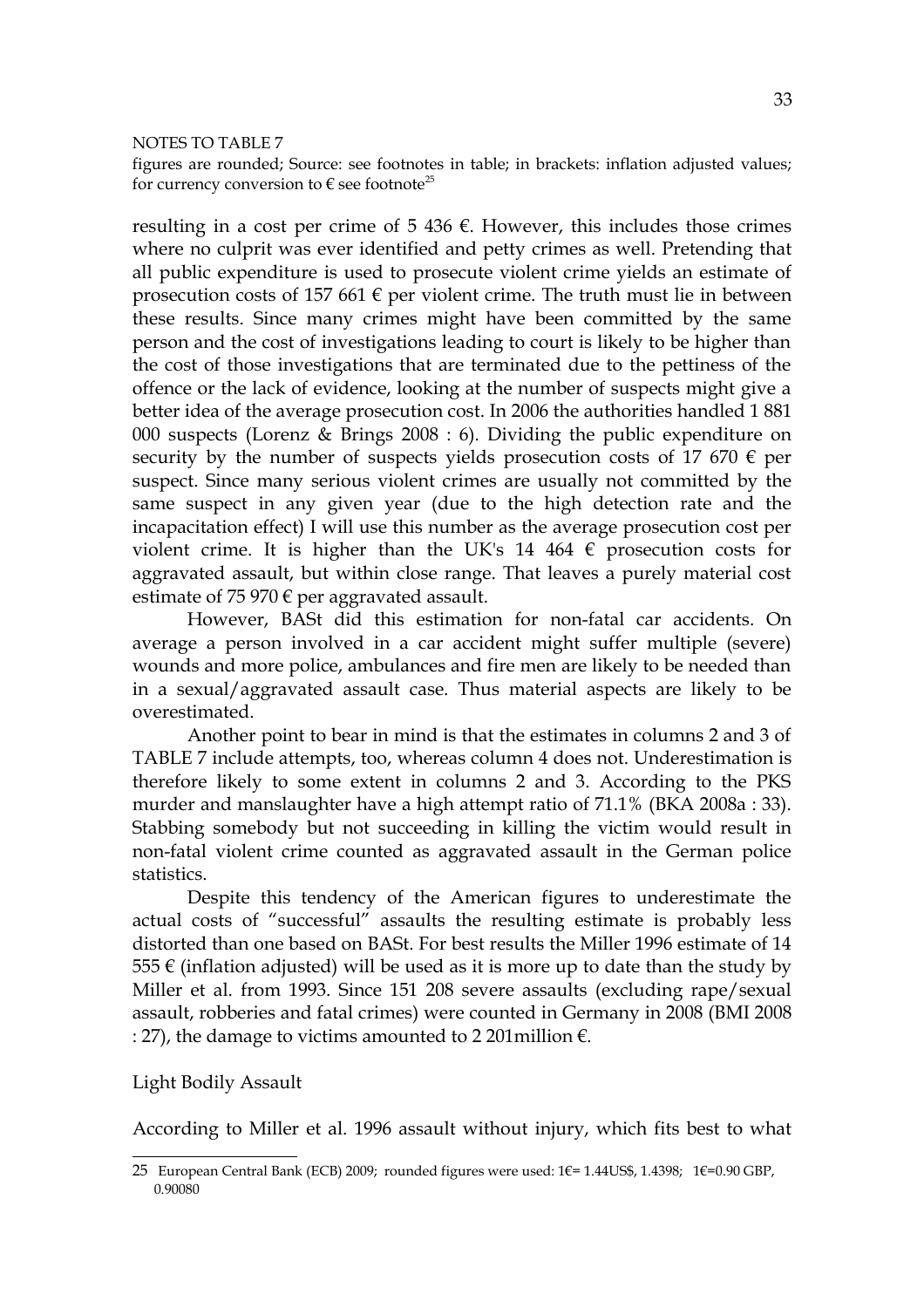German statistics refer to light physical assault, costs the victim 2 000 \$ in prices of 1993 (Miller, Cohen & Wiersema 1996 : 9 Table 2). Inflation adjusted (2 994.2\$)and converted into Euro that yields 2 079.3  $\epsilon^{-26}$ . About 367 291 light assaults occurred, yielding total victim costs of 782.4 million  $\epsilon$ .

# 2.2.5 Robberies

Since the afore mentioned British study does not include a "quality of life" component and the BASt did not estimate the impact of a robbery only the two American studies will be used.

TABLE 8 Cost Estimates for Robbery

| crime   | Miller et al 1993                                                  | Miller et al 1996                                                                       |
|---------|--------------------------------------------------------------------|-----------------------------------------------------------------------------------------|
| robbery | $19\,486\$ (in 1989 \$)<br>$33995$ \$ (2009)<br>$23608 \in (2009)$ | $(10\ 000\ \text{\$} \ (in\ 1993\ \text{\$})$<br>14 971 \$ (2009)<br>$10397 \in (2009)$ |

Source see TABLE 7; the original in brackets and the inflation adjusted values below

The huge discrepancy between these values is due to Miller 1993 including only robberies that resulted in physical injuries whereas in the subsequent study also attempts were included. One estimate is likely to be distorted upwards, whereas the other one is likely to be distorted downwards. Taking the average is no solution because one does not know to what extent these distortions cancel each other out and the resulting value of 17 000  $\epsilon$  would be far higher than the value suggested for Germany in the literature, namely  $8\,500 \text{ }\epsilon$ . Since that value was put forward in 2005 and based on the estimate by Miller et al 1996 the original 1996 estimate will be used, adjusted for inflation (see TABLE 8). Each of the 49 913 robberies in 2008 is estimated to have cost 10 397  $\epsilon$  which yields a total damage of 518.95 million €.

# 2.2.6 Sexual Assault /Rape

Again the British estimate left out the non-tangible components of quality of life lost due to rape. If that were included it is likely to be close to the American studies, after all in rape cases quality of life lost is responsible for a sizeable part of total cost (Miller, Cohen & Rossman 1993 : 194-195). The BASt did not provide an estimate for rape. This leaves the two American studies. Their estimates are relatively far apart. Probably the Miller et al. 1996 estimate is higher because it looks at one victimization, which could cover multiple injuries whereas Miller et al. 1993 estimated one injury only. It seems more sensible to use the Miller et al. 1996 estimate for one victimisation since the other estimate necessitates estimating the average number of wounds per victimisation.

Sexual assaults have a failure rate of 16.6% (BKA 2008a : 33) in Germany

<span id="page-33-0"></span><sup>26</sup> US Inflation Calculator, 2009; Exchange rate used 1€=1.44\$; ECB, 2009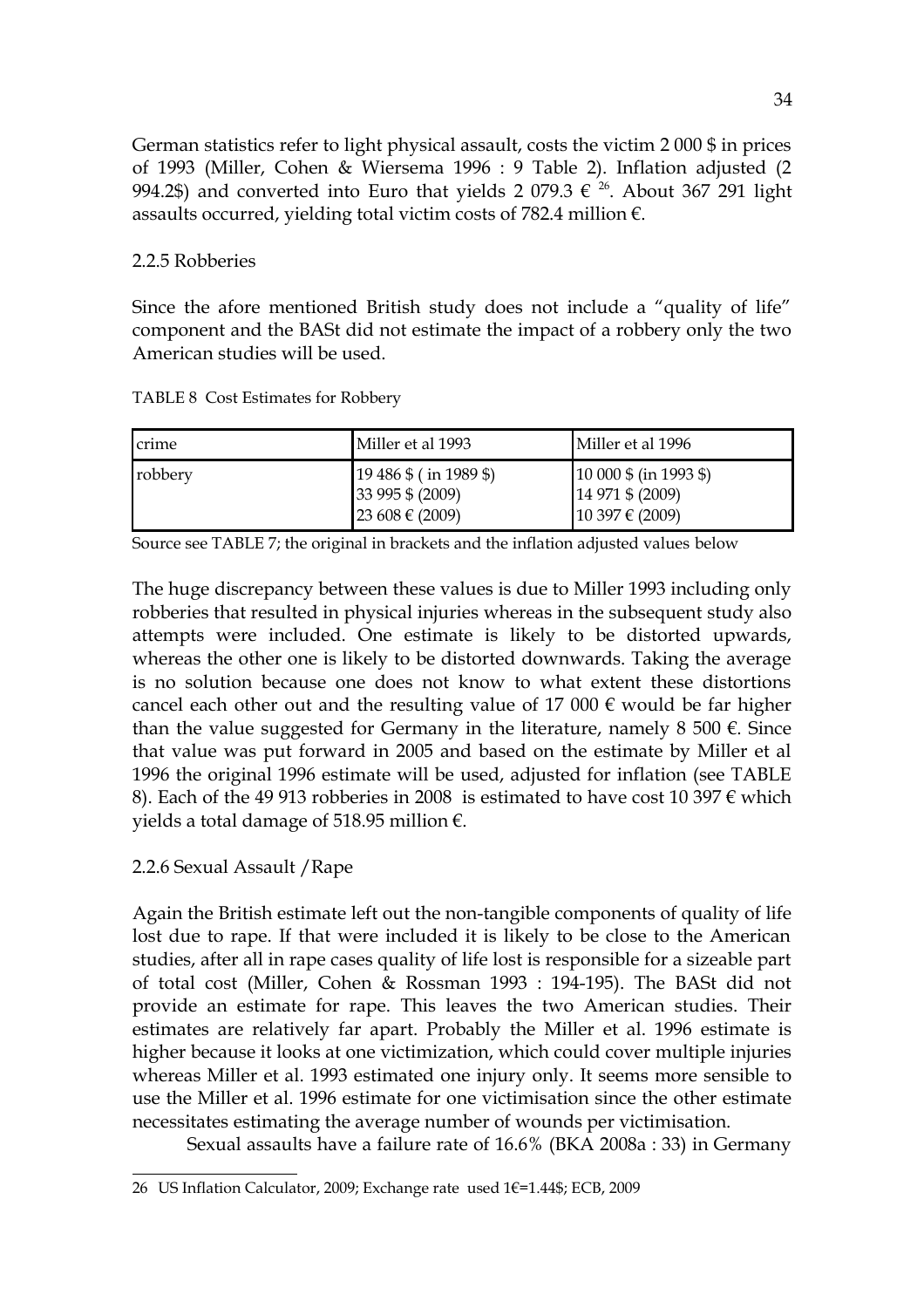which implies 108 452  $\epsilon$  of victim costs per completed rape. However, since German failure rates might differ from US rates, the inflation adjusted value of 90 449  $\epsilon$  of victim costs per rape will be used. In 2008 the police counted 7 292 rapes and sexual assaults. Total victim costs therefore reached 659.6 million €.

### **2.3 Other Expenditure on Crime**

#### 2.3.1 Private Expenditure on Security

Missing so far is another important component of the costs of crime, namely private expenditure on security. After all people would not spend money on private security guards, security locks, alarm bells and other measures if there was no crime. In 2008 Germans spent 21 billion  $\epsilon$  on private security. A third, 7.1 billion  $\epsilon$  were spent on preventing burglaries. IT security was the second biggest item at over 4.8 billion  $\epsilon$ . Most of that is likely done by companies protecting their computer networks rather than individuals buying programs for private use. Most private<sup>[27](#page-34-0)</sup> security expenditure is by companies, while government procurement (for example schools, libraries, museums) makes up only 20% to 25% of the total (Arbeitsgemeinschaft für Sicherheit der Wirtschaft & VDI/VDE Innovation+Technik GmbH 2008 : 215-216).

Expenditure of the average German on security (living in a city) was estimated to be 170 \$ in 2005. Adjusted for inflation, the expenditure is 173.74 \$, equal to 120.6  $\epsilon$  (Statistisches Bundesamt 2009b)<sup>[28](#page-34-1)</sup>. That might underestimate actual expenditure as the market for security rose by 6%-8% annually in recent years while inflation was much lower. Since it is not clear what the cut off point was when the "urban population" of Germany was determined, the figure for private expenditure on security will be calculated as follows: From the total figure of 21 billion € the 25% government procurement (5.25 billion €) will be deducted. That leaves 15.75 billion  $\epsilon$  as truly private expenditure on security.

#### 2.3.2 The Opportunity Cost of Crime

Criminal activity has an opportunity cost, namely that legal activity that did not take place because criminals themselves preferred to engage in illegal activities and the time potential victims spend on securing their assets, locking and unlocking their doors, cars, or bikes for example. Anderson (1999 : 621-624) estimated the various components of the opportunity cost, the time perpetrators loose planning and executing their crimes as well as the time lost in prison. He also added the time victims loose due to victimization and due to time spent securing their assets, or on neighbourhood watches. His estimate for the USA

<span id="page-34-0"></span><sup>27 &</sup>quot;Private" refers here to security expenditure other than government expenditure on the police and the justice system.

<span id="page-34-1"></span><sup>28</sup> Inflation Dec-2007-Dec.2009: 2.2%; ECB, 2009, Exchange rate used 1€=1.44\$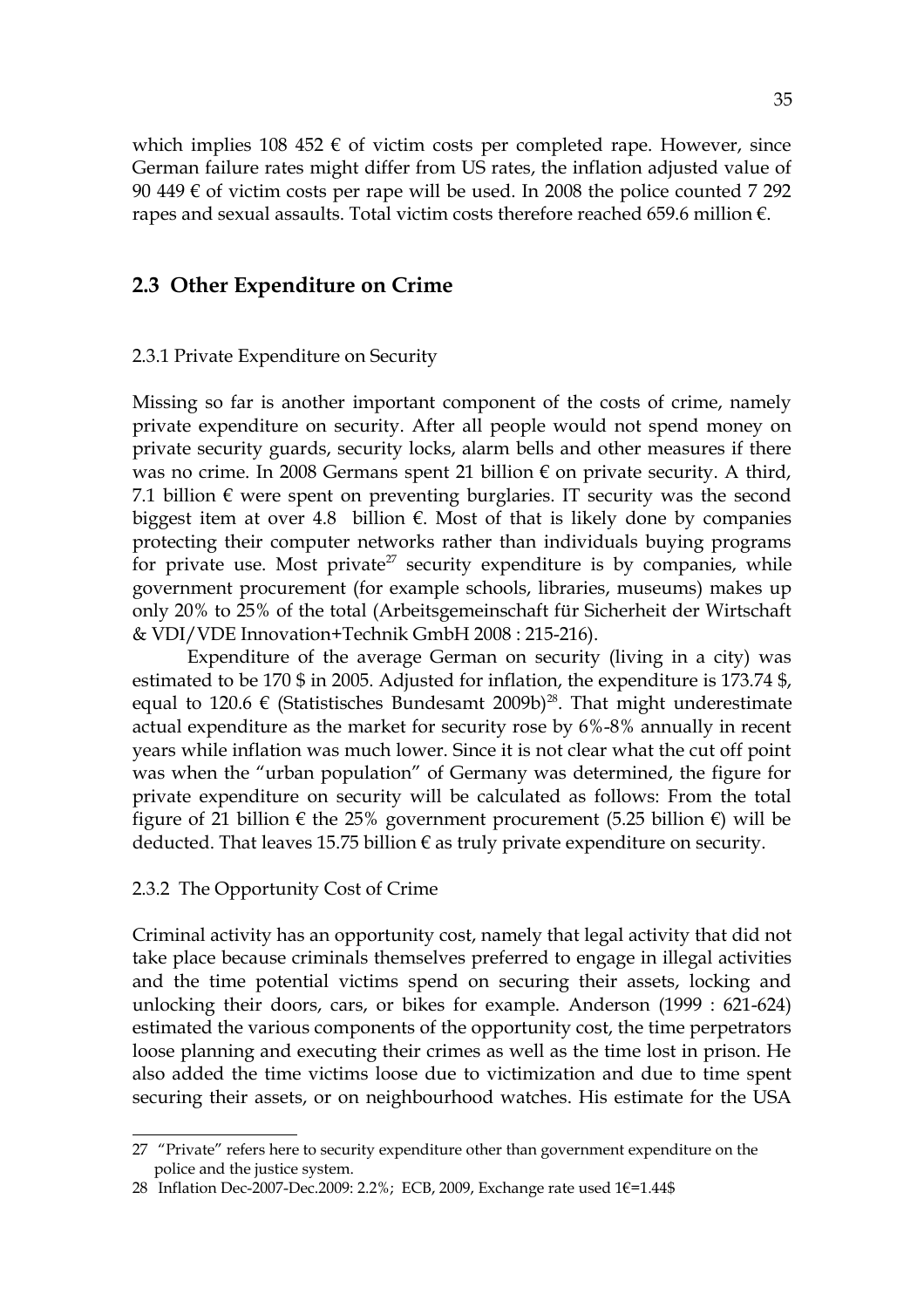comes to roughly 130 billion US-\$ (in 1997 dollars).

Since these costs are not officially estimated in Germany and hard to obtain, only the value of the time lost due to imprisonment has been calculated here. To this end the number of prisoners in 2007 in Germany, 72 637 was multiplied with their estimated annual income if they were free.

This income is guesswork. In order to achieve a somewhat reliable figure the average salary of a German working in the country's low-wage sector has been estimated. The data for this estimation was obtained from a report by the Deutsche Arbeitsagentur (German Employment Office) (Frank & Grimm 2010 : 12, 47). It provides figures for the number of people in full-time employment earning up to 400  $\epsilon$ , 800  $\epsilon$ , 1000  $\epsilon$  and 2000  $\epsilon$ . Officially in 2009 anybody earning  $1784 \text{ }\epsilon$  or less belongs to the low-wage sector. Those earning between 1784 up to 2000€ are not relevant here. Their number was estimated and excluded from the calculation. As average salary for each income bracket the mean income was taken. For a more detailed breakdown see Appendix 1. The result was an average monthly income of 1244  $\epsilon$  in the low wage sector. Multiplied by the number of prisoners this aspect of the opportunity cost amounts to 1.08 billion €.

This could be a conservative estimate. Anderson (1999 : 621-624) points out that criminals are risk takers and exhibit an entrepreneurial streak which should allow them to earn a decent salary. On the other hand they are often relatively uneducated, lack proper work experience and employers are likely to be biased against them and pay less. This is why the German low-wage sector was chosen as frame of reference as people earning these low wages tend to be uneducated, young and inexperienced, which is true for many criminals, too. Also foreigners are over-represented in the German low-wage sector, they might experience a bias against them, as do ex-convicts.

# **2.4 The Total Costs of Crime**

#### 2.4.1 Summary

Before moving on to the next chapter a overview of the costs of crime is in order (see TABLE 9). The material damage due to all non-fatal/non-violent crime is estimated to be 9.96 billion  $\epsilon$ . This includes white collar crime already. However, estimating it correctly is hard. Firms often do not report these crimes to the police even if detected because they fear to damage their image should the crime become known to the public. Measuring the damage even when detected and reported is not necessarily easy either. White collar crime has been included here only in as far it was included and its costs represented correctly in the official statistics because of the limited space available here.

Fatal crimes cost 8.4 billion  $\epsilon$  on top of the material damage due to all other crime. It should be remembered that Spengler's VSL is lower for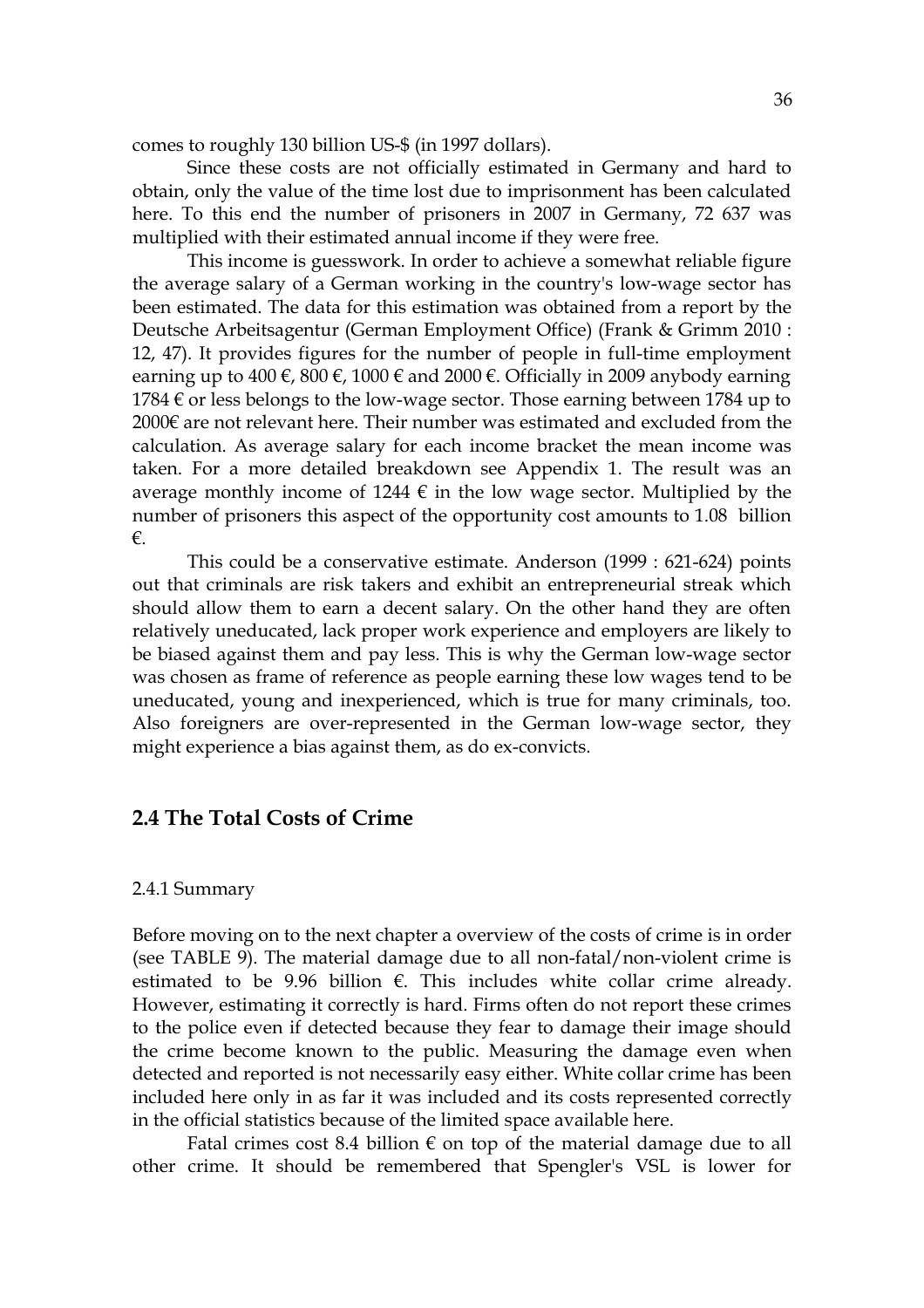methodological reasons than other VSLs, this estimate is therefore rather conservative.

Providing the kind of initial counselling and emergency help to victims (of serious violent crimes) which the organization "Weisser Ring" provides would add another 62.25 million  $\epsilon$  to the total cost of crime even though the sum per victim is paltry at 295  $\epsilon$ . No actual treatment costs, no compensation for immaterial losses, nor costs of long legal disputes are paid.

The OEG provides benefits of 182 million  $\epsilon$  per year, which neither covers all victims of serious violent crimes, nor does it cover the total cost of crime but focuses on what is needed for survival, e.g. healthcare costs. Immaterial losses such as quality of life are not compensated in practice nor are necessarily the full material losses compensated for. Extending even the sum of 8 558  $\epsilon$  on average to each victim of a serious violent crime (excluding fatal crimes which are included above) in 2008 would add another 1 776.9 million.  $\epsilon$ to the bill, even though these sums are far below the  $VSL<sup>29</sup>$  $VSL<sup>29</sup>$  $VSL<sup>29</sup>$ .

Non fatal but serious crimes such as rape/sexual assault, robberies, aggravated assault and light bodily assault together add another 4 161.95 million  $\epsilon$  to the cost of crime. The public expenditure for security raises the bill by another 33.2 billion  $\epsilon$ , private security expenditure by 15.75 billion  $\epsilon$ . Opportunity cost adds just over 1 billion  $\epsilon$ . In total all costs of crime, material and immaterial, public and private crime prevention and crime prosecution plus opportunity cost amounted to 72.7 billion  $\epsilon$  in Germany in 2008. This is probably an understatement for reasons discussed above.

An American study by David A. Anderson (1999) found that the official cost of crime figures multiply as more and more of its indirect costs are taken into account. While public expenditure on the police, the correction system and prosecution add to "only" 102 billion US-\$ (in 1997 Dollars), his final estimate which includes for example the private expenditure of security, the VSL, immaterial damages and so on puts the cost of crime per year in the USA at 1 102 billion US-\$ (net of transfers). It therefore lends credibility to the estimate here, which is a multiple of the official figure.

# 2.4.2 Costs of Crime Not Taken Into Account

A number of cost categories were neither estimated, nor included here, because reliable data is hard to come by. The extent to which costs might remain unreported is illustrated by a finding presented by Kleiman (2009 : 16-21). Asking Americans in a survey how much they would be willing to pay to reduce the risk of being burgled the resulting number was many times above the actual material cost. While this approach has its weaknesses it nevertheless suggests that people take into account big immaterial costs and private security expenditure, which were at least partially captured above, as well as a number

<span id="page-36-0"></span><sup>29</sup> Such an extension would require changing the eligibility criteria, only innocent victims of crime can receive help now. Known criminals are not eligible, irrespective what damage they suffered. People can also be denied benefits now if their conduct led to the crime, e.g. provoking an opponent who then subsequently stabs the initiator.; see BMAS 2009c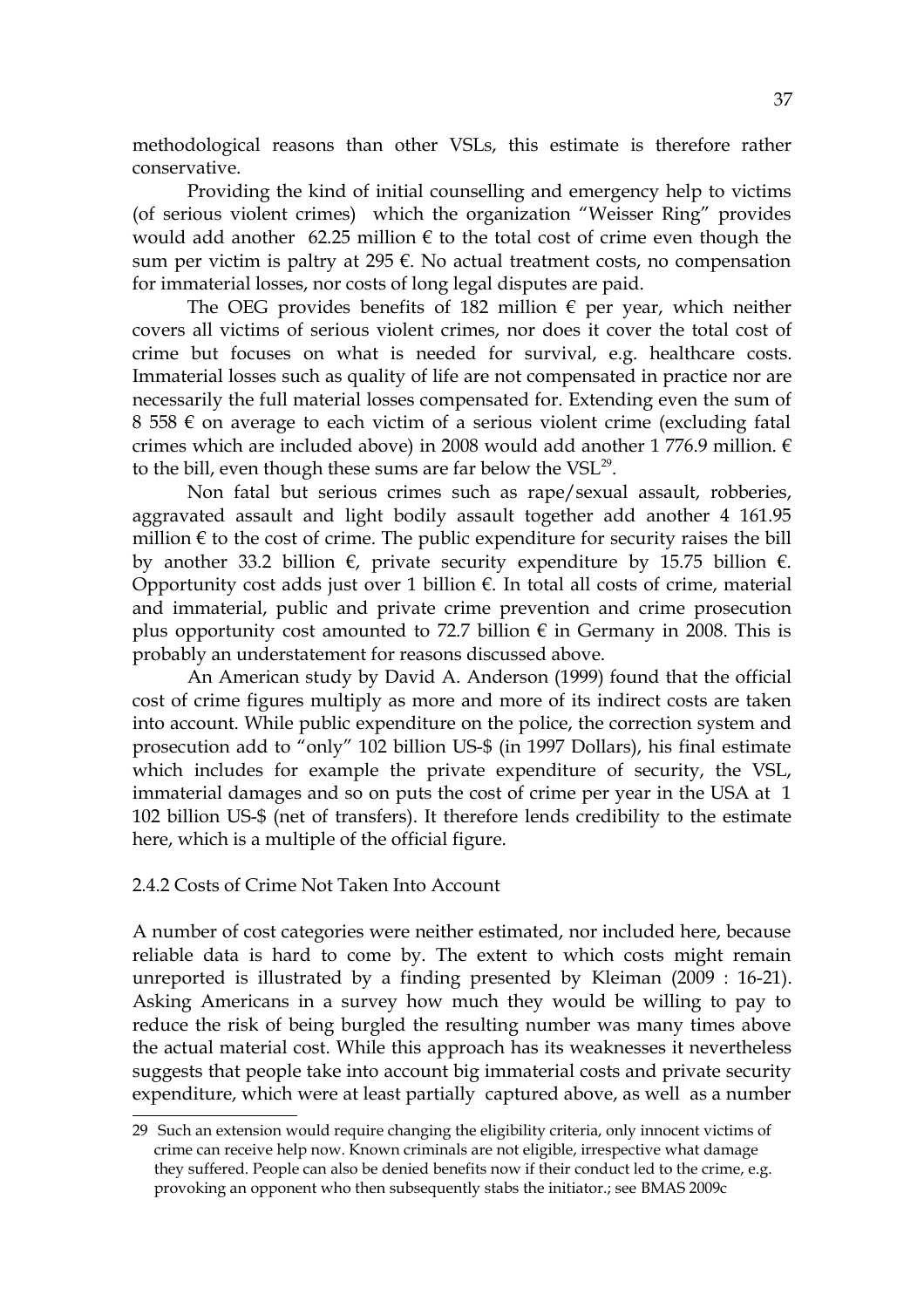of other factors that a harder to measure. It also implies that people might be supportive of extending public security expenditure.

In general the true extent of white collar crime is hard to gauge as companies are often unwilling to make internal failures public. Some immaterial damages are still missing in cases of kidnapping, burglary and less serious crimes that nevertheless might shock the victim, perhaps even so far as to induce a change in behaviour. Further it should be remembered, that the opportunity costs have not been captured fully with the estimate above, either.

| category of cost:                                                                          | cost in billion Euro: |
|--------------------------------------------------------------------------------------------|-----------------------|
| material damage due to all non-fatal/non violent crime<br>according to official statistics | 9.96                  |
| fatal crimes                                                                               | 8.4                   |
| non-fatal, serious crime                                                                   | 4.16                  |
| public expenditure on security                                                             | 33.2                  |
| private expenditure                                                                        | 15.75                 |
| opportunity cost                                                                           | 1.08                  |
| total                                                                                      | 72.7                  |

TABLE 9 Summary of Costs of Crime in 2008

Arbeitsgemeinschaft für Sicherheit der Wirtschaft & VDI/VDE Innovation+Technik GmbH 2008; Statistisches Bundesamt 2009b

Some economists also investigated the consequences of crime. Their focus was on Italy, Denmark and Germany for data availability reasons. They find that high crime rates tend to hamper growth of GDP per capita as well as reduce employment opportunities (Entorf & Spengler 2000 : 16-19). It also indicates that there is the risk of a vicious cycle, unemployment leading to crime which further impedes growth leading to potentially more unemployment and more crime. On the other hand at some point overall economic conditions could have deteriorated by so much that opportunities for crime are also declining and no further increases in crime take place. Whether or not this is the case or where exactly a region stands in the cycle is an empirical question. It was also pointed out that the observed relationships probably hold in many more European countries, but the data available at that time did not allow to prove it.

A similar relationship holds for small regions, such as parts of a city. Kleiman (2009 : 21-22) points out that high crime areas are unattractive for businesses, which reduces locally available job opportunities. In turn reduced legal job opportunities increase the attractiveness of illegal activities. These foregone possibilities for economic growth and its potentially crime inducing consequences should be included in a complete cost of crime estimation.

People also might take out more insurance (and /or have to pay higher premiums) to insure their property in crime ridden areas. Fear of crime might induce some to do the same even in safe areas. Therefore fear of crime itself can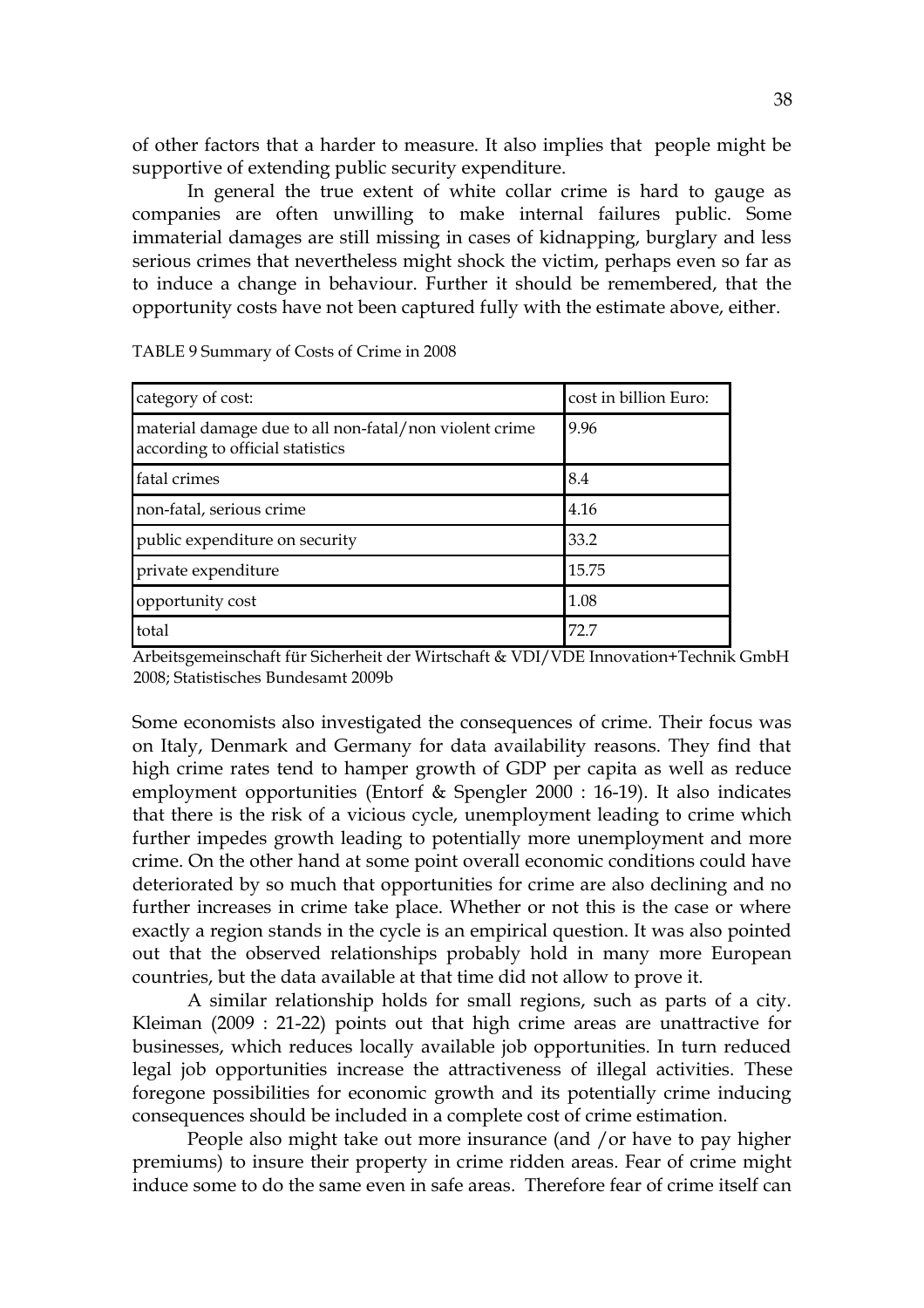be another cost factor, partly but not completely covered by including private expenditure on security. It has been argued that the costs of fearing crime should not be counted towards the cost of crime as fear is irrational and not necessarily linked to the actual level of crime prevalent in the respective community (Bräuninger et al. 2008 : 23-27).

However, overblown media coverage is not solely responsible for fear of crime, since there would be no media coverage of crime (and no fear of crime) without the existence of crime. Therefore costs such as reduced income for restaurants and cinemas in the evenings (because people prefer to stay indoors), or lower property values in areas seen as crime ridden are some of many factors that would need to be estimated and included as well.

Becker (1968) argued that costs of crime need to be corrected downwards for the income it generates for criminals. From society's point of view a theft is an involuntary transfer of wealth from one individual to another, but total wealth stays the same. This is conditional on no transfer cost and the victim not asking the police for help or taking any precautionary measures for the future nor needing medical or psychological assistance after the theft. It also presupposes that money was stolen. Stolen goods usually have a much lower sales price on the black market than it costs the victim to buy them again new legally.

A personal example illustrates the above point: While in New York, my backpack was stolen. It was full to the brim, but except for a few dollars in notes and 20 German Marks in cash it contained schoolbooks which I had needed to prepare for examinations right after my holiday. Among them were books on Physics, Ancient Greek and Latin, and my personal notes and a tape with church music. While the thief might very well have been in need of something spiritual, a German school book for Ancient Greek in New York is almost certainly worthless. For me on the other hand, it was very expensive to replace all books and time consuming to re-copy all my notes. In other words, this was not a simple transfer of wealth, the thief gained only a tiny fraction of the wealth I lost. The buyers of stolen goods might profit, too, but some deadweight loss is likely to remain in most cases of theft.

Therefore I neither tried to estimate the income perpetrators of burglaries and robberies might have gained, nor deducted the income from the costs of crime. Particularly so because the German police statistics use a valuation method which provides a low estimate of the material damage due to thefts and crime in general to start with.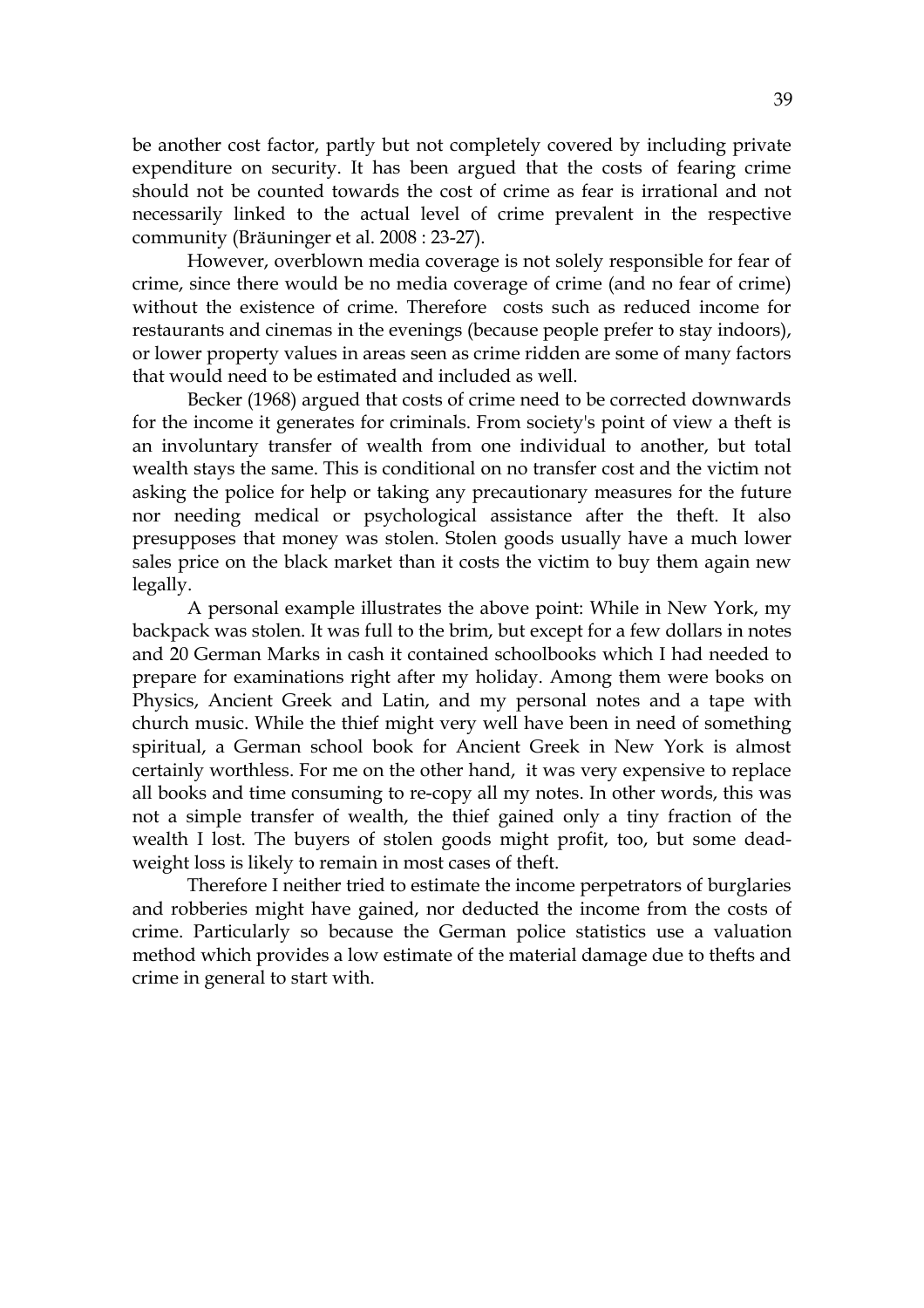# **3 The Economics of Crime**

# **3.1 Becker's Theory of Crime**

As Ehrlich points out in his 1973 paper "Participation in Illegitimate Activities: A Theoretical and Empirical Investigation" that traditionally criminal behaviour was explained by the circumstances, upbringing, or even the character of the perpetrator. Seen from that perspective there are some people who are inherently and always criminal, unless a treatment (therapy for example) is possible (Ehrlich 1973 : 521-522). Authors such as Becker and Ehrlich were among those in the 1960s and 1970s who claimed that objective economic incentives determine whether a person will engage in criminal behaviour or not. In other words, given the right incentives anybody would commit crimes. This was a radical departure from the dominant thinking about crime of that time though it was in the tradition of earlier thinkers such as Beccaria and Bentham, both of which realized the role economic rewards play in crime (Becker 1968 : 209).

Ehrlich (1973) built in his work on Becker's model from 1968, extending it by including for example the problem for an individual how to optimally allocate time between illegal, legal and leisure activities, which in his model could be pursued in a complementary fashion and were not necessarily mutually exclusive. His model also more fully captured gains and benefits of illegal and legal activities as well as allowed for the differentiation of deterrent and incapacitation effects. Ehrlich even managed to estimate the magnitude of a response rather than just its direction if external factors for a specific offender change. He complemented this extended theory with an empirical section that confirmed his hypotheses. While his study provides more detail his findings are generally in line with Becker's more basic model.

Two studies by Block and Lind (1975a, b) present an alternative model of crime, but their findings do not call into question Becker's main results, but rather derive them differently, for example without the need for the assumption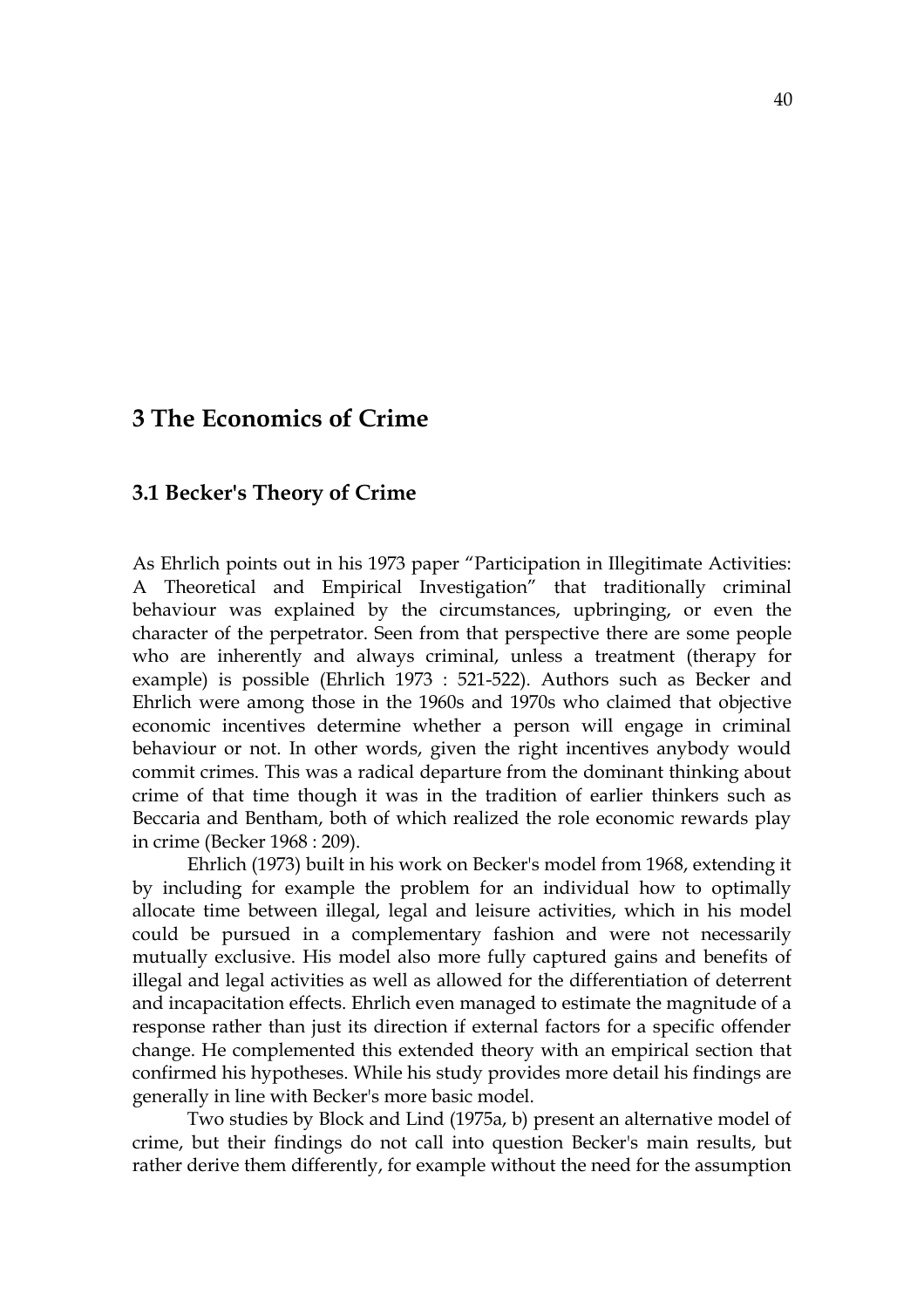that offenders be risk-loving. They do however point out problems related to Becker's treatment of fines as alternatives to imprisonment. For this see the section on fines below.

Also in 1975 Block and Heineke pointed out in their "A Labor Theoretic Analysis of the Criminal Choice" that the theory implications of previous work rely on specific restrictions on preferences. Therefore in the general case empirical evidence alone can determine the relative magnitudes of the effects of e.g. law enforcement activity and the pay of illegal activities on criminal activity.

Ann Dryden Witte (1980) made an attempt at "Estimating the Economic Model of Crime with Individual Data". The model chosen drew on the work of Block, Heineke and Ehrlich. The results of the estimation support Becker's model, too. The support is somewhat weak, but as is pointed out by Witte the data set (ex-prisoners after release) and some issues surrounding the statistical method chosen are likely to be responsible for the relatively weak support as well as an unexpected sign for the coefficient for serious income offenders. This particular finding is attributed to serious income offenders usually being drug users and as such less responsive to incentives than other criminals.

Ehrlich's article "Crime, Punishment, and the Market for Offenses" in 1996 focuses on the relative importance of negative incentives (probability of detection, severity of punishment) versus positive incentives (e.g. salaries in legal sector) without calling into question Becker's main findings. Ehrlich though does suggest that in some circumstances the deterrence effect of the severity of punishment might be bigger than the deterrent effect of the likelihood of apprehension and conviction.

However, the added detail of these studies and their differing models notwithstanding, their findings are broadly in line with Becker's model. Even the assertion of Block and Heineke (1975), that empirical investigation alone can determine the size of behavioural relationships did not invalidate Becker's model as a plethora of modern empirical studies support his findings. Since Becker is the original inspiration for these subsequent papers, and since his model is more straightforward to set out while still allowing to derive the implications that are of relevance in this study, his model will be presented below.

Becker used the concept of social loss in his 1968 paper "Crime and Punishment: An Economic Approach" as a measure of the cost of crime which includes the costs of apprehension as well as the damage done by the criminals. He chose the specific form:

(1)  $L = D(O) + C(p,O) + bpfO$  (Becker 1968 : 181)

The social loss L consists of the damages due to offences D (O) and the costs of apprehending and persecuting (but not what it costs to punish, e.g. imprison) the criminals  $C(p,0)$ . O always stands for the total number of offences, p stands for the probability of bringing a criminal to justice i.e. convict him. At its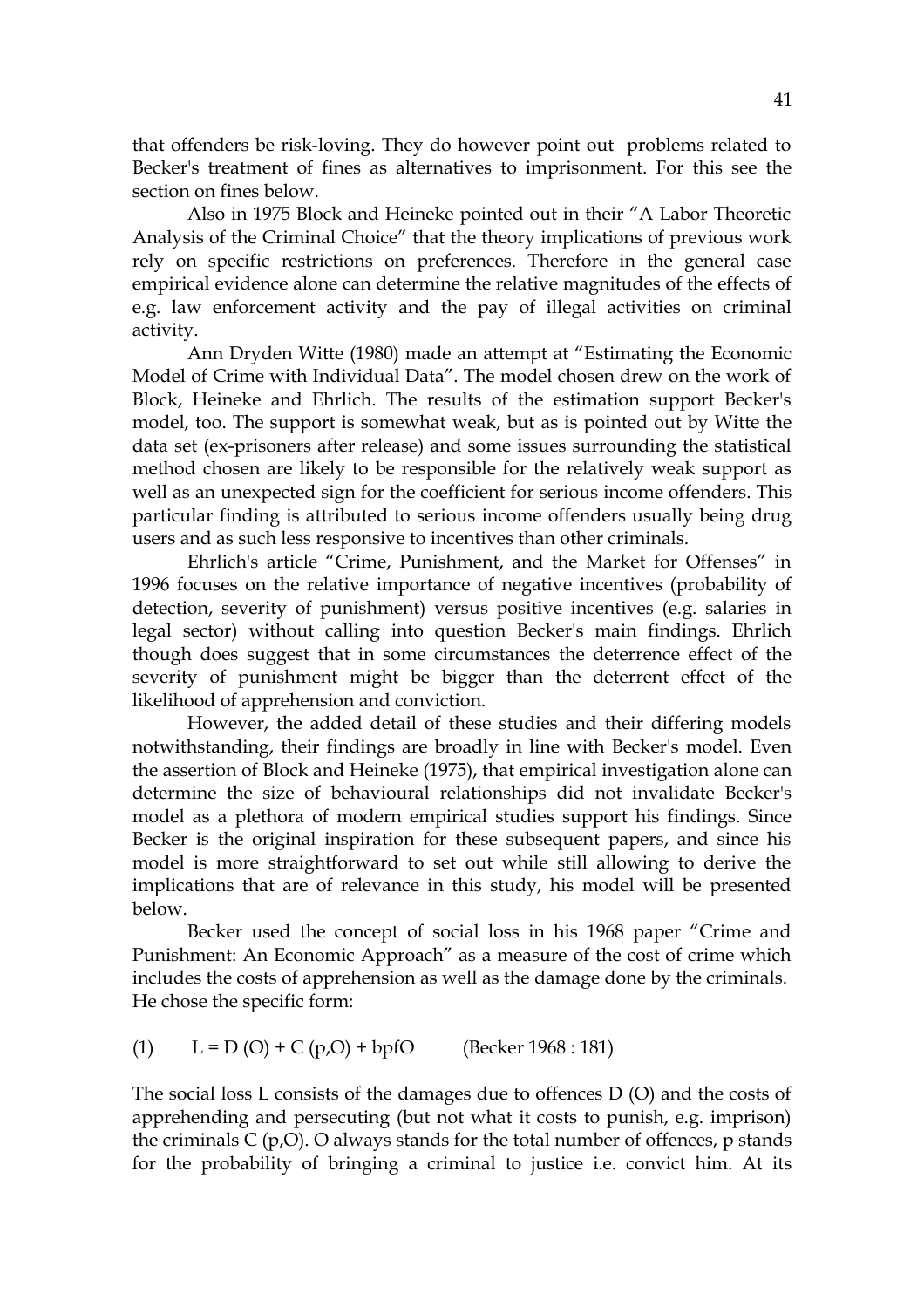extremes the probability of conviction p would be 0 indicating that no criminal is convicted, or 1 indicating that all are convicted. Usually the probability of conviction lies between 0 and 1. It is assumed that the probability of conviction p can be freely chosen, though in reality it would be C. The probability of no conviction is given by (1-p). The damage due to offences is rising with the number of offences, as does the cost of apprehension and convictions C (p, O). The latter rises as the level of p rises.

Initially he had included "a" indicating the activity level in the function of apprehension cost, but it was not included in the social loss function. As apprehension activities rise, so should convictions as crimes are solved and evidence is found so p, the conviction rate can reasonably well reflect the activity level.

Taken together bfpO measures the loss to society due to the punishments the convicted receive. In this term only b and f need further explanation. The punishment that is meted out per offence to the convicted is given by f. The coefficient b measures to what extent the punishment f affects people besides the convicted criminal. It provides a measure for the damage done to society by punishing the criminals. The rationale behind it is, that society has to foot the bill when a criminal is punished e.g. by imprisonment. Society therefore is also affected by the punishment the criminal receives, even if one disregards personal issues e.g. a breaking marriage, or children missing their father. The size of b differs with the kind of punishment chosen. Its range is between 0 and 1. Here it is assumed to be a given constant (Becker 1968 : 175-189). For a breakdown of values of b see TABLE 10 below.

| b-Value            | $h=0*$         | h>0                                                           |
|--------------------|----------------|---------------------------------------------------------------|
| kind of punishment | monetary fines | torture, probation, parole, prison, most<br>other punishments |

TABLE 10 Values of b

\*this assumes no transaction or collection costs; Source: Becker, 1968, p. 180

The number of offences O are given by  $O = (p, f, u)$ . Here the probability of conviction p and the punishment level f are both assumed to be negatively related to the supply of offences O, as they rise the number of offences falls. Interestingly u stands for a "portmanteau variable representing all these other influences"(Becker 1968 : 177). He was not explicitly referring to these factors (for more on u see section 3.1.3). Though Becker did not go into much detail concerning u he provided one example how it can change the supply of offences. If e.g. education levels were to rise, u would rise, because more and better paid legal activities become available and illegal activities would fall (Becker 1968 : 177).

# 3.1.1 Optimality Conditions

In order to minimize social loss one needs to examine the optimality conditions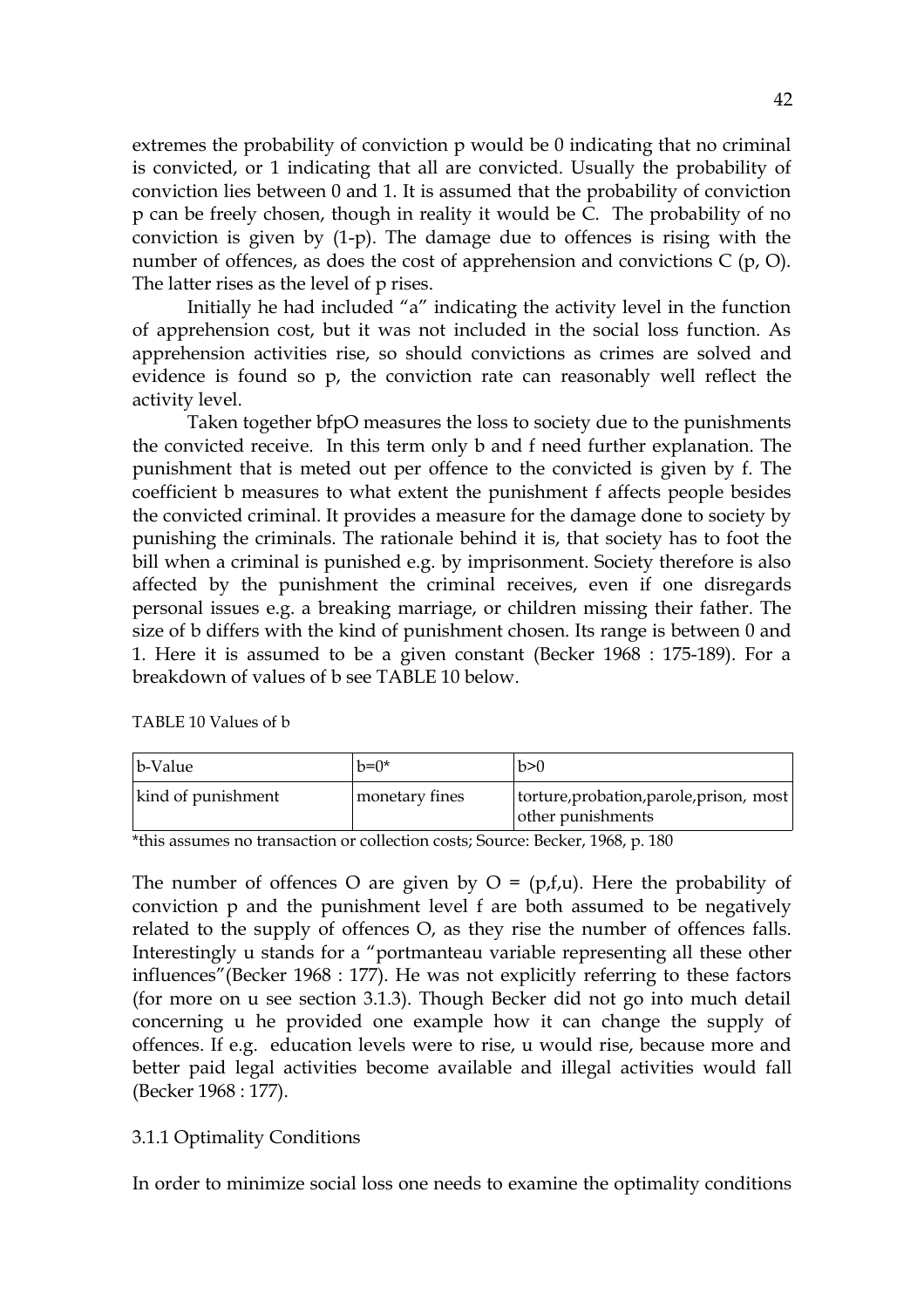of the L function and its implications. The section below will summarize the main points, a mathematical treatment can be found in Becker's original text. He assumed that the derivatives of the general social loss function with respect to damages D, costs C and bf would be bigger than 0 and that the social loss function L specified above is indeed identical to the real social loss function. Further, Becker assumed that b is greater than zero and chose p rather than C as decision variable. Then those first order conditions of L with respect to the probability of conviction p and the punishment level f need to equal zero, to minimize the social loss L. If the resulting expressions for the first derivative of the number of offences with respect to f and p,  $O_f$  and  $O_p$  are both positive, then the first order conditions of L with respect to the punishment level f and probability of conviction p can be re-arranged to yield:

(2) 
$$
D' + C' = -bpf(1 - \frac{1}{E_f})
$$
 and (3)  $D' + C' + C_p \frac{1}{O_p} = -bpf(1 - \frac{1}{E_p})$ 

where (4)  $E_f = -(\frac{f}{f})$  $\frac{f}{Q}$ <sup>*\**</sup> $O_f$  and (5)  $E_p$ =− $\left(\frac{p}{Q}\right)$  $\frac{p}{Q}$  \*O<sub>p</sub> Becker 1968 : 181-182)

These form the starting point for an analysis of behavioural relations. First, it should be noted that the probability of conviction p and the punishment level f often move in the same direction, though not always.

Should marginal apprehension and conviction costs C' or marginal damages D' for a given number of offences increase, then the optimal number of offences decreases and the probability of conviction p and the severity of punishment f must rise. If *C<sup>p</sup>* , the second cost component of apprehension and conviction costs increases, then the cost of manipulating the number of offences via the probability of conviction p increases, but remains the same for changing them via the severity of punishment f. Consequently the optimal value of likelihood of conviction p should fall and that of the severity of punishment f rise. It does so only partially, so the total number of offences rises. In case both components of apprehension and conviction cost (C' as well as  $C_p$ ) rise, for example because the salaries of policemen rose, the punishment level f has to increase. The direction of the change in the probability of conviction p and the number of offences O depends on the relative size of the changes in marginal costs of apprehension and conviction C' and *C<sup>p</sup>* , the costs depending on changes in the probability of conviction p. On the other hand improved technology e.g. DNA testing tends to reduce both, C' and *C<sup>p</sup>* the cost component tracking the apprehension and conviction costs depending on changes in the probability of conviction p. Whereas the effect on offences and the probability of conviction p is unclear, the severity of punishments f meted out, would have to decline as police technology improves.  $C_p$  and to some extent marginal apprehension and conviction costs C' differ depending on the crime. Murders are often easier to solve than a case of pickpocketing, unless somebody manages to catch the thief in the act (Becker 1968 : 185-189).

Changes in elasticities produce different effects depending on whether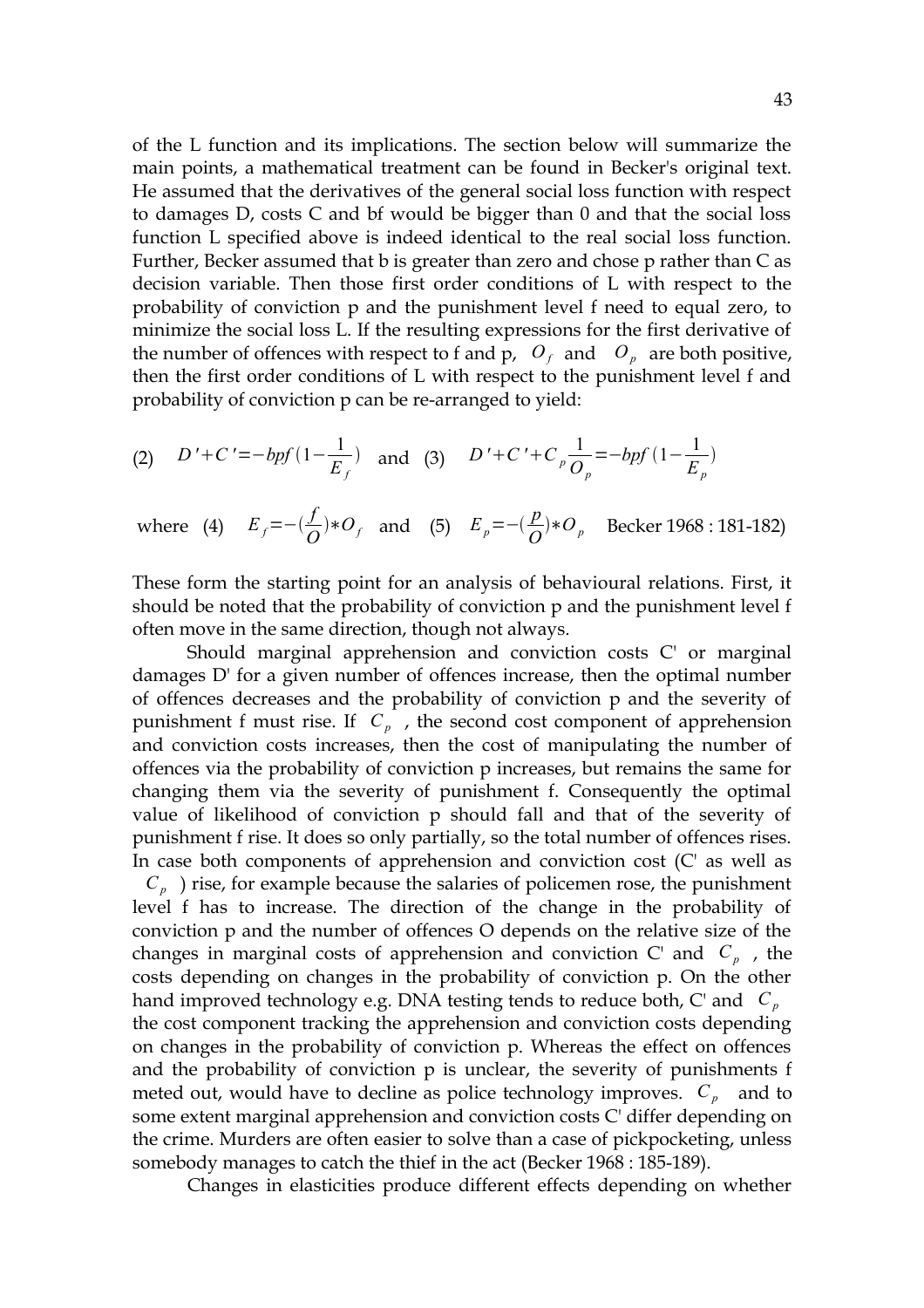b=0 or b>0. The effect I want to focus on is (if b>0) that a reduction in elasticity with respect to p (f respectively) increases the optimal number of offences and reduces the optimal value of p (f) and can be partly compensated by increasing f (p). This suggests that crimes with a low elasticity to the harshness of punishment f should be punished less severely than those with a high elasticity with regards to the severity of punishment f. Generally speaking crimes committed in "the heat of the moment" such as unpremeditated murder could be regarded as having a low elasticity with regards to the level of punishment f. Offenders with reduced mental capabilities also are unlikely to react much to the severity of punishment. Punishing them harshly therefore makes little sense. Interestingly enough both implications can be observed in practice.

As for increases in b, the measure to what extent punishing the convicted impacts negatively on society, the implication is that the severity of f should be lowered to minimize social losses. The higher b is, the lower the level of punishment f should be. Conversely the probability of conviction p should rise. In the presence of apprehension and conviction costs and positive b the optimal level of offences is always above 0, as the conviction of all criminals would cause apprehension and conviction costs to spiral out of control. If those apprehension and conviction costs and b were zero, it would be optimal to set the probability of conviction p equal to 1 and convict all offenders.

Also noted should be that there is a trade-off between higher apprehension and conviction efforts, which would raise the probability of conviction and the total costs of apprehension, but lower damages as less offences are committed (Becker 1968 : 180-193).

#### 3.1.2 Private Security Expenditure

Before moving on to the implications, extensions and debates his theory ignited, Becker's main points about private security expenditure will be swiftly summarized. Again he formulated a loss function, this time for the individual.

(6) 
$$
L_j = H_j(O_j) + C_j(p_j, O_j, C, C_k) + b_j p_j f_j O_j
$$
 (Becker 1968 : 200).

Its constitutive parts are the harm done to the individual j,  $H_j$ , which is a function of the offences O committed against individual j,  $O_j$ . The second term captures the costs the individual j incurs when trying to secure a conviction of the perpetrator,  $C_j$ . It is related positively to the probability of detection and conviction prevailing in j's case  $p_j$  and  $O_j$ , but negatively to C and *C<sup>k</sup>* . C represents the public expenditure on security. *C<sup>k</sup>* stands for the private security expenditure of other people. The third and last term shows the loss accruing to the individual j from the punishment "his" or "her" offender(s) receive(s). This is a function of the in j's case prevailing b, p, f and O.

The first part is straightforward enough, but the specifications of the latter two have interesting implications. The cost the individual must bear to get "his"/"her" offender convicted is not only negatively related to public expenditure on apprehension and conviction, but also to the security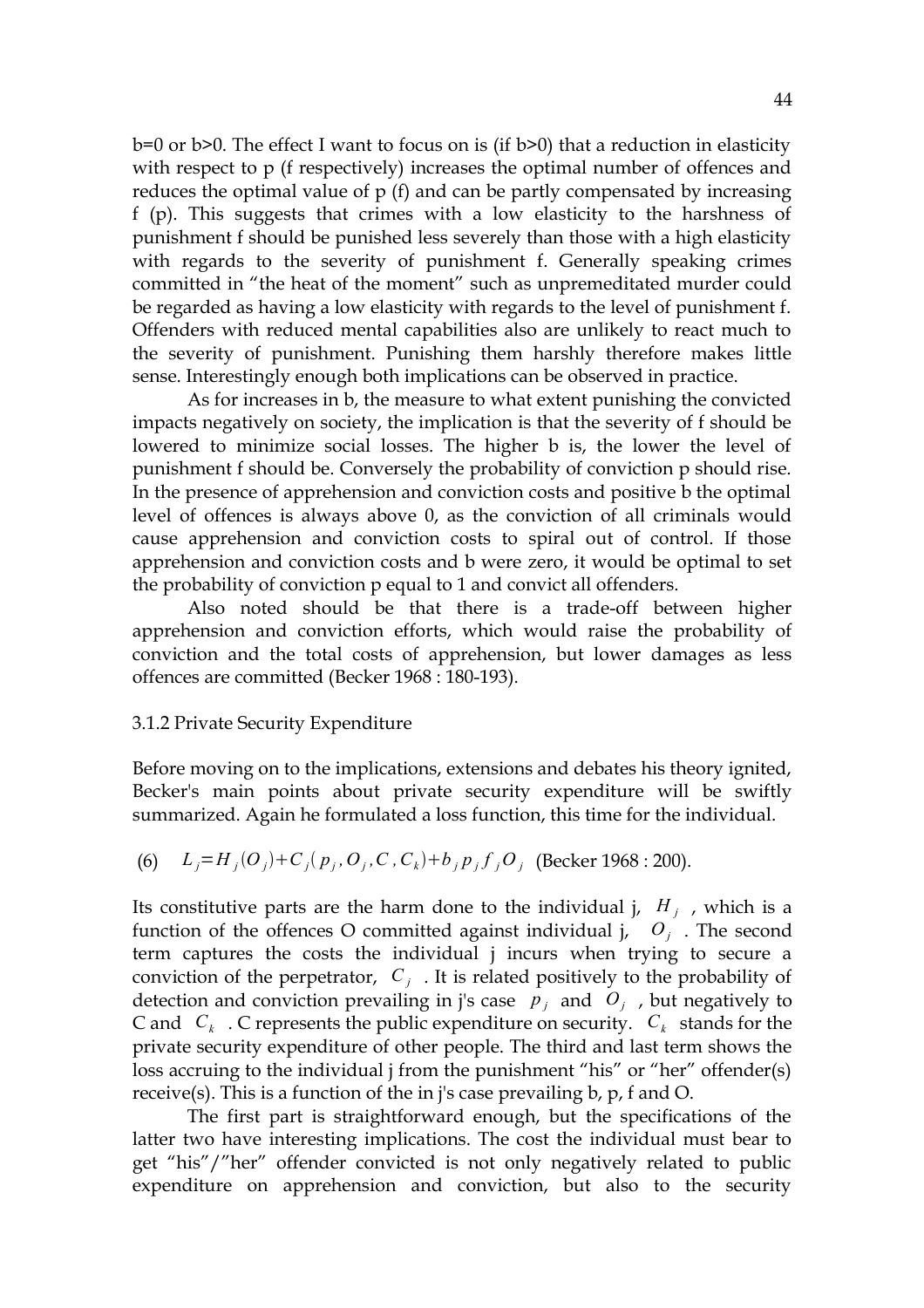expenditure of other individuals. There is a trade-off between the various sources of security expenditure, which gives rise to a free-rider problem. An individual might decide to benefit from the resources spent by others on security, but not contribute himself. Further, there is a trade-off between individual harm and individual expenditure against crime. This suggest that even for any given individual the loss minimizing number of offences might not equal zero.

The last component of the individual's loss function, the loss the individual has to bear from the punishment of his offender, is similar to the last term of the social loss function. However, since the individual has to pay only a tiny fraction of the total costs of expensive punishments, e.g. imprisonment, his losses from imposing costly penalties are small. Victims therefore may lobby for penalties that are more severe than those that would minimize the social loss function.

Offenders on the other hand might substitute away from individuals with high expenditure on safety to individuals with low expenditure. Thus people who take precautionary measures might benefit more than a look at the numbers of offences in reaction to private security expenditure suggests (Becker 1968 : 200-201).

#### 3.1.3 The Willingness to Commit a Criminal Act "u"and Happiness

#### 3.1.3.1 Happiness and "u"

Many prisoners had rather difficult, sad lives already before incarceration. Therefore one might suspect that unhappiness is linked to crime. If so, happiness needs to rise to reduce crime. Happiness, one might assume will rise with income as economic thinking seems to suggest. However, this is a point of debate within the field of happiness economics.

Hagerty and Veethoven (H&V) 2003 and 2006 contend that happiness rises with absolute income<sup>[30](#page-44-0)</sup>. A look at the Gallup monthly report's section on the well being of Americans for various income levels seems to support this claim as on average people in higher income brackets reported higher wellbeing (Gallup-Healthways 2010 : 4). If that were true people with the highest salaries should tend to be the happiest and (according to our speculation) also the least criminal. However, to be a top earner one usually needs a good education and good social skills, both of which render illegal occupations (except for white collar crime) less profitable than legal ones.

On the other side of the debate is Easterlin (2003 : 11176-11183), who claims that absolute income raises happiness only up to a certain point because aspirations rise as income does. Above that point only high relative income raises happiness. Various other studies e.g. by Di Tella et al. 2003 support his position (Powdthavee 2007 : 12-13). Kahneman and Deaton (2010 : 16489-16493)

<span id="page-44-0"></span><sup>30</sup> See H & V 2003 for caveats; see H & V 2006 for information on why their results differ from Easterlin's.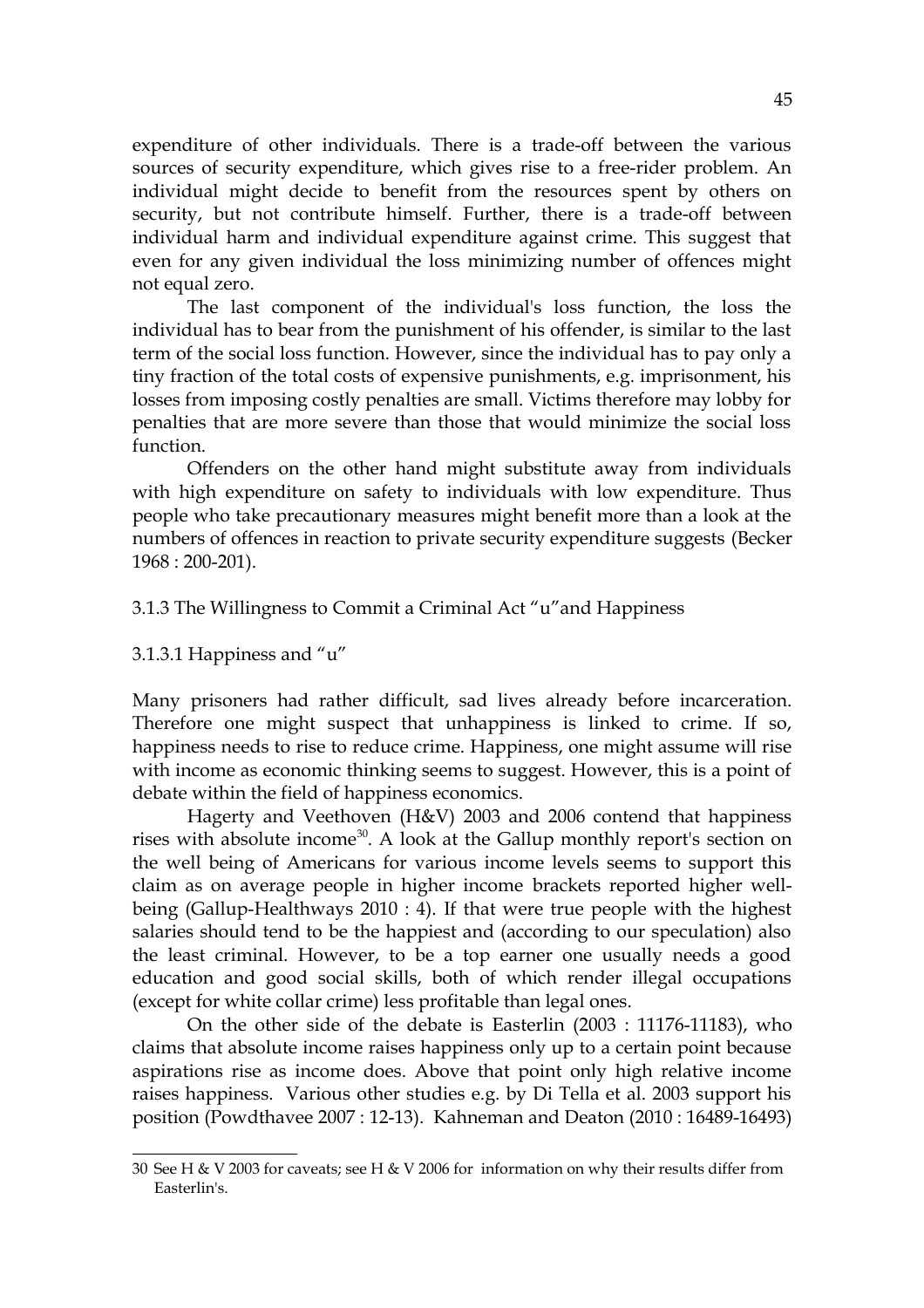find that once the annual income reaches 75 000\$ additional income does not yield more happiness (though it increases life satisfaction). Other factors influencing happiness according to Kahneman and Deaton are health , social life (or lack thereof) and habits such as smoking. Di Tella et al. 2003 also points out that studies that measure the happiness of different people at one point in time tend to find evidence that absolute income increases happiness though long term studies of the same people find no such connection as income rises. Gallup does the first whereas Easterlin conducted cohort studies. Other factors influencing happiness are for example: work, family and health (Easterlin 2003 : 11176-11183). Oswald (1997 : 1823) adds that the self-employed, highly educated and retired are among the happiest.

To be very happy and, according to our speculation, law-abiding thus requires a relative income that is high and high enough to compensate for any possible shortcomings in other areas. If the relative income is just average (or low), health, job, and the family situation need to be good enough to compensate for the average (or low) relative income. Otherwise happiness would be low and therefore criminal activity supposedly high.

In the case of high relative income causing happiness educational achievements and social skills are most likely rather high, thus offering a Beckerian explanation for low criminality of these individuals (again excluding white collar crime). The same applies if income is high in absolute terms. Should the relative income be average or low the other factors would have to compensate for that to achieve high happiness levels. Those with low relative incomes are most likely those with the least education, training and social skills. According to Becker these are exactly the people most likely to engage in illegal activities. Given the high death rate of street criminals (as seen in section 3.2.4), their level of "health" seems rather low. Kleiman (2009 : 128)even states that leading a criminal life entails bad long term health consequences. Their legal jobs are likely to be unattractive (if they have any), and exceptionally stable and happy families under difficult circumstances seem implausible.

Thus it seems theoretically quite likely -irrespective of the position taken in the debate within happiness economics-, that high criminal activity and unhappiness go together, but do not directly cause each other. Rather, both could be influenced by underlying factors such as education and income.

Comparing happiness levels with reported crime rates also does not prove a causal relationship between crime and happiness, as can be seen below (TABLE 11). The total crime figures of the USA, Poland and Russia are lower than Switzerland's, even though Switzerland has higher happiness figures. On the other hand Germany has only half Swedish figures for total crime, despite lower happiness. Total crime figures could be inflated by including petty crimes in some countries that are not counted as crimes or reported in other countries. However, looking at the homicide rates where definitions and detecting the crime are more likely to be similar also reveals no clear relationship between crime and happiness. Poland and Sweden do have similar homicide rates but different happiness levels. A similar relationship holds for Switzerland and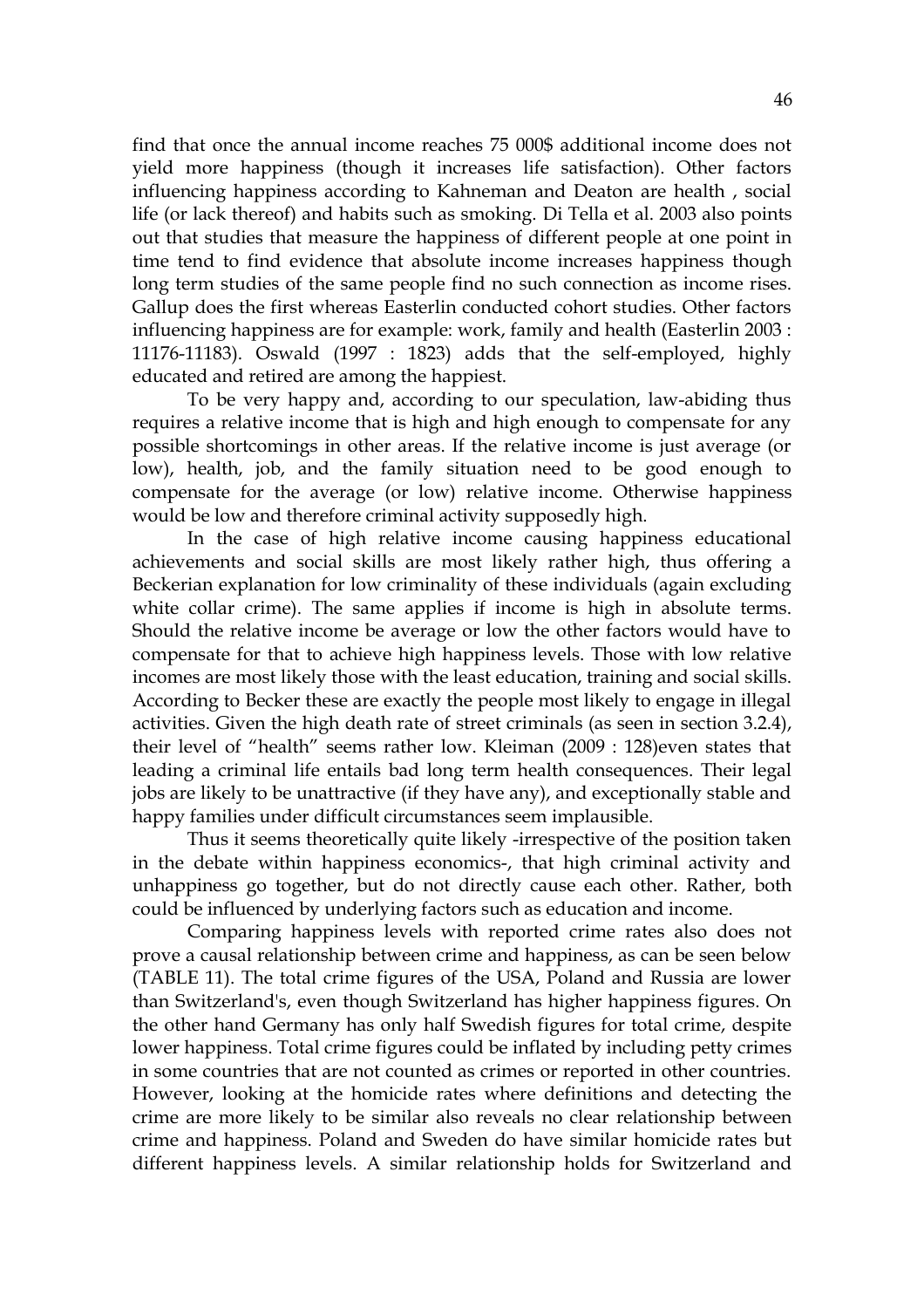#### Germany.

This might be because the happiness data are from the year 2000 (OECD 2008 : 245), whereas the crime rates are from 2003 to 2006 depending on the country (Statistisches Bundesamt 2009). Perhaps crime and happiness data for the same year would yield a better match.

Varying reporting behaviours across countries might also play a role as might differing conviction rates. Some countries might have stricter requirements for conviction than others. For meaningful statistical analysis the sample of countries is too small.

| country     | happiness<br>mean on scale<br>$0 - 10$ | happiness<br>adjusted for<br>Inequality<br>index 0-100 | total crime             | homicides | rapes |
|-------------|----------------------------------------|--------------------------------------------------------|-------------------------|-----------|-------|
|             |                                        |                                                        | per 100 000 inhabitants |           |       |
| Switzerland | 8.3                                    | 73                                                     | 3865                    | 0.8       | 8.6   |
| Sweden      | 7.9                                    | 69                                                     | 13 4 93                 | 1.3       | 40.8  |
| <b>USA</b>  | 7.4                                    | 67                                                     | 3765                    | 5.6       | 30.5  |
| Germany     | 6.9                                    | 64                                                     | 7628                    | 0.9       | 9.8   |
| France      | 6.7                                    | 58                                                     | 6 4 0 2                 | 1.7       | 17.6  |
| Poland      | 5.8                                    | 50                                                     | 3 3 7 7                 | 1.3       | 5.3   |
| Russia      | 4.1                                    | 35                                                     | 2478                    | 21.5      | n.a.  |

TABLE 11 Happiness and Crime

Sources: OECD 2008; Statistisches Bundesamt 2009

Though happiness and crime seem to have no direct connection, there is a link between Becker's u and happiness. Many of happiness' constituent parts such as education, having a good job (in order to reach the 75 000\$ of annual income), health, social life and habits such as smoking are included in u , too. According to Becker, u was -together with the probability of detection p, and the severity of punishment f- one of the three factors determining the number of offences O. So, one should expect a link of some kind between happiness and crime to show up in the data. Even if no causal relationship existed, at least some correlation seems likely. Difficulties in measuring happiness might obscure a potential relationship. The small sample of countries and their happiness levels also hardly favours meaningful analysis. Last but not least the inverse relationship between blue-collar crime, education and legal income possibilities, namely more education, higher income prospects in the legal job market, less crime does not apply to white collar-crime. In the case of the latter the reward to crime rises with education and the position within a firm, both of which can increase happiness. This might help to veil a potential link between crime and happiness.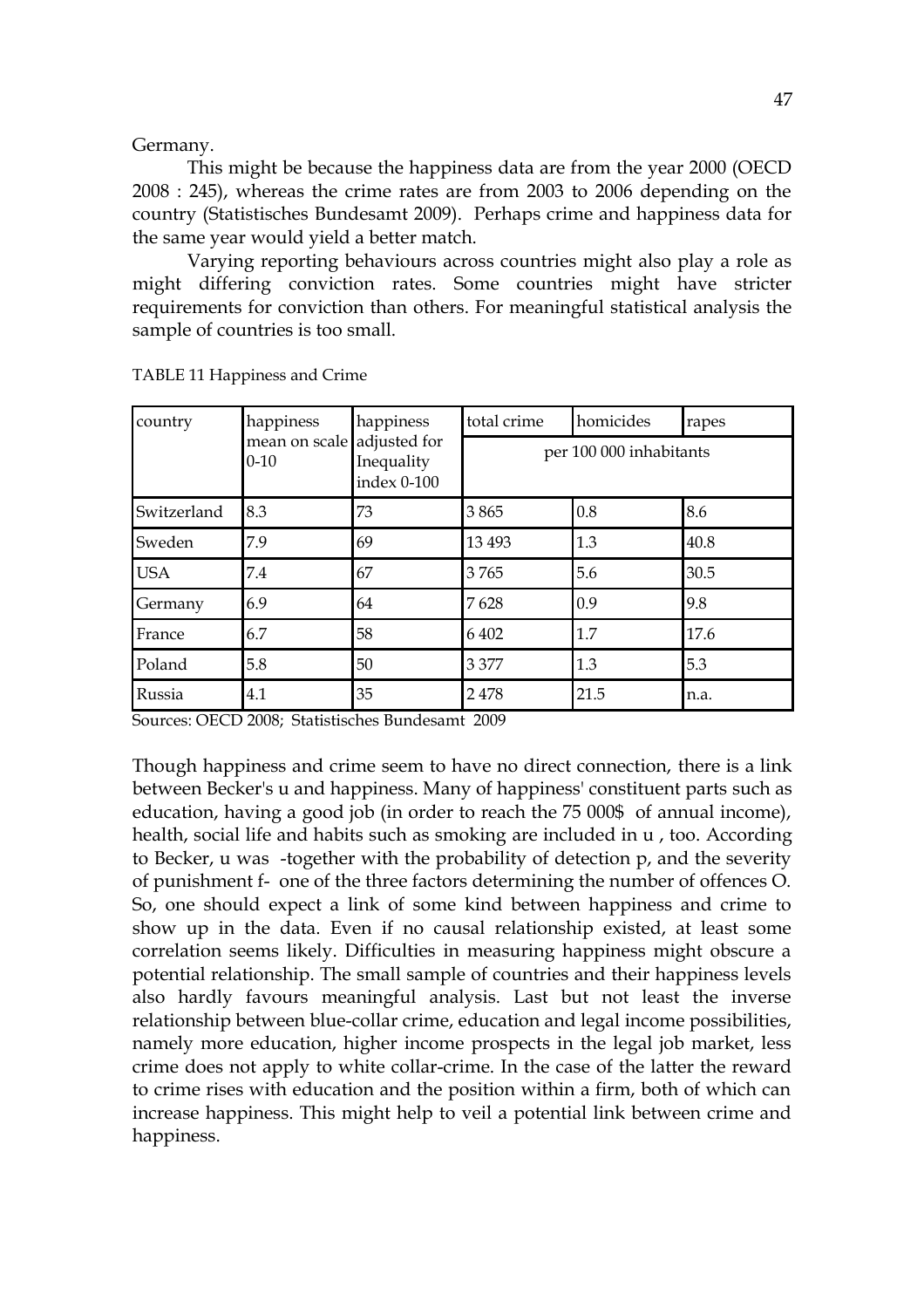#### 3.1.3.2 The Meaning and Modelling of u

In any case Becker did not mention happiness explicitly, though he mentioned "psychic rewards" (Becker 1968 : 177). How these are to be modelled was not his concern in his seminal work. He also did not specify any functional form for "u" at all. Its functional form would depend on what "u" is meant to capture. To answer that is not easy. Becker subsumed into "u" "the income available to him [the criminal] in legal and other illegal activities, the frequency of nuisance arrests, and his willingness to commit an illegal act". Rising education for example effects the pay off from legal work and thus influences the relative of attractiveness of legal versus illegal activities. Unfortunately he does not state what "u" stands for concretely, rather he asserts that all, the probability of conviction p, the level of punishment f and "u" are influenced by "intelligence, age, education, previous offence history, wealth, family upbringing, etc." (Becker 1968 : 177-178). A long previous offence record for example most likely increases the chance of being detected when committing a new crime as police are likely to check known offenders first.

However, since all these aforementioned factors influence the relative pay-off of legal versus illegal activities and the willingness to commit a crime it stands to reason that "u", the "portmanteau variable representing all those other influences" captures these factors more fully than either the probability of detection p, or the severity of punishment f. It is this wide range of "u" that allows it to explain some of the 13 criminal facts (such as numbers 6, 9 and 11 in Chapter Four), that can not be sufficiently explained by Becker's core claim alone.

For modelling "u" this could mean in its simplest form that intelligence (i), age (a), education (edu), wealth (w) and family upbringing (fu) should probably enter into it as crime reducing factors and previous offence history (poh) and e.g. drug problems (d) (which after all might influence the willingness to commit a crime) should enter into "u" so as to increase crime. A very simplified version of u thus might look like this:

(7) u= i+a+edu+w+fu-poh-d

In this version a big u would reflect the predominance of crime reducing factors and imply a reduced criminal activity compared to a lower u. However this simple form of u is problematic on various counts.

Firstly many factors such as education need to be defined more clearly, for example as years of schooling. However, reaching a school or high school diploma is likely to influence job opportunities much more than a year of schooling more that does not lead to a diploma. On the other hand two young men where one got his high school diploma and the other dropped out just three months before are likely to differ much more in respect to their job opportunities. Therefore measuring education by school and university diplomas seems a better choice than years of schooling or at university.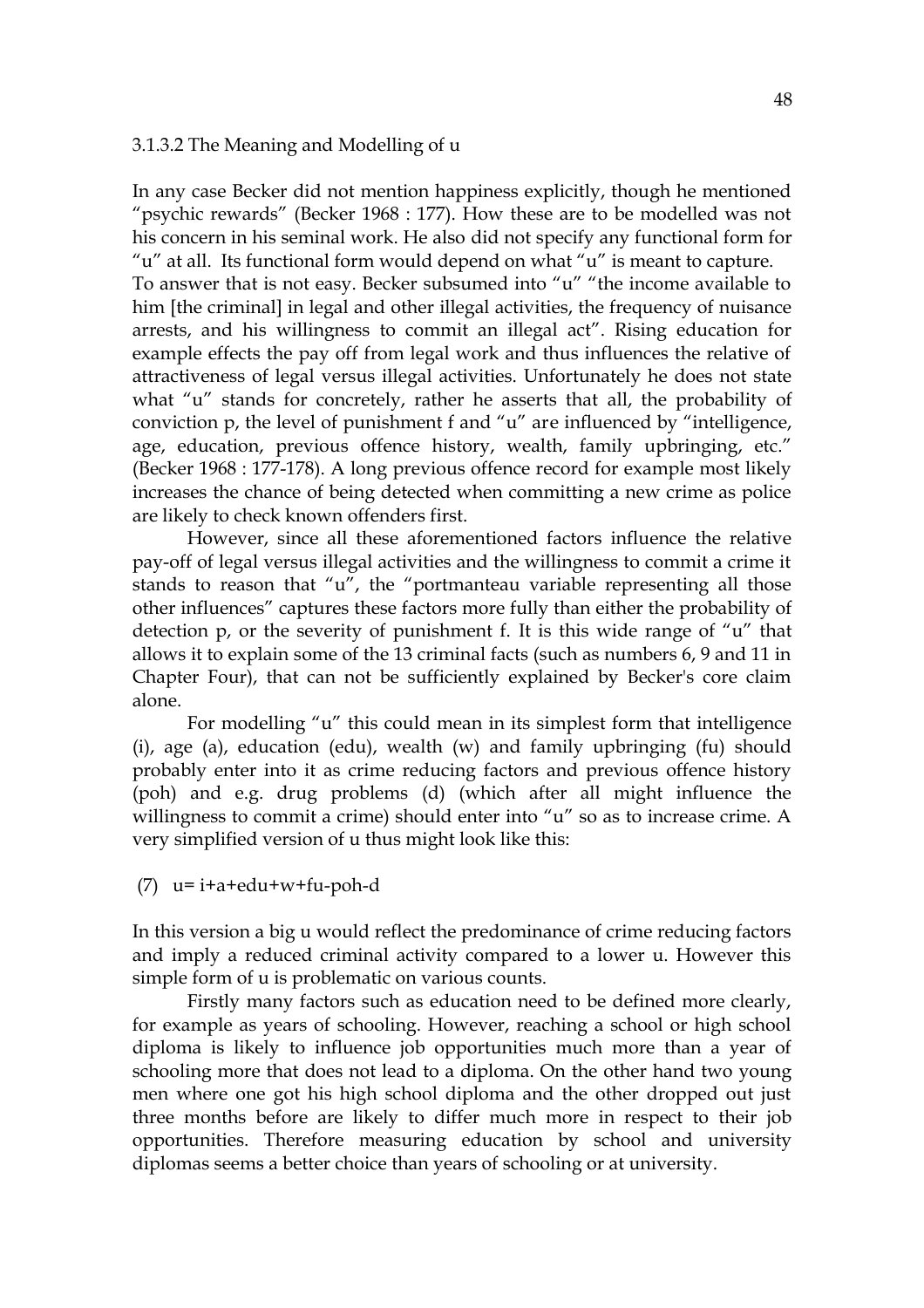Other factors such as family upbringing, or drug problems also need clearer definitions as there are dysfunctional biological families and capable single or foster parents. Further, one would need to decide if family upbringing is measured on a scale to capture degrees, or rather break it up into different components such as: good relationship to parents, siblings, single child, liberal education style and so on. Also not every kind of addiction carries the same social stigma. Smoking is regarded as acceptable, alcoholism already less so and injecting drugs into one's veins at the office desk reduces job opportunities drastically.

Besides these problems of definitions age poses a problem of its own as crime increases on average in age from birth to early adulthood but falls again as people age-out of their prime crime years. An ever increasing linear function that implies "the older-the more criminal" therefore can not be recommended.

Another problem is that the factors encapsulated in "u" are also related to each other. A dysfunctional family might well induce a drug problem. Drug addiction might impact on schooling negatively. Problems at school can increase the problems within the family.

Wealth and intelligence pose a different problem. Even though they were included as crime reducing factors, this is not a given. They are ambiguous as wealth could also lead to a youngster concluding that daddy's millions render the need for schooling and work obsolete. Should the fortune be lost subsequently the youngster has neither money, nor a school or university diploma. In that situation illegal activities might start to look rather tempting.

Intelligence definitely renders it easier to achieve good outcomes at school, but it also makes it easier to plan clever crimes, to take into account factors the typical criminal would overlook. It has also been noted that some highly intelligent kids (when they are not recognized as such and fostered accordingly) actually fail at school out of boredom and unwillingness to go along with things just because the teacher says so rather than for a compelling reason.

Therefore a functional form has to be found that allows for this possible ambiguity. Also some regressors such as the ones meant to capture drug addiction, or education (measured by school or university diplomas) can take on only two values. The value 1 if they have a diploma or addiction, or 0 if not. Intelligence can not take on negative values. Modelling all these characteristics and the interdependencies between some of these factors plus finding an adequate functional form and regression method for the required testing of the resulting specification will not be undertaken here.

# 3.1.3.3 Becker's "u" and Psychology

While all of these factors in "u" have probably a bearing on crime and also influence the wages available in the legal sector, these factors themselves are rather sociological than economical in nature. Indeed Becker defined the income an offender receives as "monetary and psychic". He went one step further by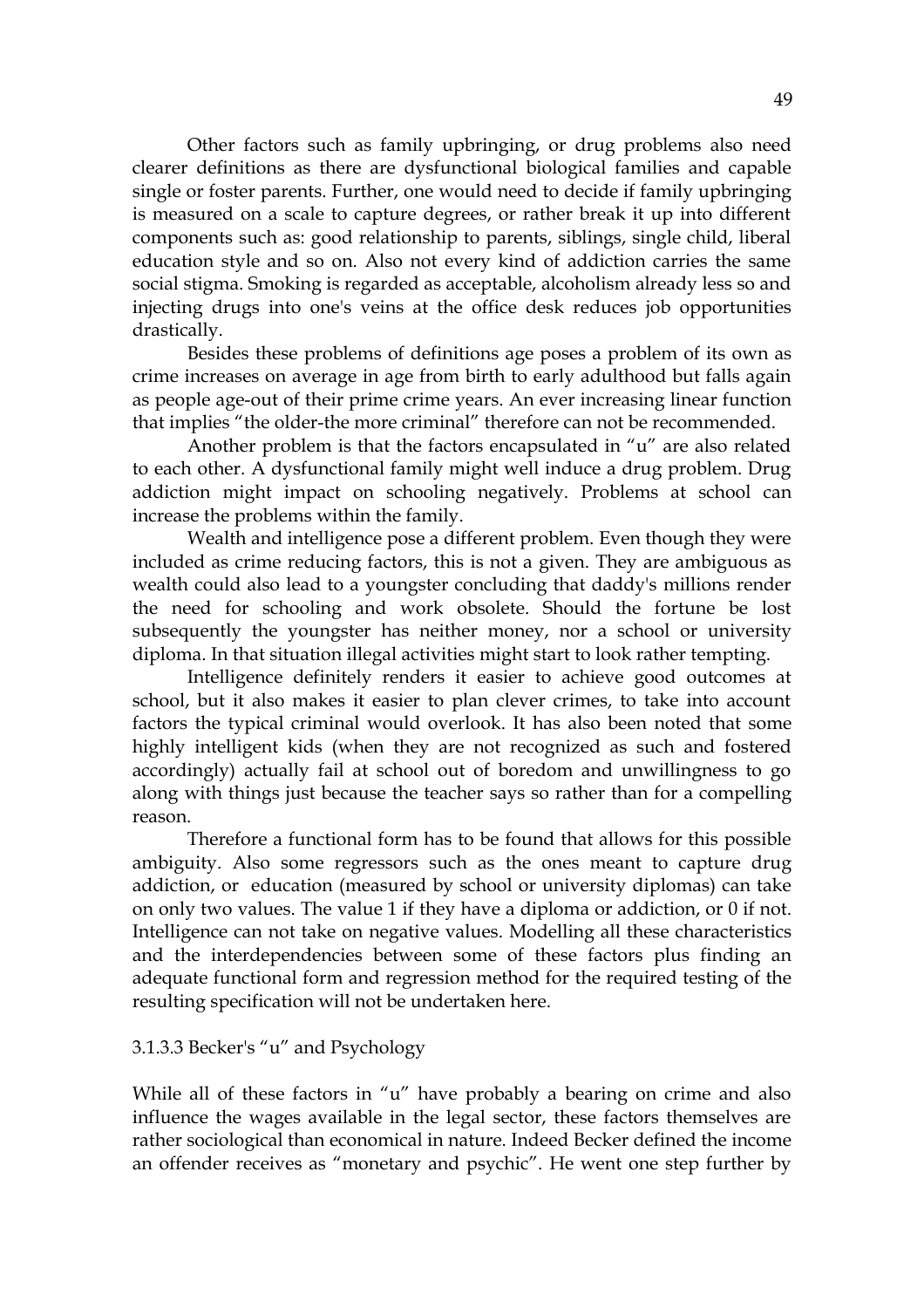including in "u" the "willingness to commit an illegal act"(Becker 1968 : 177). "U" therefore has two aspects, one related to nuisance arrests, police effort and everything involving the prospects in the labour market and a psychological one.

This psychological aspect of "u" opens the door to explain crimes unrelated to any material benefit for the offender, such as rape and child abuse. Barring the cases where videos are produced and sold, or people are forced into prostitution neither crime has a monetary aspect to it. Nor is there a legal alternative in a paedophile's mind to having sex with a minor, nor does a rapist necessarily regard consensual intercourse as alternative, if he did, he just would need to find a consenting sexual partner. Invoking Becker's "willingness to commit a crime" aspect of "u", and the psychic reward from committing the crime for the offender, can explain any crime that the monetary rewards aspect alone could not.

However, given that Becker aimed at replacing the sociological/ psychological approach that focused on individuals with a generally applicable approach based on income, the probability of conviction and the severity of punishment, it seems stretching his theory too far to rely on u's psychological aspect to explain facts such as points 6, 9, 11 in Chapter Four. Especially as neither factor, the "psychic rewards of crime" nor the "willingness to commit a crime" are part of the pantheon of variables traditionally looked at by economists, both properly belong into the realm of psychology. One also had to address the deeper question, "Why do some people enjoy committing these crimes, or are at least willing to do so ?" Using u's psychological aspect as explanation in cases otherwise inexplicable by Becker's theory runs counter to his intentions. After all he contended that "a useful theory of criminal behaviour can dispense with special theories of anomie, psychological inadequacies, or inheritance of special traits and simply extend the economist's usual analysis of choice" (Becker 1968 : 170).

# 3.1.4 Becker Theory Summary

His application of price theory to a social problem extended the subject material economists grapple with to a new field, the economics of crime. Becker claims that criminal offenders are merely rational utility maximizers who happen to be faced with incentives that render illegal activities more rewarding than legal ones. Therefore anybody could commit crimes, provided that allows maximising utility, no "criminal character" is required, which means nobody is a "born" criminal or becomes one because of a difficult childhood. Therefore no rehabilitation measures or therapy are required. On the other hand his theory implies that policies that affect educational outcomes and the labour market have a role to play in crime fighting efforts.

In general Becker highlighted that any recommendation depends on the offenders' attitude towards risk. If offenders are risk loving, increasing the probability of conviction p has more effect on the supply of offences than raising the punishment level f (Becker 1968 : 178). Were risk neutrality to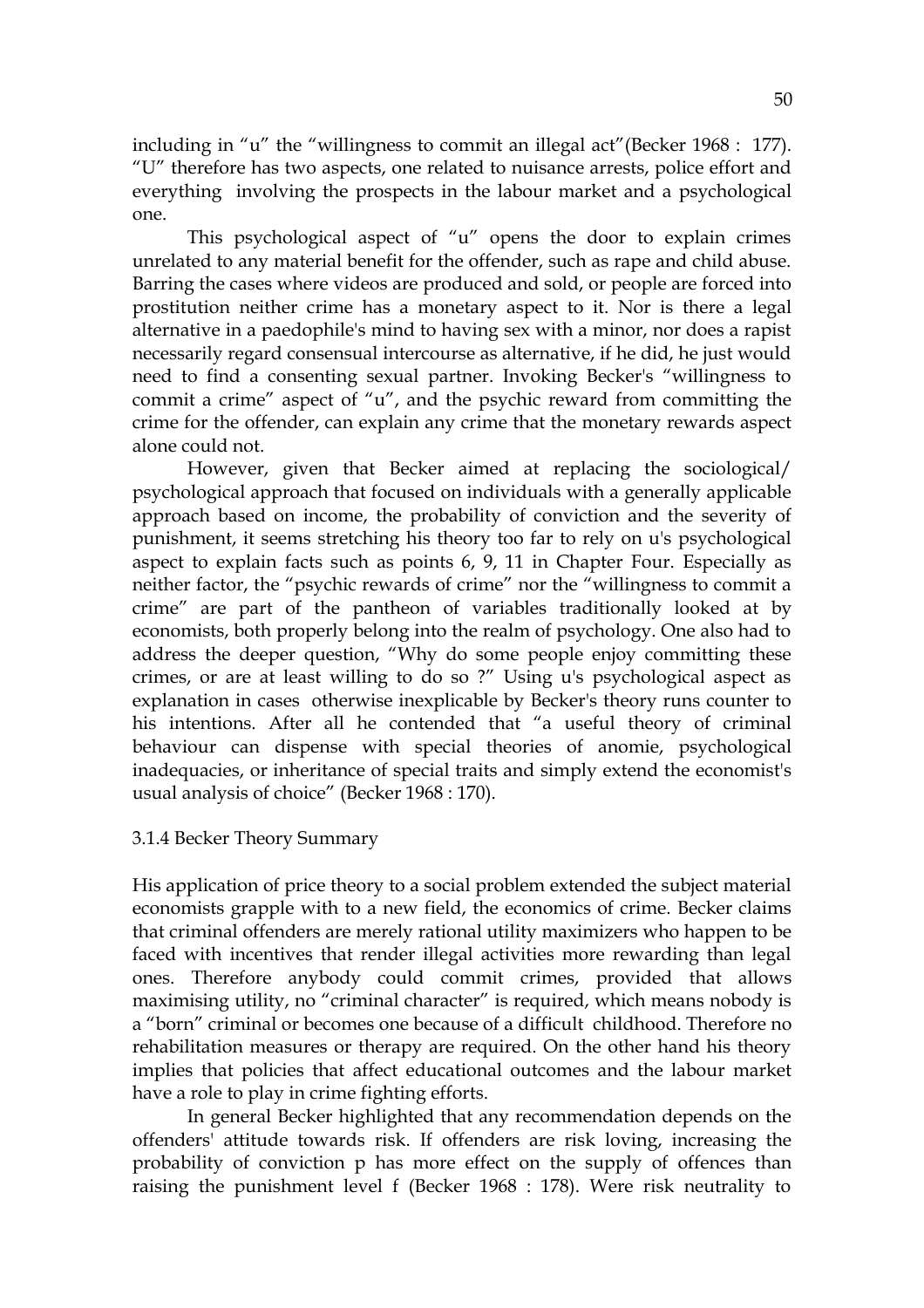prevail the best approach would be to lower p almost down to 0 so as to reduce apprehension costs and raise f by so much, that pf together achieve the optimal number of offences. In the case of risk avoidance the same prescription would prevail.

These recommendations depend on b not being smaller than 0. However, since he suggests no punishment for which b<0, i.e. the social loss is negative (society actually benefits), the implications for this case will not be included here. Becker contends that offenders are risk lovers in the relevant ranges. Consequently the conviction rate p plays a larger role in deterrence than the harshness of punishments f. Punishments, as outlined in more detail below should be fines, whenever possible (Becker 1968 : 181-185).

In the version presented above Becker's theory does not take into account the effects of taxation. Other economists explored what happens when taxes are included, for example Avraham D. Tabbach 2003. He identified a "crime effect", i.e. that depending on the previous tax regime and the shape of the change not only the relative payoff of legal and illegal work change, but also the perceived riskiness of illegal activities and the offenders willingness to bear risk, which renders predictions about the likely consequence of a tax regime change very difficult, it often becomes an empirical question  $31$ .

As discussed above, Becker employed the variable "u" in order to explain the supply of offences. Using its psychological aspect amounts to reintroducing psychology into Becker's theory. This would allow it to explain behaviours and facts otherwise beyond the reach of his theory. However, "u" was not meant to be used in this way since he aimed at an economic rather than a psychological understanding of crime.

# **3.2 Becker's Theory and Important Issues in the Economics of Crime**

#### 3.2.1 Ideal Punishment- Fines

As could be seen in TABLE 10 above, b is assumed to be 0 for fines and higher for most other kinds of punishment. Charging fines and thereby setting b equal to zero causes the term bpfO of the social loss function (1) to drop out. Thus L is reduced, which is why Becker argues for wider use of fines, rather than incarceration or other punishments. In his opinion fines have the advantage of minimizing the loss to society by crime for two reasons. Not only are victims fully compensated at the margin, but punishing via fines saves expenditure on non-monetary punishments such as parole and imprisonment.

Additionally fines require less knowledge by policy-setters than other

<span id="page-50-0"></span><sup>31</sup> The exact results depend not only on the existing tax scheme, the planned reform, but also on how tax revenues are spent, whether or not leisure time is fixed and on returns from any activity being monetary only. For a detailed discussion see his work.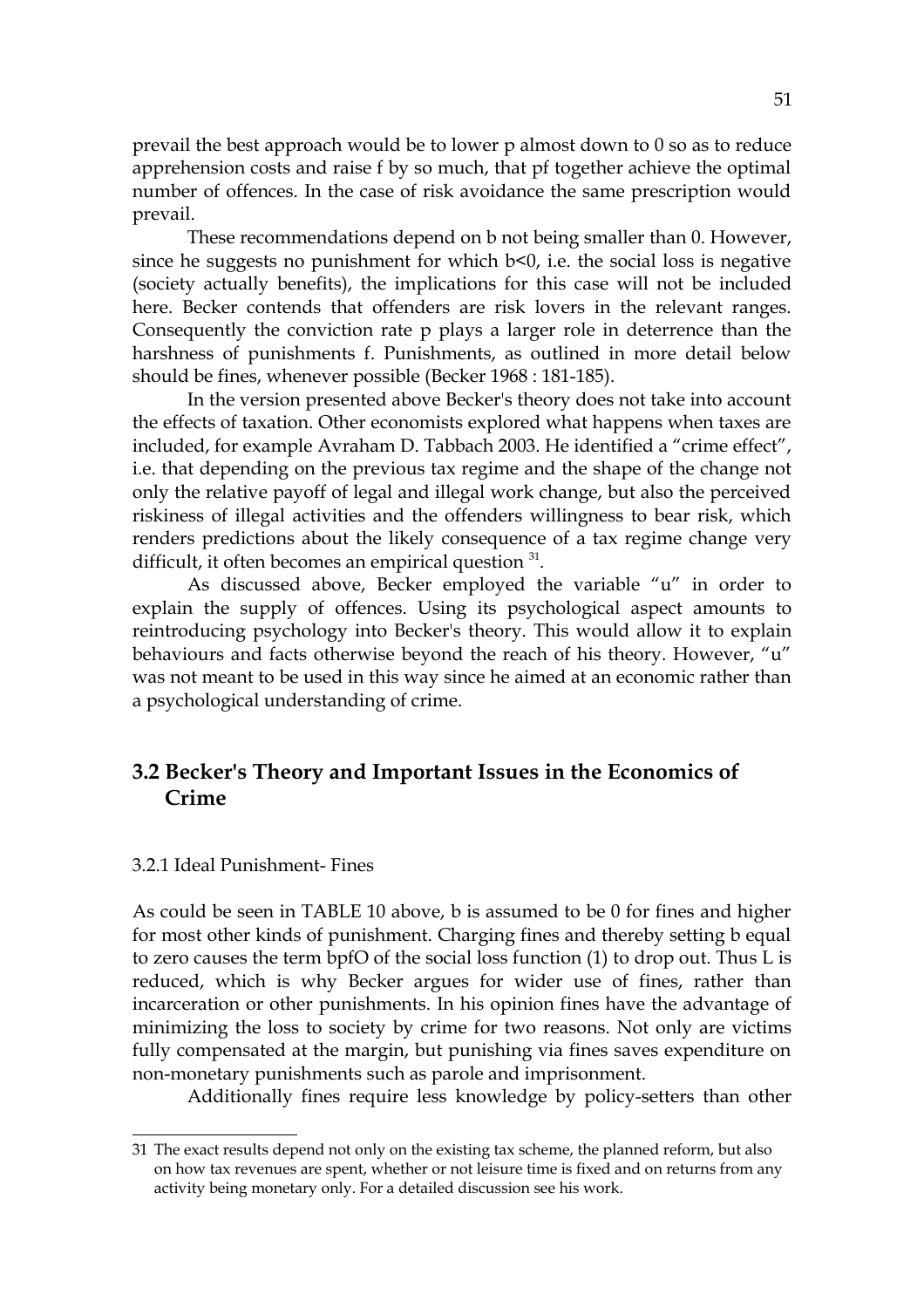forms of punishment. The prerequisite for the use of optimal fines is knowing the marginal harm and gain as well as marginal apprehension and conviction costs. On top of that other kinds of punishment such as imprisonment require knowing the elasticities of responses to changes in punishment. Clearly this information is difficult to obtain, as controversies about the pure deterrent effect of guns and capital punishment illustrate (Becker 1968 : 194). For more details on these topics please refer to the respective sections below.

Becker admits that some crimes might cause so much harm, that offenders lack the resources to compensate fully by fines. This is the case for example for murder. In these circumstances penalties like imprisonment are recommended. This principle is extended to cover all cases where an offender lacks resources to compensate society fully. Offenders then would have to be punished additionally by non-monetary penalties. Since imprisonment is costly, sentences for those who can not pay their fines fully should be light, as the threat of prison serves mainly to make them willing to pay as much as possible. He also suggests an instalment plan to allow offenders to pay their fines over time fully, which would benefit poor offenders as they might be able to avoid prison. Society would benefit by not needing to pay for their imprisonment.

Strongly rejected is the idea of relating fines to the offender's income. Fixed fines are advocated on the grounds that prison terms and other nonmonetary penalties are not related to income, therefore monetary fines should not be related to income either. Whether penalties are measured in time units or monetary units is irrelevant in his opinion (Becker 1968 : 193-200).

Block and Linde (1975a, b) highlight two problems of Becker's account on fines. Here the focus will be on Becker's problematic recommendation of shorter prison sentences for those who can not pay the alternative fine. Everybody then has an incentive to pretend not to be able to pay the fine, if prison is comparatively cheaper. So the prison sentence needs to be at least as unpleasant as the fine from the offender's point of view to persuade him to pay the fine rather than go to prison.

Friedman's analysis of the law enforcer's incentives points to the risk that replacing inefficient punishments such as imprisonment (because it is costly for society) with efficient ones (such as fines, where one person's loss is another person's gain and society as a whole does not loose, if there are no further costs involved) carries.

Friedman's starting point is the rather polemic question "Why not hang them all?" If law enforcers, witnesses and even victims benefit from convicting somebody for a crime then there is a strong incentive for rational self interested agents to put their own advantage over justice and convict even innocent people, or at least start prosecuting them to force the accused to offer a lucrative out-of-court settlement. Inefficient penalties such as imprisonment on the other hand do not benefit the law enforcers nor the witnesses unless the accused actually did commit a crime (by incapacitating the offender). So, not "hanging them all" but using inefficient punishments imposes costs on society in order to act as a deterrent to convicting the innocent and to help avoiding the rent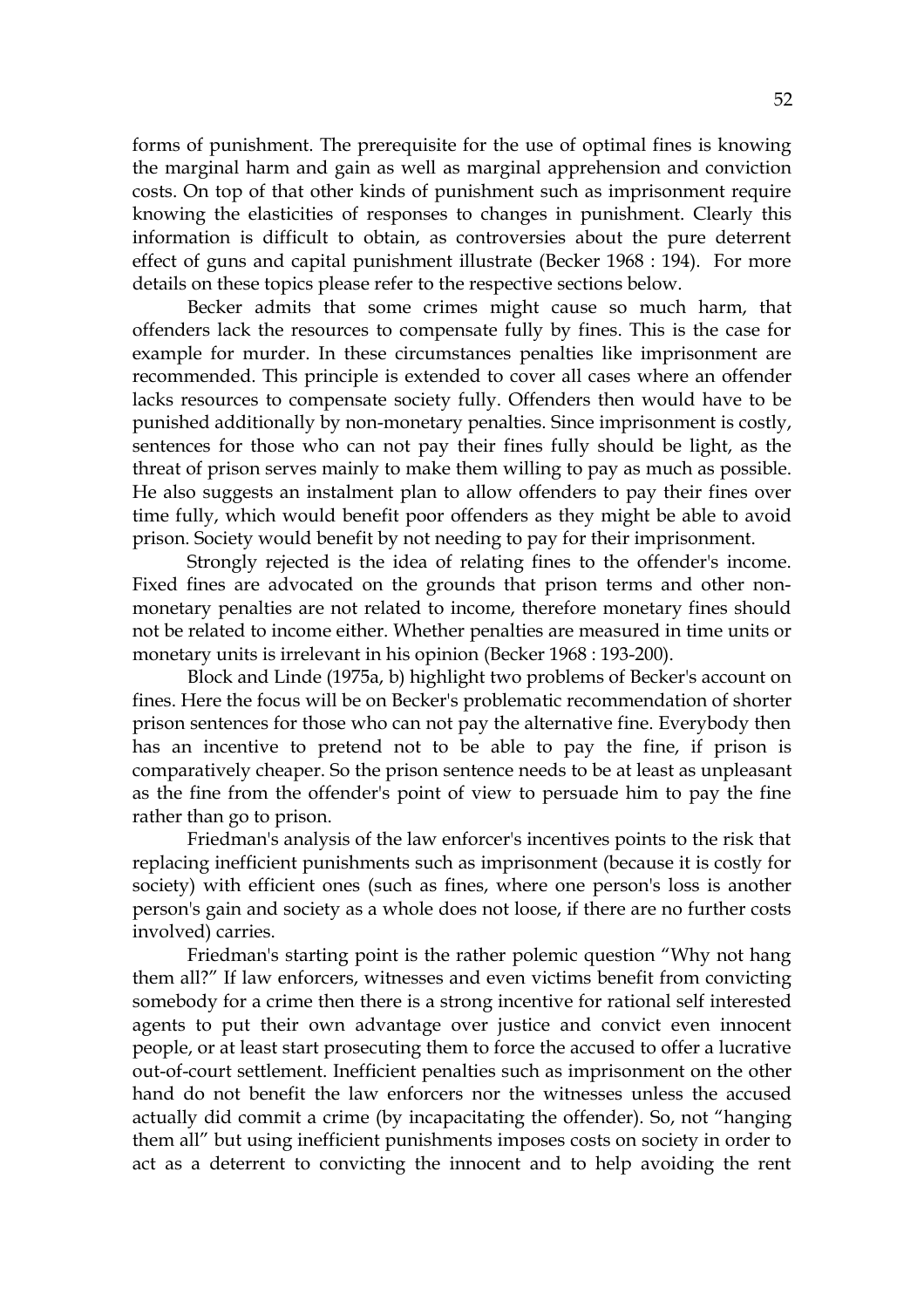seeking problem (Friedman 1999 : 259-264).

Therefore turning prisons into profit making enterprises is potentially risky. It gives those in charge of the prison system a strong incentive to keep people in prison as forced labour and it might persuade them that business concerns should take precedent over rehabilitation and security. For example therapy could be cancelled to increase the hours the prisoner is available for work, or even unsuitable prisoners could be allowed to work outside the prison because there is demand for their labour e.g. on building sites or for gardening work. The economic value of prisoners was one of the reasons why post-soviet Russia was loath to reform its prison system and especially its prisoner workcolonies (Christie 1994 : 76).

This insight also explains why using capital punishment is potentially risky. Given that death is something most people wish to avoid they would be willing to accept out of court settlements even when innocent. This in turn means that there is an incentive to accuse them of a crime punishable by death in the first place. Money or other advantages could be extracted which would turn an inefficient penalty (barring use of the body e.g. organ donations) into an efficient one. Another aspect is based on a model of politics developed by Becker and Stigler in which the political class sells political outcomes to the highest bidders. Every interest group can bid. The interest group that is best able to organize its members and raise revenue to bid for political outcomes will prevail. Now suppose that criminal defendants find it hard to get organized and raise money, but potential victims and taxpayers are better able to raise revenue. They will then prevail in the political arena. According to Friedman criminal defendants are often poor, which leads to the assumption that they are less capable than taxpayers and victims to bid for political outcomes. Since the highest bidders determine political outcomes, politicians then could have an incentive to over-enforce the law, unless punishment itself is costly to society (Friedman 1999 : 267-269).

Becker also suggests an explanation as to why society so often expresses anger towards former prisoners. They have not paid their dues. In other words, if those convicts were to pay larger fines, they would be confronted with less anger, or in case they were able to fully compensate financially for their crime(s), none. Conversely the fact that convicts that are punished by fine are neither hated, nor punished by another non-monetary penalty illustrate in his opinion how beneficial it is to demand that convicts repay their debt to society.

This argument seems to be upside down, after all offences punishable by fine only are usually small offences. Those criminal acts that carry with them imprisonment, especially if the prison sentence is long are usually very severe crimes, such as rape, murder, paedophilia, kidnapping, torture. It is the offence that causes society to express horror and anger towards the murderer and rapist, not the fact that they did not have to pay a fine, or a fine smaller than the harm done. While Becker -who assumed that in general humans are self interested- would contest this, new insights into the behaviour of humans showcase that fairness is highly valued.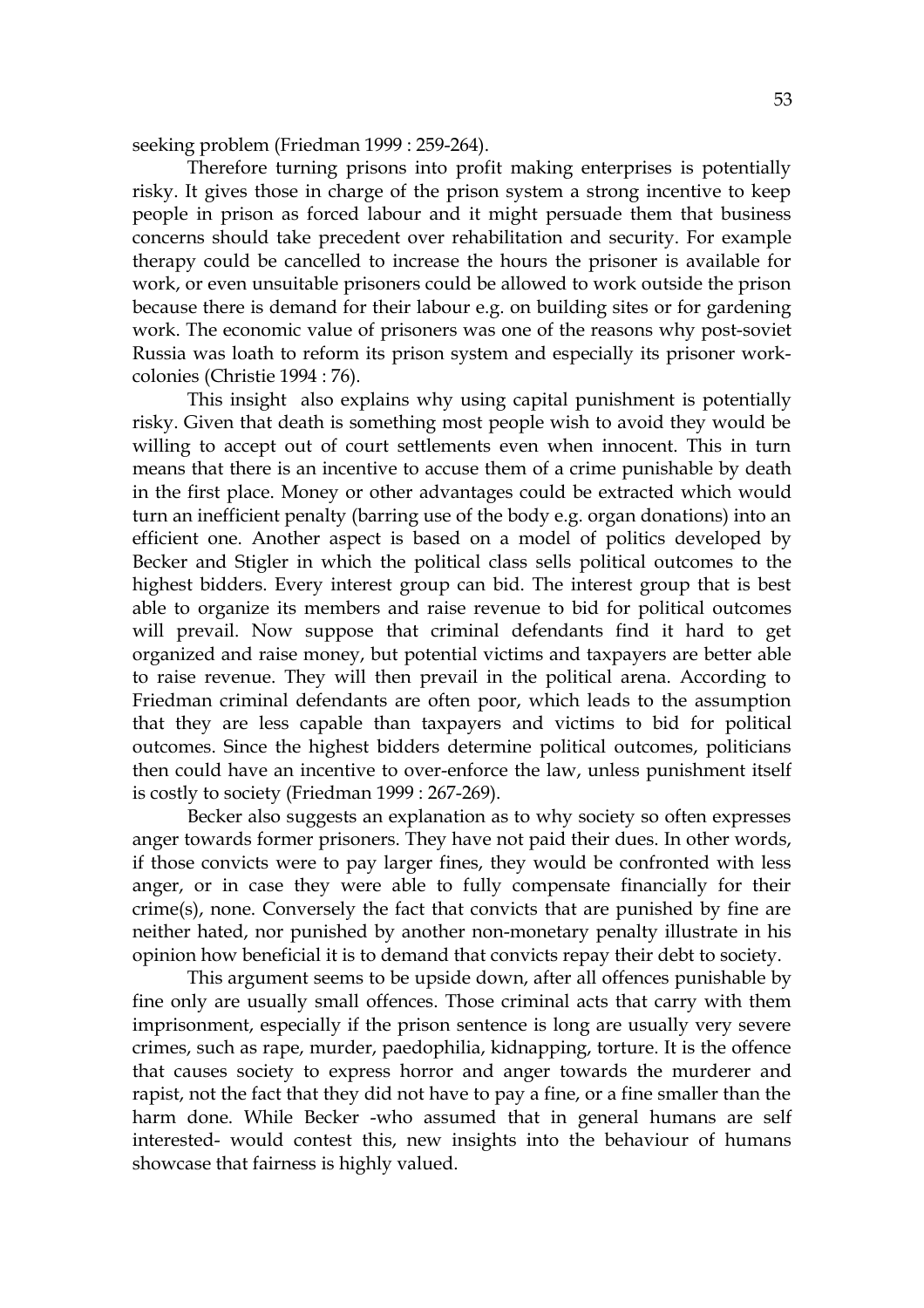In an experiment, the so called ultimatum game, one person was given a certain amount of money which the subject could share as he saw fit with another individual. If the second individual accepted what was offered both could keep their shares of the money. In case the second person rejects the amount offered nobody would get anything. The amount of money handed out was fixed and known to both participants. As it turns out, if the share offered is too small, the second person tends to reject it even though then neither receives anything. It was found that the majority of individuals display concern for fair behaviour. Only a minority, though a relatively large one of 20-30 % of the participants acted completely selfishly (Fehr & Gächter 2000 : 3-5).

Given that the majority of people are willing to forgo a gift because they want to punish their partner for his greed does it really seem plausible that a suitably high monetary fine is all what is required to make society willing to accept a murderer back into it? The value placed on fair behaviour rather suggests that society will not accept purely monetary fines for heinous crimes because the offence inherently offends their sense of decency, not because monetary compensation is too low.

On a related note, if one were to accept that all crimes should be punished by fines and prison were reserved for those unable to pay two problems could emerge. Firstly, if one were to use the figures calculated in Chapter Two for e.g. a non fatal rape (90 449  $\varepsilon$ ), or of roughly 2.6 million  $\varepsilon$  for fatal crimes to determine the adequate fines and these crimes were punishable by imprisonment only if the perpetrators are too poor to pay the fine, then what once was a crime that carried long prison sentences and social stigma becomes the "guilty pleasure" of the rich. Given enough money offenders could rape, murder and abuse children to their hearts' delight, provided their bank accounts allow the payment of the fines. Whereas thieves unable to pay their small fines would have to go to prison, the millionaire rapists would go free to pursue their pleasures. Admittedly under such a fine based system a murderer would have to be a multi-millionaire to walk free in Germany, but letting paedophiles, rapists and murderers in liberty, just because they are able to pay is hardly a system that protects citizens from harm (no or reduced incapacitation effect, nor a deterrent), nor is there any justice.

Secondly, one might suggest that the fines simply have to be increased so as to make sure nobody can pay them, not even the multi-billionaires. Then, admittedly the two class system would be gone, society would be protected from convicted offenders and an incapacitation effect should lower crime, but imprisonment costs then would be prohibitively high, the social loss would almost certainly not be minimized. Another option would be to hand out relative fines (depending on income), rather than absolute ones, but that idea was strongly opposed by Becker in his article and will not be pursued here further.

Polinsky and Shavell (1991) point out that there is good reason in a world of varying levels of wealth to set fixed fines below the highest fine the person with maximum wealth could pay. The term pf in Becker's social loss function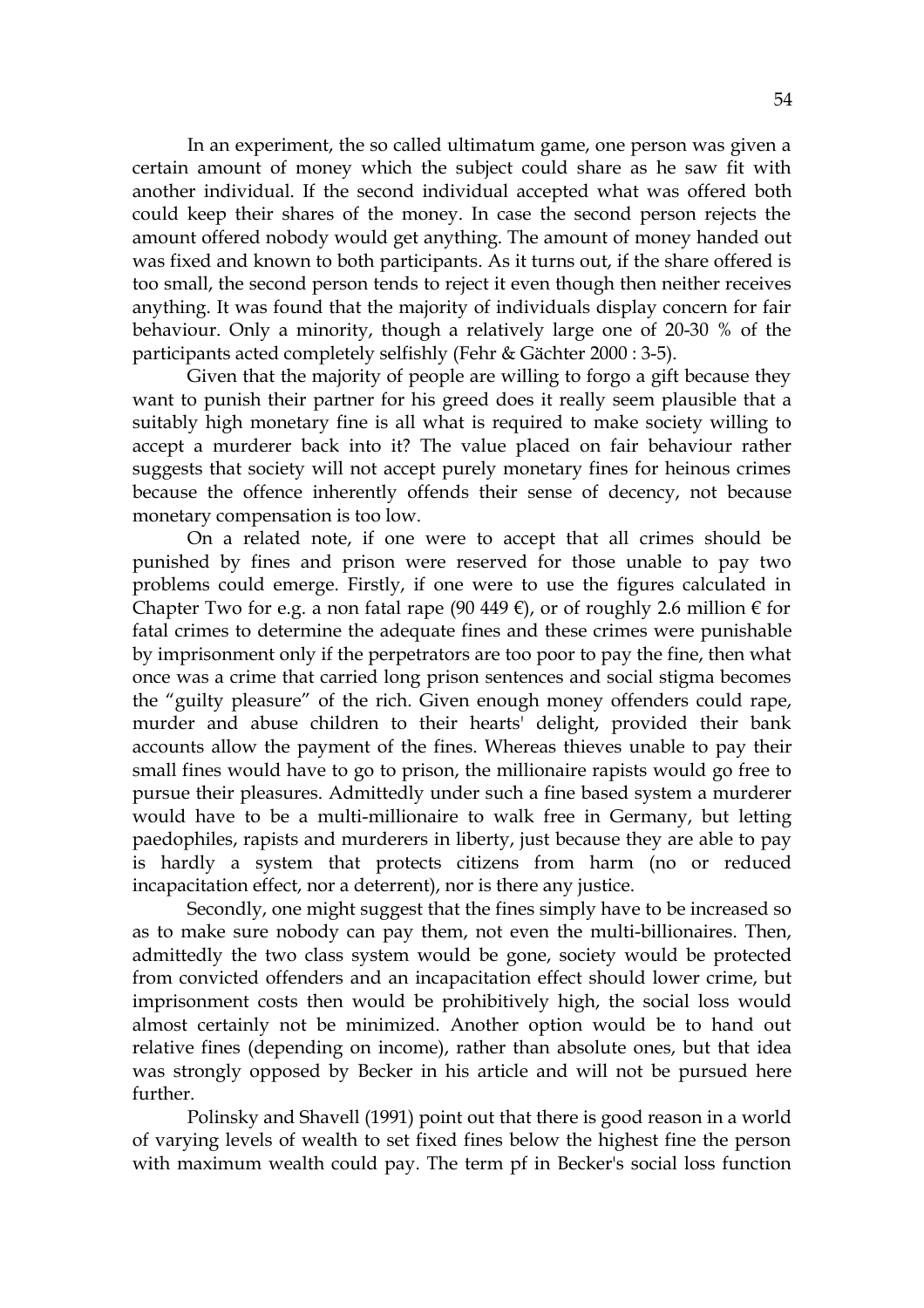implies that social loss can be minimized by lowering the probability of conviction p and raising the harshness of penalties f to compensate, because a low probability of detection and conviction will lower apprehension costs. Then the role to keep deterrence stable has to be taken on by the severity of punishment.

However, given different levels of wealth in the real world choosing f so high as to deter the richest means that others can not pay the fine, perhaps not even a significantly lower fine. For them raising the fine to its maximum level has no added deterrence effect, so f can not fully compensate for a lower p, crime would rise. An optimal fine therefore might well be far below what is required to deter top earners and rather be in a range that deters the majority.

Let us assume for illustration purposes that the richest person can afford a fine of 1000  $\epsilon$ , all other just of 100  $\epsilon$ . Those poorer people are as deterred by a 100 € fine as a fine can ever deter them. Raising the fine above 100 € and lowering the probability of conviction p to compensate has no additional deterrence effect due to the fine on the poorer individuals, but lowers deterrence due to a lower likelihood of getting caught (Polinsky & Shavell  $1991:618-620$ <sup>[32](#page-54-0)</sup>.

This also suggests that (even setting aside moral considerations) severe violent crimes should not be punished by pecuniary penalties alone as their optimal values will not deter the better off. Another important effect of fines rather than imprisonment is that the incapacitation component of deterrence is lost. All of this suggests that relying on fines alone as penalties for serious crimes is not a good option, irrespective of their level.

# 3.2.2 Detection and Conviction Costs

A simple way to lower detection cost was suggested by Miceli and Segerson (2004: 14, 25-27), who explored the implications of punishing a group of people who harbour an offender in their midst. If one punishes the group rather than investigates who committed the crime, detection and apprehension costs are reduced. The main drawback is that the "error costs", the costs relating to the punishment of the innocent increase. In their final analysis it depends on the objective (fairness or deterrence) and detection costs whether or not group punishment was the economically better option. If detection costs are low, individual punishment yields usually the better choice irrespective of the objective. Should detection costs be high (or exerting detection efforts not be possible) group punishment is better if fairness is desired and equal to individual punishment when deterrence is the main goal. In case detection costs are low (or detection efforts fairly easy) individual punishment is preferred irrespective of the desired goal. Interestingly Becker predicted less severe punishments as detection and apprehension costs fall, apparently falling detection and apprehension costs allow "the punishment to fit the crime" better

<span id="page-54-0"></span><sup>32</sup> They assume that p is independent from wealth and that social welfare includes the benefit offenders derive from their actions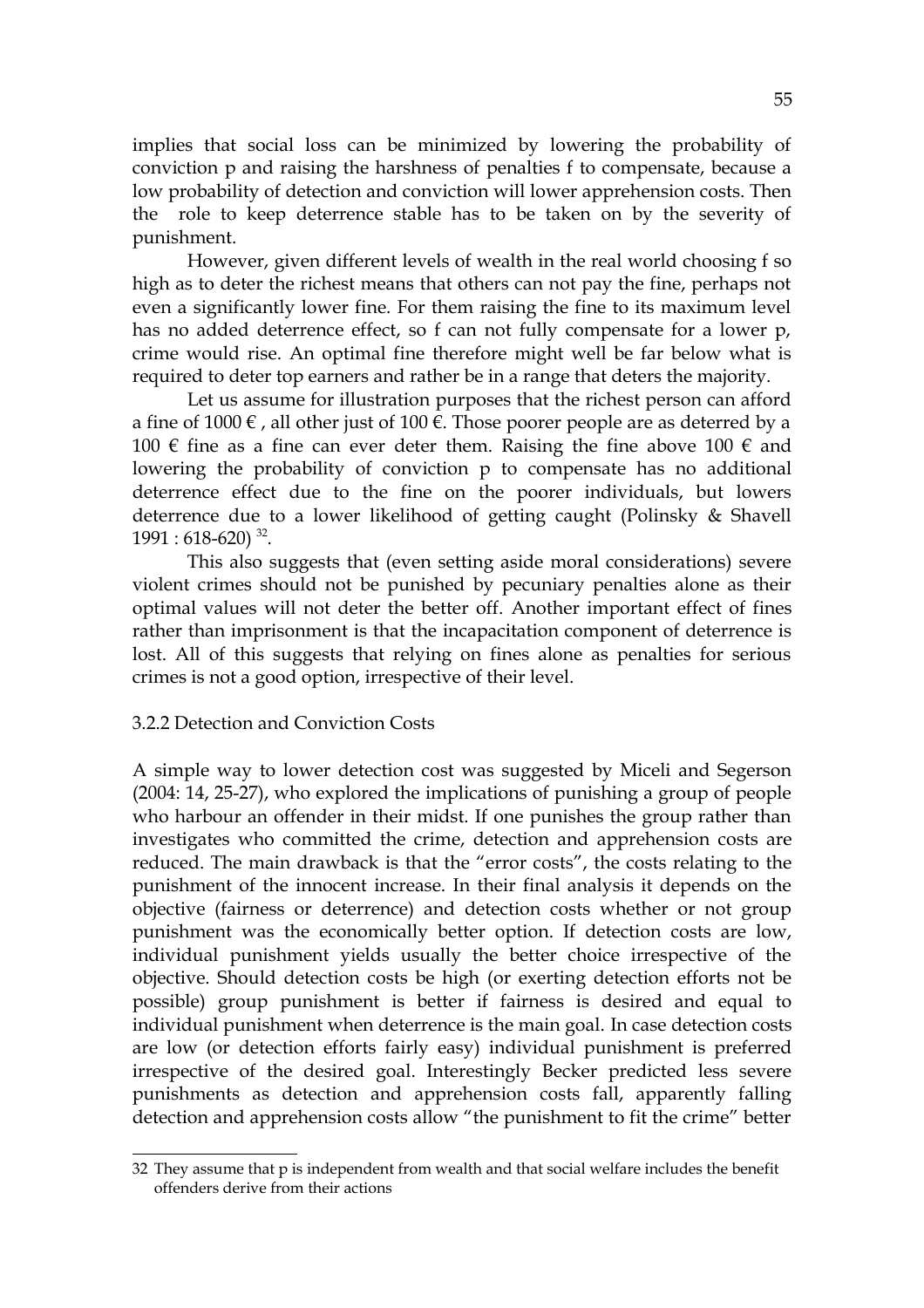in every aspect.

Detection and apprehension costs figured prominently also in an article by Polinsky and Shavell (1992 : 133-148). They explored whether or not detection costs should be added to the fine the convicted has to pay. As it turns out one needs to differentiate between fixed and variable enforcement costs. The latter encompasses the fixed cost responsible for detection of the crime (for a given probability of conviction) whereas the variable part refers to the actual cost of imposing a fine. Thus an offender should pay a fine equal to the harm he caused plus the variable enforcement costs. In real life this can occur at court, when the loosing party is asked to pay a fine and bear the costs of the trial.

Further, they analysed the effects of very low and very high variable and fixed enforcement costs respectively on the optimal detection level p. Given high enough detection costs it would be optimal not to apprehend anybody, since the marginal harm of an offence is below the marginal cost of apprehending it. The same effect can also be observed in Becker's social loss function. For a detailed account on how optimal probability of detection p varies with variable and fixed detection costs see Polinsky and Shavell (1992 : 133-148).

The role of p, the likelihood of conviction was addressed also by Steven Levitt. He found no empirical evidence for the effectiveness of better policing technology and practices in reducing crime, though he expected it to have a positive effect. He was able though, so ascertain empirically that an increase in the police numbers does tend to reduce crime. He did so by comparing the crime development of American cities whose politicians had to face elections and increased police numbers with cities that did neither hold an election nor hired more police. Mayors eager to get re-elected hired additional police men even when the crime rate is flat, in order to secure the law-and-order vote. The rationale behind Levitt's approach was to avoid the trap one often encounters: a lot of police in areas with high crime rates and small police forces in areas of little crime, which could be misread. The causal link goes from high crime via concerned citizens clamouring for better protection to a bigger police force, not the other way round (Levitt & Dubner 2005 : 126-130).

As mentioned above more police does deter crime. It might do so in two ways outlined by Becker. First by detecting and apprehending offenders who -if they receive a prison sentence- are incapacitated and secondly by scaring off potential offenders, who face a higher risk of detection. Corman and Mocan (2000) even found that a 10% rise in police lead to a fall of 10% in crime (in Levitt & Miles 2006 : 152). One word of caution though, Dills, Miron, Summers  $(2008: 6-7, 21)^{33}$  $(2008: 6-7, 21)^{33}$  $(2008: 6-7, 21)^{33}$  found in a literature overview that Levitt's results are "sensitive to a coding error". They do not find empirical evidence that supports the-morepolice-less-crime claim unequivocally, but they do concede that more police probably does deter crime. Kleiman (2009 : 105-106) notes that it depends on how police are used. If they measure success in the reduction of crime rather

<span id="page-55-0"></span><sup>33</sup> They measure police per capita which seems problematic as high crime regions might have more police than low crime areas.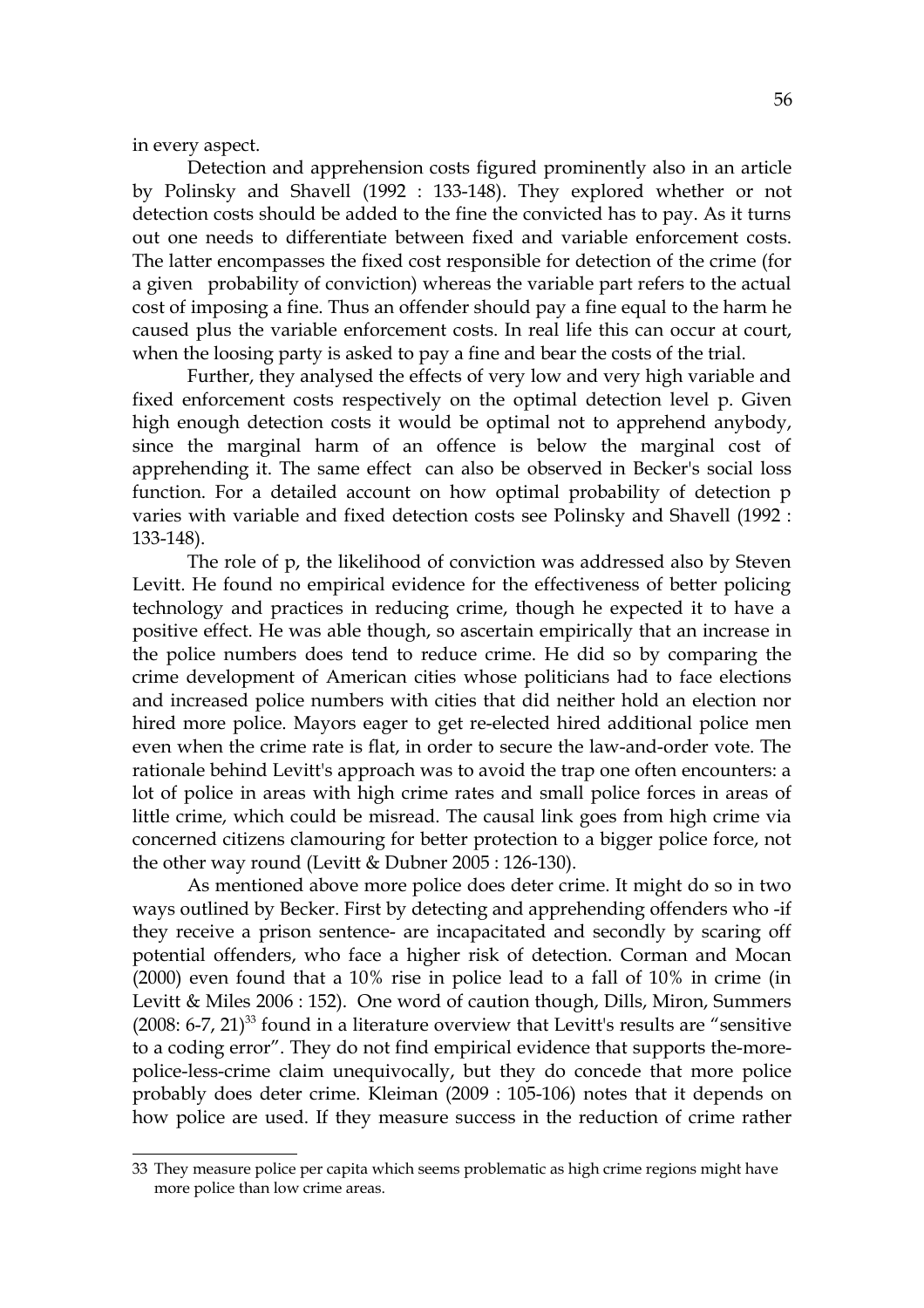than arrests rates their activity does reduce crime.

#### 3.2.3 Labour Market and Crime

A crucial feature of Becker's theory of crime pertains to the earning prospects available in the criminal versus the legal sector. Theoretically an increase in the earnings available in the legal sector should entice former participants in illegal activities and potential first time offenders to choose legal activities instead. Improving labour market conditions also should reduce crime, not only because wages might rise but also because more jobs are offered to people with low skill and education levels. These two possible paths to reducing crime implicit in Becker's work spawned a huge literature in economics. Machin and Meghir (2004) found evidence for the UK that low salaries and bad job prospects for the least skilled do indeed lead to more property crime in the presence of higher returns to criminal activity.

Freeman (1991) stresses that criminal activity reduces long term prospects in the legal sector. He finds evidence that it is rational for disadvantaged youths to "choose" crime only in short run. Due to the high number of uneducated among the group of offenders he advocates any kind of training and schooling program that has at least some effect in order to reduce crime. In his 1994 paper Freeman again found a link between the labour market, economic inequality and crime. Freeman also pointed out that there is a group of repeat offenders. This also applies to Germany, as has been presented in Chapter One. A literature overview by R.B. Freeman (1999 : 3554-3556) complements the aforementioned results. Among others he refers to Grogger's (1995) findings that wage and employment effects of imprisonment vanish over time. Further, imprisonment has a bigger effect than parole or any other noninstitutional punishment.

Robert Witt and Ann Dryden Witte (2000) unearthed indications that rising labour market participation of women tends to increase crime. They differentiate between a higher short run effect and a slightly lower long run effect. Presumably it takes schools, families and others time to adjust to the new situation (to the extent adjustment is possible at all) and provide youngsters with the supervision and care formerly provided by the stay-at-home mother.

Hamermesh (1999) investigated the crime-timing-of-work link and found that the homicide rate and the shift of working time from nights to the day time are connected. Potentially then economic activity might shift into less efficient time slots due to crime, which would add to the burden of crime calculated in Chapter Two.

In a departure from Becker's model specification Tetsuji Hamada, Tadashi Hamada and Johan King (1991) assumed that criminals and non criminals differ by birth in their attitude towards risk, whereas Becker did not assume that criminals and non criminals differ in general in their basic make up. Unlike the three authors who assumed criminals to be risk loving by birth, he merely expected those who do commit crimes to exhibit risk loving over the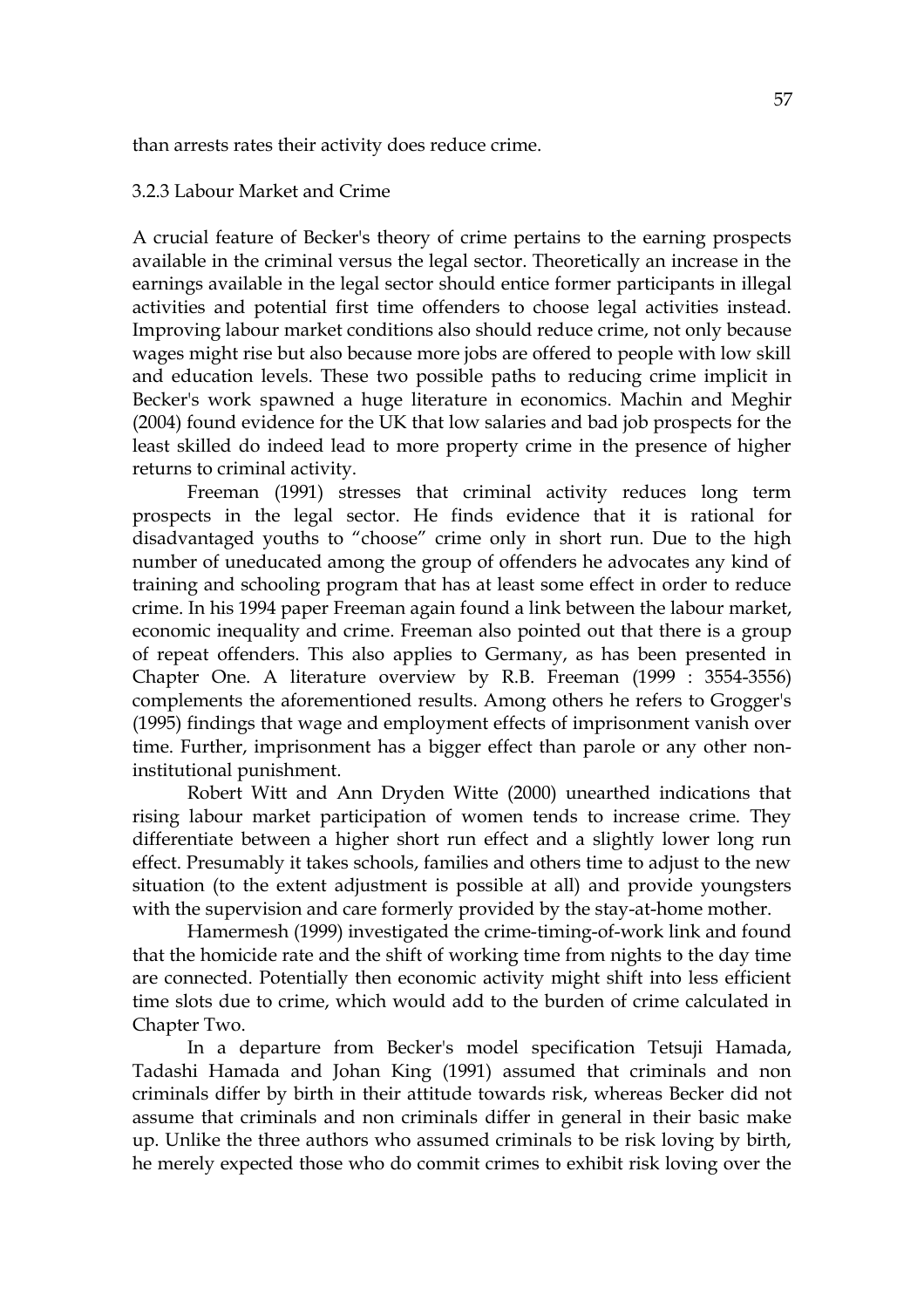relevant range of the probability of detection and conviction p and the severity of punishment f. However, this difference not withstanding, these three also find a link between bad labour market conditions and higher crime and vice versa.

Imai and Krishna (2004) claim that it is the prospect of loosing one's job in the future more than having one now which causes people to abstain from illegal activities. This fear of loosing one's job in the future due to criminal activity is also the reason why early intervention programs rising skill levels and education are more effective than intervention after the fall. They argue that later interventions in effect reduce the punishment for offenders from loosing their original job, thereby reducing deterrence. However, they recognize the need for further research and different specifications to be absolutely sure their results hold.

Grogger (1998) points out that the racial difference of crime rates between whites and blacks in the US is to some extent explicable by the different employment and wage opportunities these groups face. The phenomenon of youth criminality that falls as people age is attributed to the improving wages as people age.

Poutvaara and Priks (2007) added a voice of caution to this chorus of "improve labour market conditions and/or chances of hitherto disadvantaged people in the labour market and crime will fall". They use the observation that unemployment usually increases property crime but not violent crime as their starting point.

A gang-crime model is proposed to explain what happens when labour market conditions improve. The leader derives utility from the number of gang members and from the crimes committed by them. As the legal alternative starts to become better due to an improving labour market the opportunity cost of being in a gang rises. This is especially true for those who ascribe a relatively low value to gang membership. Since only the respective individuals know how much they value being in a gang and those with high values might copy the behaviour of those with low values the gang leader has a problem. Either he accepts that the number of crimes committed by his gang falls as the labour market improves, which might well mean that the crime per capita ratio falls below the threshold that was set for membership originally, thereby reducing his authority, or he settles for a smaller, but more criminal gang by shifting the crime requirement upwards (e.g. more violent crime) so as to weed out all those of his followers who place little value on gang membership. Poutvaara & Priks therefore recommend a combination of improving the employment situation and increasing policing in already troubled neighbourhoods.

One might wonder if the gang leader could be motivated to "up the ante" not only by prestige but also by a desire to ensure the loyalty of his followers. Thus he might want to lower the risk of being betrayed by his men. Those who commit very few (and light) crimes have probably more to gain from cooperation with the police than those who committed many (serious) crimes.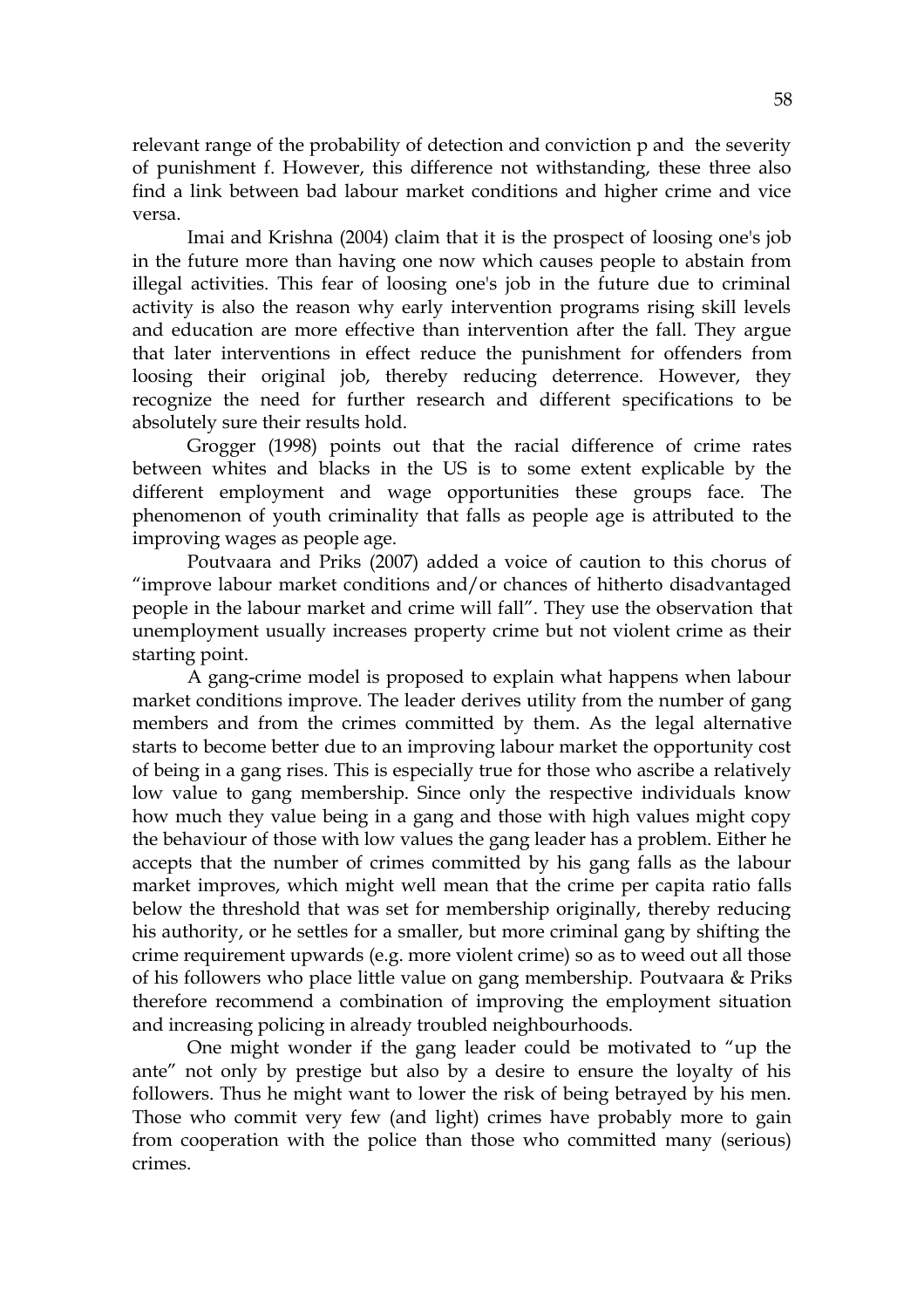Improving economic conditions could also lead to more crime, depending on how the labour market develops. Should inequality rise because the higher skilled benefit disproportionally from economic growth compared to the un-skilled (or less skilled) members of the labour pool crime could rise. Freeman and others mentioned above noted that in passing, Kelly (2000) went into more detail. Inequality was found to impact on crime, even after he had controlled for many other possible factors such as for example poverty and race. Surprisingly it is affecting violent crime, rather than property crimes. Perhaps this is due to the geographical distance between the poor and the rich in the US thus reducing opportunity.

Becker's theory implies that crime could be reduced by increasing the expected utility streams in legal activities, for example, via higher salaries, or better job opportunities for those at the bottom of the labour-market. That in turn would necessitate (more) education, to qualify potential offenders for better paid legal jobs. If people really choose to commit crimes because legal activities do not yield enough expected utility, then labour market and education policies become complements to the traditional crime fighting strategy based on the police and courts.

However, while employment and earnings have a clear link with crime it is not "the determinant" of crime, because people might participate in both, legal and illegal activities. Also, people who feel strongly about the law do not commit crimes, even if unemployed (Freeman 1999 : 3543).

#### 3.2.4 Capital Punishment

Ironically given Becker's insistence on using fines rather than other punishments his theory was often used to argue for harsher punishments, such as longer imprisonment and capital punishment. The latter was also defended by Becker himself. He assumed that death would be the ultimate price, even for a hardened murderer and cheap for society, since it does not cost much to kill someone (Donohue & Wolfers 2006 : 3-4).

A widely publicized estimate of the deterrent effect of the death penalty by Isaac Ehrlich (1975 : 397-417) stated that one execution reduced the number of murders committed by 8. He had examined the time period 1933-67. Ehrlich argued that there is no reason to assume that people who know one another react less to incentives than strangers. Thus he tried to deal with the argument that murders unrelated to material motives are beyond economics. His approach was to make the utility of the potential murder to some extent dependent on the utility of the potential victim. Indeed, interdependence of utility would be more likely if people knew each other. In case of hate the murderer presumably experienced an increase in utility as the victim's utility decreases. Further, he stated that capital punishment exerts a deterrent effect beyond the incapacitation effect. Therefore he argued for the death penalty, though he acknowledged that intervention on the labour market and education could also reduce murder.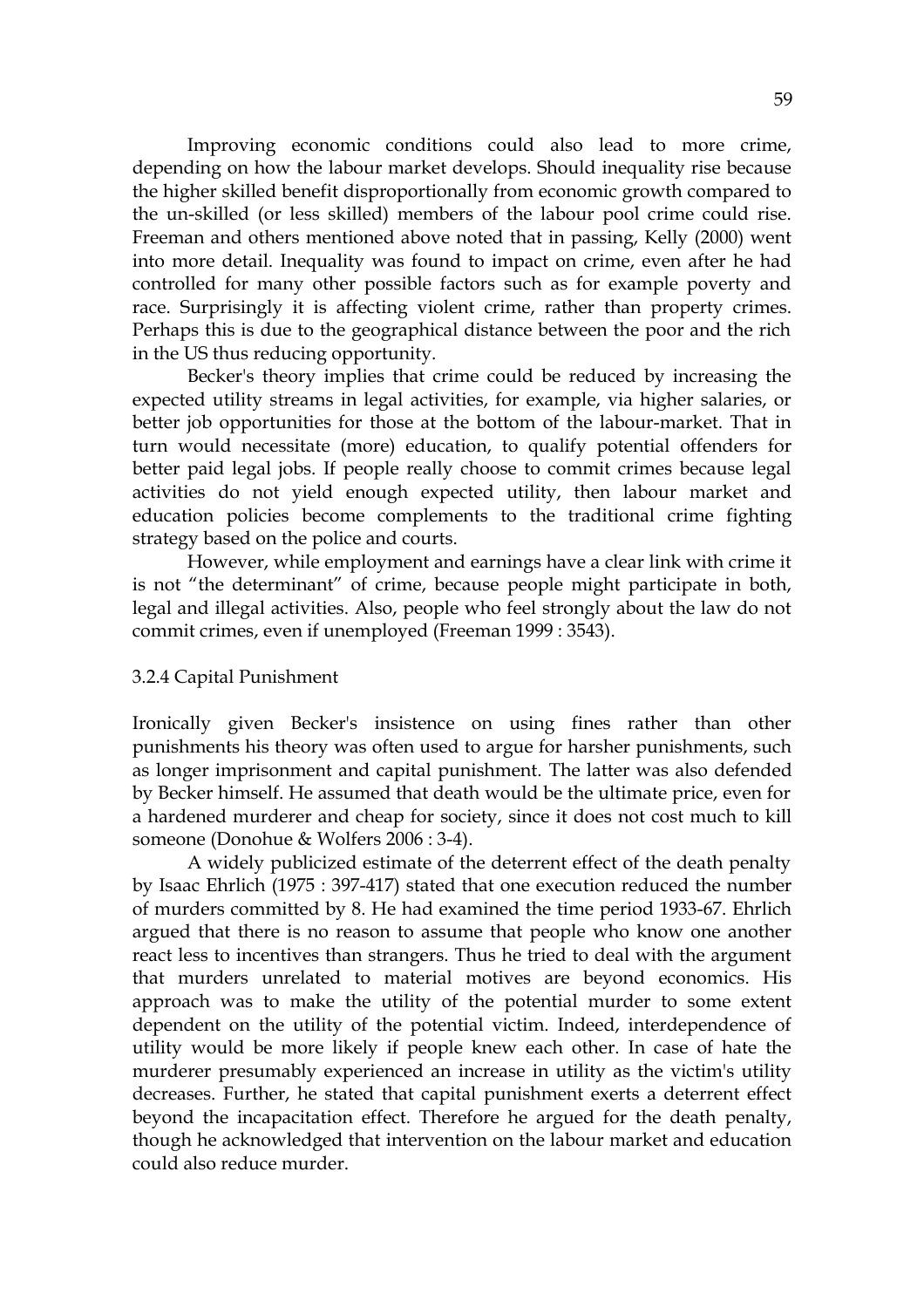Given Becker's framework and Ehrlich's estimate the death penalty looked very tempting. It raises punishment f to very high levels, which might allow even a lowering of the probability of detection and conviction p and therefore lower detection and apprehension costs without a rise in crime. Costs would not only be lower because of the lower probability of detection and conviction, but because killing someone costs less than imprisoning a person. That at least might have been expected, but in a democracy like the USA the legal proceedings and the resulting long period spent on death row before the execution renders capital punishment very expensive. For the State of North Carolina the expenditure per execution amounts to 2.16 million \$, more than the maximum penalty life in prison would cost (Donohue 2005 : 48-49). As Donohue put it "if the threat of death were immediate, inescapable and known and understood by all, I doubt many would reject the deterrence hypothesis" (Donohue 2007 : 9). However, in reality none of this might be true.

Follow up work on Ehrlich's article discovered, that his results are not robust and vanish if the specification is changed just slightly. It was also pointed out by Steven Levitt, that only 1 out of every 200 murderers is executed, which transfers to  $0.5\%$  (Donohue 2005 :  $48-49)^{34}$  $48-49)^{34}$  $48-49)^{34}$ . This compares rather favourably with the death rate found by Kennedy, Piehl and Braga (1996) among Boston gang members of 1.5-2% (in: Levitt & Venkatesh 2000 : 786). Levitt and Venkatesh (2000 : 755-759, 786-789) obtained an even higher number in their study. According to them each year 7% of street level drug-sellers get killed. They encountered a great readiness to accept death by footsoldiers. Levitt and Venkatesh speculate that actual death rates might be higher than the street-level dealers originally expected. However, they investigated just one gang. Nevertheless life on the streets seems more likely to lead to a premature death than being a convicted murderer.

In addition to that Anderson (2002 : 8-12, 21-22) found that the majority, 73% of prisoners convicted for murder and non-negligent manslaughter did not expect to be caught, or did not even think about the chance of that happening at all. If one expects to remain undetected and therefore not convicted, the punishment level becomes irrelevant. Of course the most relevant group to ask would be potential murderers, but still it is interesting that so many who in Becker's theory "decided" to commit murder did not think about the probability of detection and conviction, thereby effectively setting it to 0 which renders punishment f in effect nought as well.

Anderson also mentions that the knowledge about detection and conviction probabilities varies with the crime. Offenders who had committed violent crimes (presumably more impulsive crimes) were much less informed about the probability of detection p and the punishment level f than for example burglars and thieves. In his sample of prison inmates 89% of the most violent offenders had neither expected to be caught, nor did they know what punishment awaits them if there were caught .

I encountered something similar in an, admittedly very small, sample of

<span id="page-59-0"></span><sup>34</sup> He referred to Levitt's work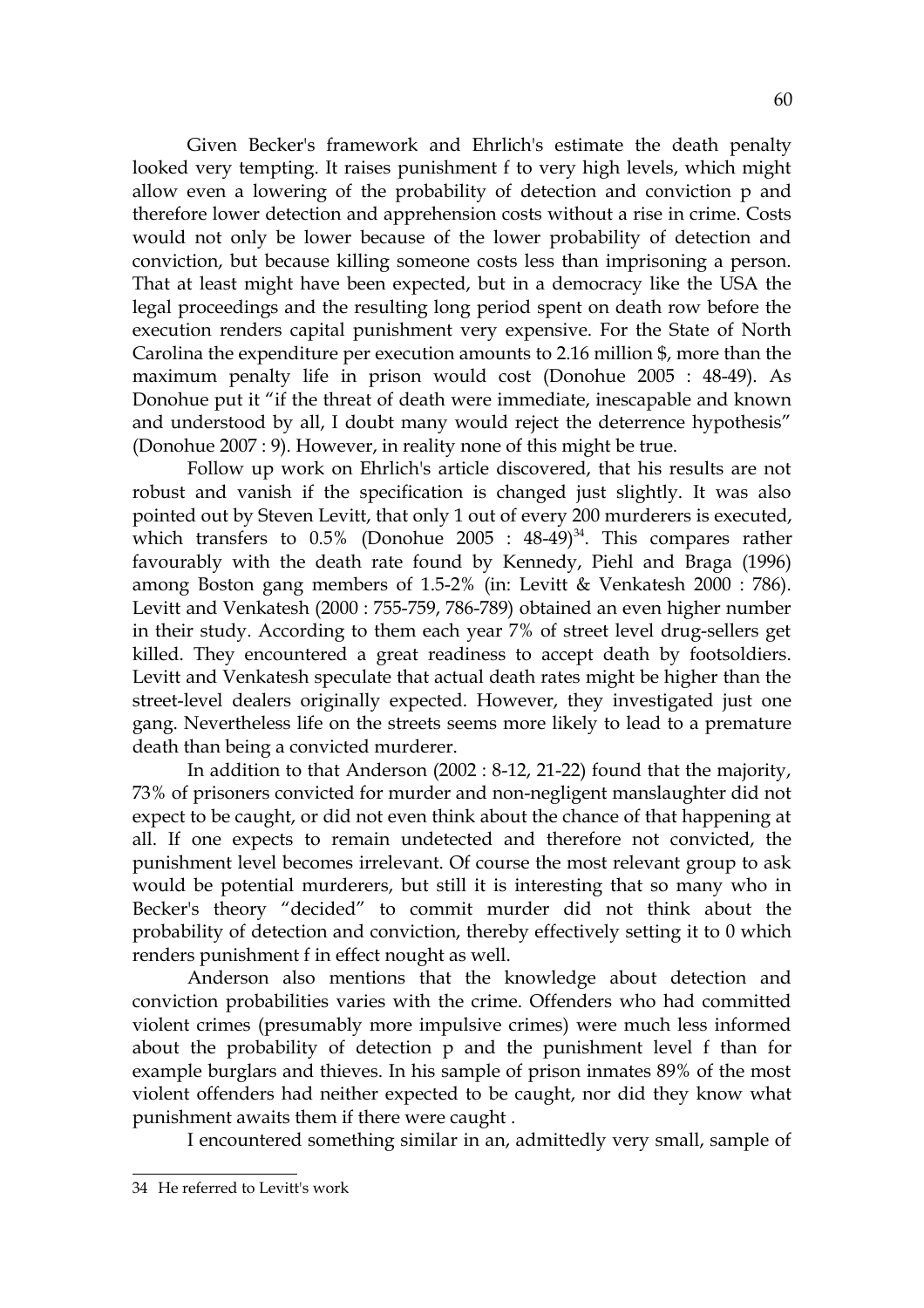prison inmates in Munich. Half had not thought of the consequences of their actions at the time they committed their crime, 80% did not know the potential penalties. Roughly a third had expected to remain undetected<sup>[35](#page-60-0)</sup>. Becker stated that in his experience criminals living in high crime areas know the possible punishments and detection risks very well (Becker 1995 : 9).

This apparent contradiction is probably due to the fact that those criminals Becker had referred to are mainly into theft, robbery, property crime in general. These crime are committed by many and frequently enough without serious consequences after the first encounter with the law so that a criminal knowledge base can be accumulated and experiences shared. For violent, especially fatal violent crime the chances of doing so are slim as the detection and conviction rates are much higher and no detected and convicted murderer is released back onto the streets until after he served his sentence.

In my personal experience during the 1,5 years of volunteer work with sexual offenders in prison, I encountered people who often had no criminal record prior to the crime they were imprisoned for, nor had they known criminals before they became convicted. Within their families, (former) circle of friends and neighbours they were the only criminals, had no prior knowledge of detection risks or penalties.

Summing up it seems fair to say that the knowledge offenders have about the probability of detection and conviction and the severity of punishment f depends on the crimes they are engaged in. Crimes that allow for frequent repetition either because detection rates are low, or because initially the response of the law is mild would allow the accumulation of relevant knowledge about the probability of detection and conviction and the harshness of punishment whereas serious crimes that are more often detected and carry severe punishments do not allow that until the convicted are in prison. Further, given the high risk of dying that a criminal way of life entails compared to the risk of being executed even after having been convicted for murder, a deterrence effect of capital punishment on criminals seems rather unlikely.

On the contrary, Levitt, Katz and Shustorovich even found that the death penalty might increase the number of murders (Donohue III 2005 : 49). Ironically a paper by the same trio discovered that bad prison conditions (measured by deaths in prison) do seem to deter crime, even though the death penalty does not (Katz, Levitt & Shustorovich 2003 : 318-343). This lets Donohue conclude, that "abolishing the death penalty would save American taxpayers more than 150 million dollars per year at no apparent cost to society" (Donohue III 2005 : 49).

<span id="page-60-0"></span><sup>35</sup> Survey of prisoners conducted by the author in Stadelheim, München in 2009, data available upon request. Due to the very low rate of returned questionnaires the results are not scientifically valid, however the results are of interest as a case study and to be evaluated in conjunction with more representative studies. The prisoners asked do not fall into any specific category but exclude the insane and those awaiting trial.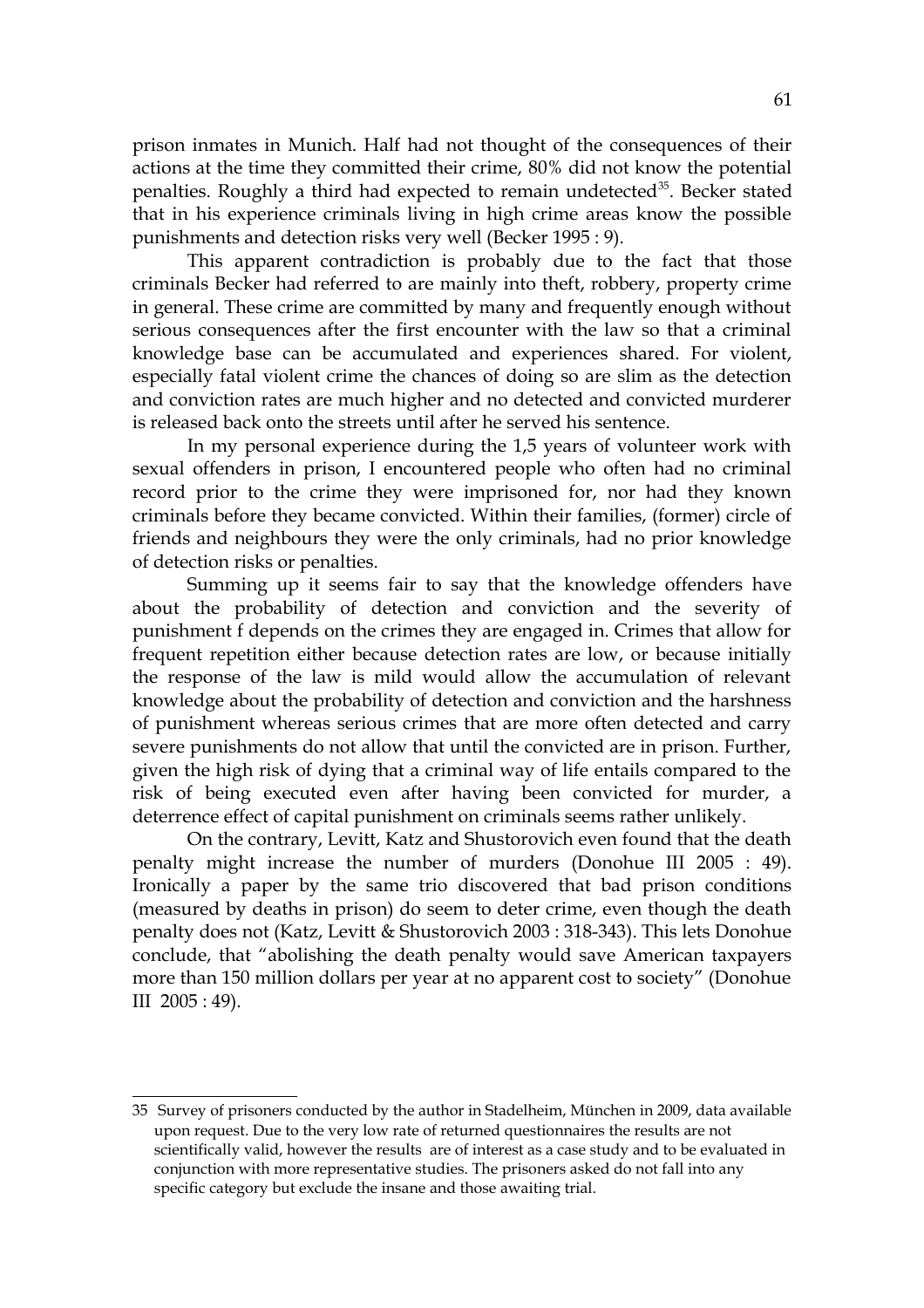#### 3.2.5 Gun Crime

Inspired by the "if crime becomes risky enough criminals will desist" logic inherent in Becker's theory, Lott Jr. & Mustard (1997 : 129-201) claimed that law abiding, sane citizens should be allowed to carry concealed hand guns. They claimed that homicides and rapes are reduced, though property crime where no contact with the victim takes place increases. Substitution of one crime for another depending on a relative change of their respective punishment levels would seem to be in line with Becker's theory. Lott Jr. and Mustard also found that an increase in the arrest rate alone deters crime, even if no conviction follows.

Mialon and Wiseman (2005) found that gun control yields benefits for society. The exact benefits would depend on the regime, marginal gun control leads to less gun crime but more other crime, whereas full gun control eliminates gun crime completely. They feel that this imposes too big a restriction on individual liberty and advocate instead severely punishing gun crime, thus eliminating it while leaving the right to bear arms intact. From a European perspective their result that full gun control would put an end to gun crime looks most interesting.

However, some of their modelling choices are not very realistic. For example they assume that in a gun fight between the victim and the criminal each has a 50% chance to get shot. This seems implausible in reality, since a criminal should have more experience than the typical victim in both, how to handle a gun and how to handle himself in dangerous situations.

If however, it comes to a shoot out between victim and perpetrator and one of them is injured or worse dies, whereas before the victim would have e.g. handed over the wallet then this seems to be a harsh trade-off to advocate, even economically, if the VSL is anything to go by.

A related issue is their demand to differentiate between the unproblematic "self-defence gun" and the problematic "criminal gun". If, in the course of self-defence a burglar gets killed, does his death count towards the cost of crime, though self-defence is no crime? Their proposal could lead to the underestimation of the death toll and costs of gun related violence if only murders, but not deaths due to self defence are included. It might seem petty to ask an "accounting" question, but any policy designed to reduce harm to society needs to be based on sound data.

On a related note, a recent report found that "...in 2009 ten states (Arizona, California, Georgia, Florida, Indiana, North Carolina, Ohio, Pennsylvania, Texas and Virginia) supplied almost half the interstate-trafficked guns recovered at crime scenes" in the USA. Another report found that "....90% of the guns recovered from crime scenes in Mexico and traced led back to American dealers."(Anon 2010b). This suggests that any study on gun related violence has to be designed carefully to take into account the effect gun laws in any particular state of the USA or the country as a whole have on gun violence. Limiting a study only to one or a few states or only to the USA means in effect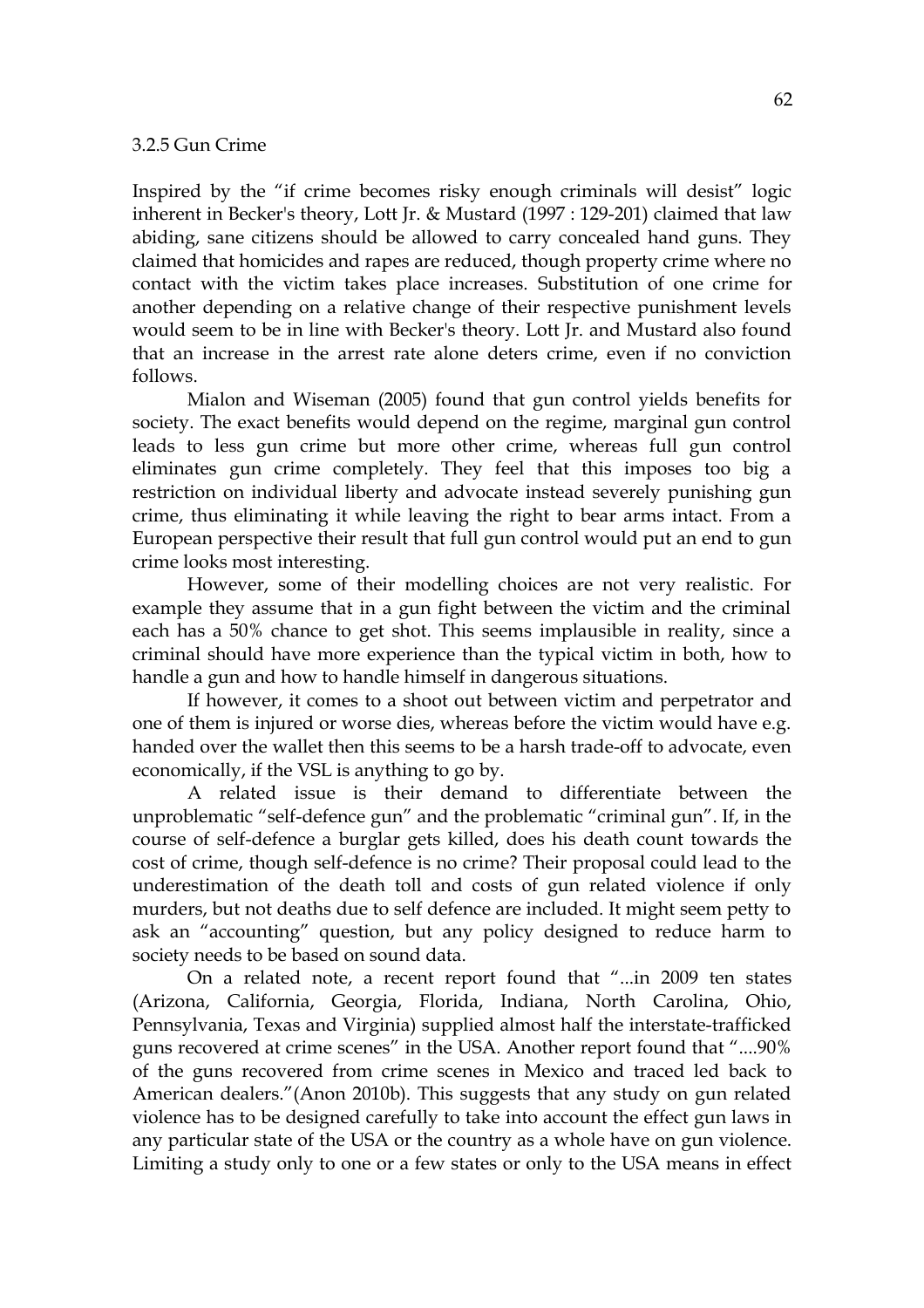excluding a white range of consequences and potentially falsifying results.

Dezhbakhsh and Rubin (1999) drew on existing economic models of crime to incorporate the effects of gun laws with the result that any change in crime and its direction depend on a variety of economic, social and demographic factors of the respective region. After employing some refined statistical methods they found a much smaller reaction to concealed handgun laws than Lott and Mustard. A slight decrease in murders, but increases in other categories of crime for example robbery were observed. For many other crime categories results were ambiguous.

Duggan (2001 : 1109-1112) found that guns increase homicide considerably, but have no significant effect on any other crime. Ayres and Donohue (2003a) emphasized at length that any result crucially depends on the statistical model chosen and the aggregation level as well as the availability of data. Their overwhelming result was that no clear conclusions can be drawn as one specification finds increases in crime, another yields a result somewhat similar to Dezhbakhsh and Rubin in that some states would experience higher crime, whereas other would benefit from lower crime. What was confirmed though was the lack of robustness of Lott's and Mustard's original results and that there is no statistically reliable evidence for the "more guns, less crime" hypothesis . That however led to proponents of this theory, for example Florenz Plassmann and John Whitley and its opponents e.g. Ayre and Donohue to engage in an exchange without fundamentally new results (Ayres & Donohue III 2003b : 1371-1398).

# 3.2.6 Abortion

Though not part of Becker's original theory I would like to present two issues relevant to the crime debate, especially related to the huge drop of crime observed in the US starting in the nineties, namely abortion and illicit drugs (Freeman 1999 : 3563).

One explanation for the big drop in crime is legalized abortion, an argument put forward by Levitt. His reasoning was simple: Legalizing abortion rendered it affordable for women with a low socio-economic standing, possibly living in difficult circumstances, who might feel unprepared or simply did not want a child. Those are exactly the factors that render a future criminal career of the child (if it were born) more likely. Due to legalized abortion lots of these potential future criminals were never born, once their cohort entered the usual age of starting criminality, crime began to fall (Levitt & Dubner 2005 : 136-144). This hypothesis ignited a heated discussion in the USA. Joyce (2006 : 1-3, 19-24) found Levitt and Donohues (LD) results lacking in robustness and their estimates to be insignificant. Foote and Goetz (2005) criticize the omission of an interaction term, something LD acknowledge but claim that including it renders their results stronger (Donohue III & Levitt 2008 : 1-3, 13-15). LD's argument seems plausible, but as far as the empirical evidence goes it seems fair to say that no agreement has been reached yet.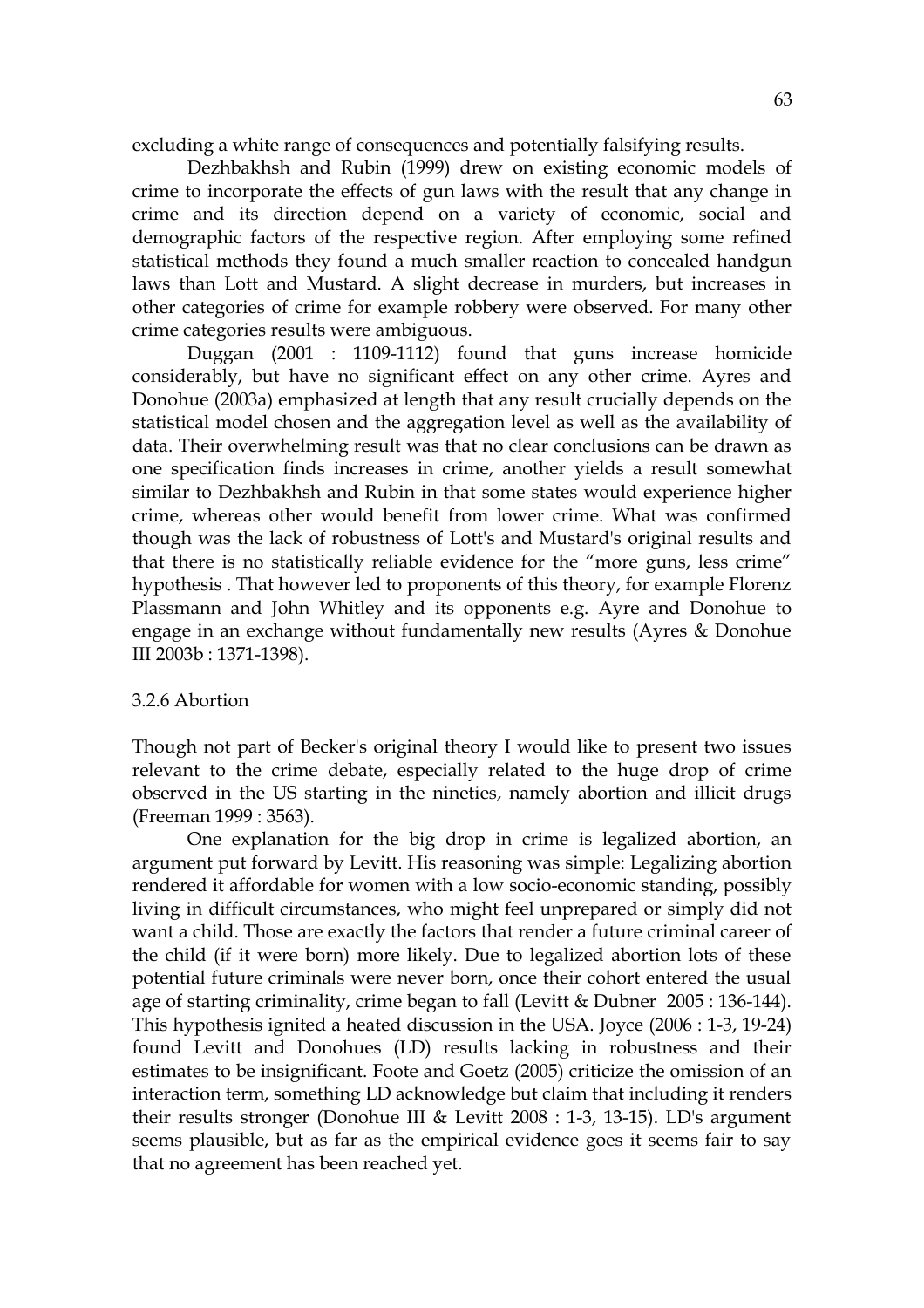#### 3.2.7 Drugs

However, a less contentious but important aspect of crime is the drug-crime link. As Levitt and Venkatesh discovered that for most street level drug dealers it is less the actual income generated by the illegal activity that lured them, but rather the hope of eventually moving up the hierarchy, where the profits of the drug trade are. Freeman (1999 : 3551-3556) however finds that the majority of literature points to higher pay for drug selling than legal alternatives. The same seems to be true in general for illegal versus legal activities for those who commit crimes.

Legalizing drugs, or even handing them out on prescription as a state monopoly could terminate drug dealing "over night" and also those crimes committed by junkies to finance the habit (crime for profit). Along this line of thinking Jofre-Bonet and Sindelar (2002 : 18-26) recommend drug treatment programs as a possibility to reduce drug crime and crime for profit, despite some caveats and the need for further research to arrive at a detailed costbenefit analysis of drug treatment versus incarceration.

Dills, Miron and Summers (2008 : 17-19, 21) found that forcing the drug market underground and the changing strictness of enforcement over time explains the varying development of crime in different locations and that there is a clear link to crime in particular to violent crime. Underlying these symptoms is the lack of an alternative dispute resolution system.

Their findings imply that legalizing drugs would have the beneficial effect of lowering crime Donohue (2005 : 52-53) predicted. He identified two additional benefits from legalizing drugs. First, law enforcers are freed from pursuing addicts and low level dealers to pursue those who committed more serious crimes. Since the US spends about 40 billion on its fight against drugs that saving would be considerable. Second, he refers to Levitt's findings, that drug-related criminals crowd out more serious criminals in prison. As more people are incarcerated for drug related crimes less people are sent to prison for other crimes. In the US about 400 000 people are incarcerated for non-violent drug-crimes, 50 000 for marijuana alone. This suggests the possibility of an increase in non-drug related crime as violent offenders might go free whereas non-violent drug offenders are imprisoned. It can also not be ruled out that incarcerating non-violent drug criminals could further their criminal careers (Dills Miron & Summers 2008 : 19).

Another benefit of eliminating the underground drug market would be the likely reduction in the homicide rate. A very conservative FBI estimate puts the rate of homicide related to drugs at 5% (Donohue III 2005 : 52-53).

Summing up, drug related crime does affect the overall crime rate significantly and moving from a war on drugs which creates massive illegal profits for organized crime to legalizing drugs is likely to yield significant benefits. Consumption could be limited by either subjecting drugs to VAT and hunting tax evaders as Donohue (2005 : 52-53) suggested, or via a state monopoly with doctors handing out drugs or substitutes on prescription as is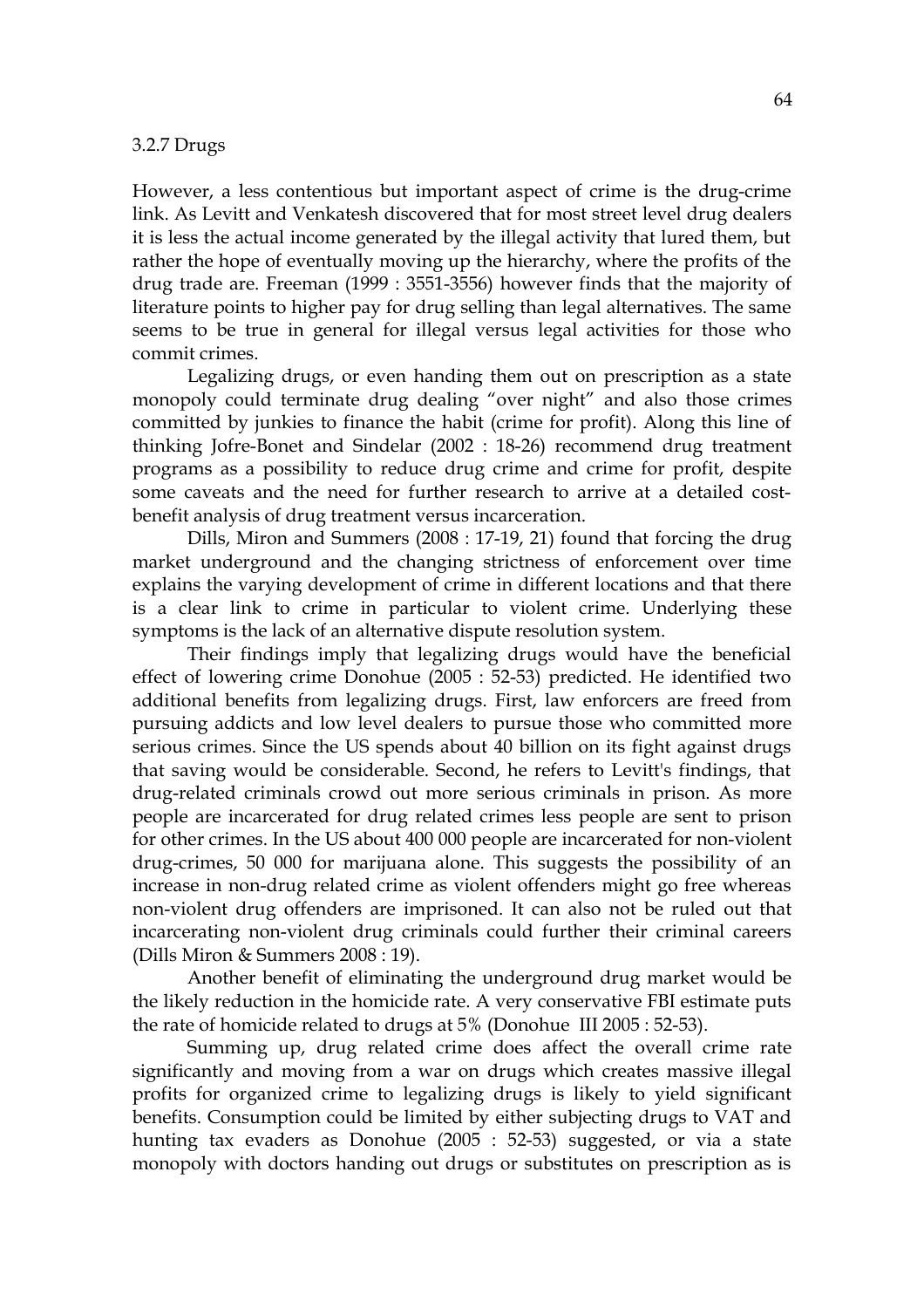done already in some cities. Zürich for example is running a drug substitution program (Infoset Direct 2010).

Kleiman (2009 : 149-164) contends that even forced drug treatment programs work and are cost-effective. If on the one hand the treatment is a success, then a drug addict stops taking drugs thereby reducing demand for them and doesn't need to commit crimes to finance his addiction. If on the other hand the treatment fails, the patient returns to drug taking and criminal activity afterwards, but while the treatment lasts, the number of offences falls, while simultaneously expensive and scarce prison space is freed up. So either way drug treatment programs help to reduce crime and costs by reducing the crowding out and criminal capital accumulation effects.

#### 3.2.8 Prisons

One of the most recent papers dealing with that aspect is by Bayer, Hjalmarsson and Pozen's (2009 : 105-106, 125-138) "Building Criminal Capital behind Bars: Peer effects in Juvenile Corrections". Apparently young offenders who committed the same kind of crime learn from each other if they live together in the same correctional facility. They also tend to create and extend criminal networks. This additional knowledge pertaining to the crimes the offender was convicted for leads to increased specialization, which increases returns from illegal activity. The authors found significantly higher rates of recidivism for those who served time together with people who committed similar crimes. Surprisingly people do not seem to branch out to new crime categories, if they were put together with people convicted for other crimes. No peer effects were found in these cases.

Therefore estimates of the crime reducing net effect of prisons (incapacitation and deterrence versus crowding out, criminal capital and other effects) have become lower in recent years. Donohue (2005 : 48) claims that raising imprisonment numbers by 10% reduces crime by 2%, a result that is too high according to a later study by Useem and Piehl. They estimated reduction in crime due to 10% more people behind bars to amount to only 0.5%. This also depends on the imprisonment figures the country or state started with. Those U.S. states with the highest ratio of citizens behind bars would probably increase crime rather than hinder it by imprisoning even more people (Anon 2010a).

This is not only due to the effects described above (such as the crowding out effect of serious criminals by mass-incarceration of low level drug offenders), but also due to reduced social stigma of prison-sentences once many in a community have been incarcerated. Indeed the opposite can be observed in some communities, having been in prison bestows stature rather than stigma. However, employers will still tend to regard a prison term as stigma, which reduces job prospects, so illegal activities become more attractive after release.

Other findings point to a rise in gang influences within prisons as the prison population rises, unfortunately without necessarily weakening the gangs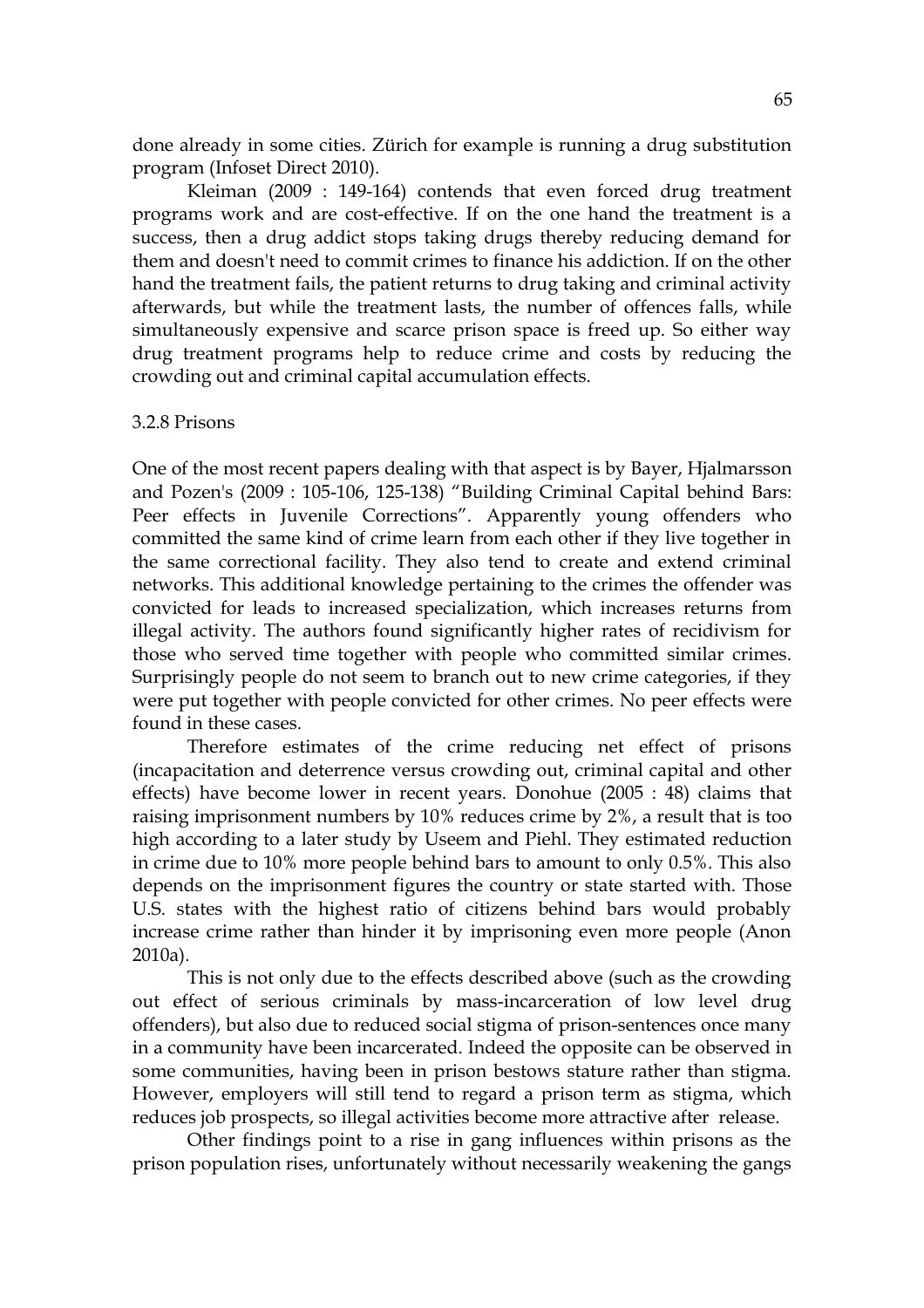outside of prison. So the gangs become a force in-and outside the prison with considerable power of intimidation.

Further, each additional prisoner is on average less criminal than the one incarcerated before, a kind of diminishing returns to scale of imprisonment. Assuming that first the most dangerous are incarcerated, less and less dangerous criminals (on average) take up valuable resources, as the prison population grows. The median prisoner is far less criminal then the average one. Also as people age their criminality falls on average, the same applies to prisoners. Keeping those over e.g. 30 in prison costs a lot of money, more than might be warranted by their average criminality after release. (Kleiman 2009 : 89-92, 109-116). Some states in the US have moved so far into the diminishing returns side that a further rise in prison population would increase damage to society and crime, rather than reduce it (Anon 2010a).

For Germany though this does not yet seem to be true according to a recent study of the penal system by Horst Entorf, Susanne Meyer and Jochen Möbert, published in 2008 (Storbeck 2008). Imprisonment of a criminal costs 35 000  $\epsilon$  and avoids 50 000  $\epsilon$  damages a year, but for methodological reasons it is not possible to assume these numbers hold for consecutive years.

It is clear however, that prison space is costly everywhere, which explains efforts by various governments to make it less so via e.g. privatization or allowing private businesses to employ prisoners. For the potentially perverse incentives that can arise when prisons are turned into less costly institutions or even start resembling businesses, see the section on fines.

Another option is to transfer the less criminal prisoners from the prison system to an alternative punishment, for example on to parole. For that to work parole needs to be enforceable and actually be enforced. As suggested by theory and confirmed in practice swift and certain punishments deliver better results than much harsher punishments that take a long time to come.

Hawaii instituted a program, called H.O.P.E. (Kleiman 2009 : 34-41, 96- 98) along these lines. Parolees routinely had to take drug tests which were announced just a few hours in advance. Everybody who had violated parole conditions (such as not taking drugs) would be brought before a judge and sent to jail for a few days. Soon the parolees realized that the state means business and compliance rose dramatically. In effect the program easily paid for itself by avoiding the second long term prison sentence they would have had coming if they had fallen foul of parole conditions. Also offences fell as drug consumption fell and curfews were respected.

This outcome could be achieved only because the judge, the prosecution, police and parole officers co-operated and set out clear rules (which were communicated to offenders) and worked together streamlining bureaucracy and designing painful but short penalties to render punishment swift and certain.

While this is an example for reform within the usual crime fighting system to avoid expensive and potentially counterproductive incarceration (especially in states/countries that already have a big prison population), the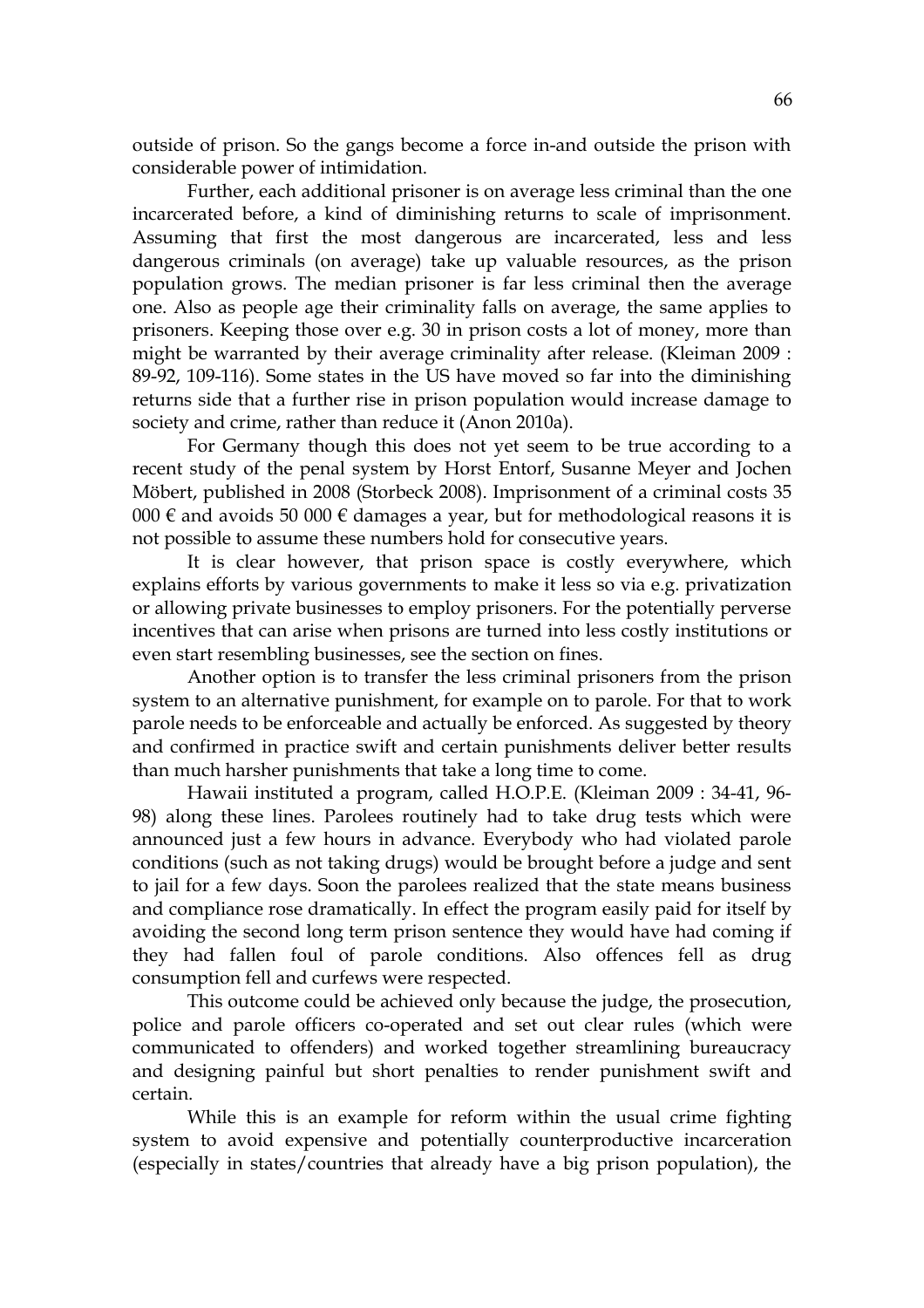theory can also be applied in other ways to reduce crime. Some of those alternative measures will be explored in Chapter Five.

# **3.3 European Studies on Economics and Crime**

Enlightening as these mostly America-/Canada-/UK -based studies are, the question arises if these results were to hold for Europe, too. Admittedly Europe itself is quite diverse which could mean that even results that hold in one country do not hold to the same extent in another one.

Matti Viren (2001 : 1874-1878) provides one European study employing a Beckerian style theory (people reacting to incentives) combined with a labourleisure model not unlike Ehrlich's model. He chose Finland as the setting of his empirical study. One advantage was the good data available for Finland. In his paper "Modelling Crime and Punishment" he uses an economic model of (property) crime that allows for heterogeneity among the individuals and varying degrees of involvement in criminal activity rather than a clear cut between only-legal or only-illegal activity. Furthermore he allowed for criminal activity to be regarded as either work or leisure. Depending on the attitude less or more time is devoted to it. His results were that transfer payments reduce crime, but unemployment did not raise crime. Viren suggested that the latter might be a peculiarity of Finland. One might speculate that in Finland the unemployed receive enough help to desist from crime. The effect of income on crime is ambiguous as higher income increases legal earnings but also the opportunities to commit property crime. Unfortunately the data did not allow the estimation of the net effect. In general however, Viren did find a connection between crime and legal work opportunities or rather the lack thereof. He identified a deterrent effect due to the apprehension rate as well as the punishment level with the apprehension rate probably being the more important deterrent. Another similarity with Becker's result was that criminals are risk loving.

Fortunately a German study by Entorf and Spengler (2005 : 543-552) points in the same direction. They found that arrest and in particular high conviction rates deter, less so the actual punishment. Arrest rates deter property crime, but not violent crime. Raising conviction rates deters violent crime. They suggest it has to do with victim and perpetrator knowing each other (in the case of a violent crime), which renders clearing up the crime more likely, so variations in the detection rate are less likely to play a big role. That there is a deterrence effect on violent crime is in line with Becker, who stated that even offences that are commonly regarded to be spontaneous, like unpremeditated murder do not seem to differ in their reaction to the probability of detection and conviction p and the severity of punishment f from premeditated crimes (Becker 1968 : 204-205).

Adults were found to be more deterred than youth. Two reasons suggest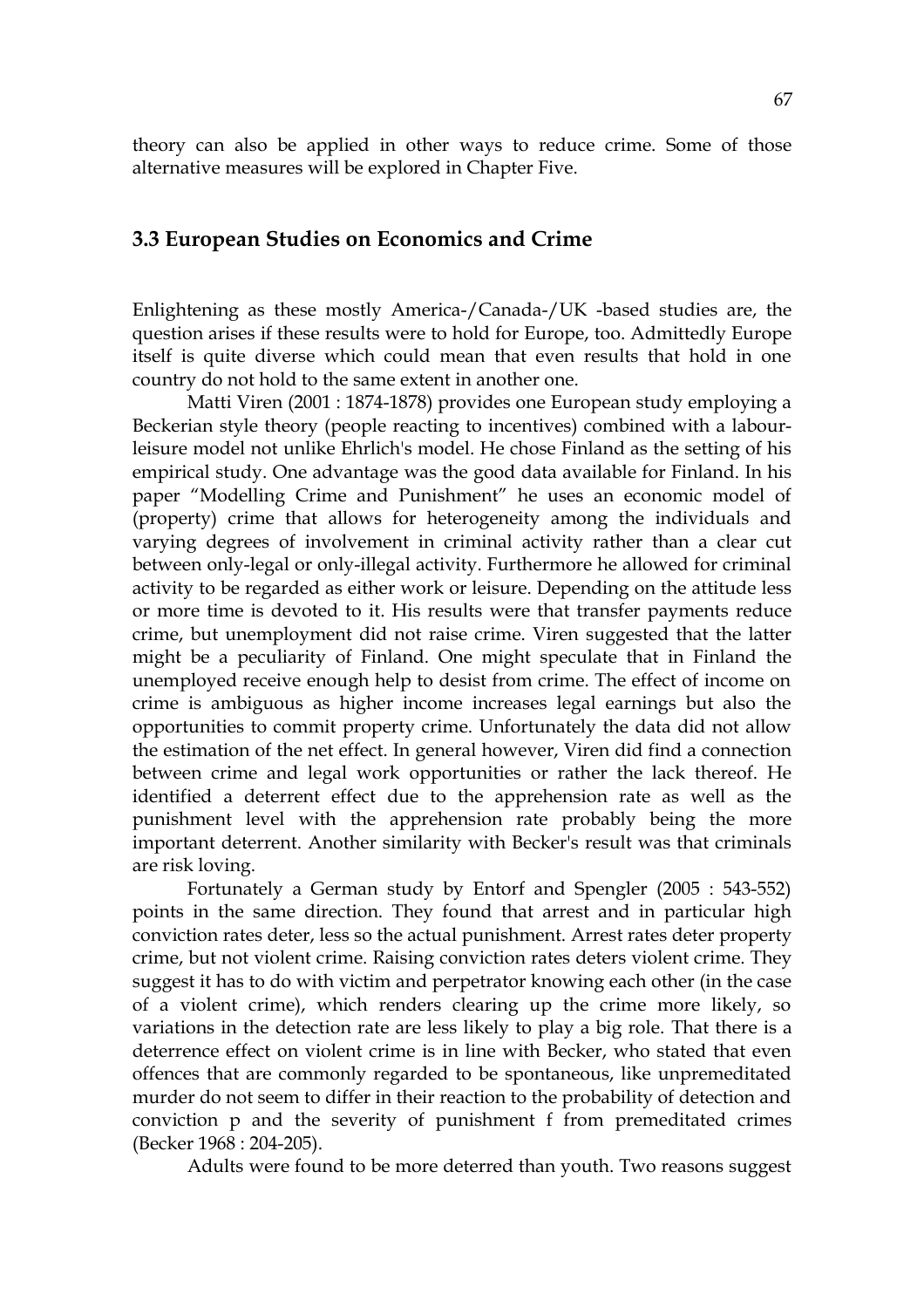themselves, the lower punishments meted out for youths and a lack of maturity resulting in a failure to appreciate the consequences of their actions. Levitt argued that youngsters react to changes in the penal code (e.g. once they come of age) by reduced crime, something others contend (Entorf & Spengler 2008 : 5).

In 2008 Entorf and Spengler (2008 : 10-32)reaffirmed their earlier findings and argued for the importance of bringing cases to court and formal punishment to achieve deterrence. Informal sanctions and not bringing cases to court fail to deter. The extent of the problem becomes clear if one recalls data introduced in Chapter One which showed that the share of cases not reaching court, or dropping out there is above 50% in Germany**.** That potential offenders react to the probability of detection and conviction p rather than the harshness of punishment f was also a prediction of Becker, based on the assumption of criminals being risk lovers.

Further, evidence that the results found in the USA hold in Europe, too, is provided by a 2009 study by Saridakis and Spengler (2009 : 1-9) focusing on Greece. They showed a link between unemployment and property though not violent crime. The exception was rape. Once they differentiated between male and female unemployment they discovered that a rise in male unemployment tends to increase rape.

In an earlier paper Entorf and Spengler  $(2000 : 11-19)^{36}$  $(2000 : 11-19)^{36}$  $(2000 : 11-19)^{36}$  used European regional data to empirically test various theoretical factors of crime. As in the American data wealth and unemployment increases property crime. Crime is also linked positively to drugs, which in turn also depend positively on unemployment and wealth, in addition to other factors.

In general, activity e.g. the overall employment rate was found to increase crime. Possible reasons include that people commuting to work are easier and more visible targets than those staying at home. Also their salaries allow the accumulation of property that can be stolen. Economic activity seems to provide the illegal opportunities people like to take advantage of especially if they themselves are unemployed. Urbanity was also found to contribute to drugs offences as well as to crime in general. A similar relationship holds for family disruption. They speculate that increased divorce rates and female labour force participation reduce parental oversight and leave children and youngsters more susceptible to negative influences. As could be seen in the preceding labour market section a link between crime and female labour force participation was found in US data, as well.

# **3.4 Concluding Remarks**

Overall Becker's insights seem to hold for the USA and other Anglo-Saxon countries as well as for continental Europe. His main contribution was to see

<span id="page-67-0"></span><sup>36</sup> Some caution is warranted as the results do depend to some extent on the aggregation level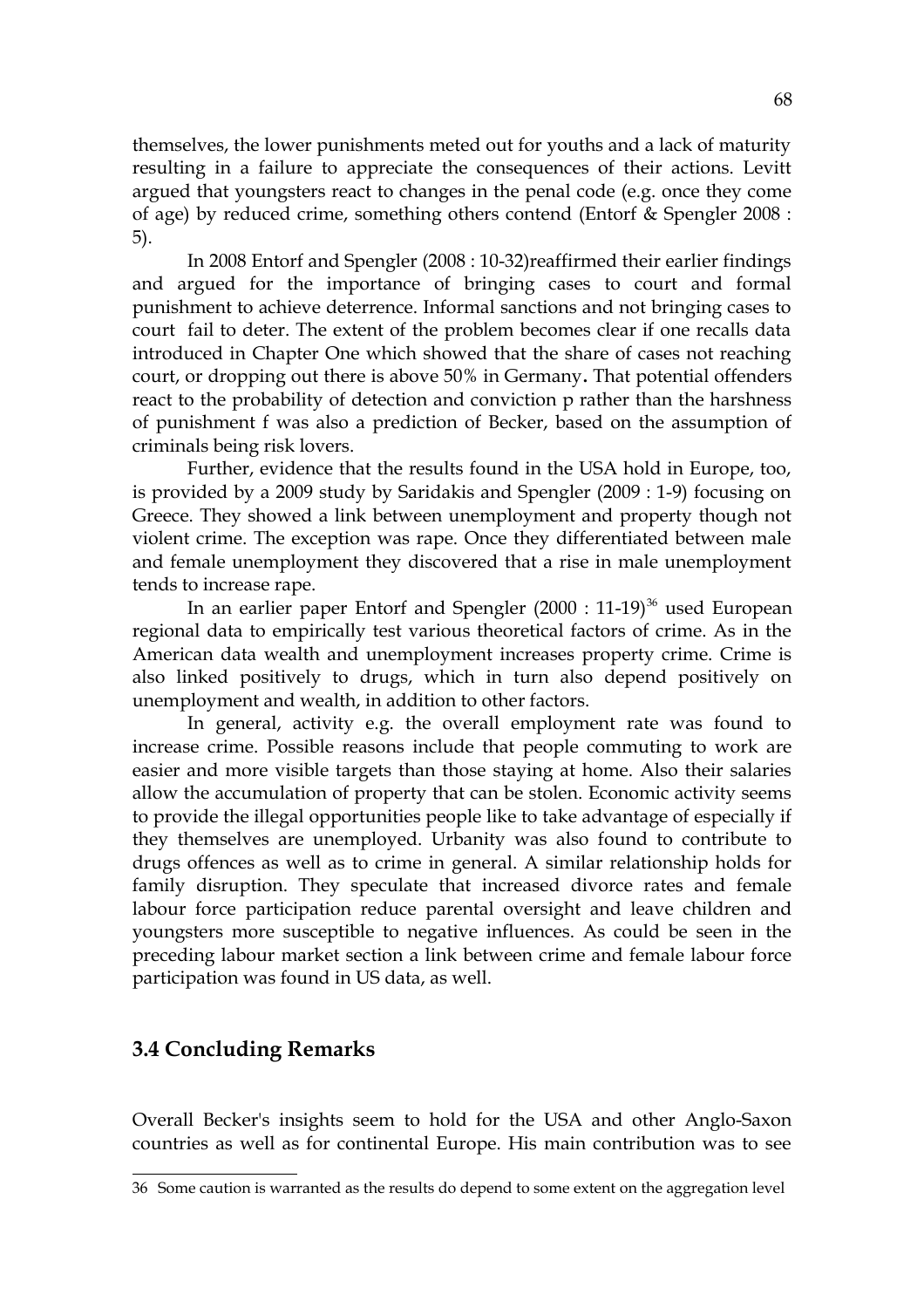criminal behaviour as rational choice in the face of uncertainty with the probability of detection and conviction p, the severity of punishment f and the respective earnings possibilities determining whether or not an individual chooses crime or legal work. Ehrlich's extension allowed to take into account overall time spent on earning-activities, as well as leisure time.

Despite the explanatory power of Becker's model of crime as exemplified by the drugs-crime channel and the labour-market-crime linkages this model can not explain all crime. In fact in some cases the empirical evidence is contested even for plausible theory predictions such as the "more police-less crime" link, or more controversial yet, the abortion crime link. The latter though was not predicted by theory.

Becker had wished to move away from the sociological/psychological view on crime, but even his theories are not completely free from factors traditionally regarded as psychological ones, such as the "willingness to commit a crime", one of the two aspects of "u". Some crimes seem to be rooted in psychological needs of the perpetrator rather than related to monetary rewards or the prospects of detection and punishment. Paedophilia for example can not be explained within Becker's framework without substituting economic variables for psychological ones. There is therefore a limit to what his theory can potentially explain. Intuitively it makes most sense to apply it to somehow property or money related crimes whereas trying to apply it to crimes due to mental problems and unusual or highly problematic psychological profiles are probably best left to psychologists. This is especially true as Becker wanted to move away from looking at individual and special cases (Becker 1968 : 170).

Another problem in determining which subject provides better insights is that salaries in legal occupations often increase with age because: Firstly, educational levels rise (school, high school, university); secondly, the entry in the professional workforce takes places and thirdly, work experience is rewarded. On the other hand from a psychological/sociological view age brings with it maturity and the acceptance of responsibility as difficult transition phases from childhood to adulthood, from school to work and from less serious relationships to relationships that are meant to last long term are mastered. Age is a proxy for both legal income possibilities in Becker's economic theory of crime, as well as a maturing process that tends to reduce delinquency from a psychological/sociological point of view.

Therefore it is hard to say which field explains crime better. However, that is posing the wrong question. Each field contributes to the understanding of crime, highlighting different causal relationships. Together they offer a wide choice of methods to prevent and combat crime.

Besides the traditional route, increasing security expenditure, labour market and education policies could be used to that end. Employing policies based on that model presupposes that Becker's theory indeed can explain often observed criminological facts. Whether it does will be explored below.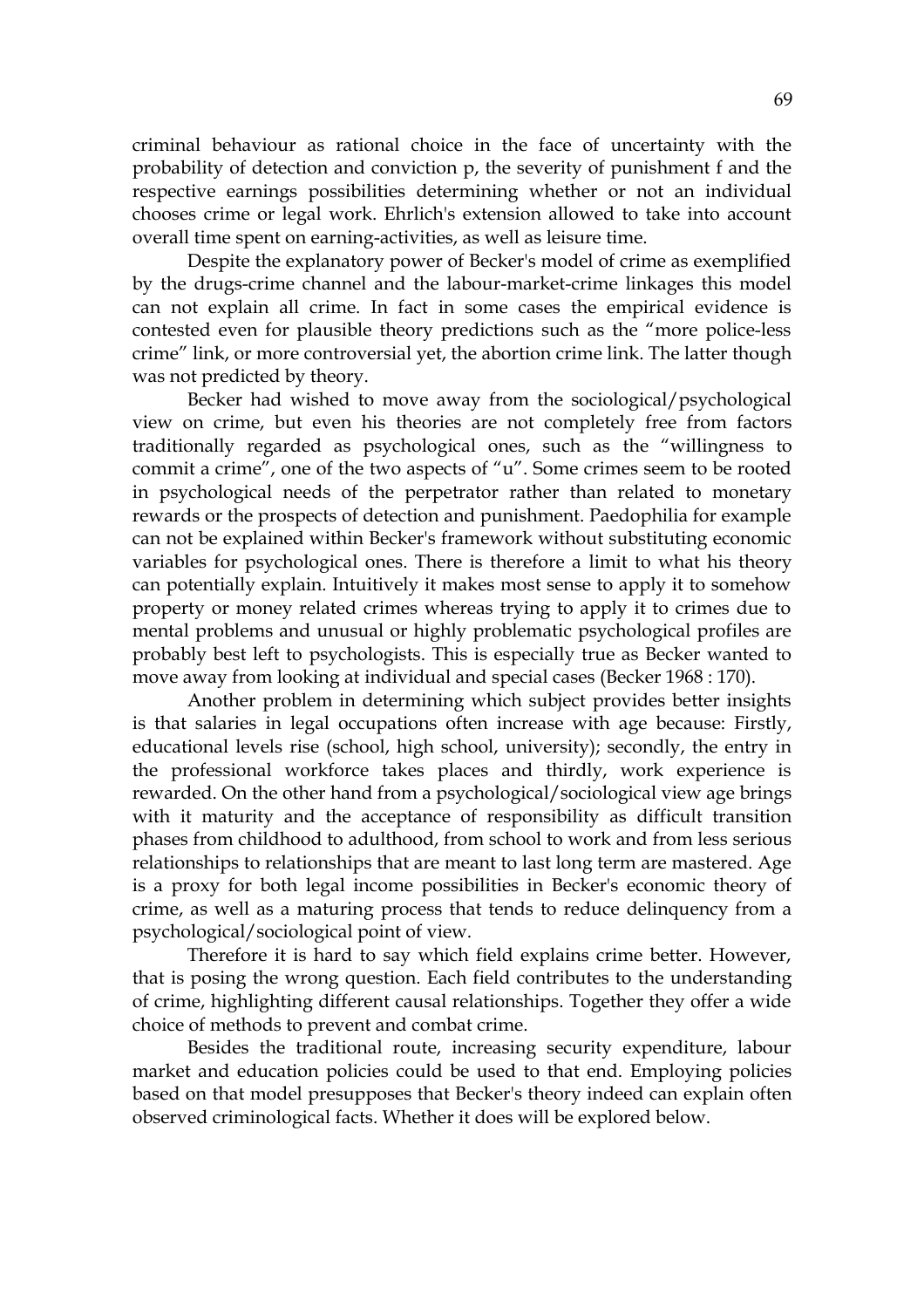# **4 Can Becker's Model Explain Commonly Found Criminological Facts?**

How well Becker's theory fits the observed facts will be discussed below. To do so a list of criminological facts will be used, that -according to Braithwaite- any theory of crime should be able to explain. Does Becker's theory of crime predict or at least explain accurately who is likely to commit crimes? Is it right about the ways to reduce crime? The 13 criminological facts identified by Braithwaite are presented (and quoted) below in italics (Braithwaite 1989 : 44-50). A short evaluation of Becker's theory is included under each fact.

- *1. "Crime is committed disproportionally by males."*
	- There is no mentioning of gender in Becker's theory. However, perhaps there is something gender specific about the pay of legal and illegal activities. The legal activities of women are often less paid, even if similar positions are compared. Taken on its own, this would suggest more crime by females, but many illegal activities are probably not open to women, or they receive little pay, which could more than compensate for lower pay in legal activities. After all, hired killers, pimps, drug dealers, pirates, gang members and cartel bosses, their lawyers and accountants tend to be male (BMI 2008 :  $5$ ,  $11$ )<sup>[37](#page-69-0)</sup>.
- *2. "Crime is perpetrated disproportionally by 15-25 year olds"* Depending on the country education, even at university level up to the master's degree is either finished or will be shortly around the age of 25. Therefore the pay in legal activities is likely to increase sharply as students switch from student jobs to their professions and other youngsters benefit from a few years of work experience and/or training on the job. While the legal sector starts offering higher salaries the illegal sector has not necessarily a reward for education, so no improvement in utility can be expected in the latter. Therefore a decrease in illegal activity from around age 25 onwards can be explained within Becker's

<span id="page-69-0"></span><sup>37</sup> Most criminals are male in Germany, especially in the case of violent crime.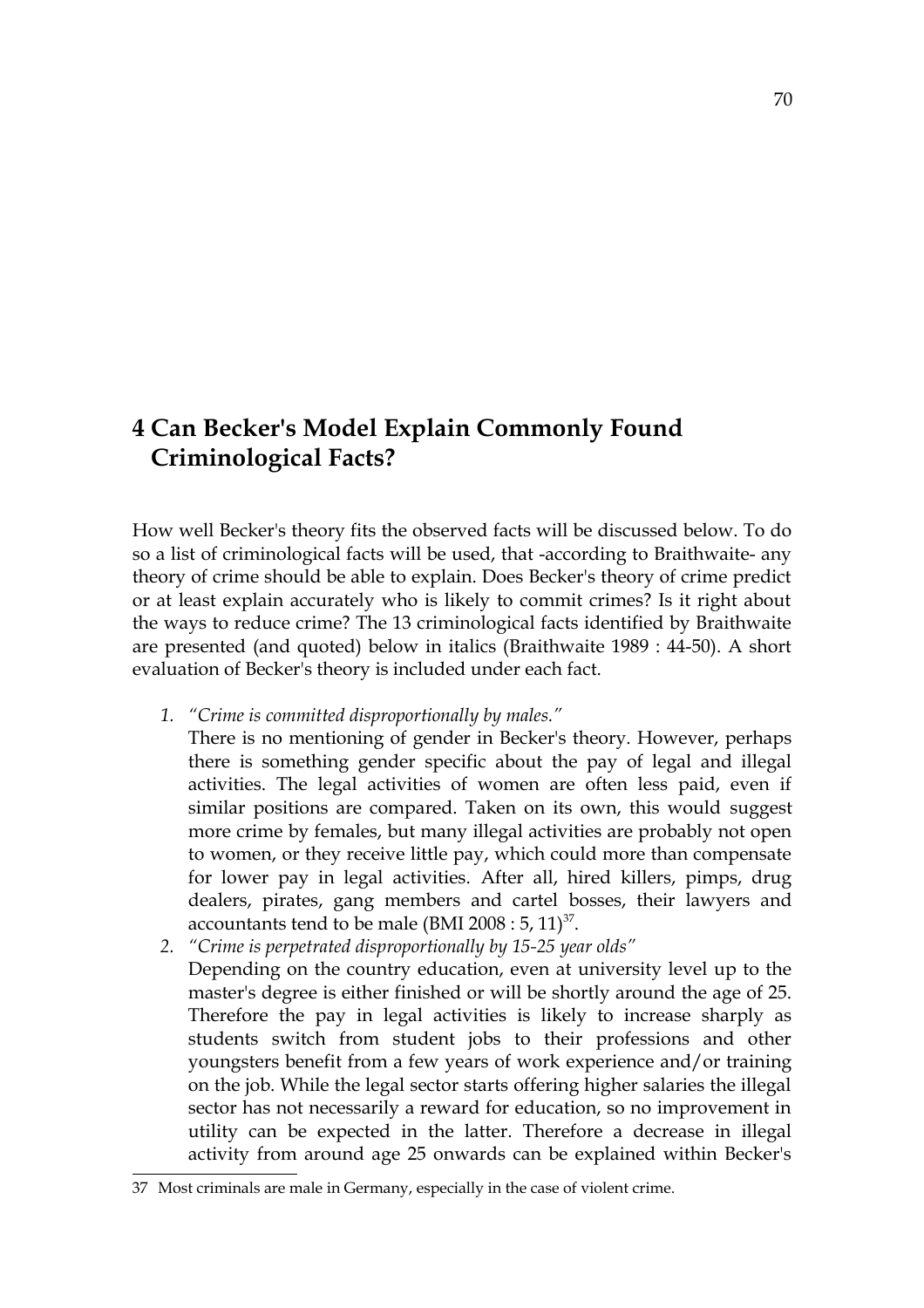framework. Grogger (1997) found that salaries tend to rise with age (see labour market section)

*3. "Crime is committed disproportionally by unmarried people."*

This sounds curious, but at least in Germany married people usually earn more and are in a better tax regime, both of which renders the pay off and therefore expected utility from legal activities higher than for unmarried people. However, the more important factor seems to be that people, at least in Germany, tend to marry when they have finished their education and found a job, often after having lived together for many years. So by the time people marry they usually have a degree, job and work experience. Under these circumstances legal activities often offer higher returns than illegal ones.

- *4. "Crime is disproportionally committed by people living in large cities."* A city should offer a wider range of legal as well as illegal activities. This does not explain more (reported) crime in urban areas. Rural communities offer less anonymity, this would imply that the likelihood for apprehension and conviction is higher (once a crime was reported) in the countryside than it is in cities. A higher probability of conviction p should reduce expected utility from illegal activities and (given everything else stays the same) lead to less offences.
- *5. "Crime is committed disproportionally by people who have experienced high residential mobility and who live in areas characterized by high residential mobility."*

Mobility played no role in Becker's analysis but presumably there are two different possible reasons for people to experience high residential mobility. One possibility is that people are forced to move from location to location because the job requires it as is the case for soldiers, some government officials, specialists and managers. This would imply high returns from legal activities and low participation in illegal ones. On the other hand people might experience high mobility because they hold insecure, temporary jobs and are frequently forced to move to find another one. In that case illegal activities might offer more than legal ones, which would increase the likelihood of participation in illegal ones. Also these people will be forced to live in cheap areas. Their neighbours probably share the same fate, which would explain that areas of high social mobility have higher crime rates. As the second interpretation shows, this point also can be explained using Becker's work.

*6. "Young people who are strongly attached to their school are less likely to engage in crime."*

 Since youngsters might feel attached to their school for other reasons than high educational and occupational aspirations this case is beyond Becker's model. Some might feel attached to their school only because their friends go there. There is one way (via "u") this might be explained (see section 3.1.3).

*7. "Young people who have high educational and occupational aspirations are less likely to engage in crime."*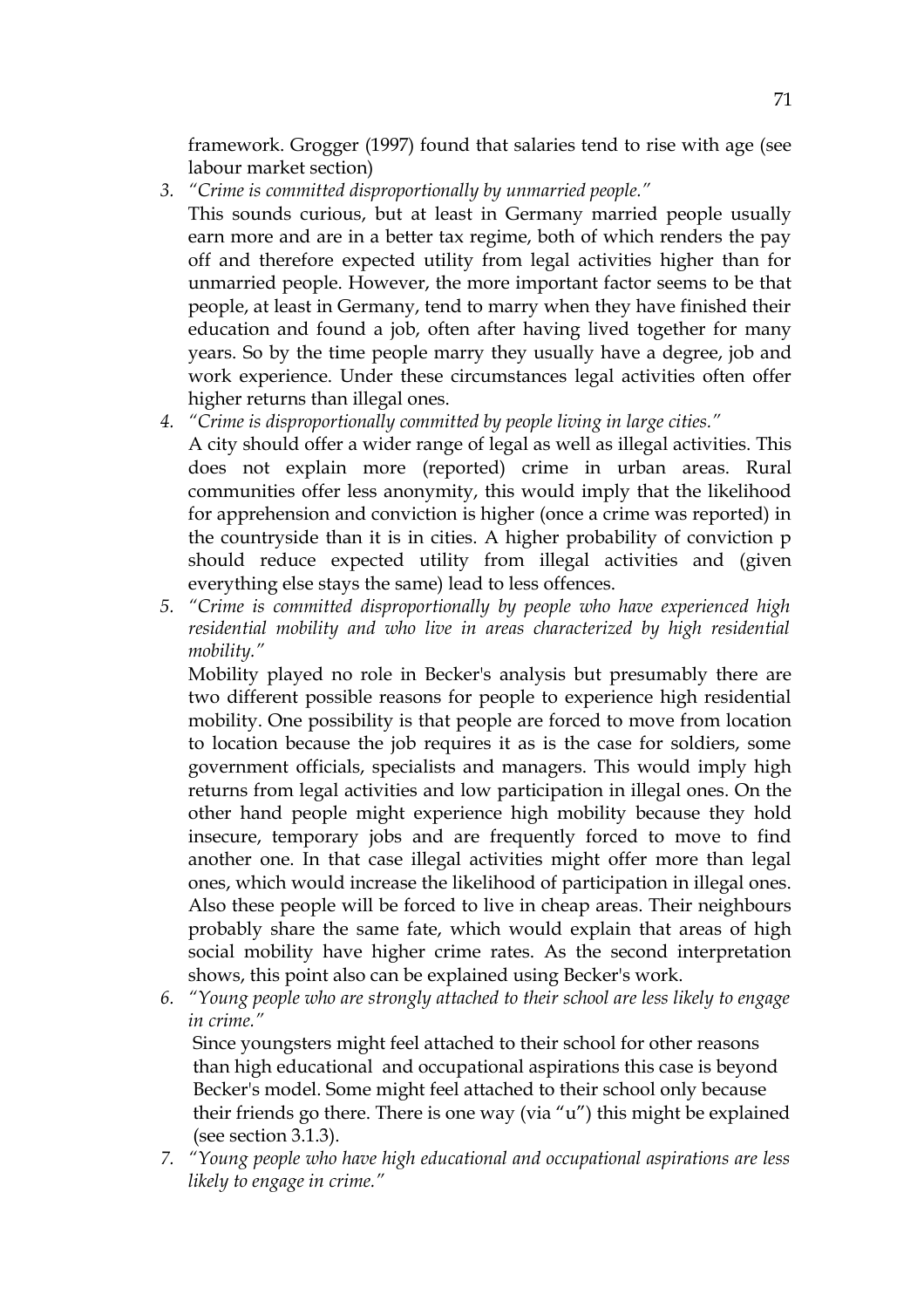While it is common sense that people with high goals in life have to allocate their time accordingly to have success and do not want to risk loosing scholarships/internships by becoming a criminal, it requires youngsters to take a long term view. Somebody who holds a scholarship might actually experience higher returns from legal than from illegal behaviour, but for the rest there is no reason why returns from legal activity should be higher than those from criminal activity in the present. They will most likely be higher only in the future. Becker's theory might be stretched to accommodate this case by allowing for different time periods and by showing that the expected utility of legal activities in the present and the future outweigh the alternative of illegal activities now and running the risk of not being able to participate in legal activities later due to legal requirements or stigma.

- *8. "Young people who do poorly at school are more likely to engage in crime."* If doing poorly at school reflects sloppy work attitude and/or low mental abilities, then employers might prefer to hire those who do well at school, which would lead to reduced employment opportunities for the others, rendering illegal activities more tempting.
- *9. "Young people who are strongly attached to their parents are less likely to engage in crime."*

This fact is hard to explain using Becker's model, except for relying on u, one of the factors determining the number of offences. For a discussion of u see section 3.1.3.

*10. "Young people who have friendships with criminals are more likely to engage in crime themselves."*

The reason could be that friendships with criminals bring with them some inside knowledge which could either increase the monetary reward from crime and/or reduce the likelihood of getting caught, both of which will increase the expected utility from crime. Conversely being known for a close friend of criminals might scare off potential employers offering legal jobs, thereby reducing legal opportunities.

- *11. "People who believe strongly in the importance of complying with the law are less likely to violate the law."* While this seems plain common sense, there is no explanation for it to be found in Becker's framework, except u. See section 3.1.3 for a discussion of u.
- *12. "For both women and men, being at the bottom of the class structure, weather measured by socio-economic status, socio economic status of the area in which the person lives, being unemployed, being a member of an oppressed racial minority (e.g. blacks in the US), increases rates of offending for all types of crime apart from those for which opportunities are systematically less available to the poor (i.e. white collar crime)."*

Here the interplay of legal versus legal work opportunities comes to the fore. Whoever is at the bottom of the class structure will have, (on average) worse paid jobs that those on the top. Potential legal incomes are considerably lower, if at all available, whereas illegal activities pay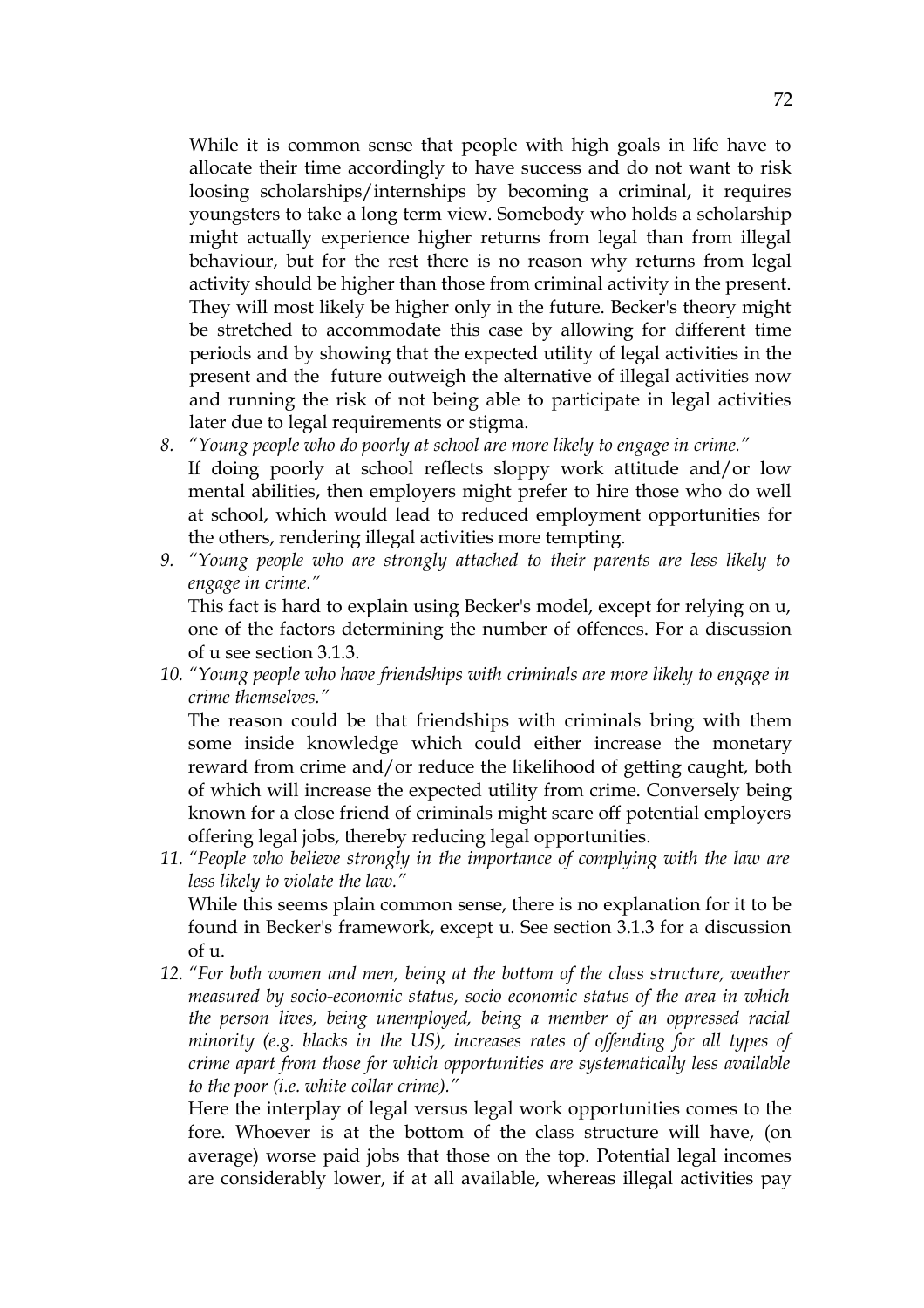just as well for those at the bottom of the class structure as for those on the top. Therefore higher returns from crime than from legal work are possible and even likely as the people at the very bottom also tend to lack education and relevant work experience. White collar crime is a special case as by Braithwhite's definition (see p. 9) it constitutes illegally taking advantage of a position of trust within a firm or organization to enrich oneself. Those who qualify for these jobs need an education and are not at the bottom of society, neither from an educational, nor from an income or status perspective.

13. *"Crime rates have been increasing since World War II in most countries developed and developing[38](#page-72-0)."* 

Braithwaite mentions that Japan is the exception to this fact. However, it would be too wide a topic to discuss whether or not crime in every country except Japan rose since WWII. For Germany though, it is definitely true, crime rose from 3018 cases per 100 000 inhabitants in 1955 to 8337 cases per 100 000 inhabitants in 1993, to decline from then onwards to 7 436 cases in 2008 (BKA 2008a : 30-31 )<sup>[39](#page-72-1)</sup>.

To explain these developments is a bit harder as in the early 50s Germany was relatively poor which would limit the rewards of legal activity, but then on the other hand there was probably less to steal, rob or burgle. Some criminal enterprises such as smuggling cigarettes, or trafficking in humans might have been harder to do given much smaller streams of goods crossing the borders. Drug related crime also emerged only later. Incidentally, borders back then were also much less open than they are today, even concerning legal activities. Barring a simple measurement error in earlier times Becker's theory is only able to explain that if legal activities were relatively speaking more lucrative in terms of expected utility than illegal ones in earlier times.

One trend that might play a role is the progressing urbanisation, which would render the likelihood of conviction smaller and thereby would tend to increase illegal activities up to 1993 and beyond. The subsequent decline starting in the mid 90s could be due to increased punishment levels f, which rose significantly in the early 90s.

The above analysis shows that Becker's framework is generally able to explain many of these 13 facts. Whether he was exactly right can be determined only by empirical studies even though some trends seem to coincide neatly, as was the case for fact number 13.

As far as the criminological facts mentioned above are concerned it can be said that they seem to hold true for Germany. Most crime is committed by young, unmarried males in urban areas. It also holds true for Germany, that criminals usually had problems at school and at home, which renders attachment unlikely. Living in poor neighbourhoods is also indicators of

<span id="page-72-0"></span><sup>38</sup> Braithwaite 1989 : 49; second part of 13 left out. It claimed that Japan had a decline in crime from WWII until then. That does not seem very relevant here.

<span id="page-72-1"></span><sup>39</sup> As usual no driving violations are included in these figures.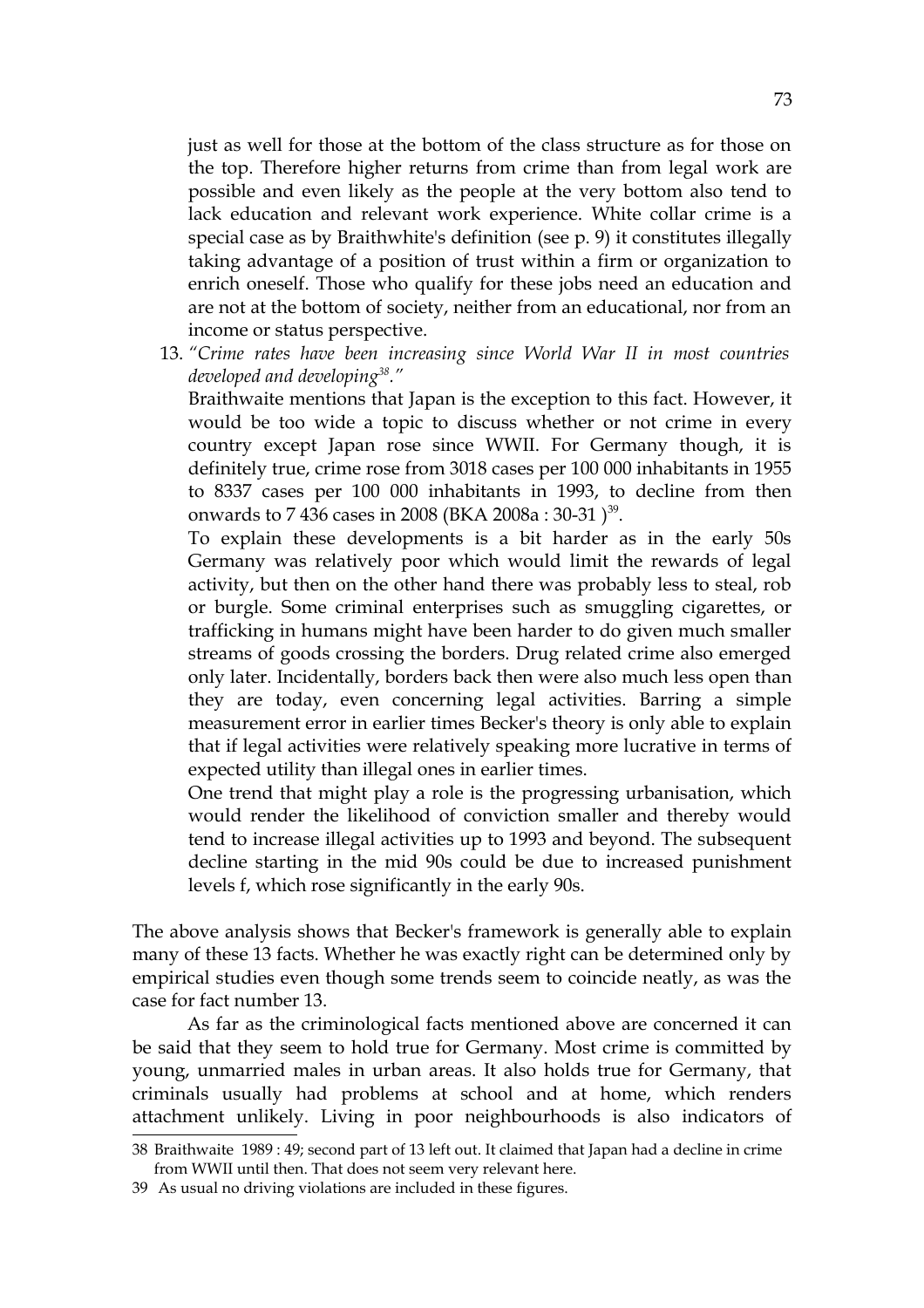increased crime in Germany (Schwind 2009 : 63, 70, 186, 196, 227-230, 236, 309- 334).

Fact number 2, "Crime is committed disproportionally by 15-25 year olds", was found to be true and explicable by Becker's theory. However, it has been observed by Freeman, to name just one economist (see section 3.2.3)**,** there a small group of repeat offenders exists (see section 1.6) who might continue their criminal careers well after 25 . The obvious question is why? Those who successfully finish their education will probably earn more by joining the legal workforce, but what happens to the others?

If somebody does not finish his education or training his income perspectives might be higher in the illegal sector, but also once the person has been imprisoned or entries on the police record, it will be hard for him to get legal jobs in the future even if he has finished his education. Both point to the possibility of permanently higher returns from illegal activities.

Now that Becker's theory was found to be useful in explaining commonly found criminological facts the question arises to what extent it does shape crime reducing efforts. It's most obvious application would be to raise punishment levels, but more importantly increasing the probability of conviction in order to fight crime. This would require more public security expenditure, which is costly. In fact the costs of increasing the probability of detection and conviction p and the punishment level f might surpass the reduction in damages from crime, so the total loss from crime would rise despite lower crime levels.

A German study by Spengler and Entorf in (2005 : 32) found that increasing the probability of conviction and the punishment level by 10 percentage points would reduce damages in Germany by 870 million  $\epsilon$  a year. However, since it was not possible to estimate the costs of increasing those indicators by 10 percentage points it is not possible to say whether doing so is cost effective.

Kleiman (2009 : 117-135) points out that departments seemingly unrelated to crime fighting such as the departments of health, education and environment could in fact improve security outcomes. Economists found a link between exposure to lead as a child and criminal activity as a youngster. Thus cooperation across departments could reduce crime. The danger though is that saddling these departments with a crime fighting agenda in addition to their primary goals risks that they neglect their original goals.

Due to the high costs of increasing the public security expenditure, cost effective, alternative measures are of particular interest. That is why the focus in Chapter Five will be on alternative prevention and reintegration measures advocated by economists or taken by governments. In a German context volunteering will receive a lot of attention. If found effective, it would provide a cheap means to crime reduction.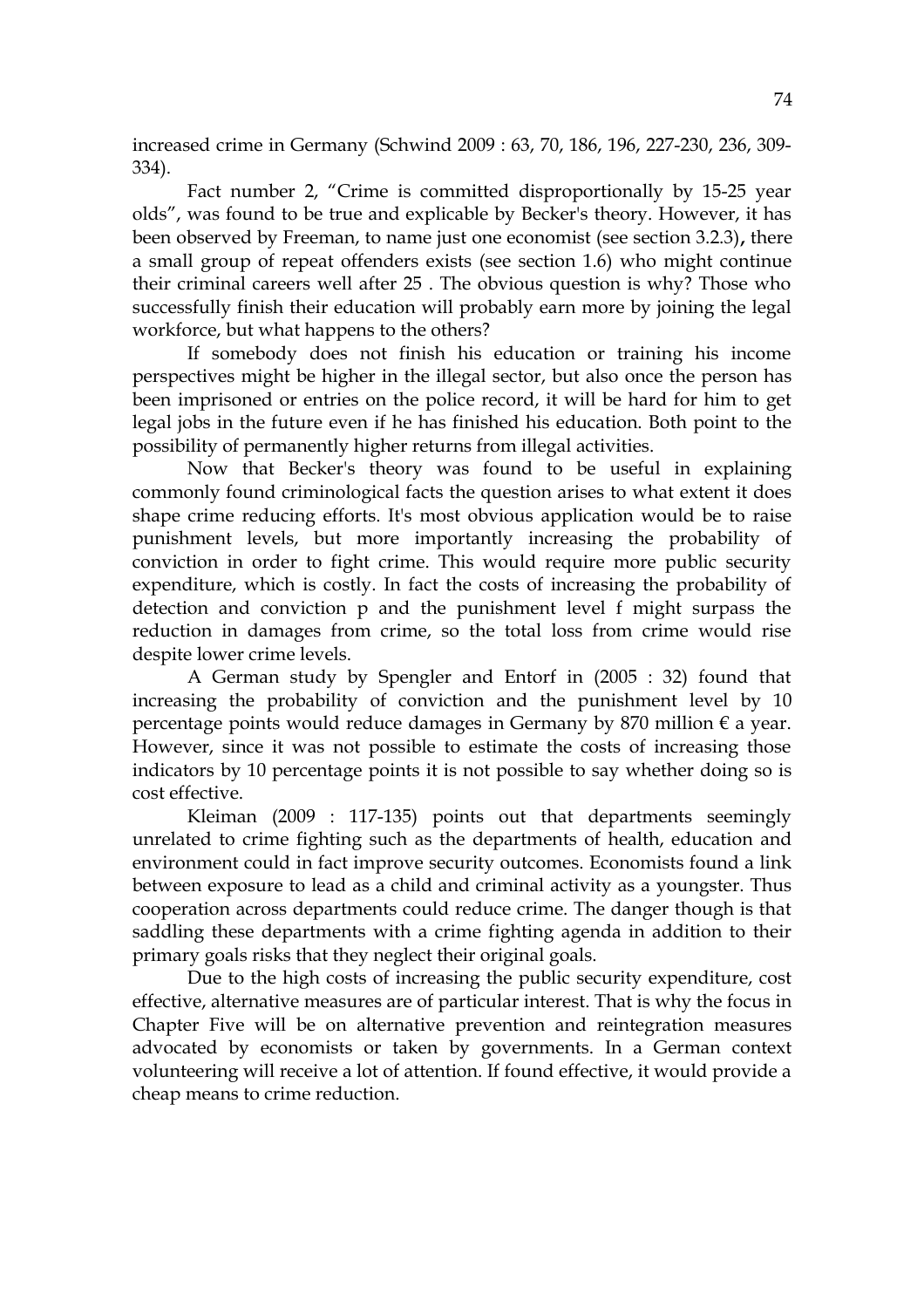# **5 Reintegration and Prevention**

Whereas deterrence employs fear of detection and punishment to stop people willing to commit a crime from actually committing it, prevention aims at stopping people from committing their initial illegal act via other means, often using the education and labour market linkages to crime made explicit in the Becker model. The purpose of re-integration is to prevent convicted offenders from committing another crime. The effectiveness of the intervention methods is measured by crimes avoided and by a low recidivism rate respectively.

One policing strategy singled out by Kleiman (2009 : 41-65) for its effectiveness in moving from a high crime equilibrium (that might well entail a lot of police) to a low crime equilibrium (with possibly far less police) is the dynamic concentration of police resources on a easily observable crime. The idea behind it is that given a lot of crime even a big police force can not exercise much pressure on offenders via arrest rates and convictions because their forces are spread too thin. A lack of cooperation with other actors such as the prosecution, parole officers and so on reduces pressure further.

So if these actors were to cooperate to ensure less paperwork, swift reaction and convictions could be achieved. The strategy chosen was to give very short prison sentences, but already for smaller offences so that crime would be costly to offenders quickly without over-incarceration of the population. The police on their part focused resources on an easily observable crime. So it became possible to exert so much pressure via arrests and convictions that the crime in question ceased to be worth the risk and offenders desisted. Once that was achieved a lower level of resources could exert the same kind of pressure to keep that category of crime low. Those resources that were freed up could be moved on to the next crackdown.

It worked in New York in respect to turnstile jumpers and the squeegee men. As a side effect, when arresting the offenders for these crimes the police often was able to confiscate weapons and clear up other crimes additionally (Kleiman 2009 : 41-45). This is an example of a strategy that combines deterrence and incapacitation based on the probability of conviction and the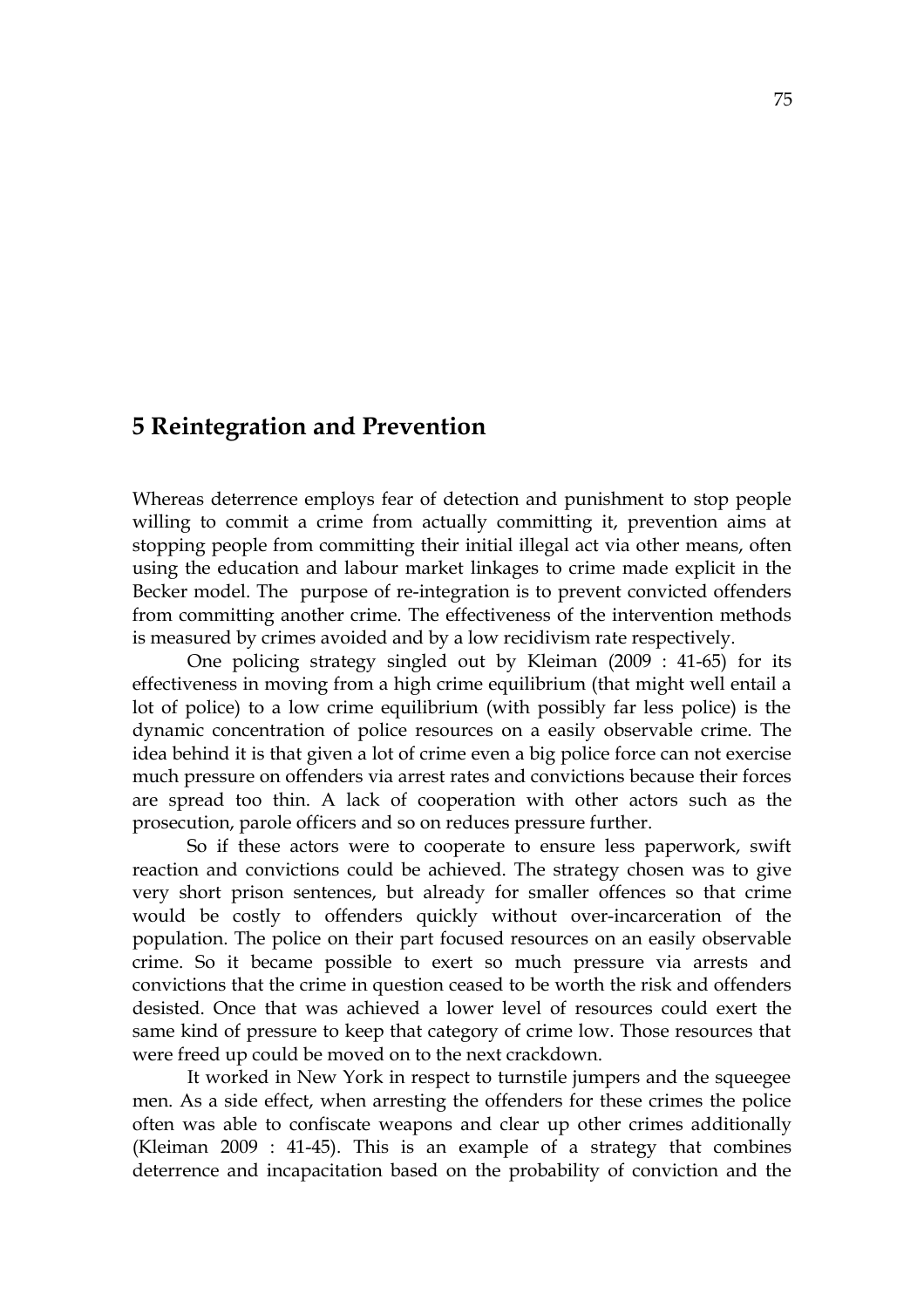punishment level with the insight that once a criminal activity stops to "pay", people will not engage in it any more.

The connections between the labour market and crime are also utilized by many prevention and rehabilitation measures. They aim at improving employment opportunities by either providing extra training/education to the young, or by trying to create more jobs in general.

Other programs seem to be built on the idea behind the abortion-crime link literature, namely that unwanted children or children born to parents illsuited to care for a child (e.g. because they are without job and/or education, or use drugs) are much more likely to choose a criminal career than others. Many projects aiming at crime prevention took a leaf out of Becker's theory and subsequent research in economics, particularly in the USA.

# **5.1 Reintegration and Prevention Programs in the USA**

The Children's Aid Society Carrera program is a three year after school programme aiming at 13 year olds and provides them with various components such as work, academic, sports and arts as well as tutoring and homework support. Sexual education and family life education is also included. Participants are 70% less likely to become parents within 3 years after the end of the program than the control group. Improving the job prospects of teenagers apparently helps to reduce the number of children that are unwanted or born to parents struggling to cope with life (Donohue III 2005 : 56).

Somewhat similar is the nurse family partnership program in which a nurse visits parents repeatedly throughout pregnancy and helps with the preparations for the child, as well as with any domestic issues the parents might have. The program was a success in the USA, not only in its outcome, less crime, but also financially. This programme has been running in the USA in some cities for over 20 years by now. An evaluation showed that by the child's fourth birthday the savings to society surpassed the costs of providing the initial assistance. Over the course of 20 years the savings were four times as big as the costs. Cases of child abuse or neglect were 48% lower than in the control group. The number of arrests from puberty onwards of those who took part in the programme as a baby fell by almost 60% (Pro Kind 2008).

One more example of a successful prevention measure that intervenes early is the Perry Preschool program, which focuses on 3 to 4 year old preschoolers of families with a low socio-economic standing. A teacher visits participants at home to facilitate involvement of the whole family in the program. It runs for 2 years, for seven months per year. During those seven months the children and families are visited for 2,5 hours a day, 5 days a week, plus the aforementioned weekly visits by a teacher. The results were deemed "promising" by the "Center for the Prevention of Violence" of the University of Colorado, Denver. The results ranged from better behaviour at school, less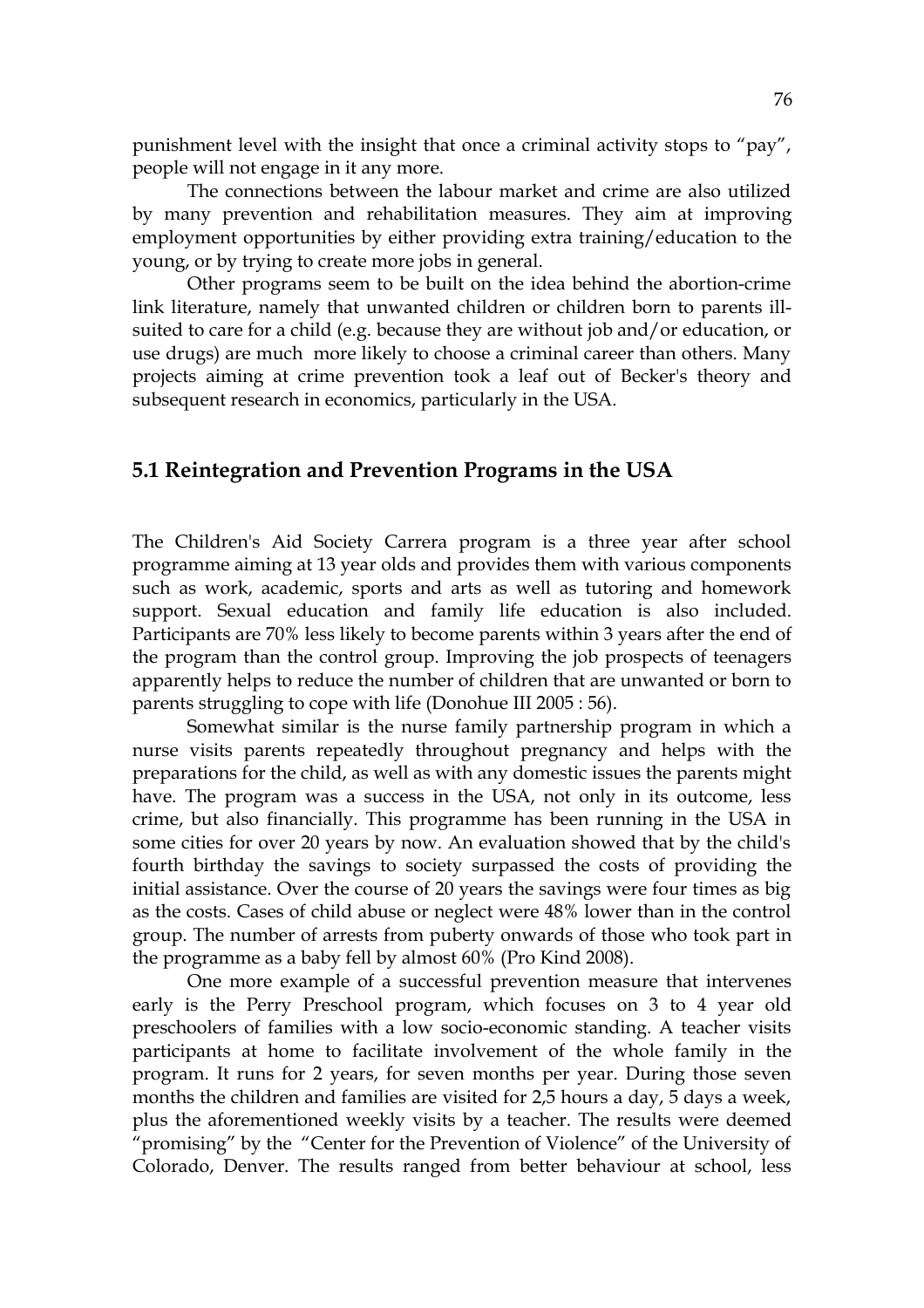delinquency and arrests, less drug consumption and less violent crime, to better educational outcomes and higher employment rates as well as higher median income (Center for the Study and Prevention of Violence 2006). Donohue (2005 : 55) argued that a massively scaled-up program would be cost effective even if the benefits of the scaled-up program were just half the size of the evaluated program size. This might almost seem to good to be true and indeed Kleiman (2009 : 126) remarks that doubts concerning the effectiveness of the program have surfaced.

The Job Corps program targets teens at risk and provides educational as well as vocational skills training plus counselling. It is cost effective and a well working crime prevention measure. Arrest rates for participants are 16% lower than those for their peers (Donohue III 2005 : 55).

Other often discussed programs include Midnight Basketball, correctional boot camps and Scared Straight (at-risk youngsters are taken to prison to see first hand what it is like). These were also found to be ineffective in a study by the University of Maryland's Department of Criminology and Criminal Justice in 1996/1997. A Big Brother/Sister Program on the other hand seemed much more promising. As far as cost effectiveness is concerned incentive based crime prevention programs tend to exceed those of early social interventions (Freeman 1999 : 3557-3558).

# **5.2 Programs in Germany**

In Germany prevention projects are often undertaken as pilot projects, or only for a limited period of time or limited to a particular region. The latter is due to the federal structure of the country, each state has its own police force and is responsible for law and order within its borders. Only if individual states choose to cooperate is there a possibility for nationwide projects. Even within the states administrative regions do not necessarily cooperate unless the state in question decides to implement a project state-wide.

Also prevention is usually regarded as remit of the police which is supposed to achieve prevention by informing citizens about e.g. proper locks for doors, on how to protect oneself against pickpockets, or how to behave in dangerous situations. The police distribute flyers and offer courses. Further, the police are supposed to prevent crime by being "present" in the streets and by achieving high detection rates.

The justice system is supposed to supply the punishment side of prevention, by being swift and tough. Even though additional prevention measures would surely not go amiss they are not commonly used. A 2001 report lists only 5 prevention and reintegration projects in Germany from the 80s through to the time of the writing of the report. Some projects surely were not included because the report mentioned only those measures that were evaluated empirically. However, due to the small sample size of the projects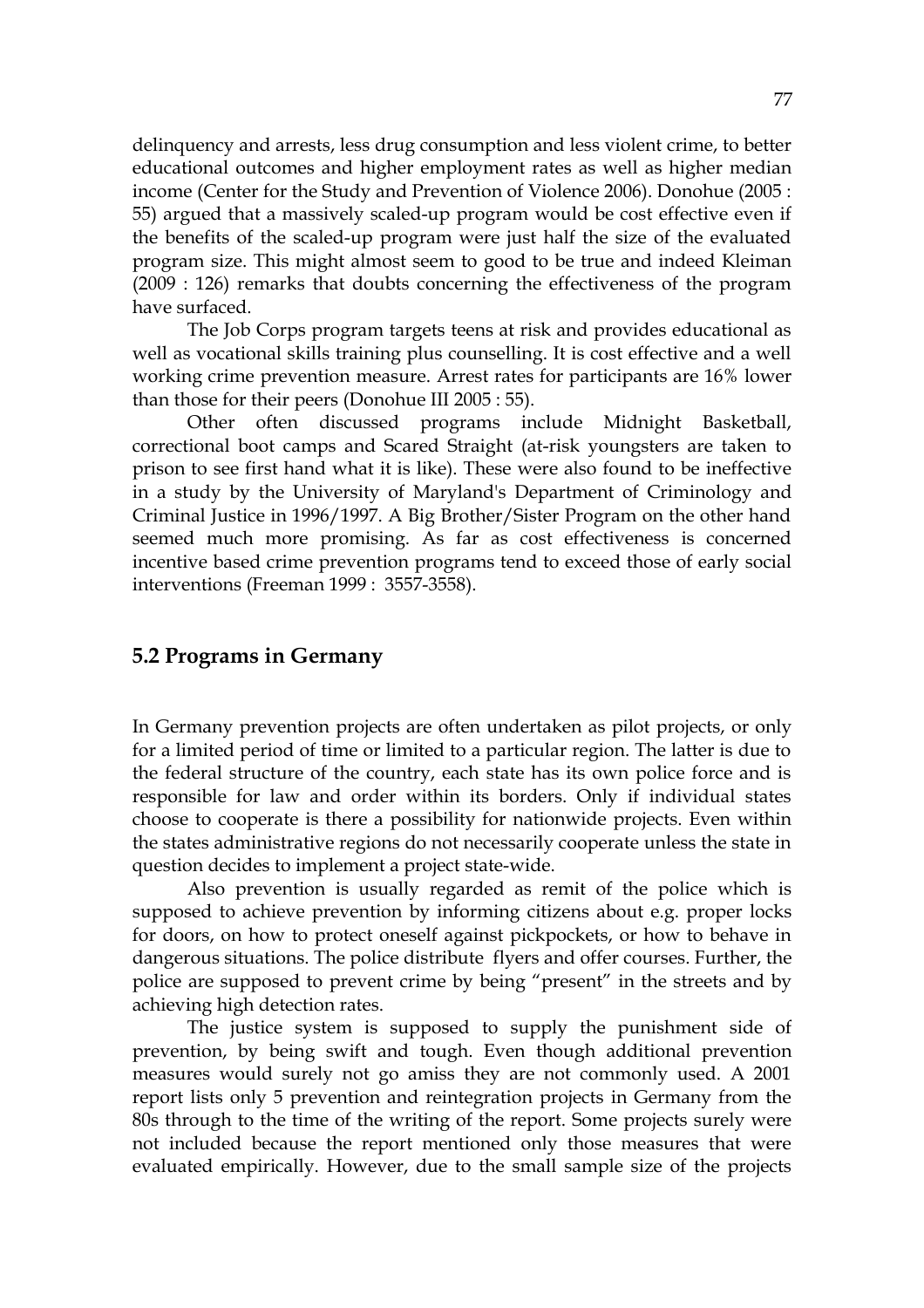and (sometimes) the lack of a control group even promising approaches could not be finally evaluated.

### 5.2.1 Projects in Prison

As was hinted above, reintegration measures in Germany are not coordinated nationwide but rather depend on the policies of the respective state. However, since the law prescribes that prison is an institution meant not only to incapacitate the inmates, but also to rehabilitate, reintegration efforts by the state usually take place within the prison system itself. The focus is usually on therapy, education and training. Not every prison though offers all the options available within the system. However, one can apply to be transferred for example to a prison that does offer the course leading to the desired school diploma. Another feature of prison as re-integrative institution is that prisoners approaching their release receive support finding a job and flat. An effect of that measure on recidivism could not be found (Freeman 1999 : 3558). In addition to these standard approaches to reduce recidivism, prisons also experiment with new and additional measures.

A prison in Hameln, in Lower Saxony was experimenting with "Anti-Agression Training (AAT)" when it was relatively new in Germany and took part in its long-term scientific evaluation. The results were rather disappointing in that no significant improvement in behaviour was found compared to a control group. Some of those in the control group though had taken part in traditional rehabilitation programs. Therefore AAT might well improve behaviour even though it was not found to surpass traditional methods in effectiveness (Ohlemacher 2001).

An art-therapy project was initiated last year in Stadelheim, Munich's biggest prison. A trained psychologist would come into the prison at regular intervals and paint together with a group of inmates. Those were sexual offenders who had volunteered to take part in that project. Unfortunately there was no rigorous evaluation of its effects, though the psychologist and prison staff were pleased with the observed results<sup>[40](#page-77-0)</sup>. The extent to which traditional therapeutic/psychological approaches are complemented by new methods depends on the respective prison director and the state.

## 5.2.2 The "Boxcamp" Project

There are however, a number of private initiatives that try to complement state efforts. Particular attention is given to repeatedly offending youngsters. In cooperation with the justice system participation in one of these programs is sometimes an alternative to other forms of punishment. Judges choose it often as the offender's "last chance before prison".

Such is the case with the so called "Boxcamp", which is exactly what the

<span id="page-77-0"></span><sup>40</sup> Presentation by the psychologist and a member of the prison staff in the monthly meeting of the volunteer group "AKEiS", 2009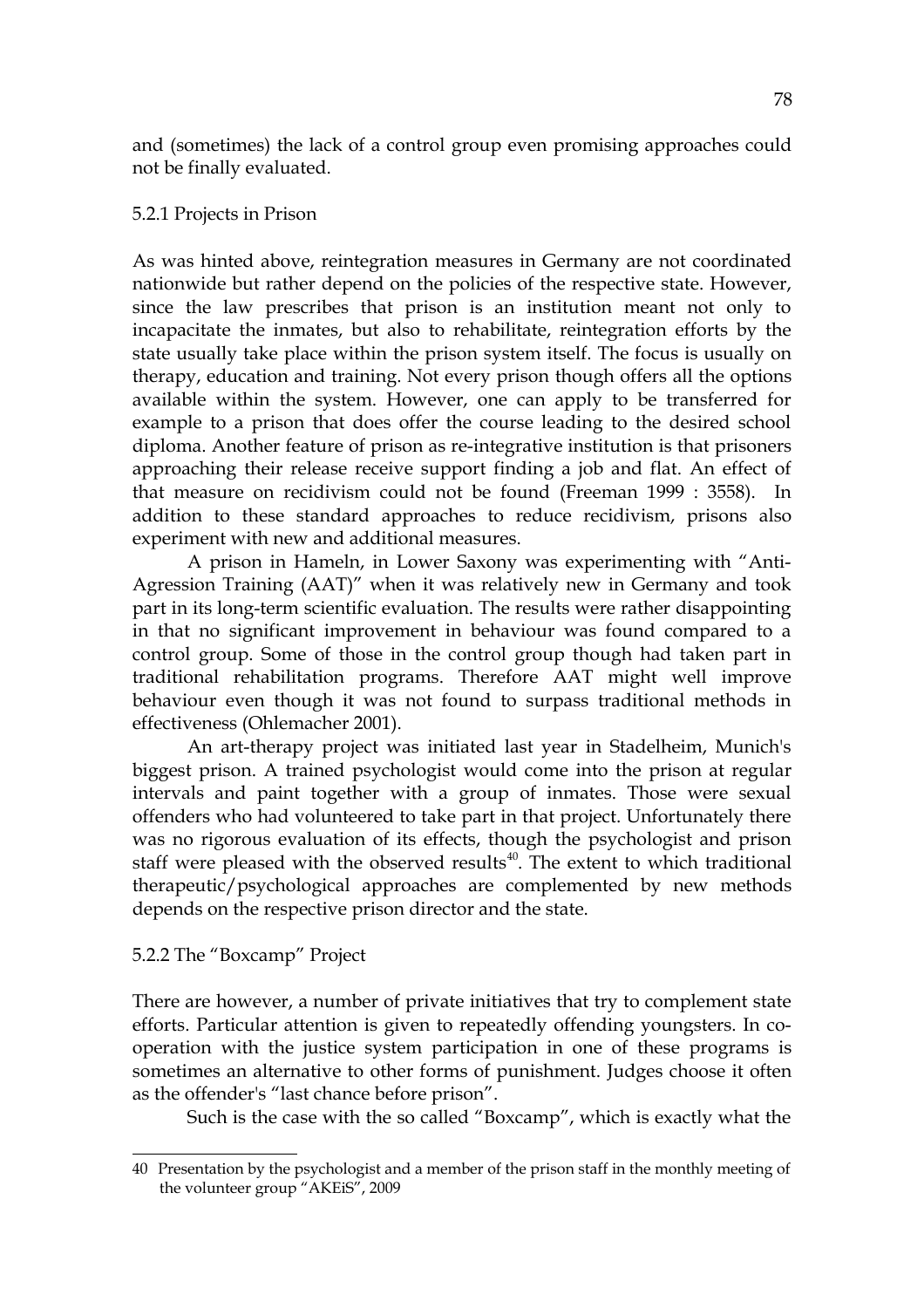name suggests, a camp with boxing as central part of the rehabilitation effort. Other integral parts of his concept are "hot chair" style confrontations as well as one-on-one talks with instructors and therapists. More out of the ordinary approaches are sport challenges (such as a few day long biking or hiking tours) undertaken by small numbers of participants together with some of the staff as "caretakers". Generally speaking emphasis is on strict discipline and after a few weeks, once the kids are used to regular schedules again, schooling becomes an issue. Many of them had skipped schools for years and have not obtained any school diplomas (Anon 2008a & 2008b).

The "Boxcamp" is run by an ex-prisoner, Lothar Kannenberg. Eventually he managed to turn his life around with the help of boxing. He now wants to share his experience with youngsters who have a considerable criminal career behind them and prison awaiting them unless they, too, manage to turn their life around. According to the information he provides, his "Boxcamp" does very well measured by recidivism (20%), also very few youngsters discontinue the treatment (or run away)(Anon 2008a & 2008b). However, there is no scientific evaluation available yet. Fortunately this is about to change as the university of Kassel initiated its evaluation in 2008. Since the aim is to measure potential long-term effects the evaluation study is still running (Universität Kassel 2009).

As far as costs are concerned this school is considerably cheaper than traditionally chosen punishments for repeat offenders at that stage of their criminal careers, such as prisons for youngsters. That cost 260  $\epsilon$  per day per person whereas this "Boxcamp" costs 155  $\epsilon$ . Unless the camp turns out to be less effective in reducing recidivism than traditional methods used in prison it seems safe to say that savings are considerable, especially if the Boxcamp indeed exhibits lower recidivism rates than prison (Anon 2008b).

#### 5.2.3 The "Pro Kind" Project

The success of the Nurse-Family-Partnership program in the USA inspired the German state of Lower Saxony in 2006 to pilot a project named "Pro Kind: Prävention durch frühe Förderung" (Pro Child: prevention via early support) along similar lines. In Germany this assistance continues until the children are two years old. Partners from academia and politics support and evaluate the project on an ongoing basis. Later Saxony and Bremen also joined in the project. In total 700 families are taking part, half of which are in the control group. In 2012 the pilot program will be terminated. Interestingly Lower Saxony and Bremen both belong to the states in Germany regarded as being "soft on crime", it appears as if they were looking for approaches other than raising the probability of conviction p, or the punishment level f, to reduce crime (Kriminologisches Forschungsinstitut Niedersachsen e.V. 2009 ).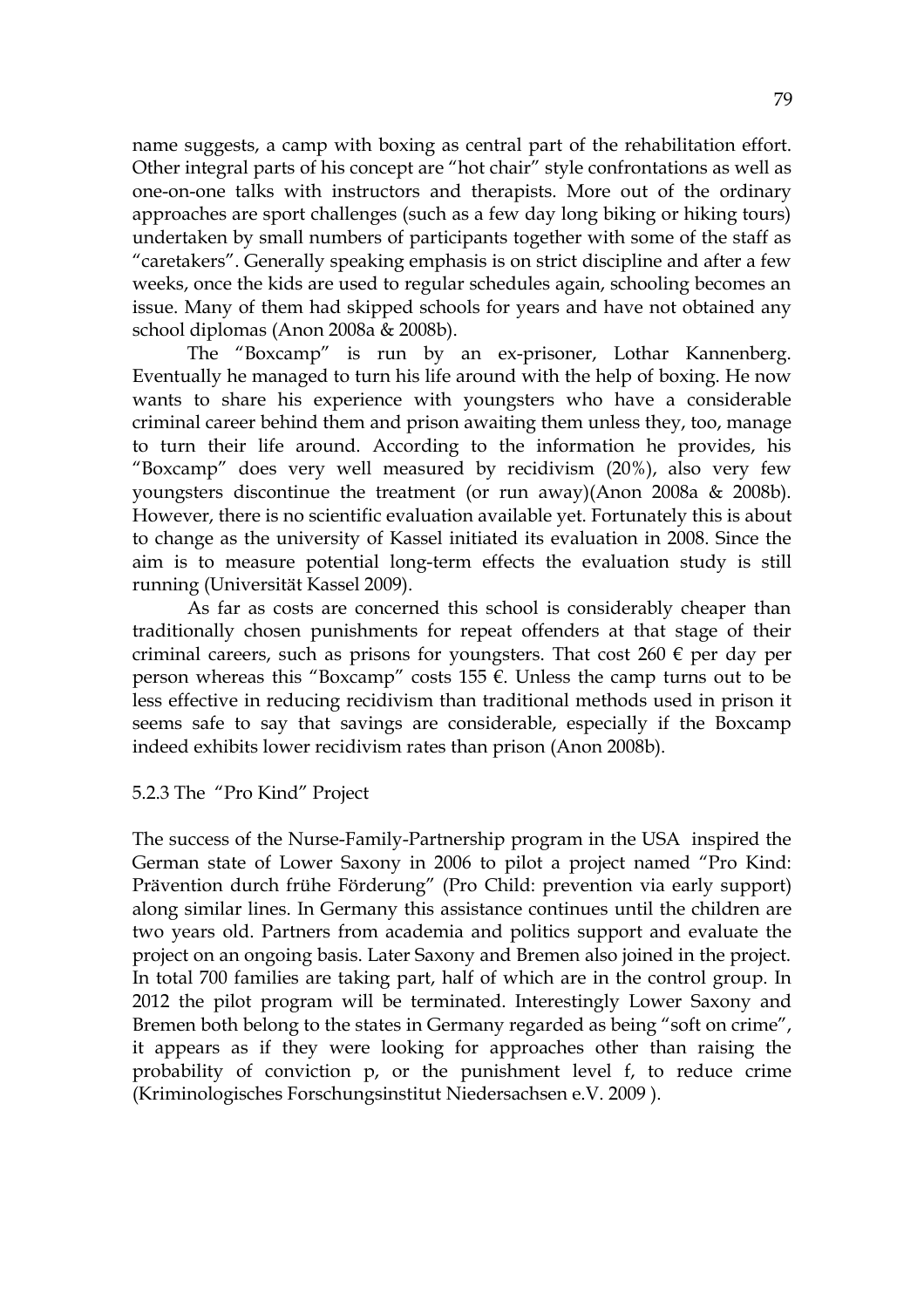#### 5.2.4 The "Lesepaten" Project

Except for the "Pro Kind" initiative undertaken by three German states none of the successful prevention measures are to my knowledge applied to a German context though a wide range of local initiatives exist. Many of these aim more at re-integration rather than prevention and are often not scientifically evaluated at all.

One notable prevention program is the "Lesepaten" program by the association Mentor e.V. in Hannover (in Lower Saxony), which was spearheaded and evaluated by the KFN. The city of Hannover suffered from a bout of youth violence where youngsters with a foreign background figured prominently. They usually came from a low socio-economic background and due to a lack of educational achievement were almost certain to remain where there were, at the bottom of the socio-economic scale.

In that situation an idea as simple as it was effective was floated: put well integrated adults together with troubled kids and let them read a book together for a few hours each week. The project is ongoing and the results have been very positive. Once the kids who took part in it reached adolescence and with it "criminal age", the crime rate in Hannover for youngsters dropped while educational achievements rose, especially for those with foreign (i.e. Turkish background). More children of that socio-economic background finished school, more pursued high school than before and fewer became criminal. In Munich on the other hand, where no such city- wide program exists the crime and educational trends for those kids are very different. Whereas the percentage of youngsters of Turkish background who are repeat offenders fell by around 50% in Hannover, it rose in Munich by almost a 100% between 1998 and 2005.

It should be noted that this project is just one of many such projects in Hannover targeting kids of low socio-economic status, kids with problems at school, or kids of foreign background. All aim at improving their educational achievements and they seem to deliver. As for the financial side, these projects are often run exclusively or mainly by volunteers, so costs are low (Abold, Baier & Pfeiffer 2008 : 172-179).

While a cost-benefit analysis is likely to be favourable to these projects the idea behind some of them notably the "Boxcamp"is not directly inspired by economic insights about crime but rather by a sociological /psychological understanding of crime. Youngsters are seen as having lost their way, often because they lacked a father figure, or because they never learned to respect rules, nor experienced a stable support system at home. Actually this approach to crime is common in Germany and even interventions that are in line with economic theory such as facilitating the schooling of prisoners, or providing the possibility to start an apprenticeship in prison are often not directly inspired by Becker's theory but by the wish to "give them something useful to do", or by common sense "they need to learn something so they can find a job after prison". A psychological motivation is also behind the next form of intervention in Germany.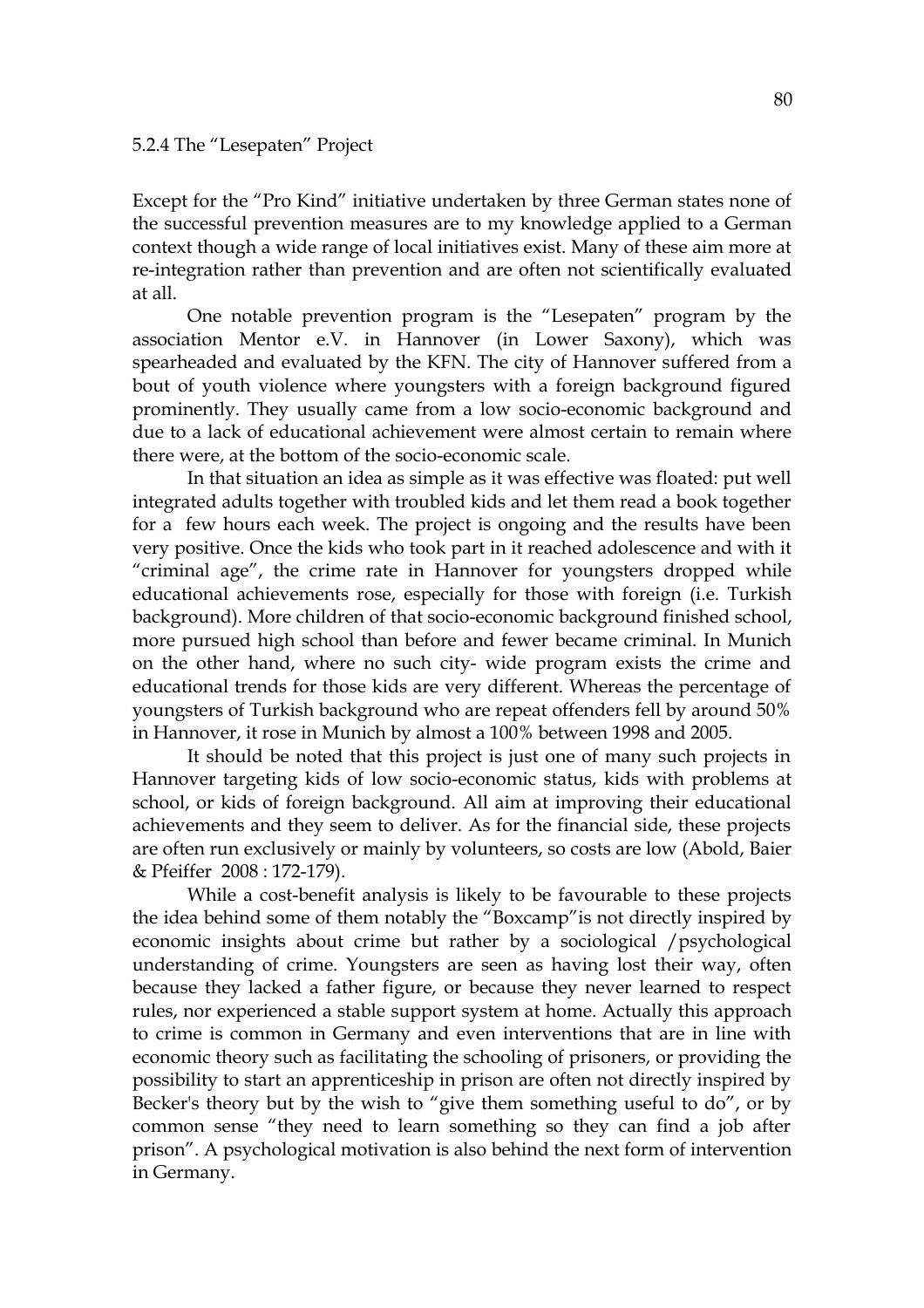# **5.3 Prison Volunteers in Germany**

### 5.3.1 Background

One of the most widespread forms of intervention in Germany, namely volunteers visiting criminals in prison, is likewise more motivated by social/psychological considerations than economic ones. Though the reason why states like this particular measure is probably at least partly that it costs them hardly anything. The idea behind it is simply that prisoners either never really were in touch with the legal mainstream of society or loose whatever connection they had while in prison. Many relationships do not withstand the strain that prison imposes, even if the crime itself did not cause a break up. Now, if law abiding citizens come and visit them while in prison, is a bridge created between the inmates and the outside world. Further, the hope is that the volunteers can act as role models. Last but not least prisoners are thus provided with potential sounding boards for their dreams and ideas on how to build a life after prison, especially when the release from prison is approaching. Another feature of the volunteers is that for many prisoners these volunteers are the only non-criminals with whom they have contact who are neither there to evaluate them as the psychologists do, nor to control them. Volunteers also do not necessarily know the criminal history of the inmate they visit. This is done for legal reasons (privacy) as well as allowing the inmate to choose if, what and when he shares from the dark chapters of his past. Basically volunteers are there as people for people with almost no strings attached. Limits to confidentiality exist for example when a prisoner tells his volunteer about things that endanger him or the safety of others. Of course volunteers are expected not to bring any forbidden items into prison and to maintain appropriate conduct.

#### 5.3.2 Survey of Volunteers

Despite the omnipresence of volunteers in German prisons the literature about them is sparse. Those few studies that are pertinent to the topic focus on the motivation and experiences of the volunteers rather than their effectiveness in reducing recidivism, neither do cost-benefit analyses play a role in the German literature I surveyed. The KFN produced a study in cooperation with the volunteer organization "Freie Hilfe Berlin e.V." in Berlin in 2001. Recidivism and cost effectiveness was left aside. The problem is the lack of data as was discussed in the beginning. There is neither a nationwide (or even state-wide) data bank covering recidivism, nor are any statistics reliable as there is a time limit on how long any given crime is kept on official records. This time period is extended if a new crime is committed before the time limit for the old entries has been reached. If hypothetically the old entries are supposed to be cleared after 5 years in August 2010, but a new crime and conviction has occurred in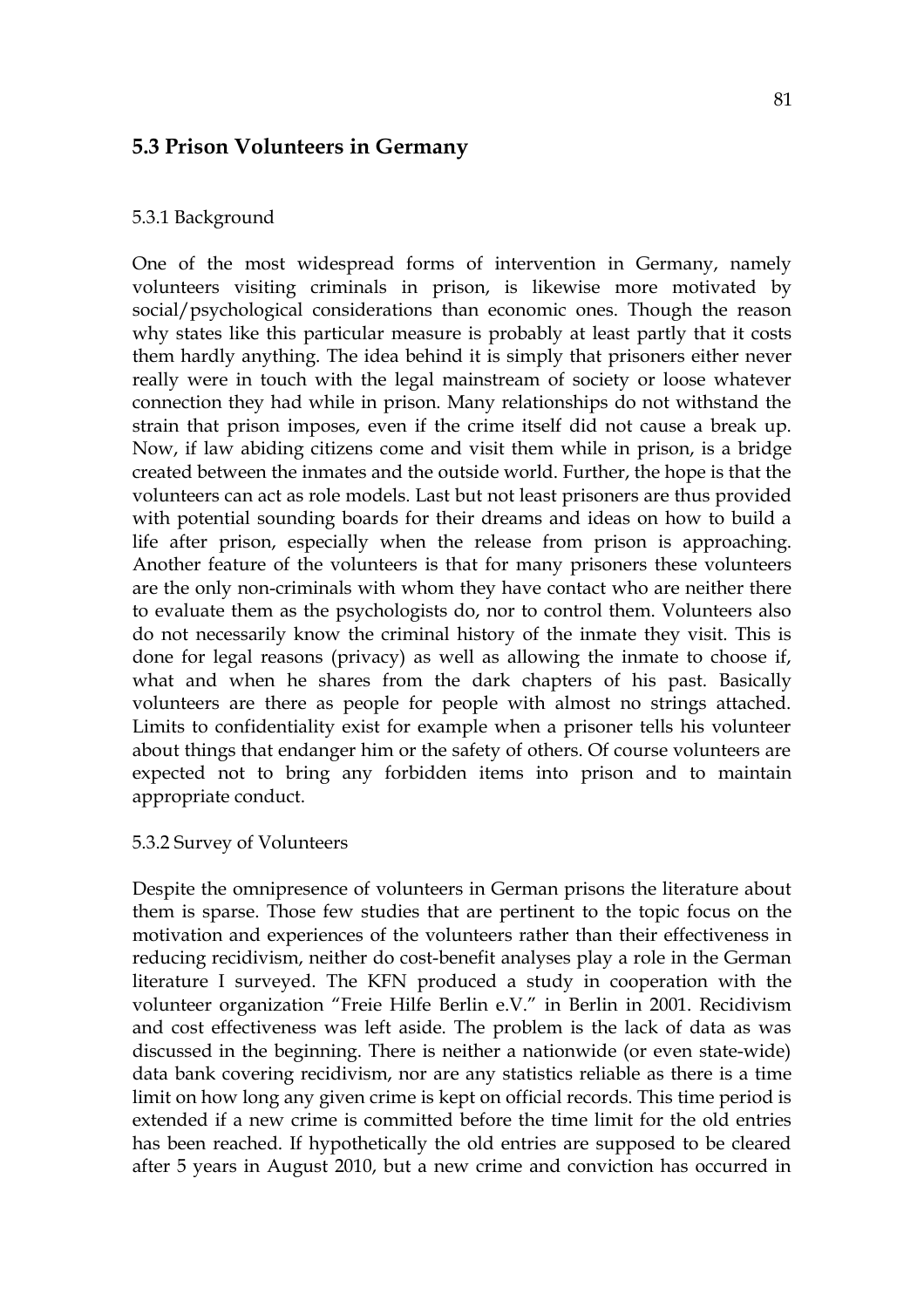July 2010 all entries are kept on file until July 2015. If on the other hand no new conviction occurred until August 2010 the old convictions will be removed from the official record. Any crime committed after the removal-date is not counted as recidivism. Therefore it is possible for re-offending, convicted criminals to go unrecorded in the recidivism statistics.

In 2008/2009 I undertook a case study to shed some light on the impact of volunteers on recidivism and the cost effectiveness of volunteers. I had hoped that volunteers were keeping track of the prisoners they visited but as it turns out they usually loose touch with their clientèle after a while for various reasons. In most cases (around 80%) volunteers can neither confirm successful reintegration, nor recidivism of the ex-prisoners.

Unfortunately this missing data on recidivism is essential for a cost benefit analysis of volunteering. However, it was still possible to estimate how much the effort put volunteering is worth in terms of money. Before addressing this, below are some general remarks about the survey and the nature of volunteering.

The survey was handed out to just over a 100 volunteers from Bavaria and Baden-Württemberg<sup>[41](#page-81-0)</sup>. In total just over 80 volunteers replied and of those just over 60 had answered the version of the questionnaire that included not only questions on the amount of time and money they spent but also their motivation and experiences as well as questions pertaining to the fate of "their" prisoners after release<sup>[42](#page-81-1)</sup>.

The volunteers were approached at various seminars geared specifically towards them. Due to the initial personal contact the reply rate was high, even though the actual questionnaire was usually mailed. This means volunteers were on their own when they filled out the questionnaire which besides some unclear and missing answers has one major implication, namely that the numbers given for time and money spent are often underestimated.

I infer this from the experiences I had while being part of a volunteer group in Munich, the AKEiS (Committee for Volunteers in the Penal System). Some approached me after they had submitted their questionnaire telling me that they had forgotten some part of their volunteering efforts. More often though I noticed that people were much more present in group activities than they had indicated on the questionnaire. For example, one individual who attended seminars for four days every year and for six days in the year surveyed had indicated that he attended only for one day. Others forgot to take into account the time they spent job hunting with their prisoners.

Similar behaviour could be observed concerning money. People who brought food to the meetings with prisoners forgot to include these expenses, or gave extremely low numbers. In all these cases the reply to my question

<span id="page-81-0"></span><sup>41</sup> One French volunteer took part, too, but was not included because the French and German volunteers operate in very different environments.

<span id="page-81-1"></span><sup>42</sup> The survey was conducted in three stages starting with the volunteer organization in Munich AKEiS (of which I was a member) over the course of 2008/2009 as seminars for volunteers in Straubing and Freiburg provided the opportunity to contact volunteers directly.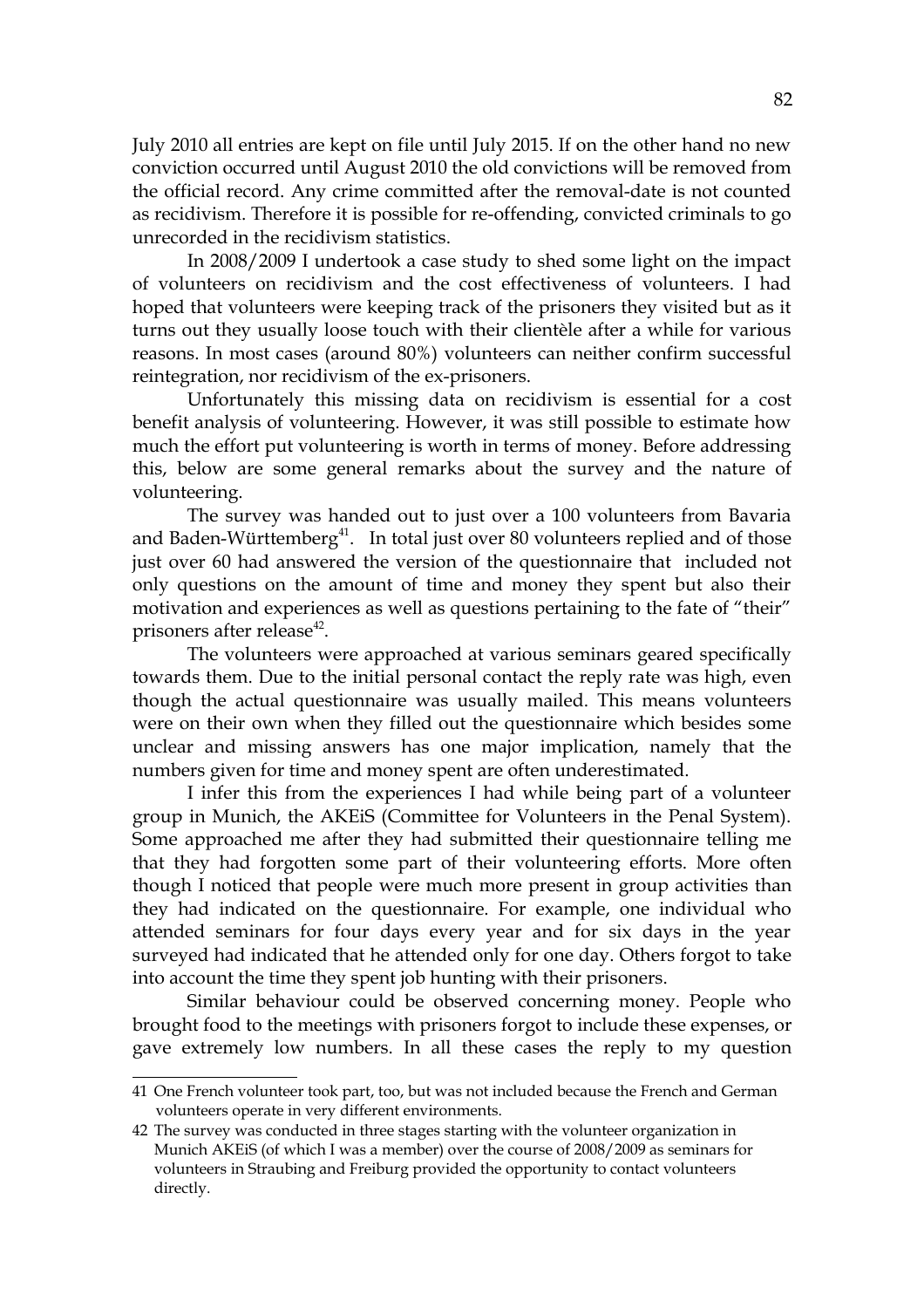whether the stated amount of money and time are precise was something along the lines of "Now that we think of it, no!". Almost all expressed great uneasiness about stating the actual (higher) amounts as they give freely of their time and money. Therefore all numbers presented below should be regarded as minimum values.

The volunteer work falls broadly in two categories. Firstly, the time the volunteer spends one-on-one time with the respective prisoner, either in prison or accompanying the prisoner on errands outside<sup>[43](#page-82-0)</sup>. The latter takes place when prisoners approach their release date and the prisoner's personal appearance is required for job search and interviews, or finding a place to stay. Secondly, there are group activities, be it that the volunteers hold their monthly assembly to coordinate their efforts and share experiences, or that volunteers and prisoners meet (in and out of prison) in groups for various activities<sup>[44](#page-82-1)</sup>.

Such activities include the annual flea market<sup>[45](#page-82-2)</sup> organized by volunteers and prisoners, the monthly group meeting in prison, the monthly bowling for ex-prisoners and volunteers, the three to four annual excursion days and the two annual group seminars. In addition, there are special events such as the Christmas celebration (sometimes merely replaces the regular December meeting) with the prisoners, or the annual dinner for volunteers in prison.

### 5.3.3 Results of Survey

Many of these aforementioned activities necessitate preparation. The time factor is considerable, which explains why around 40% of the volunteers are retired. However, all walks of life were represented, students, the full time employed, and the unemployed. The average age was 57 (range 22 to 87). On average people volunteered in that area already for 8 years. Over a quarter volunteered in other organizations as well (church, sport clubs and so on). This high motivation is reflected in the hours the volunteers put in, see TABLES 11 and 12 <sup>[46](#page-82-3)</sup>. One should keep in mind that 60% of the volunteers are working or studying full-time.

As illustrated in those two tables a volunteer devotes on average about 30 hours per month to the work with prisoners, including commuting times. Even disregarding commuting, the time investment is considerable with 23 hours per month and volunteer.

<span id="page-82-0"></span><sup>43</sup> Prisoners who served a certain amount of their time already and behaved exemplary and are regarded as no risk to the public can be granted the permission to leave the prison for special errands if supervised. First, a prison guard has to accompany them, then later, if everything worked well, a volunteer suffices as company. The return time to prison is fixed and must be adhered to. Being late is not an option. For some prisoners the permit to leave is essential if they are pursuing a qualification that can not be obtained within prison.

<span id="page-82-1"></span><sup>44</sup> The activities of the AKEiS are mentioned in their annual report as well as their protocols, both available upon request from the author. These documents are only available in German.

<span id="page-82-2"></span><sup>45</sup> Its proceeds are donated to an association helping female crime victims. It is seen as a way for the sexual offenders (who constitute the bulk of the prisoners visited by members of the AKEiS) to make up for what they did.

<span id="page-82-3"></span><sup>46</sup> Strohmeier, 2009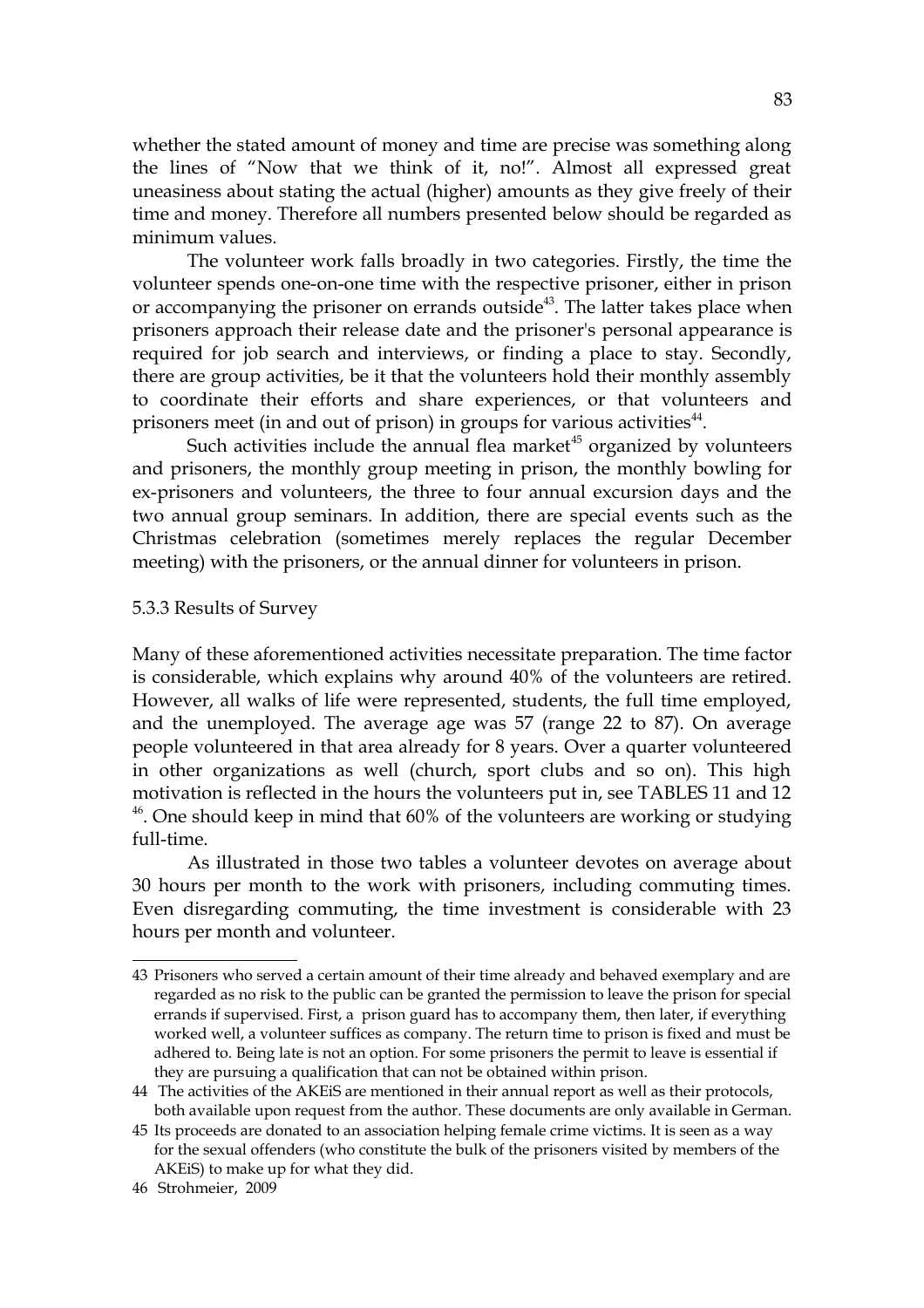|                                              | all volunteers | per volunteer |
|----------------------------------------------|----------------|---------------|
| individual meetings with the 360<br>prisoner |                | 4.5           |
| commuting times                              | 196            | 2.5           |
| total time                                   | 1160           | 14.5          |

TABLE 11 One-On-One Volunteering With the Prisoner (per month, in hours)

Source: Strohmeier 2009

TABLE 12 Group-Work (per month, in hours)

|                 | all volunteers | per volunteer |
|-----------------|----------------|---------------|
| group-work      | 446            | l b           |
| commuting times | 306            | 4             |
| total time      | 1236           | 15            |

Source: Strohmeier 2009

This is true for the financial side of volunteering, too, as can be seen in TABLE 13. These expenses are not reimbursed except for the money spent on travelling to and from prisons. The exact arrangement differs from prison to prison, depending on the respective prison's policy. However, not all volunteers get reimbursed, and not all of those who could get reimbursed take advantage of that offer. Also there is often a limit on the amount up to which reimbursement is possible. Therefore, most of the total costs mentioned in this survey are borne by the volunteers<sup> $47$ </sup>.

| TABLE 13 Volunteer Expenses (per month, in Euro) |  |
|--------------------------------------------------|--|
|--------------------------------------------------|--|

|                    | all volunteers | per volunteer |
|--------------------|----------------|---------------|
| commuting          | 1260           | 16            |
| education/seminars | 450            |               |
| total expenditure  | 3365           | 42            |

Source: Strohmeier 2009

5.3.4 Costs and Benefits of Volunteers in Prison

Each year the average volunteer spends 504 Euro, while providing 276 hours of volunteering for which additional 78 hours of commuting were necessary. Given that Bavaria alone has 1550 (Bayerisches Staatsministerium der Justiz und für Verbraucherschutz 2009 : 106) and Baden-Württemberg another 1190 (Justizministerium Baden- Württemberg 2010) volunteers working with prisoners the savings for the government are sizeable. Assuming that the

<span id="page-83-0"></span><sup>47</sup> The AKEiS for example receives financial support for its seminars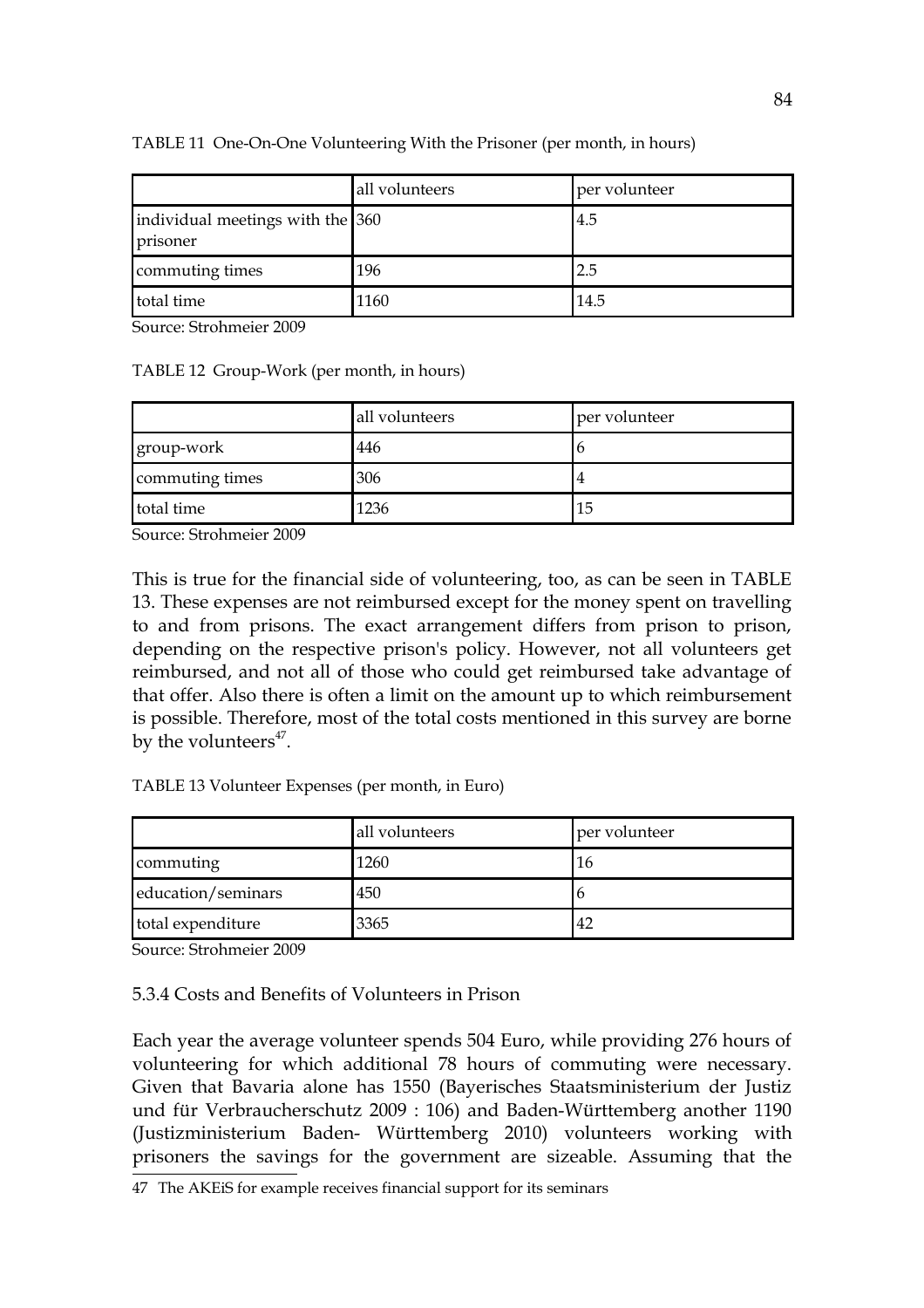number of volunteers per 100 000 citizens and the effort per volunteer nationwide are comparable to the numbers generated in the survey the number of volunteers nationwide is 9687. Their annual expenditure amounts to 4.88 million Euro and 2.67 million hours volunteered plus 756 000 hours of commuting time<sup>[48](#page-84-0)</sup>. Thus it becomes clear that volunteers spend not only a considerable amount of time, but also of their own money. It would be expensive for the government if it had to replace the services volunteers render with paid staff. The exact expense would of course depend on the education level the government would require and the governmental payment structure in force at the time. Currently the lowest average monthly salary is 1540.45  $\epsilon$ (this includes annual additional payments) before deductions for a full-time position. This suggests an hourly wage of 9.625  $\epsilon$ . Paying the volunteers the lowest wage would thus cost the government 25.69 million  $\epsilon$ , not counting the commutes (Öffentlicher Dienst Info 2010), see TABLE 14.

|                                                                              | per<br>volunteer | for all volunteers nationwide (assuming a<br>volunteer density equal to Bavaria and<br>Baden-Württemberg) |
|------------------------------------------------------------------------------|------------------|-----------------------------------------------------------------------------------------------------------|
| time in hours excl. commutes                                                 | 276              | 2 670 000                                                                                                 |
| expenditure by the volunteer                                                 | 504€             | 4 880 000 €                                                                                               |
| costs of paying the volunteer 2656.5 $\epsilon$<br>9.625 $\epsilon$ per hour |                  | $25690000 \in$                                                                                            |
| total (paying and<br>reimbursing)                                            | 3 160.5 €        | 30 570 000 €                                                                                              |

Source: Bayerisches Staatsministerium der Justiz und für Verbraucherschutz 2009; Justizministerium Baden- Württemberg; Peter Strohmeier 2009; own calculations

The government benefits from volunteers not only indirectly via the effort they expend thereby (hopefully) lowering recidivism but also directly because volunteers sometimes substitute for prison guards for example when it comes accompanying well-behaved prisoners on errands trying to find a job or flat. If no volunteer is there to accompany the prisoner a guard would have to go, or more likely in understaffed prisons, the prisoner would simply have to postpone his job and flat hunting until a prison guard is free to go with him. In the worst case that might mean that a prisoner has secured neither a flat nor a job by the time of his release $49$ . Such a scenario would hardly improve their chances at successful reintegration.

The advantage for the government is a highly motivated workforce that inspires and acts as sounding boards when it comes to ideas on how and where to find a job or flat. Further, the presence of volunteers allows prisoners to

<span id="page-84-0"></span><sup>48</sup> All figures rounded; population figures, see the S. Fischer Verlag 2009 : 143, 151-152; volunteer "density" is 1 volunteer per 8 492 citizens

<span id="page-84-1"></span><sup>49</sup> Unless the respective landlord/employer does not demand to meet the prisoner in person.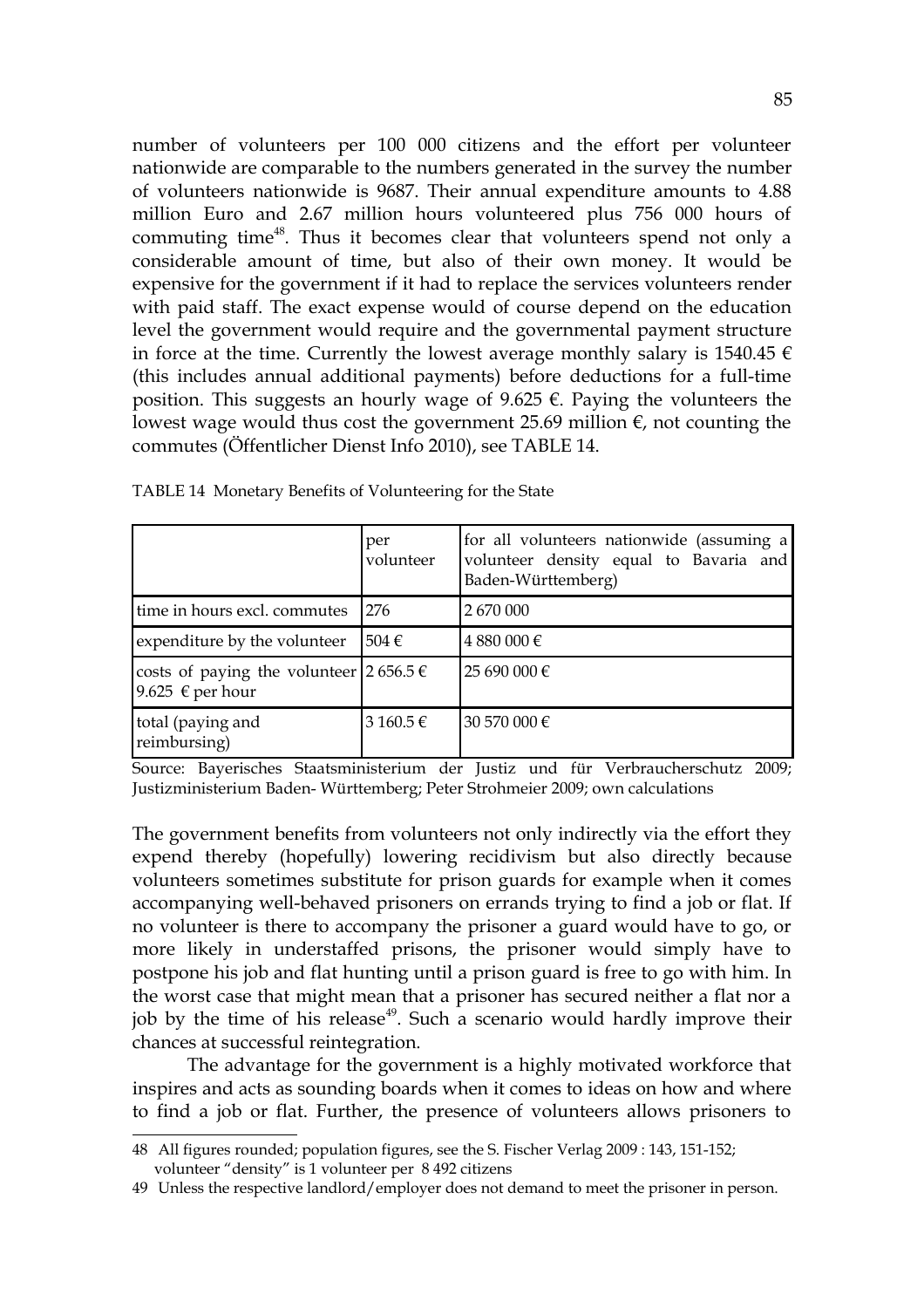develop their social skills by trying out new approaches learned in therapy. Volunteers also provide a window into reality and onto the rules and expectations that adults need to fulfil in society in order to fit in well. Ideally volunteers are role models showing how problems could be dealt with constructively and how to treat people. It therefore seems plausible, despite the lack of empirical research, that volunteers do improve the chances of successful reintegration, while also potentially compensating for staff shortages at almost no cost to the government. An added benefit is that volunteers are able to communicate in their respective environment that people with a criminal past are not monsters, and that people can change. This should improve the chances of society accepting ex-prisoners, compared to a scenario in which there is no volunteer-prisoner interaction. Also government efforts at reintegration including the failures can be better understood by a society with volunteers in their midst explaining the difficulties and the tight line governments have to walk between human rights for all and security for the majority.

On the cost side for the government are the reimbursements for commuting expenses if they are offered (and used). If the attendance of seminars is supported financially this adds to the cost of volunteers. In the case of a prison in Munich, Stadelheim, an annual dinner is given for the volunteers at the end of the year. It takes place within the prison and is prepared by the prison staff and the prisoners working alongside them. The costs should be minimal given that the room is free of charge, the prison staff does not receive additional payment for that event to my knowledge and prisoners are paid very little per hour. The biggest expense is likely purchasing the ingredients.

Volunteers are also insured in case of accidents while volunteering. It covers all volunteers, not just those active in prisons. This cost is born by the government. The state of Bavaria for example entered into a contract with an insurer for that purpose in 2007. However, there are a number of limitations and conditions attached to that insurance. For example it applies only to those who are not already insured via the association/club they joined or via any other insurance policy. The actual costs for volunteers in prison therefore should be relatively low, especially since prisons are rather safe places for visiting volunteers (Bayerisches Staatsministerium für Arbeit und Sozialordnung, Familien und Frauen 2009).

In addition the government generally bears the costs of (re)registering and checking on all volunteers annually plus any other volunteer related administrative effort. While these tasks can be surprisingly time consuming depending on the number of volunteers active in the respective prison the actual additional costs due to volunteers are likely to be low as to my knowledge no additional staff is hired to deal with these tasks. Staff acting as liaison in my experience are often highly motivated individuals who dedicate a considerable amount of their leisure time to deal with volunteer related issues.

Total costs therefore are likely to be rather low and surpassed by the benefits provided by volunteers as measured by time and money expended on their activities. A study by the Katholische Stiftungsfachschule München (Kral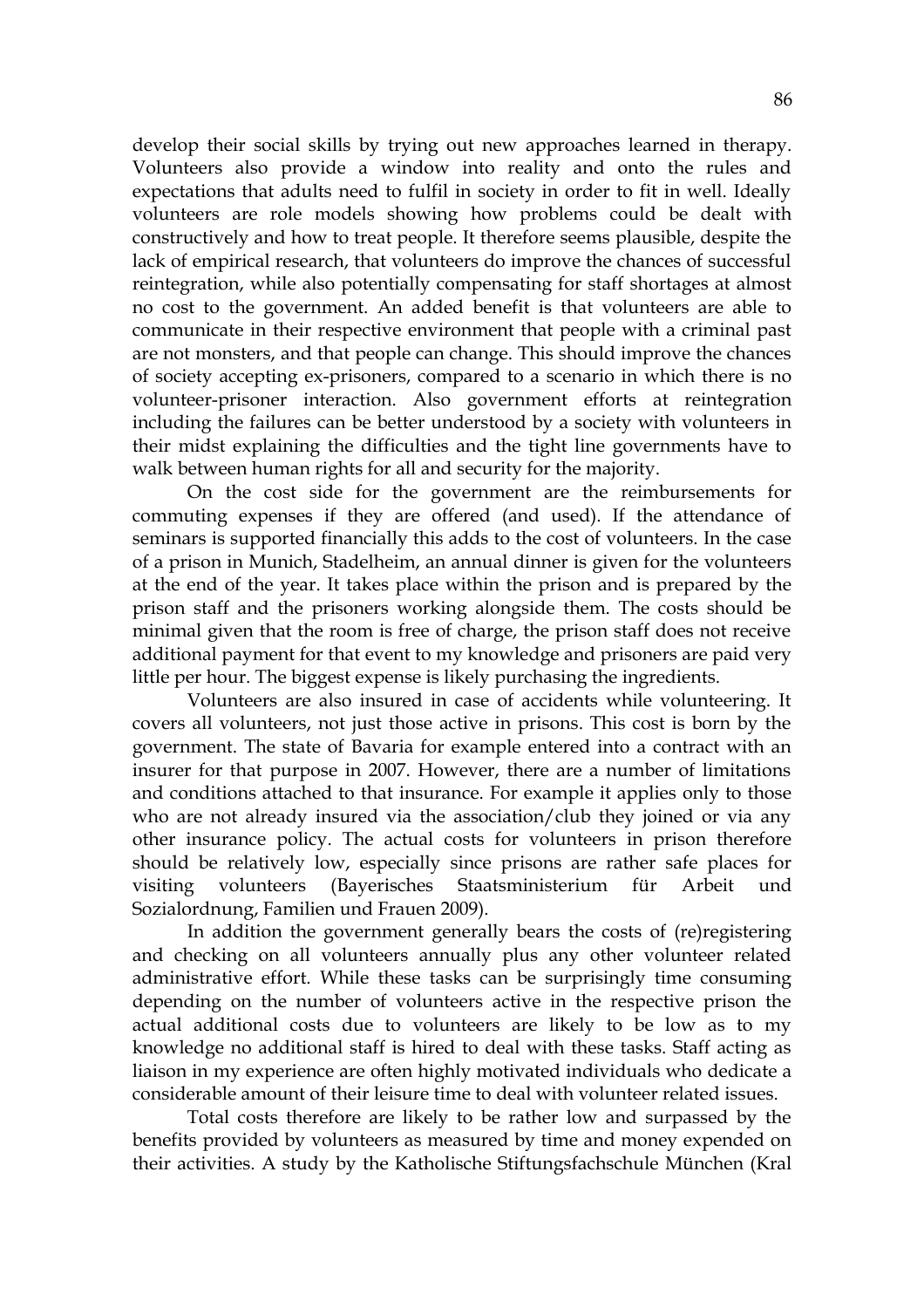& Endres 2008) undertook a cost benefit study of volunteering in various fields such as volunteers manning fire brigades, or volunteers helping young mothers or the elderly. Unfortunately volunteers in prison were not part of their study. However, despite a low assumed hourly wage of  $8 \in \mathbb{R}$  a volunteer were paid the cost benefit analysis suggested that  $1 \in \mathfrak{c}$  of costs generates more than  $6 \in \mathfrak{c}$ benefits, depending on the field and the region.

Volunteers therefore should be seen as valuable resources in the financial sense, too. They could work to society's advantage especially in areas where no special training is required, but a lot of enthusiasm and manpower. To provide the same service on the same scale would be immensely expensive for the state. Just imagine each of the volunteers in Hannover's Lesepaten project had been paid the wage of just above  $9 \in \text{per hour}$ .

Also projects that seem likely to have a positive impact on society but have not yet been proven to work, or have been found to work but yield a rather low net value to society would be ideal for the deployment of volunteers rather than paid staff, provided the project does not require specially trained staff.

In Hannover teaching pupils to read and write was still the domain of those skilled to do it, the teachers. The volunteers provided the time, energy and encouragement that those pupils who struggled needed to practice what they had been taught at school.

In a prison context that means for example that therapy is firmly in the hands of those psychologists working with the prisoners. Volunteers can provide new impulses and give prisoners the possibility to practice and implement what ever insights they gained during therapy, but providing therapy is not their job.

This kind of cooperation, of leaving difficult tasks requiring special training in the hands of trained and paid staff while supplementing their efforts with volunteers when possible and necessary allows well implemented projects to yield benefits at lower costs than otherwise possible.

## 5.3.5 Becker's Theory and Volunteering

Becker did not mention volunteering in his theory of crime, nor does one of the major factors of his model, the probability of detection and conviction p, the severity of punishment f and the level of salaries in the legal sector provide a direct theoretical link to volunteering. The factor "u" however does, as it is meant to capture influences determining the relative pay off of legal and illegal activities. Education and upbringing do influence these payoffs (see section 3.1.3). Each constitutes an important factor in forming the technical and social skills respectively companies expect from their employees. This so called "human capital" was explicitly meant to include values, good behaviour and attitudes by theoreticians like Becker (2002).

While the training/schooling provided by the government within prisons clearly aims at compensating for the low level of education and training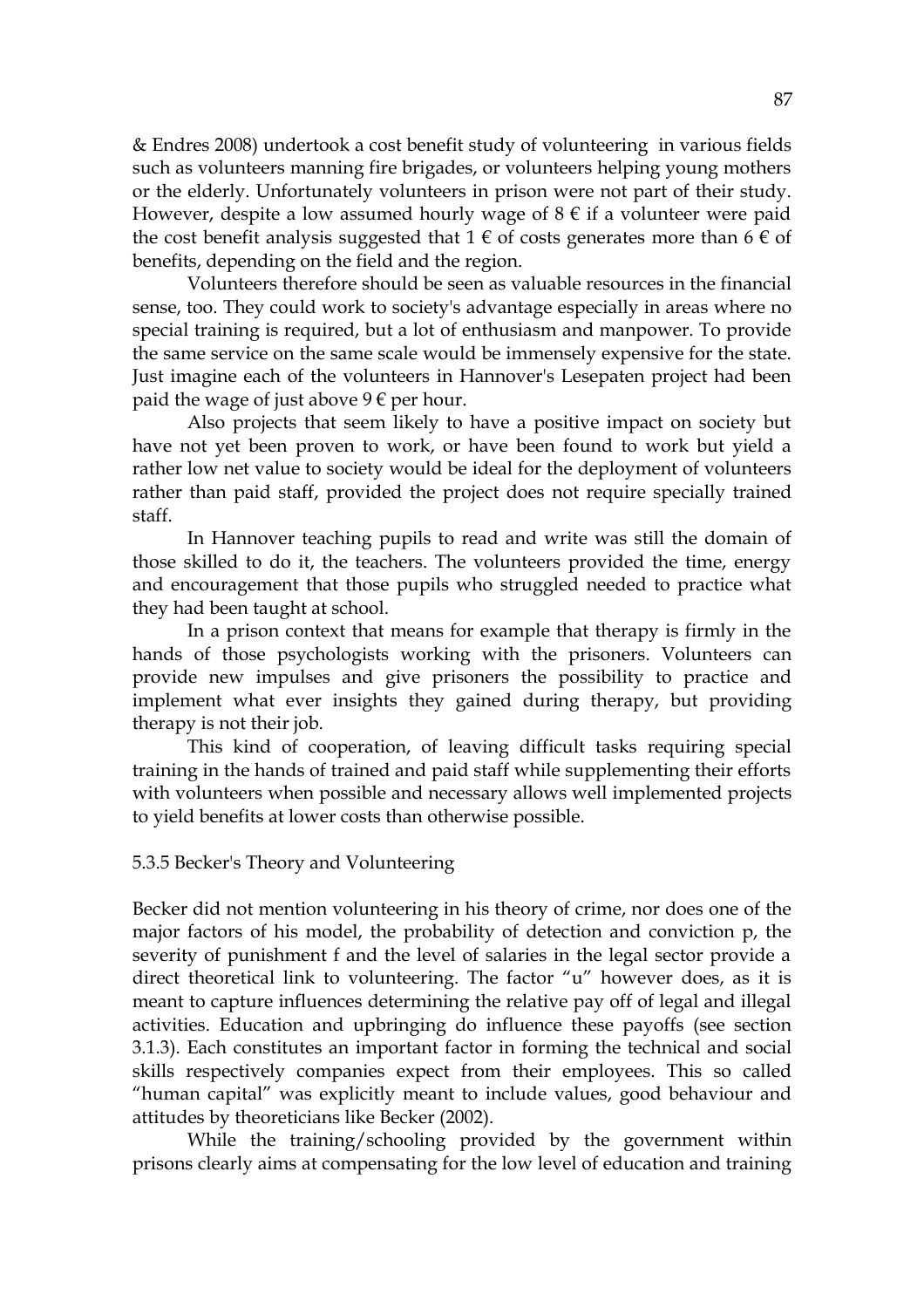of many prisoners, the volunteers assist in increasing the prisoners' human capital. As mentioned in some detail above the presence of volunteers provides prisoners with additional opportunities to learn and practice the required social skills. Thus their immersion in the prison subculture and the concomitant acquisition of what the economic literature calls "criminal capital" is potentially reduced, perhaps even counteracted. At least they are exposed to an opposite influence that could help them to increase their positive human capital. This in turn would mean improved chances of getting a job or a better paid job. Even though families are of utmost importance in teaching their kids the values and attitudes they need for a successful life, volunteers give prisoners the opportunity to engage in some self-improvement and catching-up in that area (Becker 2002).

Therefore volunteering is not without connection to economic theory (or Becker), even though volunteers themselves state religious or psychological motivations more often than reducing recidivism (Strohmeier 2009). They invest in the prisoners' human capital. Incidentally human capital is a topic Becker wrote extensively about stating that "families are the crucial investors in human capital" and that "we have to rely on our people, and basically what human capital does is put people at the centre of any economy, and that is right where they should be" (Becker 2002 : 3). Putting people at the centre is precisely what the volunteers in prison do, too, in line with economic theory, though not inspired by it.

## 5.3.6 Conclusion of Chapter

Summing this chapter up, it becomes clear that the economic theory of crime as developed by Becker and its suggested routes to reduce crime, namely via education inspired a number of programs. The Carrera and Perry Preschool programs intervene exactly at this point, raising educational standards. Participants thus can earn higher wages in the legal sector. While some of the presented programs target the youngsters who are at risk of becoming criminal directly such as those two mentioned above, others, like the "Nurse Family Partnership Program" target their parents.

What they all have in common is that they have been empirically evaluated and found to be cost effective. In general, incentive-based crime prevention programs tend to be more cost effective than early social interventions (Freeman 1999 : 3557-3558). Some are even advocated by economists such as Donohue to reduce crime and its financial burden. It should be noted that raising education alone will leave some categories of crime unaffected at best. White collar crime for example requires a good education because the positions of trust and power that render white collar crime possible are usually unobtainable without it (Lochner 2004 : 30-31).

In the USA the economic way of thinking about crime is far more influential than in Germany, where the efforts at crime reduction such as e.g. Lothar Kannenberg's "Boxcamp" or the widespread system of volunteers are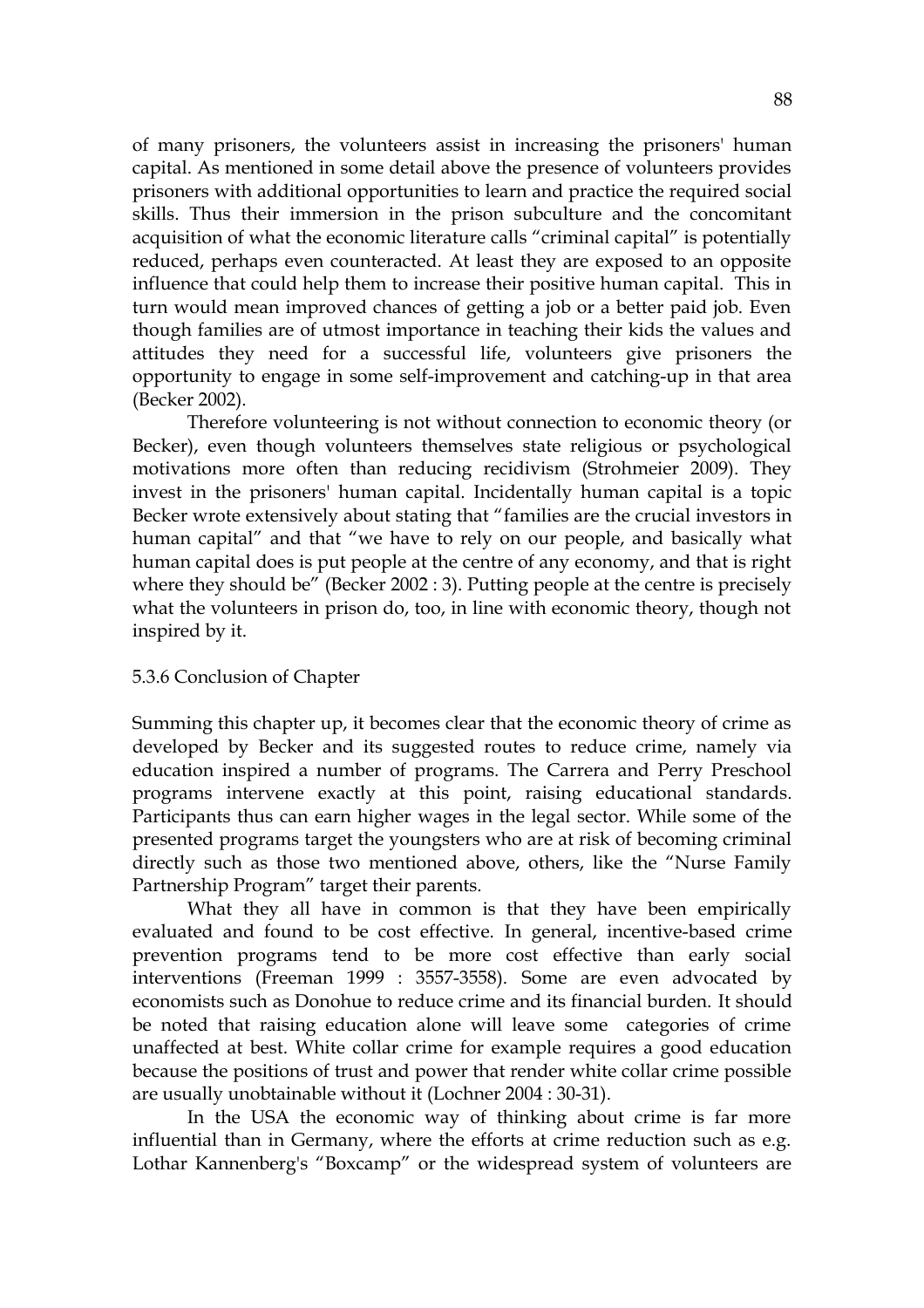more influenced by a psychological/sociological approach to crime. The same holds for the schooling and job-training programs in prisons. They are motivated by the experience that youngsters in a stable environment and a steady job are less likely to get into trouble with the law, rather than by economic theories of crime.

However, the "Nurse Family Partnership Program", a successful American program, has been piloted in Germany and is evaluated empirically. In general one can observe an increased interest in empirical evaluation of crime fighting efforts in Germany. One should bear in mind though that crime reduction measures might very well have a link to the economic thinking of crime even though their introduction was not motivated by it. The German system of volunteers in prison is a case in point, as are the schooling opportunities within the prison system. Neither feature was initiated because of economic insights into the causes of crime, but by a psychological/sociological understanding of crime and the desire to give fellow humans a chance to get their lives in order.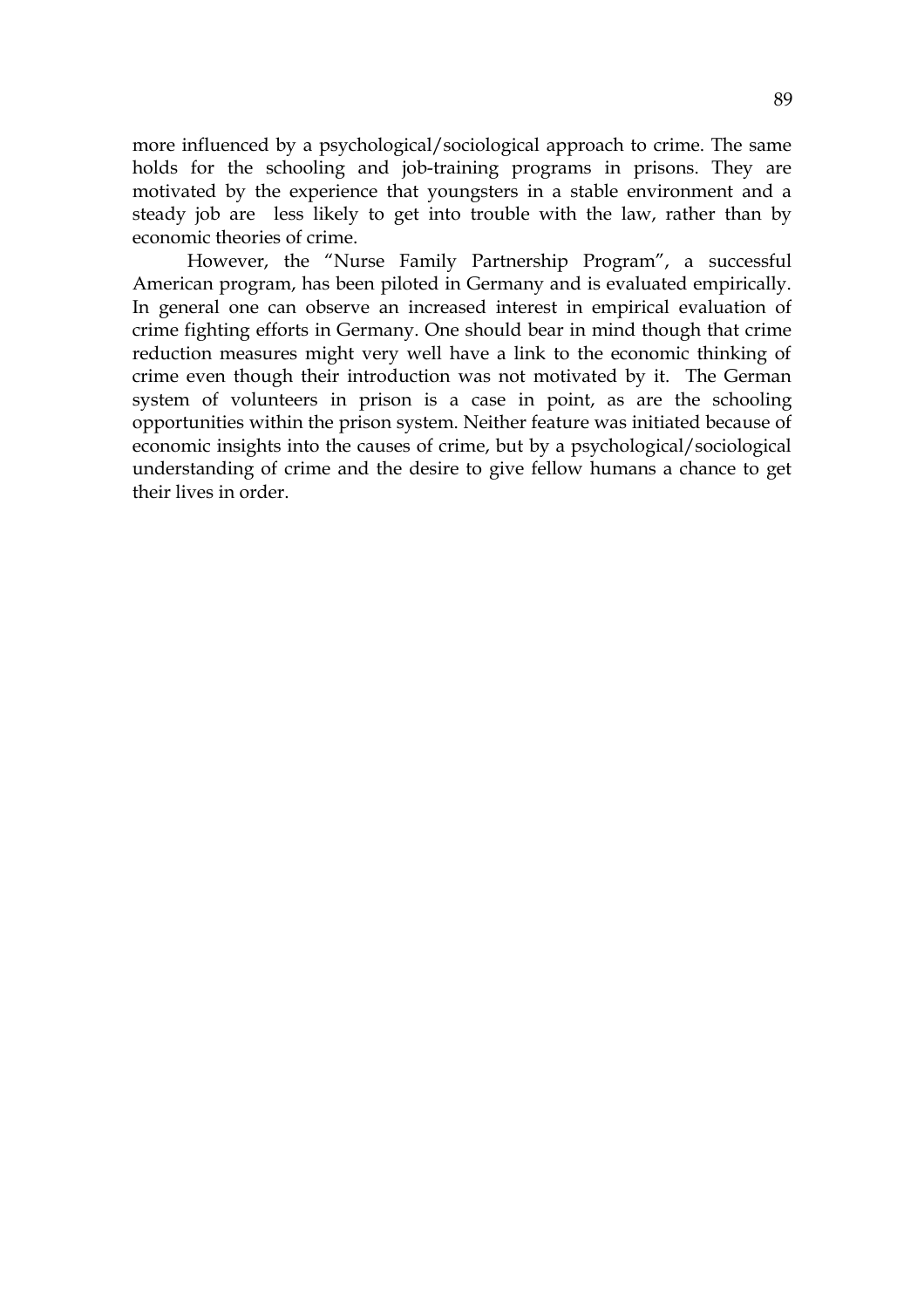# **6 Conclusion**

The topic of crime, its costs and possible crime reduction measures is an extensive and complicated subject matter. This paper aimed at providing a picture as adequately as possible, despite the many areas that would need more space for fuller development. In many cases more research is needed. This is particularly true because the economist perspective on crime is relatively new and many contentious issues have yet to be resolved. This pertains especially to Germany, where research on crime by economists is relatively recent.

What became clear despite measurement problems is that crime directly and indirectly costs German society 72.7 billion Euro annually**,** a multiple of the official cost of crime estimate. Especially the incorporation of immaterial damages and of the value of lives lost led to this increase in the costs estimate, even though conservative estimates were used and many aspects of the cost of crime have not been estimated at all. This suggests three things: Firstly, the necessity of finding ways to evaluate the remaining cost components and improving the estimates presented here. A more accurate cost estimate allows better informed decisions to be made. One such decision being to what extent resources should and could be spent (even profitably) on reducing crime.

Secondly, intensified research into the causes of crime from an economic perspective and its linkages with economic as well as other factors should be undertaken. This should not be misconstrued as an attempt to invalidate in anyway psychological, sociological explanations of crime and suggestions on how to deal with it. Rather the economic perspective offers additional insights into the causes of crime and thus offers an additional avenue to crime fighting besides more traditional approaches. The justice system (including parole and probation) should be reformed with the insights gained over the last decades in mind. For example society should choose the likelihood of apprehension and conviction p and the severity of punishment f carefully. The likelihood of apprehension has been found to deter more than the severity of punishment. Further, the more severe the punishment, the more costs society incurs e.g. via paying for prison sentences. The beneficial incapacitation effect of prison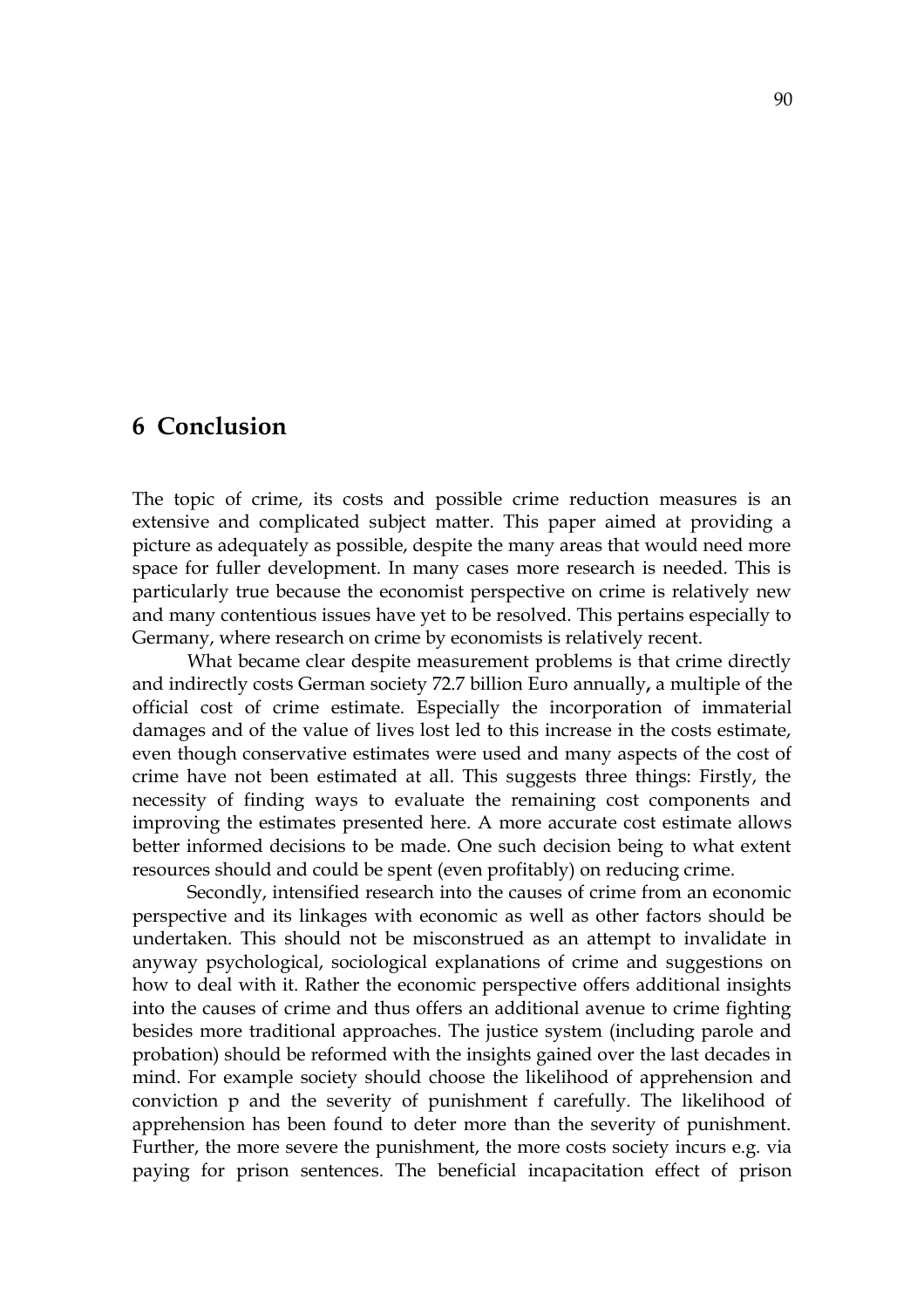therefore should be weighed carefully against its costs, the seriousness of the offenders' crime, the likelihood of the offender re-offending and the risk of the offender accumulating criminal capital while in prison. Otherwise society runs the risk of increasing the social loss from crime by over-incarceration as some states in the USA do. Further, society faces a trade-off between high apprehension and conviction costs and lower actual crime rates when choosing a high probability of apprehension and conviction or conversely lower apprehension costs but more crime if a low probability of conviction is chosen. It will depend on the prevailing circumstances which levels of severity and probability of apprehension are minimizing the social loss from crime.

Another result of research was that swift and certain punishments (even if relatively low level) deter more than very severe, uncertain punishments that might be meted out after a long delay. This suggests re-designing the justice system, its procedures and punishments with that in mind. The parole system of Hawaii was transformed by the H.O.P.E. initiative from a sham into an effective and cheap(er) deterrent. This was possible only by co-operation of the police, the judges, the local prisons and parole officers. Such cooperation will often be necessary to successfully implement measures that allow moving from a high crime equilibrium to a low crime equilibrium. While moving from a high crime equilibrium to a low crime equilibrium is costly over the duration of the process, expenditure in the low crime equilibrium can be much lower without any loss of safety. This would free economic resources in the long term and increase economic well-being. Also policing strategies such as "dynamic concentration" could render even the transformation process cheaper than expected.

Last but not least, the other important implication of Becker's theory should not be forgotten: improving education and training especially of those with low levels of education is likely to reduce crime, as is an improvement in legal salaries, or the labour market. So education and labour market policies, even tax and transfer regimes can impact on crime and could be potentially used to reduce it.

Thirdly, rehabilitation schemes and prevention measures should be devised in a way that takes on board the lessons learned in research. Most programs should focus on people of a low socio-economic background and aim at raising educational achievements to make legal employment more profitable (and obtainable). Also programs improving the parents' parenting skills are indirectly recommended by Becker's human capital approach. So far such programs have been more common in the USA than in Germany, but there is change on the way. Some newer projects in Germany such as the "Boxcamp" and a "Family Nurse" type program have been implemented as pilot projects and are under ongoing empirical evaluation. Once a scheme has been found to work in practice it should be scaled-up.

In order to know what works it is vital for Germany to establish a nationwide-long-term recidivism data-bank. To that end such a data-bank should for example contain data about the following aspects: therapy or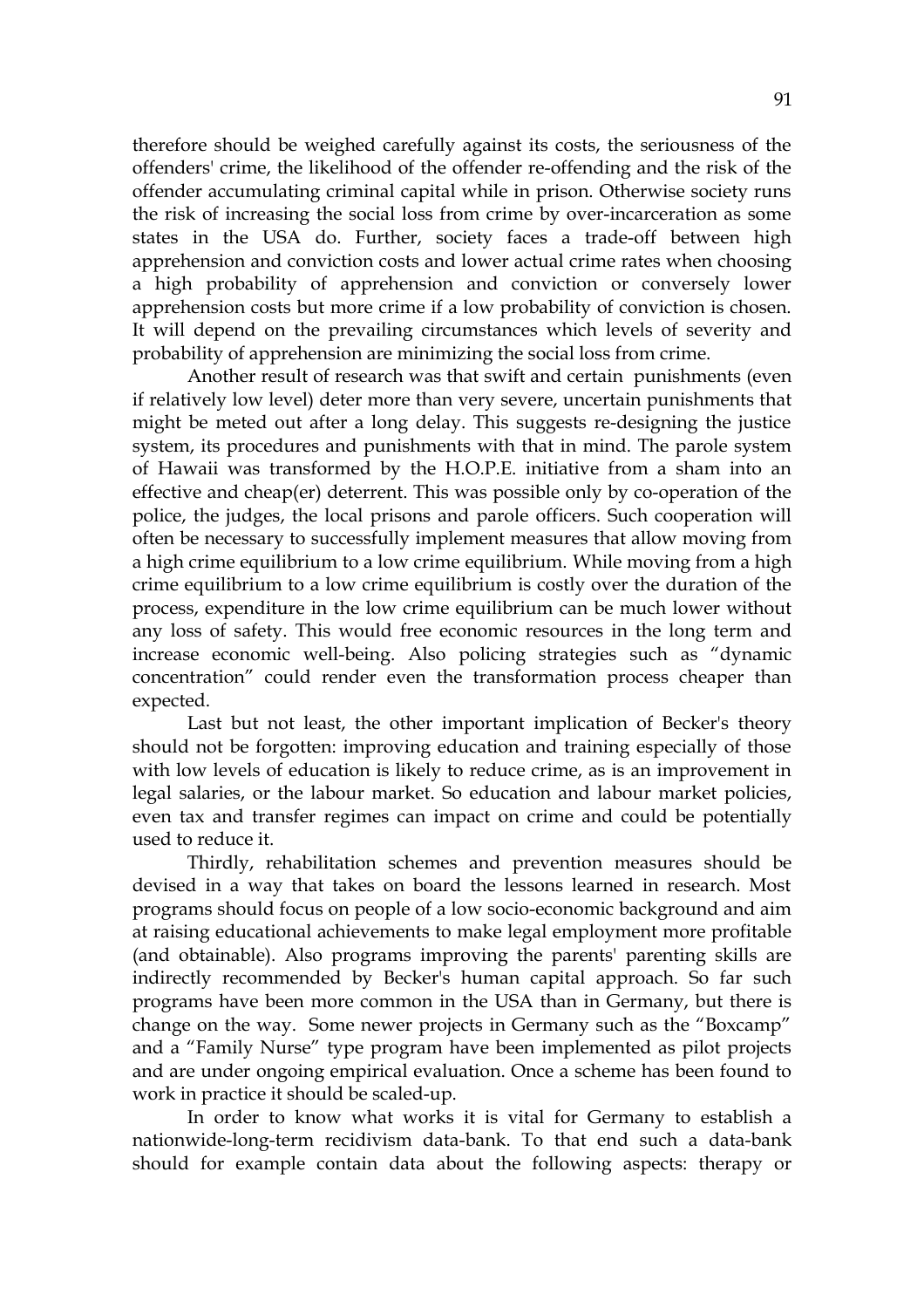potentially therapeutic measures the offender took part in while in prison; any schooling/training the offender might have received; contact with family, friends, volunteers; participation in social groups of any kind, or interest in religious matters; substance abuse problems, its treatment and result; and the extent to which the inmate was prepared for release into society. All these aspects should be addressed in such a recidivism-data-bank additionally to the complete offence history, the track record of earlier arrests, rehabilitation programs, social work and so on. Of course general socio-economic factors such as age, employment status (before imprisonment), education, job training and experience, religious affiliation (if any), family status etcetera should also be part of this data-bank. However, such a detailed data-bank is a thorny subject, as it invades the private sphere of the individual and special arrangements might be necessary to reconcile the constitutional rights of offenders with the legitimate interest of society in knowing which measures work. Nevertheless having detailed and accurate recidivism data is essential for any meaningful empirical evaluation of the prison system, rehabilitation programs and the work of volunteers.

Another important field for future research is the volunteers in German prisons. One aspect of inquiry could be what determines whether or not somebody decides to volunteer, and how much effort is exerted. Economic lifetime allocation models probably could already answer that. However, further research might provide answers to specific questions. More important is another potential focus of volunteer related research, namely their effects on their "charges". Given the high motivation of volunteers and their considerable potential for investment into the human capital of prisoners and ex-prisoners, a lowering effect on recidivism seems likely, but empirical evidence to that effect is missing in Germany. Their work should be evaluated with respect to its effect on recidivism as well as with respect to its cost benefit ratio. An additional point in volunteer related research should be how to improve the results of their work. Since volunteers interact with prisoners in order to help them, being able to draw on scientific insights to become better at that would be of great advantage to prisoners and volunteers alike.

Volunteers play a role in crime reduction efforts outside of prisons, as well. Their impact there also should be evaluated scientifically. In general given the limited knowledge we have about the effectiveness of volunteers today, they are ideal for projects with uncertain or proven but small benefits, at least if the project does not require specialists.

Summing up, there is considerable scope for future research and increased co-operation of the various security related actors such as the police, the courts and prisons as well as government departments such as for health, education and labour that are not primarily concerned with crime fighting in order to improve policies and re-design procedures with crime reduction in mind. Programs that are found to be working and cost effective as pilot schemes should be scaled up and enacted nationwide to bring down the financial burden of crime in Germany, which at almost 73 billion Euro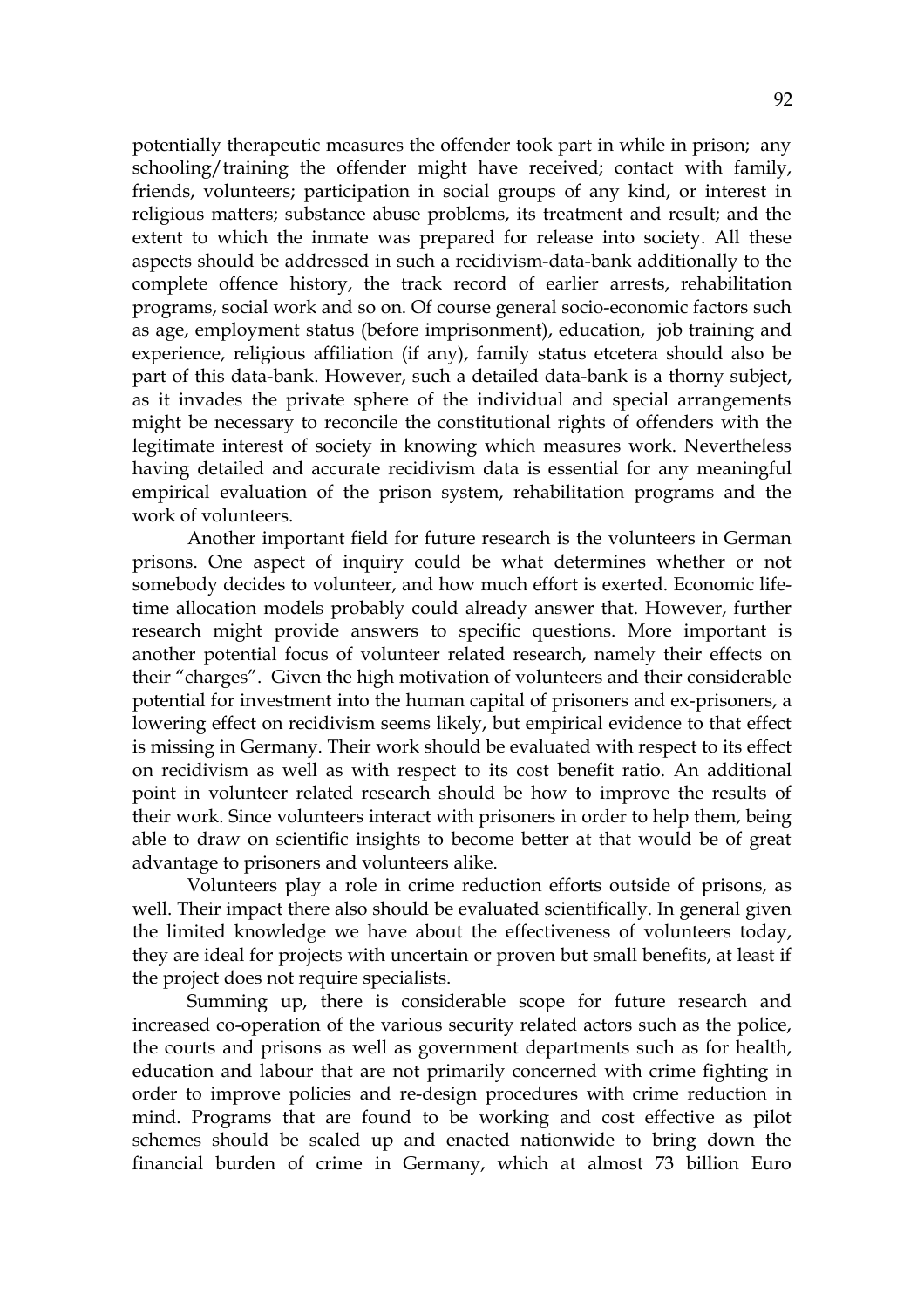(conservatively estimated) is considerable.

The potential costs of not working towards the rule of law are described in a recent report by the United Nations Office on Drugs and Crime (UNODC): "Economic analysis has consistently shown a clear correlation between weak rule of law and weak socio-economic performance. Some observers also report a cause-effect relationship: in countries ravaged by crime and corruption, and where governments have lost control of their territory, the poor suffer the most. Services are either delayed or never arrive. Citizens have poor access to justice, health and education and often face rising food prices. Poorly governed countries are the most vulnerable to crime and pay the highest price in terms of erosion of social and human capital, loss of domestic savings, reduction of foreign investment, white-collar exodus ("brain drain"), increased instability and faltering democracy. Seen in this light, the rule of law takes on a whole new importance: when established, it can unleash the welfare potential of nations." (United Nations Office on Drugs and Crime 2009 : 15).

While this was written with developing countries in mind, the message for a developed country like Germany is clear nevertheless. Its high standard of living and even its potential for economic growth depends partially on the continued rule of law. Any improvements in that area would yield considerable economic benefits. These would be twofold, a safer country in which less people suffer mental and physical pain from victimization while simultaneously freeing and generating scarce resources that can be put to productive use elsewhere to society's benefit.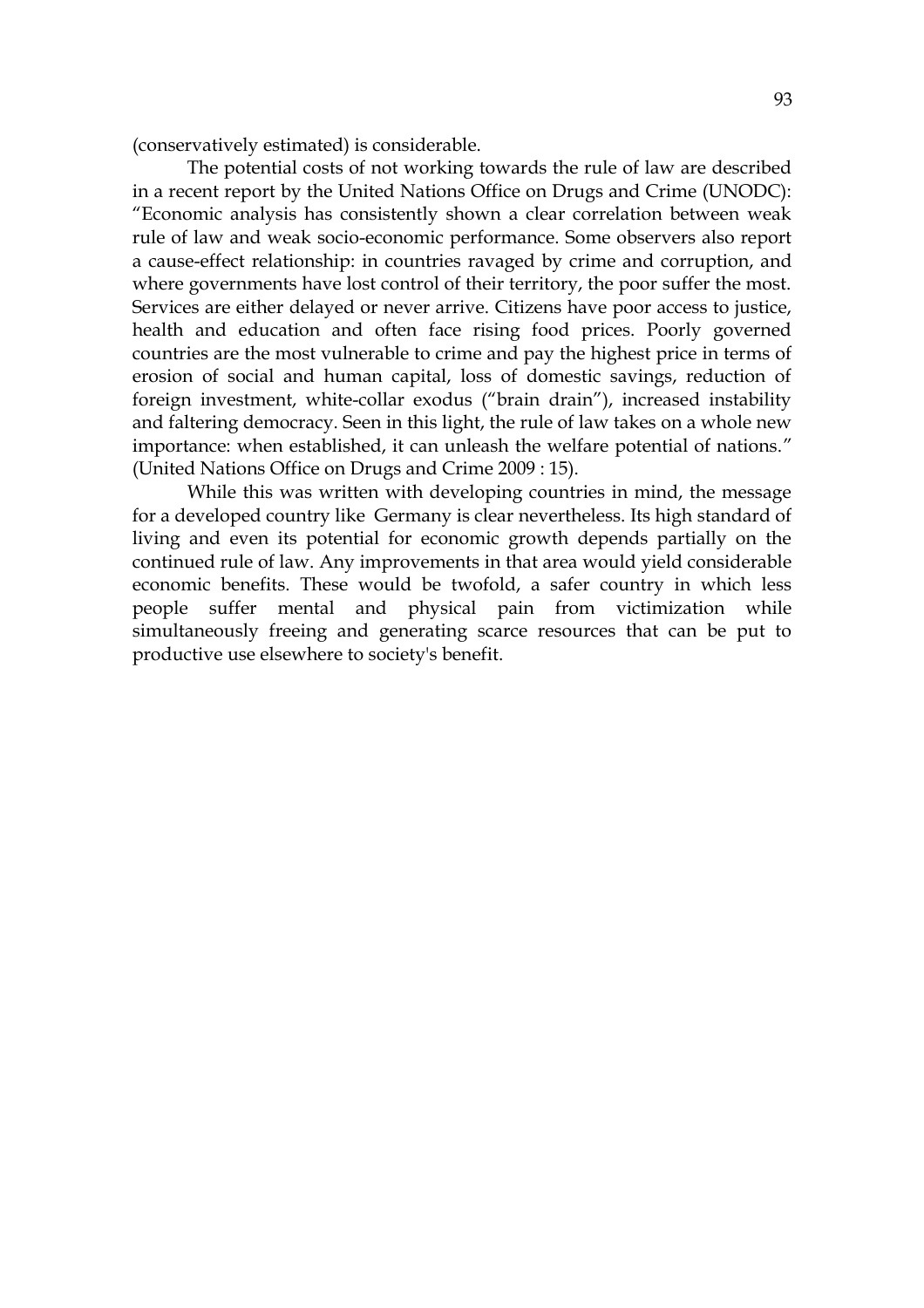# **References:**

- Abold, S., Baier, D. & Pfeiffer, C., 2008. Jugendgewalt und Jugenddelinquenz in Hannover: Aktuelle Befunde und Entwicklungen seit 1998 (KFN-Forschungsbericht, No. 105). [pdf] Hannover: Kriminologisches Forschungsinstitut Niedersachsen e.V. (KFN) Available at:<http://www.kfn.de/versions/kfn/assets/fb105.pdf> [Accessed s.d.]
- Andersson, D.A., 1999. The Aggregate Burden of Crime. *Journal of Law and Economics*, [Online], Vol. 42, No. 2, pp. 611-642 Available at:<http://www.jstor.org/pss/725699> [Accessed 20.11.2010]
- \_\_\_\_, 2002. The Deterrence Hypothesis and Picking Pocket's at the Pickpocket's Hanging. *American Law and Economics Review,* [Online],Vol. 4, No. 2, pp. 295-313
	- Available at: <http://web.centre.edu/david/>scroll down and click on: Research

[Accessed 19.02.2010 ]

Anon, 2007. Ude kritisiert Ruf nach härteren Strafen. Süddeutsche Zeitung (SZ), [Online], 25 December.

Available at:<http://www.sueddeutsche.de/muenchen/688/428443> [/text/](http://www.sueddeutsche.de/muenchen/688/428443/text/)

[Accessed 10.12.2009]

- \_\_\_\_, 2008a. Mit Zwang geht hier gar nichts. FAZ, [Online], 2 January. Available at:<http://www.faz.net/s/Rub8D05117E1AC946F5> BB438374CCC294CC/Doc~EC2D217C1D7184CC6ABC5682 B8D9C168A~ATpl~Ecommon~Scontent.html [Accessed s.d.]
- \_\_\_\_, 2008b. Menschen 2008 /Rückendeckung aus Berlin, Interesse aus Wien. Waldeckische Landeszeitung, [Online] (updated after 12.07.2010) Available at: [http://www.waldeckischelandeszeitung.de](http://www.waldeckischelandeszeitung.de/) [/menschen08/lotharkannenberg.html](http://www.waldeckische-landeszeitung.de/menschen08/lotharkannenberg.html) only in Google's cache [Accessed s.d.]
- \_\_\_\_, 2009. Gefahrenzulage für Lehrer gefordert. Focus, [Online], 16 March. Available at:<http://www.focus.de/panorama/welt/winnenden/>  [amoklauf-](http://www.focus.de/panorama/welt/winnenden/amoklauf-) [gefahrenzulage-fuer-](http://www.focus.de/panorama/welt/winnenden/amoklauf-gefahrenzulage-fuer-) [lehrer-gefordert\\_aid\\_380753.html](http://www.focus.de/panorama/welt/winnenden/amoklauf-gefahrenzulage-fuer-lehrer-gefordert_aid_380753.html) [Accessed 28.03.2009]
- \_\_\_\_, 2010a. Briefing Rough Justice in America. The Economist, [Online], 22 July.

Available at: [http://www.economist.com/node/16636027story\\_id](http://www.economist.com/node/16636027story_id) [=16636027](http://www.economist.com/node/16636027?story_id=16636027)

[Accessed 18.08.2010]

\_\_\_\_, 2010b. Guns and state borders-Trekking north. The Economist, [Online], 30 September.

Available at:<http://www.economist.com/node/17151375> [?](http://www.economist.com/node/17151375?story_id=17151375)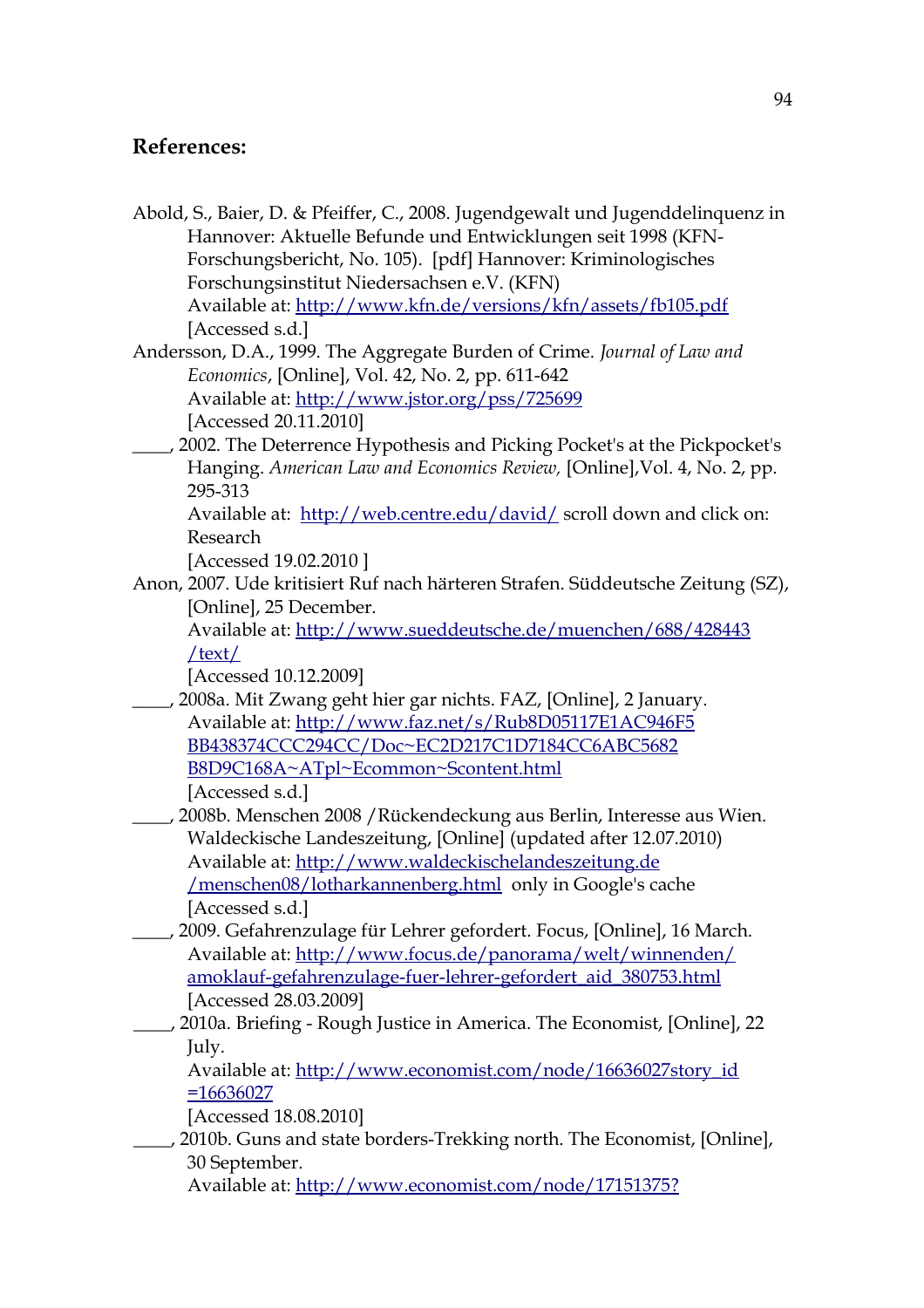story id=17151375

[Acessed 29.11.2010]

Arbeitsbetriebe der Bayerischen Justizvollzugsanstalten, 2009. *Arbeitsbetriebe der Bayerischen Justizvollzugsanstalten*. [Internet] (Updated 2010) Available at: [http://www.jva.de/index\\_html](http://www.jva.de/index_html) [Accessed 18.08.2010]

Arbeitsgemeinschaft für Sicherheit der Wirtschaft & VDI/VDE Innovation + Technik GmbH, 2008. *Marktpotenzial von Sicherheitstechnologien und Sicherheitsdienstleistungen, Thema: Der Markt für Sicherheitstechnologien in Deutschland und Europa – Wachstumsperspektiven und Marktchancen für deutsche Unternehmen Schlussbericht .* [pdf] Berlin: VDI/VDE Innovation + Technik GmbH, Arbeitsgemeinschaft für Sicherheit der Wirtschaft Available at: <http://www.aswonline.de/downloads/Studie> [\\_](http://www.asw-online.de/downloads/Studie_Sicherheitstechnologien_09.pdf) [Sicherheitstechnologien\\_09.pdf](http://www.asw-online.de/downloads/Studie_Sicherheitstechnologien_09.pdf) [Accessed s.d.]

Ayres, I. & Donohue III., J. J., 2003a. Shooting Down The More Guns, Less Crime Hypothesis. *Stanford Law Review*, [Online], Vol. 55, No. 4, pp. 1193-1312

Available at: <http://www.nber.org/papers/w9336> [Accessed s.d.]

- \_\_\_\_, 2003b. The Latest Misfires in Support of the "More Guns, Less Crime". *Stanford Law Review*, [Online], Vol. 55, No. 4, pp. 1371-1398 Available at: [http://works.bepress.com/john\\_donohue/10/](http://works.bepress.com/john_donohue/10/) [Accessed s.d.]
- Baier, D., Pfeiffer, C. & Windzio, M., s.d. Jugendliche mit Migrationshintergrund als Opfer und Täter. In: W. Heitmeyer & M. Schröttle, eds. 2006. *Gewalt: Beschreibungen-Analysen-Prävention* Bonn: Bundeszentrale für politische Bildung, Band 563, pp. 240-269
- \_\_\_\_, 2008. Entwicklung der Jugenddelinquenz und ausgewählter Bedingungsfaktoren seit 1998 in den Städten Hannover, München, Stuttgart und Schwäbisch Gmünd (KFN-Forschungsbericht, No. 104). [pdf] Hannover: Kriminologisches Forschungsinstitut Niedersachsen e.V. (KFN) Available at:<http://www.kfn.de/versions/kfn/assets/fb104.pdf> [Accessed s.d.]
- Bayer, P., Hjalmarsson, R. & Pozen, D., 2009. Building Criminal Capital behind Bars: Peer effects in Juvenile Corrections. *The Quarterly Journal of Economics*, [Online], Vol. 124, No. 1, pp. 105-147. Available at:<http://ideas.repec.org/p/nbr/nberwo/12932.html> [Accessed s.d.]
- Bayerisches Staatsministerium der Justiz und für Verbraucherschutz, 2007. Grundsteinlegung für neues Frauengefängnis und Jugendarrestanstalt in München / Merk: "Zusätzliche Haftplätze und Räumlichkeiten sorgen für einen modernen und sicheren Strafvollzug!". 23. Mai Pressemitteilung 74/07 [Online]

Available at:<http://www.justiz.bayern.de/ministerium/presse/archiv> [/2007/detail/74.php](http://www.justiz.bayern.de/ministerium/presse/archiv/2007/detail/74.php)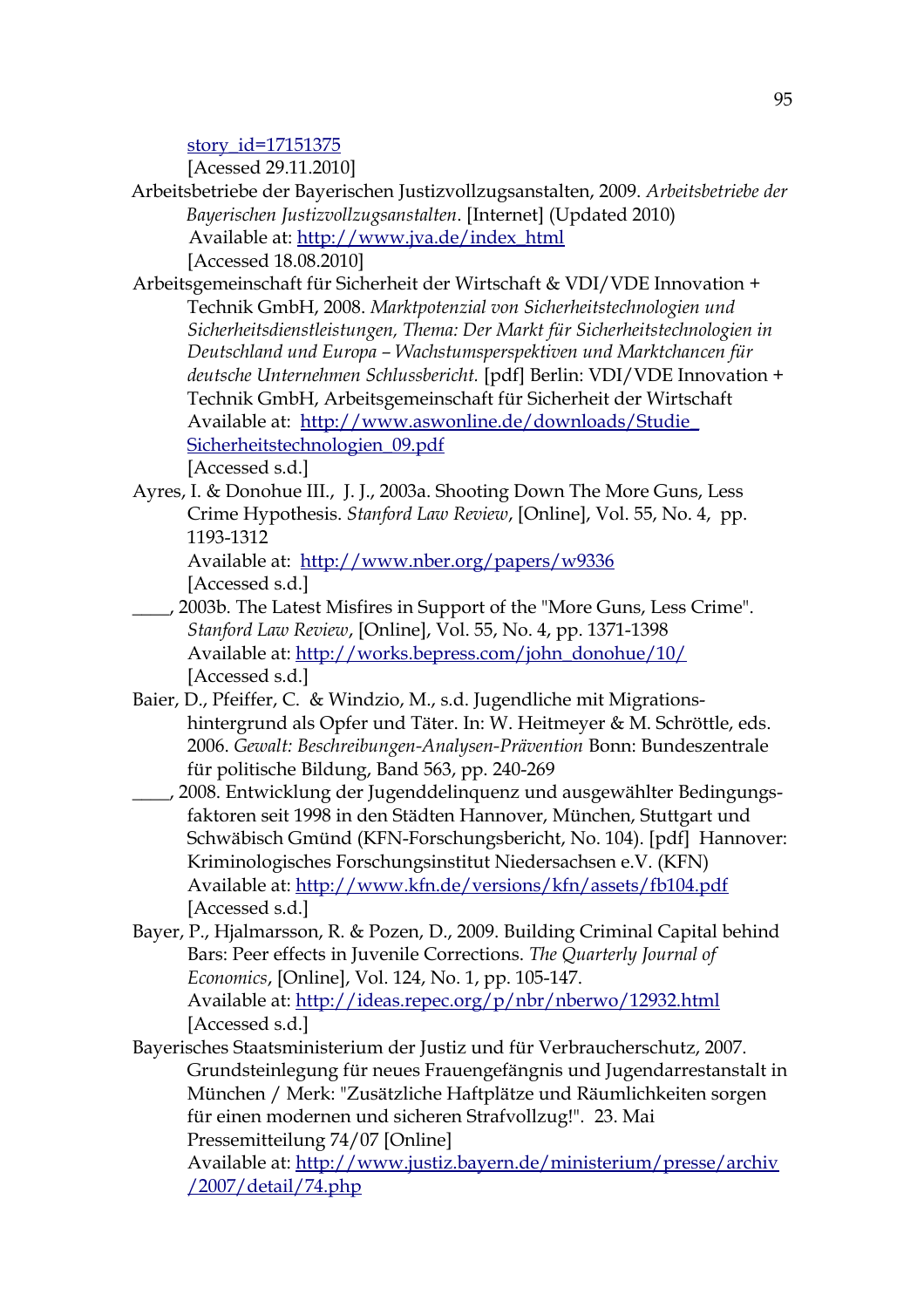[Accessed 13.12.2009]

\_\_\_\_, 2009. Justiz in Bayern. [pdf] München: Bayerisches Staatsministerium der Justiz und für Verbraucherschutz

Available at:<http://www.verwaltung.bayern.de/Anlage4000638/> [JustizinBayern.pdf](http://www.verwaltung.bayern.de/Anlage4000638/JustizinBayern.pdf)

[Accessed s.d.]

Bayerisches Staatsministerium für Arbeit und Sozialordnung, Familien und Frauen, 2009. Bayerische Ehrenamtsversicherung [pdf] München: Bayerisches Staatsministerium für Arbeit und Sozialordnung, Familien und Frauen

Available at:<http://www.verwaltung.bayern.de/Anlage1803513/>  [Bayerische](http://www.verwaltung.bayern.de/Anlage1803513/Bayerische) [Ehrenamtsversicherung.pdf](http://www.verwaltung.bayern.de/Anlage1803513/BayerischeEhrenamtsversicherung.pdf)

[Accessed 25.10.2010]

- Becker, G. S., 1968. Crime and Punishment: An Economic Approach. *The Journal of Political Economy*, [Online], Vol. 76, No. 2, pp. 169-217 Available at:<http://www.jstor.org/pss/1830482> [Accessed 20.02.2009]
- \_\_\_\_, 1995. The Economics of Crime. *Cross Sections*. [pdf]. Federal Reserve Bank of Richmond, Virginia Available at:<http://www.richmondfed.org/publications/research/> special\_reports/economics\_of\_crime/pdf/economics\_of\_crime.pdf

[Accessed s.d.]

\_\_\_\_, 2002. Human Capital. A speech by Becker. [pdf] On the website of the University of Montevideo, Uruguay. Not officially published. Available at:<http://www.um.edu.uy/docs/revistafcee/2002>  [/humancapital](http://www.um.edu.uy/docs/revistafcee/2002/humancapital) [Becker.pdf](http://www.um.edu.uy/docs/revistafcee/2002/humancapitalBecker.pdf)

[Accessed 14.04.2010]

Berufsverband Strafvollzug, JVB-Online, Landesverband der Bayerischen Justizvollzugsbediensteten eV., 2008. Diskussion um die Verschärfung des Jugenstrafrecht. *JVB-Online*, [Internet]16.01.2008.

Available at: [http://www.jvb-bayern.de/navi/index\\_aktuell.html](http://www.jvb-bayern.de/navi/index_aktuell.html) [Accessed 09.12.2009]

\_\_\_\_, 2009a.Personalknappheit führt zu dramatischen Folgen im Strafvollzug – BSBD kritisiert Stopp des Handyblocker-Projektes in Berlin. *JVB-Online*, [Online] 20.07.2009.

Available at: [http://www.jvb-bayern.de/navi/index\\_aktuell.html](http://www.jvb-bayern.de/navi/index_aktuell.html) [Accessed 09.12.2009]

\_\_\_\_, 2009b. BSBD: "Das ist der richtige Weg!" Bayern stoppt PPP-Projekt und damit Privatisierung des Strafvollzugs wegen zu hoher Kosten. *JVB-Online*, [Online] 16.10.2009.

Available at: [http://www.jvb-bayern.de/navi/index\\_aktuell.html](http://www.jvb-bayern.de/navi/index_aktuell.html) [Accessed 09.12.2009]

Block, M., K. & Lind, R., C., 1975a. Crime and Punishment Reconsidered. *The Journal of Legal Studies*, [pdf], Vol. 4, No. 1, pp. 241-247 Available at:<http://www.jstor.org/stable/724107>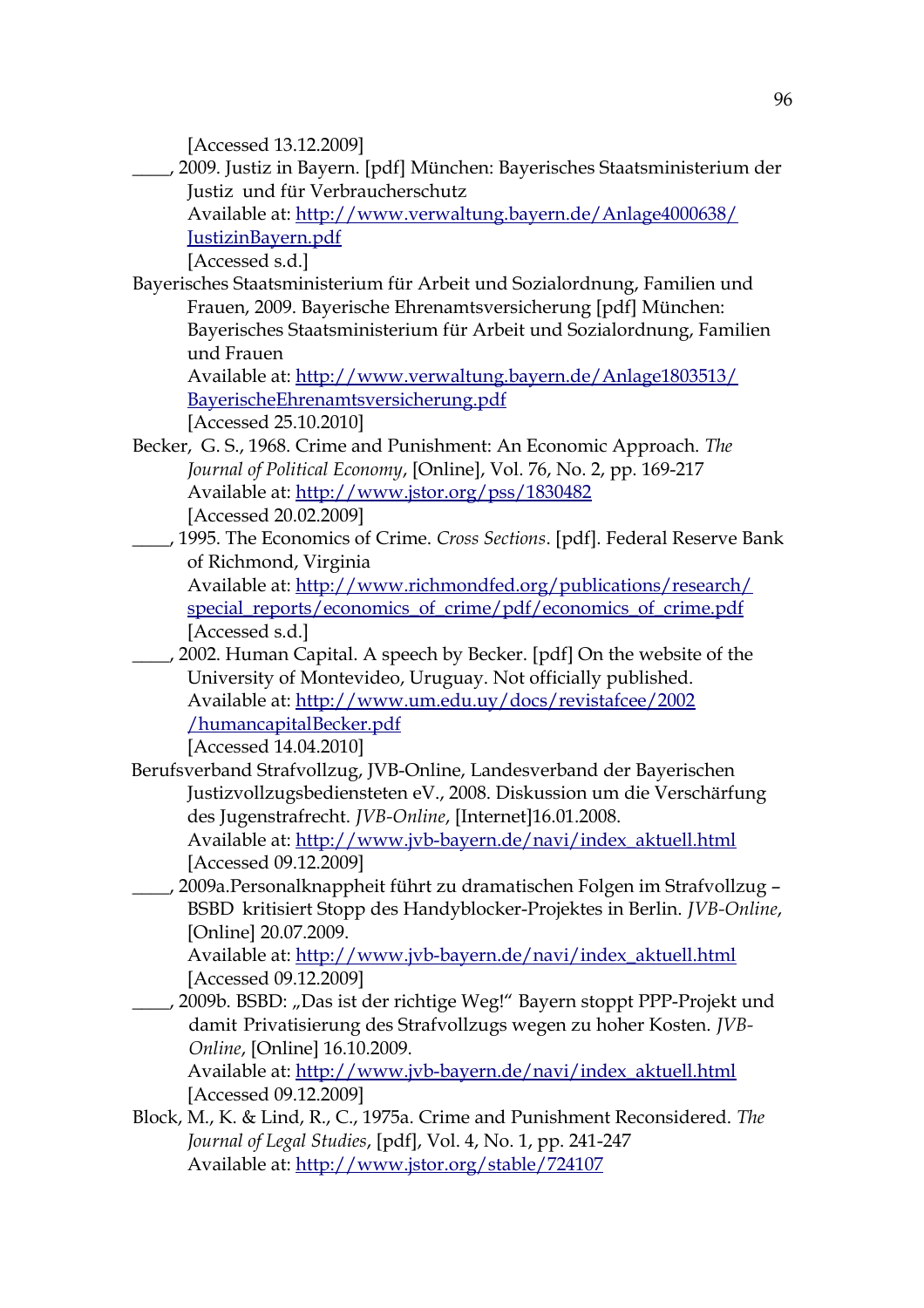[Accessed 18.11.2010]

- \_\_\_\_, 1975b. An Economic Analysis of Crimes Punishable by Imprisonment. *The Journal of Legal Studies*, [pdf], Vol. 4, No. 2, pp. 479-492 Available at: <http://www.jstor.org/stable/724151> [Accessed 17.11.2010]
- \_\_\_\_, & Heineke, J., M. 1975. A Labor Theoretic Analysis of the Criminal Choice. *The American Economic Review*,[pdf], Vol. 65, No. 3, pp. 314-325 Available at: <http://www.jstor.org/stable/1804836> [Accessed 17.11.2010]
- Bräuninger, M., et al., 2008. *Berenberg Bank HWWI: Strategie 2030 Sicherheitsindustrie.* [pdf] Hamburg: Hamburgisches WeltWirtschaftsinstitut (HWWI), Berenberg Bank

Available at:<http://www.hwwi.org/fileadmin/hwwi/Publikationen/> Partnerpublikationen/Berenberg/Berenberg\_Bank\_HWWI\_Strategie 2030\_Sicherheitsindustrie.pdf

[Accessed at s.d.]

- Braithwaite, J., 1979. *Inequality, crime, and public policy.* London: Routledge & Kegan Paul Ltd
- \_\_\_\_, 1989. *Crime, Shame and Reintegration*. Cambridge: Cambridge Univerity Press
- Brings, S., 2008. Öffentliche Sicherheit und Strafverfolgung. In:Bundeszentrale für politische Bildung (bpb), Gesellschaft Sozialwissenschaftlicher Infrastruktureinrichtungen (GESIS-ZUMA), Wissenschaftszentrum Berlin für Sozialforschung (WZB), eds. 2008. Datenreport 2008. [pdf] Bonn: Bundeszentrale für politische Bildung (bpb). Chp. 10 Available at:<https://wwwec.destatis.de/csp/shop/sfg/bpm.html.cms>[.](https://www-ec.destatis.de/csp/shop/sfg/bpm.html.cms.cBroker.cls)  [cBroker.cls](https://www-ec.destatis.de/csp/shop/sfg/bpm.html.cms.cBroker.cls) [? cmspath=struktur,vollanzeige.csp&ID=1022978](https://www-ec.destatis.de/csp/shop/sfg/bpm.html.cms.cBroker.cls?cmspath=struktur,vollanzeige.csp&ID=1022978) [Accessed s.d.]
- Bundesanstalt für Straßenwesen (BASt), 2006. Volkswirtschaftliche Kosten durch Straßenverkehrsunfälle in Deutschland 2004. *BASt-Info 02/2006*. [Online]

Available at: [http://www.bast.de/cln\\_015/nn\\_40694/DE/](http://www.bast.de/cln_015/nn_40694/DE/) Publikationen/Infos/2007-2006/02-2006.html

[Accessed 25.12.2009]

Bundeskriminalamt (BKA), 2007. Polizeiliche Kriminalstatistik (PKS) 2007. [pdf] Wiesbaden: Bundeskriminalamt

Available at:<http://www.bka.de/pks/pks2007/index2.html> [Accessed s.d.]

\_\_\_\_, 2008a. Polizeiliche Kriminalstatistik (PKS) 2008. [pdf] Wiesbaden: Bundeskriminalamt

Available at:<http://www.bka.de/pks/pks2008/index2.html> [Accessed s.d.]

\_\_\_\_, 2008b. Wirtschaftskriminalität 2008 -Pressefreie Kurzfassung. [pdf] Wiesbaden: Bundeskriminalamt Available at: [http://www.bka.de/lageberichte/wi/wikri\\_2008.pdf](http://www.bka.de/lageberichte/wi/wikri_2008.pdf)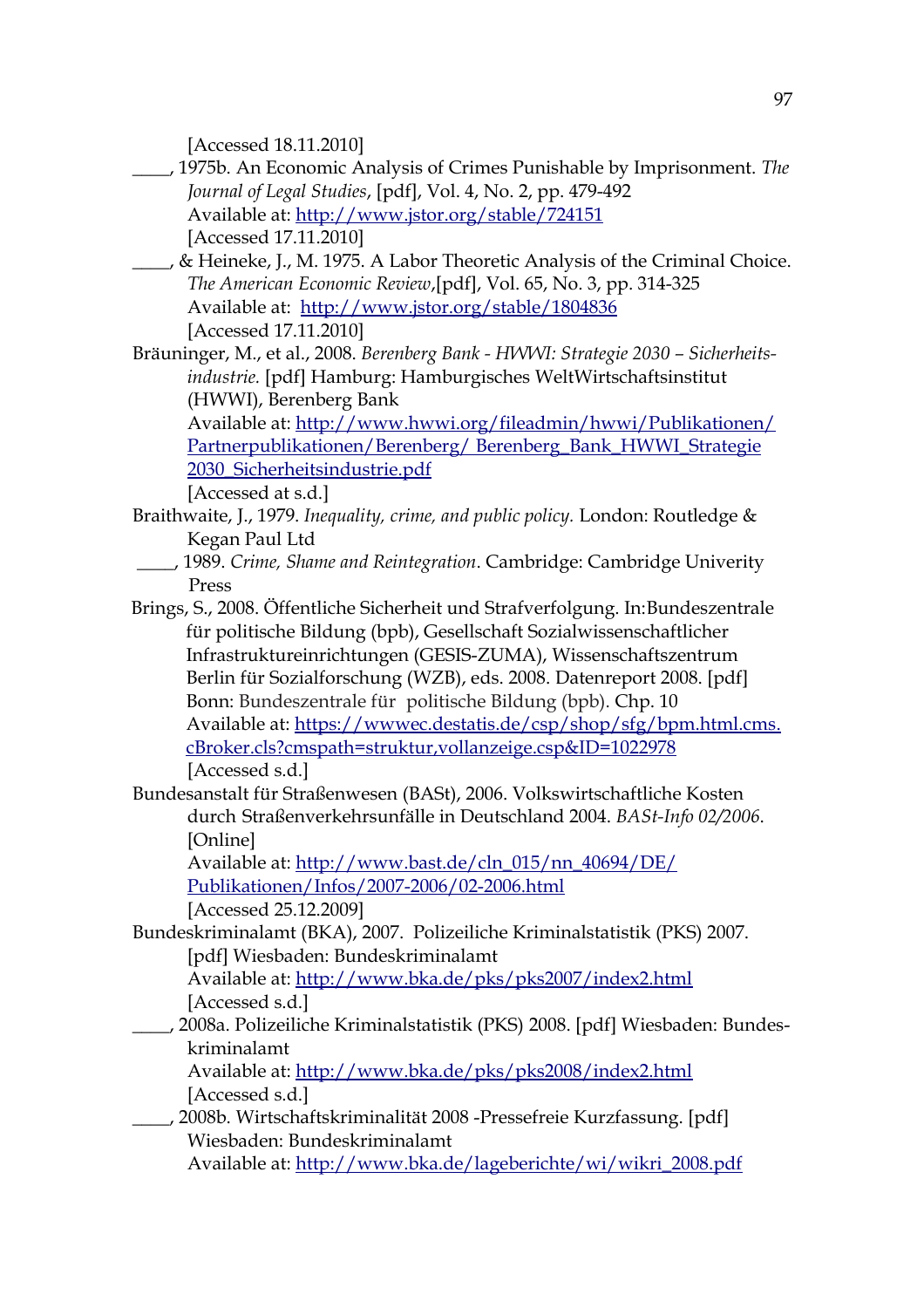[Accessed s.d.]

Bundesministerium der Justiz, 2009. Gesetz über die Entschädigung für Opfer von Gewalttaten (Opferentschädigungsgesetz-OEG). [Online] (Updated s.d.)

Available at:<http://www.gesetze-iminternet.de/oeg/BJNR011> [810976.html](http://www.gesetze-im-internet.de/oeg/BJNR011810976.html)

[Accessed 24.12.2009]

- \_\_\_\_, 2010. Jugendgerichtsgesetz. [Online] (Updated s.d.) Available at:<http://bundesrecht.juris.de/jgg/index.html#BJNR00>  [7510953](http://bundesrecht.juris.de/jgg/index.html#BJNR007510953) [BJNE014600319](http://bundesrecht.juris.de/jgg/index.html#BJNR007510953BJNE014600319) [Accessed 01.05.2010]
- Bundesministerium des Inneren (BMI), 2008. Polizeiliche Kriminalstatistik Kurzbericht, 2008. [pdf] Berlin: BMI

Available at:<http://www.bmi.bund.de/cae/servlet/contentblob>  [/541740/](http://www.bmi.bund.de/cae/servlet/contentblob/541740/) [publicationFile/26704/PKS2008.pdf](http://www.bmi.bund.de/cae/servlet/contentblob/541740/publicationFile/26704/PKS2008.pdf)

[Accessed s.d.]

\_\_\_\_, 2009a. Sicherheit. [Online] (Updated s.d.) Available at: [http://www.bmi.bund.de/cln\\_165/sid\\_4DA03B3BD](http://www.bmi.bund.de/cln_165/sid_4DA03B3BD)  [86B9F50](http://www.bmi.bund.de/cln_165/sid_4DA03B3BD86B9F50) [B42DA5A6](http://www.bmi.bund.de/cln_165/sid_4DA03B3BD86B9F50B42DA5A6) [DFF0342B/](http://www.bmi.bund.de/cln_165/sid_4DA03B3BD86B9F50B42DA5A6DFF0342B/) [DE](http://www.bmi.bund.de/cln_165/sid_4DA03B3BD86B9F50B42DA5A6DFF0342B/DE) [/Themen/Sicherheit/sicherheit](http://www.bmi.bund.de/cln_165/sid_4DA03B3BD86B9F50B42DA5A6DFF0342B/DE/Themen/Sicherheit/sicherheit_node.html)  [\\_ node.html](http://www.bmi.bund.de/cln_165/sid_4DA03B3BD86B9F50B42DA5A6DFF0342B/DE/Themen/Sicherheit/sicherheit_node.html)

[Accessed 19.12.2009]

\_\_\_\_, 2009b. Polizeiliche Kriminalstatistik Kurzbericht 2009. [pdf] Berlin: BMI Available at:<http://www.bka.de/pks/pks2009/download/pks2009> [\\_](http://www.bka.de/pks/pks2009/download/pks2009_imk) imk kurzbericht.pdf

[Accessed s.d.]

\_\_\_\_, 2010. Polizeiliche Kriminalstatistik 2009: Höchste Aufklärungsquote seit Einführung der gesamtdeutschen Kriminalstatistik – Kriminalitätsentwicklung weiter rückläufig. [Online] (Updated s.d.) Published: 18.05.2010

Available at:<http://www.bmi.bund.de/SharedDocs/Presse>  [mitteilungen/DE](http://www.bmi.bund.de/SharedDocs/Pressemitteilungen/DE) [/2010/mitMarginalspalte/05/pks2009.html](http://www.bmi.bund.de/SharedDocs/Pressemitteilungen/DE/2010/mitMarginalspalte/05/pks2009.html) [Accessed 02.06.2010]

Bundesministerium für Arbeit und Soziales (BMAS), 2009a. Sozialbericht 2009. [pdf] Bonn: BMAS

Available at: [http://www.bmas.de/portal/33912/a10109\\_\\_sozialbericht](http://www.bmas.de/portal/33912/a10109__sozialbericht) [\\_\\_2009.html](http://www.bmas.de/portal/33912/a101-09__sozialbericht__2009.html)

[Accessed s.d.]

\_\_\_\_, 2009b. Detailed figures for the OEG [phone call to department IVc2, reply by email] (personal communication on the 23<sup>rd</sup> of December 2009)

# \_\_\_\_, 2009c. Überblick über das deutsche Opferentschädigungsrecht. [Online] (Updated s.d.)

Available at: http://www.bmas.de/portal/37624/2009\_09\_10 [\\_\\_](http://www.bmas.de/portal/37624/2009__09__10__oeg.html) [oeg.html](http://www.bmas.de/portal/37624/2009__09__10__oeg.html)

[Accessed 24.12.2009]

Center for the Study and Prevention of Violence, 2006. *Perry Preschool Project*.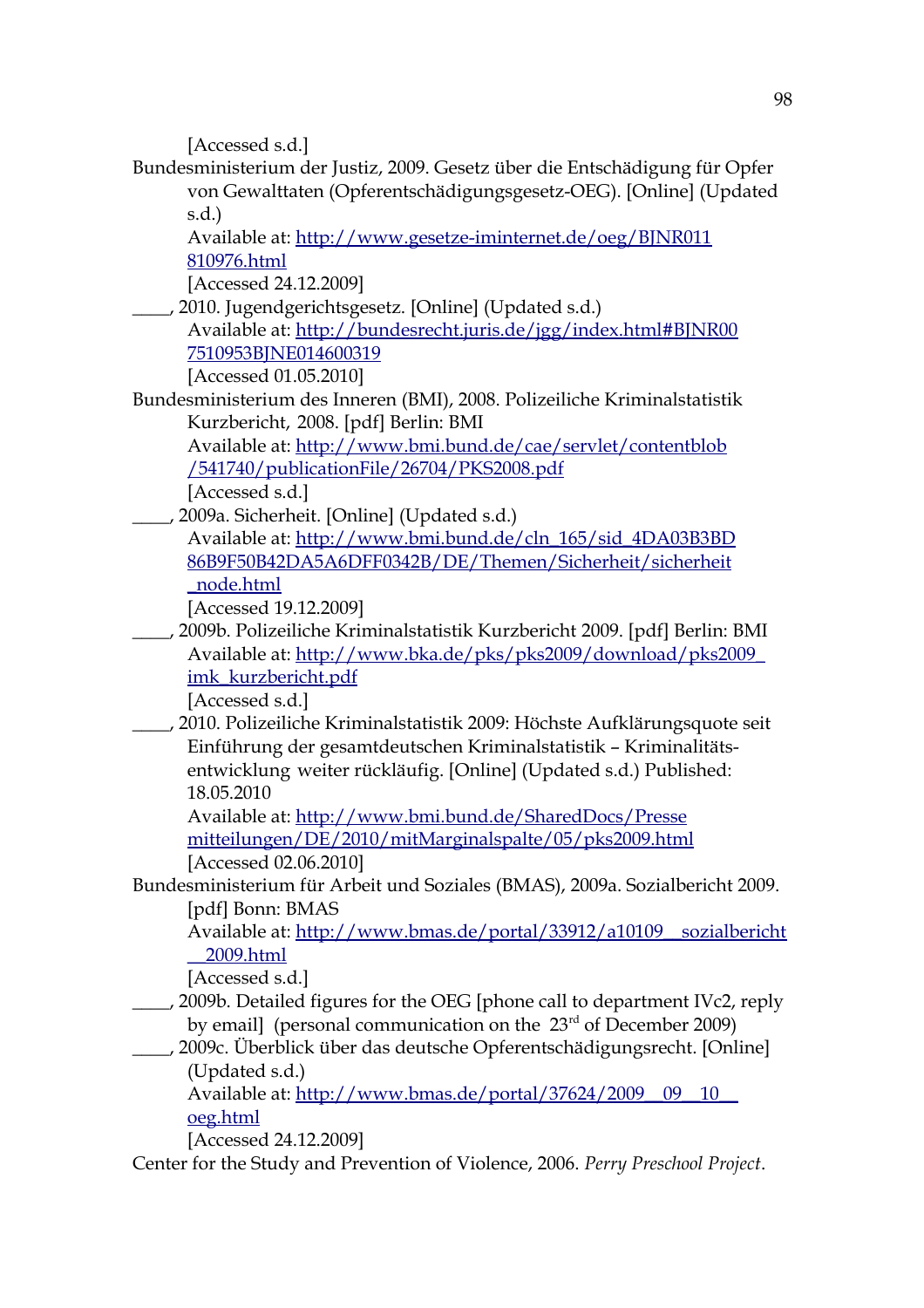[Online] (Updated November 2006)

Available at:<http://www.colorado.edu/cspv/blueprints/promising> [programs/BPP11.html](http://www.colorado.edu/cspv/blueprints/promisingprograms/BPP11.html)

[Accessed s.d.]

Christie, N., 1994. *Crime Control as Industry.* 2nd edition. New York: Routledge Cohen, Mark A., 2005. *The costs of crime and justice*. New York: Routledge

- Dezhbakhsh, H. & Rubin, P.H., 1999. The Effect of Concealed Handgun Laws on Crime: Beyond the Dummy Variables. In: H. M. Mialon & P. H. Rubin, eds. 2008. Economics, Law, and Individual Rights. London: Routledge. Chp. 9
- Dills, A. K., Miron, J. A. & Summers, G., 2008. What do Economists Know About Crime? *National Bureau of Economic Research (NBER) working paper,* [Online], No. 13759 Available at: <http://www.nber.org/papers/w13759>

[Accessed s.d.]

- Donohue III, J.J., 2005. Fighting Crime An Economist's View. *The Milken Institute Review,* [Online], 7.46, pp. 46-58. Available at: [http://works.bepress.com/john\\_donohue/17](http://works.bepress.com/john_donohue/17)  [Accessed s.d.]
- \_\_\_\_ & Wolfers, J., 2006. The Death Penalty: No Evidence for Deterrence. *The Economists' Voice,* [Online],Vol. 3, Iss. 5, Article 3. Available at: <http://www.bepress.com/ev/vol3/iss5/art3/> [Accessed s.d.]
- \_\_\_\_, 2007. Economic Models of Crime and Punishment. *Social Research*, [Online], Vol. 74, No. 2, pp. 379-412 Available at: [http://findarticles.com/p/articles/mi\\_m2267/is\\_2\\_74/](http://findarticles.com/p/articles/mi_m2267/is_2_74/)

[ai\\_n27366139/](http://findarticles.com/p/articles/mi_m2267/is_2_74/ai_n27366139/)

[Accessed s.d.]

- \_\_\_\_ & Levitt, S.D., 2008. Measurement Error, Legalized Abortion, and the Decline in Crime: A Response to Foote and Goetz. *Quarterly Journal of Economics*, [pdf], Vol. 123, No. 1, pp. 425-440. Available at:<http://www.nber.org/papers/w11987.pdf> [Accessed s.d.]
- Duggan, M., 2001. More Guns, More Crime. *The Journal of Political Economy*, [pdf], Vol. 109, No. 5, pp. 1086-1114 Available at:<http://www.nber.org/papers/w7967.pdf> [Accessed s.d.]
- Easterlin, R. A., 2003. Explaining happiness. *Proceedings of the National Academy of Sciences of the United States of America PNAS,* [pdf], Vol. 100, No. 19, pp. 11176–11183

Available at[:http://www.pnas.org/content/100/19/11176.full.pdf+html](http://www.pnas.org/content/100/19/11176.full.pdf+html) [Accessed 26.04.2010]

Ehrlich, I., 1973. Participation in Illegitimate Activities: A Theoretical and Empirical Investigation. *The Journal of Political Economy*, [pdf], Vol. 81, Iss. 3, pp. 521-565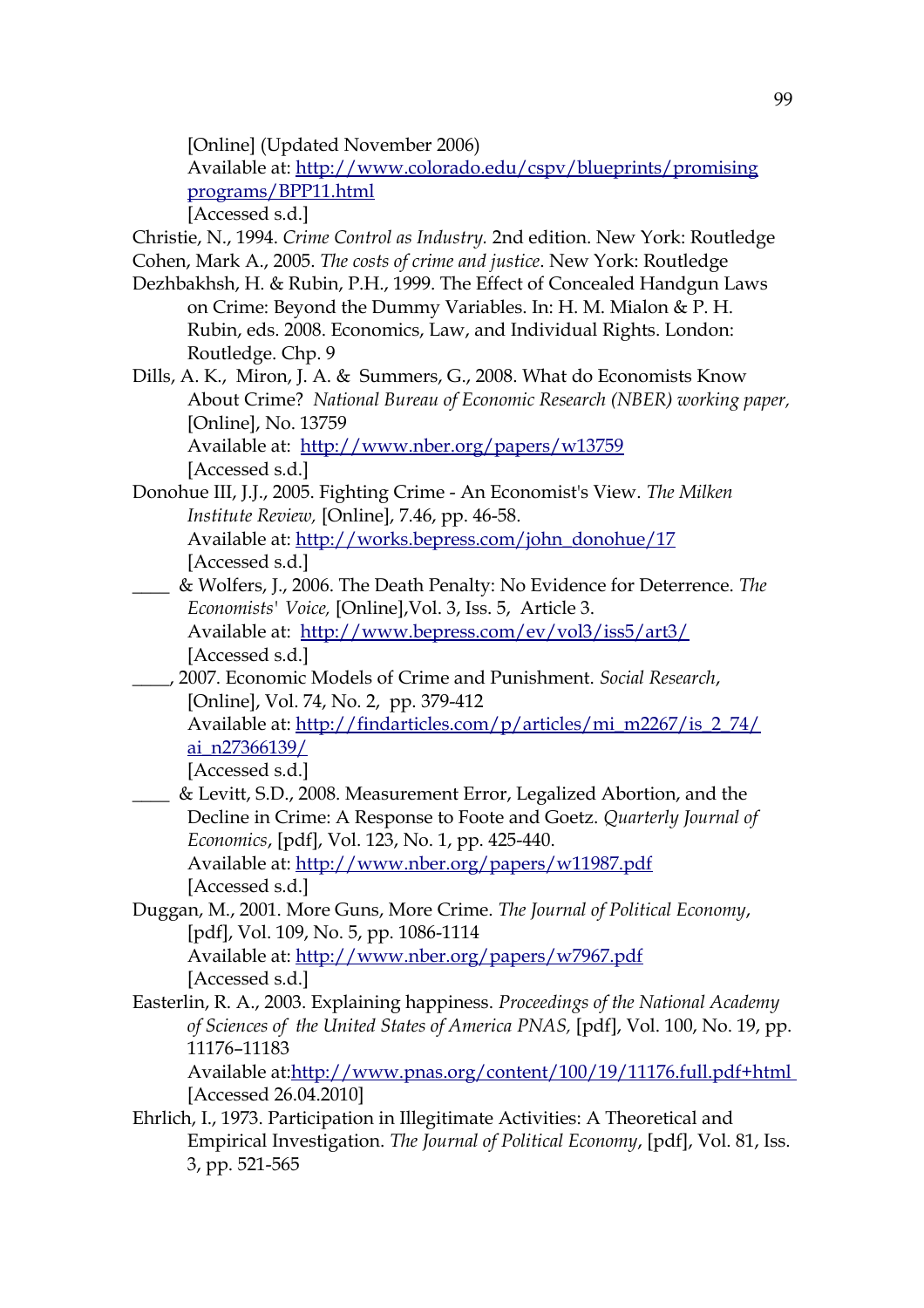Available at:

<http://www.terry.uga.edu/~mustard/courses/e8420/Ehrlich.pdf> [Accessed s.d.]

\_\_\_\_, 1975. The Deterrent Effect of Capital Punishment: A Question of Life and Death. *The American Economic Review*, [pdf], Vol. 65, No. 3, pp. 397-417 Available at:<http://wings.buffalo.edu/socsci/economics/NewFiles/> [ehrlich\\_aer\\_1975.pdf](http://wings.buffalo.edu/soc-sci/economics/NewFiles/ehrlich_aer_1975.pdf)

[Accessed s.d.]

- \_\_\_\_, 1996. Crime, Punishment, and the Market for Offenses. *The Journal of Economic Perspectives*, [Online], Vol. 10, No.1, pp. 43-67 Available at:<http://www.jstor.org/pss/2138283> [Accessed 17.11.2010]
- Elsner, E. & Molnar, H.-J., s.d. *Kriminalität Heranwachsender und Jungerwachsener in München, Teilergebnisse einer Untersuchung der Kriminologischen Forschungsgruppe der Bayerischen Polizei*. [pdf] München: Forschungsgruppe der Bayerischen Polizei Available at:<http://www.polizei.bayern.de/content/4/3/7/jugend.pdf> [Accessed 16.12.2009]
- Entorf, H. & Spengler, H., 2000. Criminality, Social Cohesion and Economic Performance. *ZEW Discussion Paper*, [pdf], No. 00-27. Available at: <ftp://ftp.zew.de/pub/zew-docs/dp/dp0027.pdf> [Accessed s.d.]
- \_\_\_\_, et al. 2005. Sparzwang und Kriminalitätsrisiko: Gibt es Zusammenhänge? Offene Fragen und erste Ergebnisse aus einem Forschungsprojekt. *Darmstadt Discussion Papers in Economics*, [pdf], No. 146. Available at:<http://www.download.tu-darmstadt.de/wi/vwl/ddpie/> [ddpie\\_146.pdf](http://www.download.tu-darmstadt.de/wi/vwl/ddpie/ddpie_146.pdf)

[Accessed s.d.]

\_\_\_\_ & Spengler, H., 2005. Kriminalität: Abschreckung wirkt. *DIW Wochenbericht*, [pdf], 2005, No. 38. Available at:<http://www.diw.de/documents/publikationen/73/diw> [\\_](http://www.diw.de/documents/publikationen/73/diw_01.c.43588.de/05-) 01.c.43588.de/05-38-1.pdf

[Accessed s.d.]

- \_\_\_\_ & Spengler, H., 2008. Is "being soft on crime" the solution to rising crime rates? Evidence from Germany. *DIW Discussion Papers*, [pdf], No. 837. Available at:<http://www.diw.de/documents/publikationen/73/> [diw\\_01.c.90288.de/dp837.pdf](http://www.diw.de/documents/publikationen/73/diw_01.c.90288.de/dp837.pdf)
	- [Accessed s.d.]
- EUICS Consortium, 2009. EUICS Consortium, Members of Consortium. [Online] (Update s.d.)

Available at: [http://www.europeansafetyobservatory.eu/euics\\_mc.htm](http://www.europeansafetyobservatory.eu/euics_mc.htm) [Accessed s.d.]

Europa Press Releases RAPID, 2007. Questions and Answers on the new directive on ambient air quality and cleaner air for Europe. Reference: MEMO/07/571 Date: 12/12/2007. [Online] (Updated s.d.)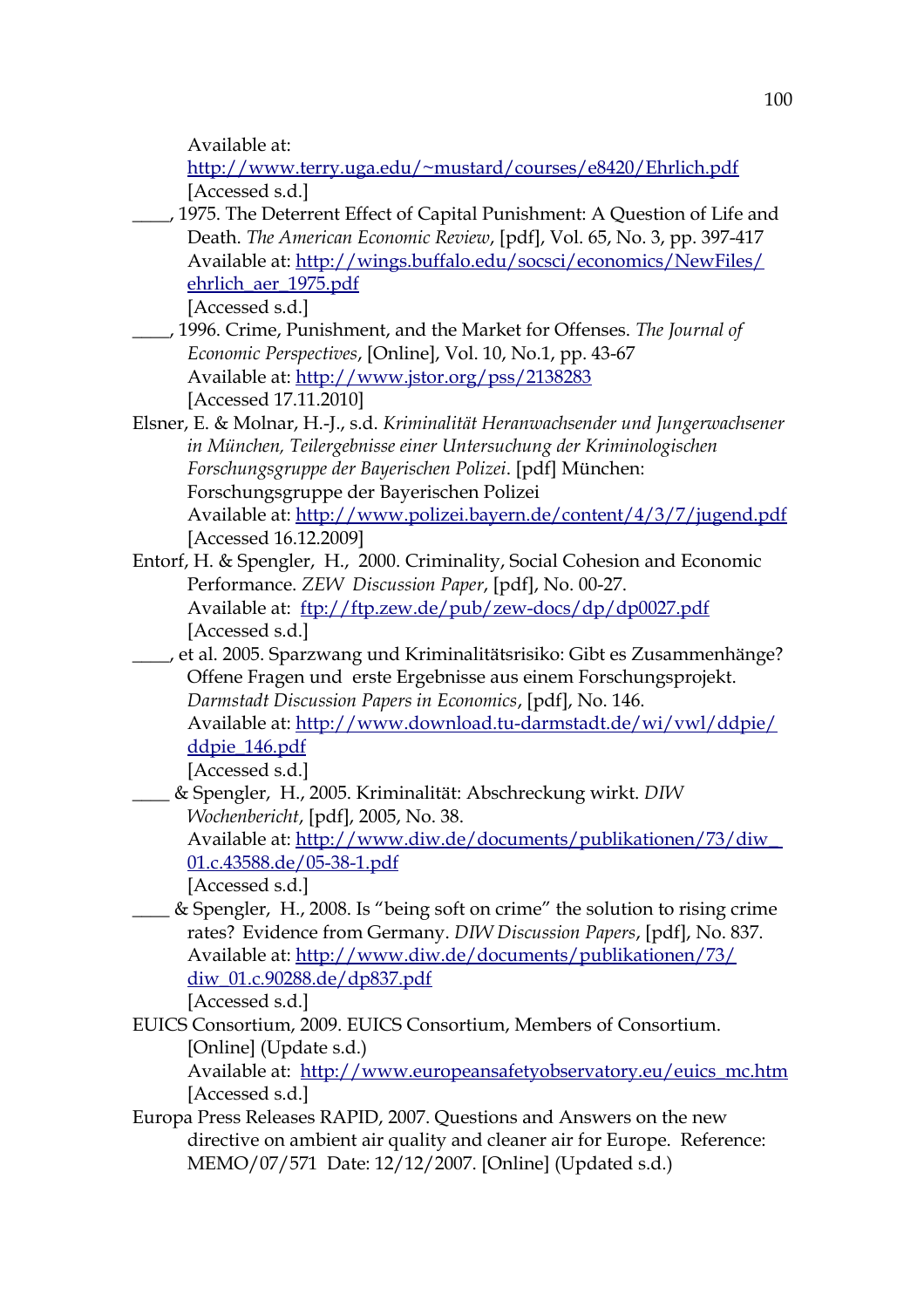Available at:<http://europa.eu/rapid/pressReleasesAction.do> reference=MEMO/07/571&format=HTML&aged=0&language= [EN&guiLanguage=en#fn4](http://europa.eu/rapid/pressReleasesAction.do?reference=MEMO/07/571&format=HTML&aged=0&language=EN&guiLanguage=en#fn4) [Accessed 19.12.2009]

European Central Bank (ECB), 2009. Euro Foreign Exchange Reference Rates. [Online] (Updated 5 times a week) Available at:<http://www.ecb.int/stats/exchange/eurofxref/>  [html/index.en.html](http://www.ecb.int/stats/exchange/eurofxref/html/index.en.html) [Accessed 24.12.2009]

Fehr, E. & Gächter, S., 2000. Fairness and Retaliation: The Economics of Reciprocity. Journal of Economic Perspectives, [pdf], Vol. 14, No. 3, pp. 159-181

Available at: [www.iew.uzh.ch/wp/iewwp040.pdf](http://www.iew.uzh.ch/wp/iewwp040.pdf) [Accessed s.d.]

Frank, M., 2008. Österreich Callcenter Knast. Sueddeutsche Zeitung, [Online], 19 March.

Available at: [http://www.sueddeutsche.de/panorama/oesterreich](http://www.sueddeutsche.de/panorama/oesterreich-) callcenter-knast-1.290518

- [Accessed at 18.08.2010]
- Frank, T. & Grimm, C., 2010. Beschäftigungsstatistik: Sozialversicherungspflichtige Bruttoarbeitsentgelte. [pdf] In: Bericht der Statistik der BA November 2010. Nürnberg: Bundesagentur für Arbeit pp. 1-65. Available at:<http://statistik.arbeitsagentur.de/cae/servlet/contentblob>  [/217952](http://statistik.arbeitsagentur.de/cae/servlet/contentblob/217952) [/publicationFile/102998/Entgeltstatistik.pdf](http://statistik.arbeitsagentur.de/cae/servlet/contentblob/217952/publicationFile/102998/Entgeltstatistik.pdf) [Accessed 20.11.2010]
- Freeman, R. B., 1991. Crime and the Employment of Disadvantaged Youths. In: Peterson, G., & Vroman, W., eds. 1992. *Urban Labor Markets and Job Opportunity*. [pdf] Washington: Urban Institute Press Available at:<http://www.nber.org/papers/w3875.pdf> [Accessed s.d.]
- \_\_\_\_, 1994. Crime and the Job Market. *National Bureau of Economic Research Working Paper,* [pdf], No. 4910 Available at:<http://www.nber.org/papers/w4910> [Accessed s.d.]
- \_\_\_\_, 1999. The Economics of Crime. In: O. Ashenfelter, & D. Card, eds. 1999. The Handbook of Labor Economics. Oxford: North Holland Publishing. Vol. 3, Chp. 52, pp. 3530-3563.
- Friedman, D., 1999. Why Not Hang Them All: The Virtues of Inefficient Punishment. *The Journal of Political Economy,* Vol. 107, No. 6, Part 2, pp. 259-269
- Gallup-Healthways, 2010. Monthly U.S. Well-Being Report, March 2010. *Gallup-Healthways Monthly U.S. Well-Being Report*, [Online], March 2010. Available at: [www.well-beingindex.com](http://www.well-beingindex.com/)  [Accessed 25.04.2010]
- Gewerkschaft der Polizei, 2009. GDP befürchtet massiven Personalabbau bei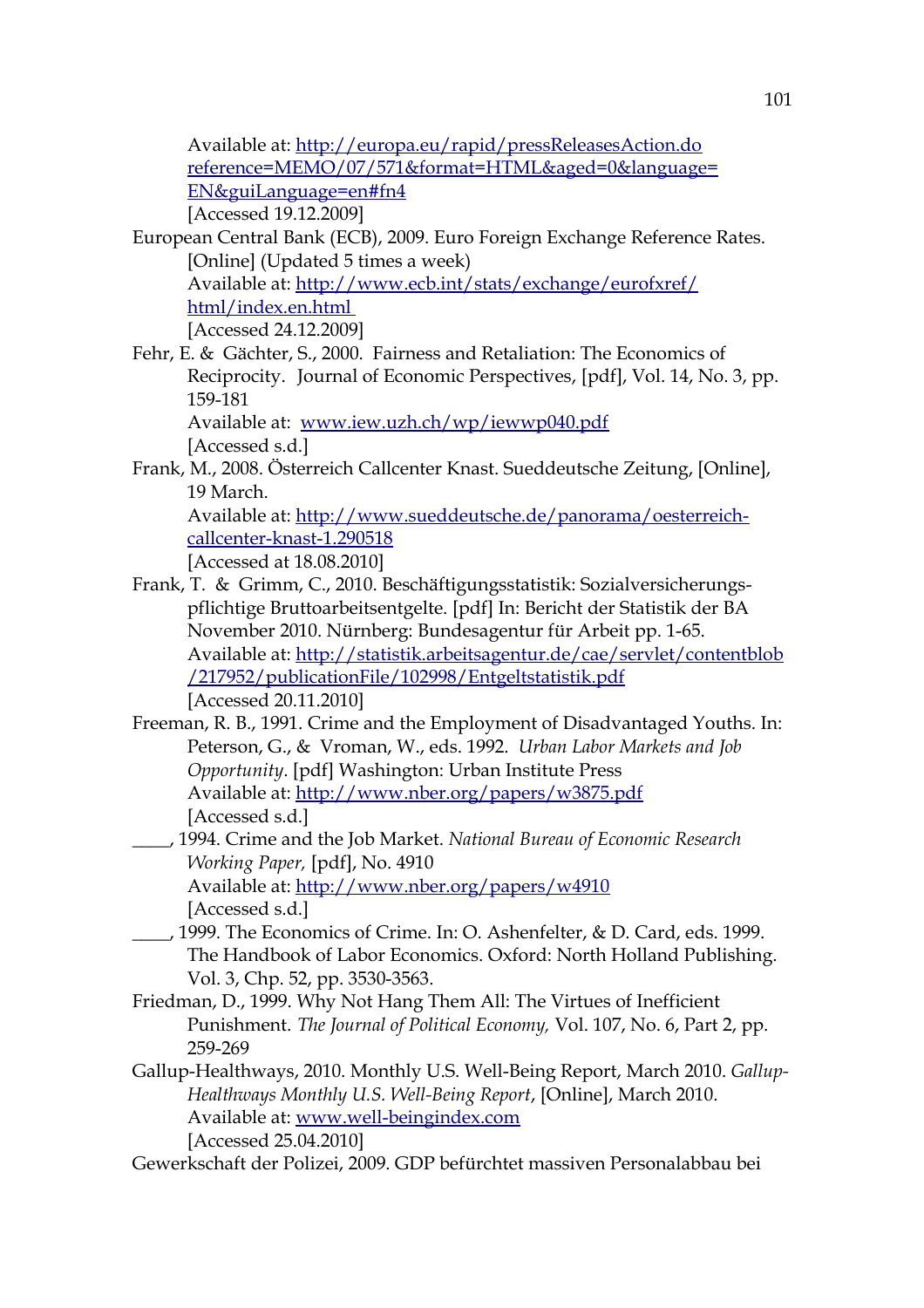der Polizei. [Online] 27 October

Available at: [http://www.gdp.de/gdp/gdp.nsf/id/DE\\_Personalabbau](http://www.gdp.de/gdp/gdp.nsf/id/DE_Personalabbau)? [open&l=DE&ccm=300010](http://www.gdp.de/gdp/gdp.nsf/id/DE_Personalabbau?open&l=DE&ccm=300010)

[Accessed 16.12.2009]

- Grogger, J., 1998. Market Wages and Youth Crime, *Journal of Labor Economics*, [Online], Vol. 16, No. 4, pp. 756-791. Available at:<http://www.nber.org/papers/w5983> [Accessed s.d.]
- Hagerty, M.R. & Veenhoven, R. 2003. Wealth and Happiness Revisited Growing National Income Does Go with Greater Happiness. *Social Indicators Research,* [pdf], Vol. 64, No. 1, pp. 1-27 Available at:<http://www2.eur.nl/fsw/research/veenhoven/Pub2000s>  [/2003e-](http://www2.eur.nl/fsw/research/veenhoven/Pub2000s/2003e-) [full.pdf](http://www2.eur.nl/fsw/research/veenhoven/Pub2000s/2003e-full.pdf)

[Accessed 27.04.2010]

- \_\_\_\_, 2006. Rising Happiness in Nations 1946-2004: A reply to Easterlin. *Social Indicators Research,* [pdf], Vol. 79, No. 3, pp. 421-436
	- Available at: [http://publishing.eur.nl/ir/repub/asset/16435/2006a](http://publishing.eur.nl/ir/repub/asset/16435/2006a-)[full.pdf](http://publishing.eur.nl/ir/repub/asset/16435/2006a-full.pdf)

[Accessed s.d.]

- Hamermesh, D. S., 1999. Crime and the Timing of Work. *Journal of Urban Economics*, [pdf], Vol. 45, No. 2, pp. 311-330. available at:<https://webspace.utexas.edu/hamermes/www/JUE99.pdf> [Accessed s.d.]
- Hickmann, C., 2008. Gefängnis Privatisierung: Hinter Gittern ist ein Traum geplatzt. Süddeutsche Zeitung (SZ), [Online], 31 March. Available at:<http://www.sueddeutsche.de/politik/974/437719/text/> [Accessed 19.12.2009]
	- \_\_\_\_ & Schultz, T., 2008. Hessen schickt Schüler nach Sibirien. Süddeutsche Zeitung (SZ), [Online], 17 January.

Available at:<http://www.sueddeutsche.de/politik/823/318696/text/> [Accessed 10.12.2009]

- Home Office UK, 2005.The economic and social costs of crime against individuals and households 2003/04. *Home Office Online Report,* 30/05. [pdf] London: Home Office Available at:<http://rds.homeoffice.gov.uk/rds/pdfs05/rdsolr3005.pdf> [Accessed s.d.]
- Imai, S. & Krishna, K., 2004. Employment, Deterrence, and Crime in a Dynamic Model. *International Economic Review*, [pdf], Vol. 45, No. 3 pp. 845-872. Available at: [http://www2.e.utokyo.ac.jp/~macrobbl/documents\\_2004](http://www2.e.utokyo.ac.jp/~macrobbl/documents_2004) [/imai.pdf](http://www2.e.u-tokyo.ac.jp/~macrobbl/documents_2004/imai.pdf)

[Accessed s.d.]

Infoset Direct: Die Schweizer Adresse im Suchtbereich:Drogen-Sucht-Therapie-Sucht, 2010. Allgemeines zur methadongestützen Behandlung. [Online] (updated 08.07.2010)

Available at[:http://www.infoset.ch/de/MainFrame.shtmitem=BeSubst4](http://www.infoset.ch/de/MainFrame.shtm?item=BeSubst4)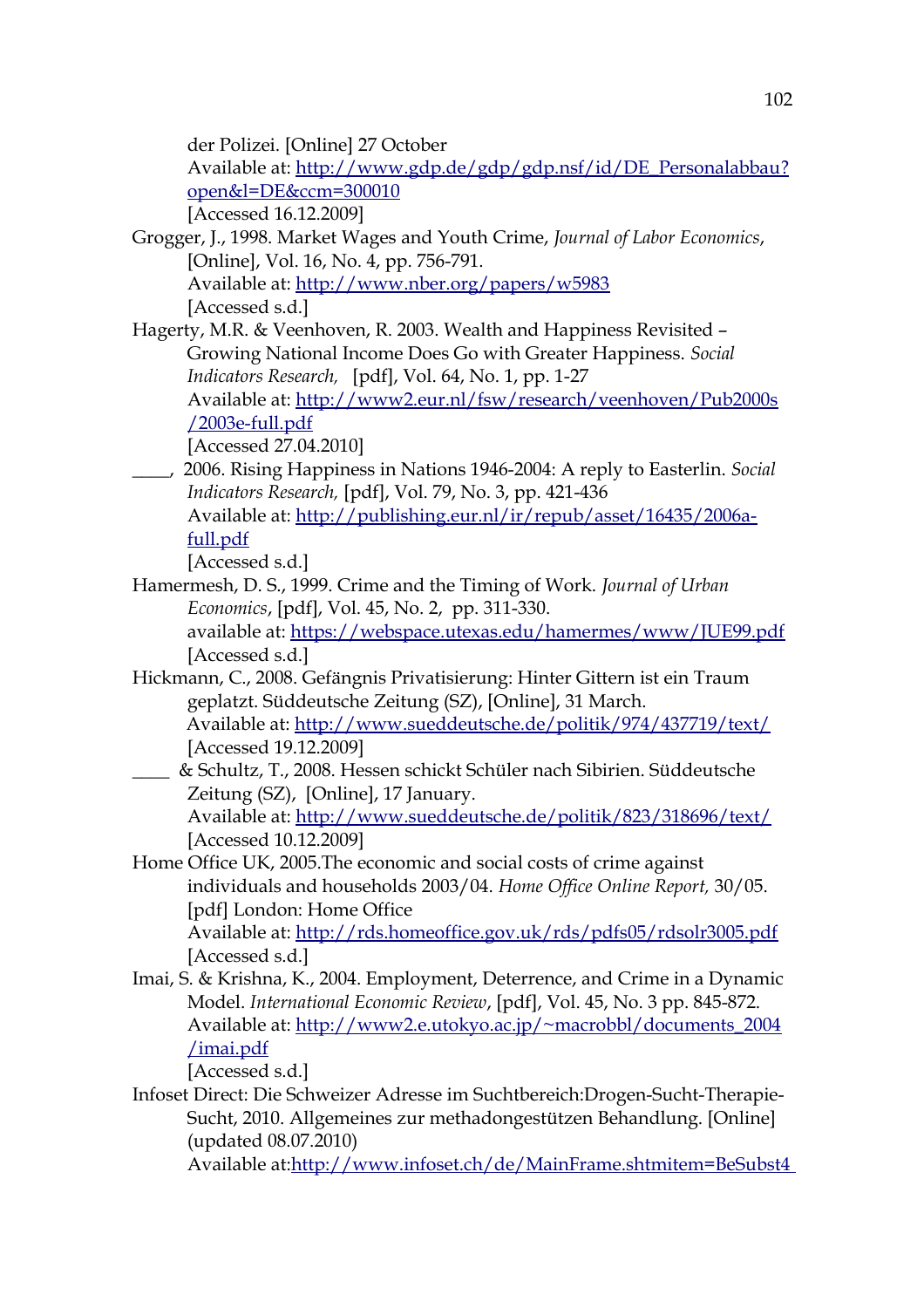[Accessed 04.03.2010]

- Jofre-Bonet, M. & Sindelar, J.L, 2002. Drug Treatment as Crime Fighting Tool. *National Bureau of Economic Research Working Paper*, [Online], No. 9038 Available at: <http://www.nber.org/papers/w9038> [Accessed s.d.]
- Joyce, T.J., 2006. Further Tests of Abortions and Crime: A Response to Donohue and Levitt (2001, 2004, 2006). *National Bureau of Economic Research Working Paper*, [Online], No. 12607 Available at: <http://www.nber.org/papers/w12607> [Accessed s.d.]
- Justizministerium Baden- Württemberg, 2010. Ehrenamtliche Mitarbeit. [Online] (updated s.d.) Available at:<http://www.jum.badenwuerttemberg.de/servlet>  [/PB/menu /1153460/index.html](http://www.jum.baden-wuerttemberg.de/servlet/PB/menu/1153460/index.html) [? ROOT=1153239](http://www.jum.baden-wuerttemberg.de/servlet/PB/menu/1153460/index.html?ROOT=1153239)

[Accessed 10.04.2010]

Jüttner, J., 2006. Foltermord im Gefängnis. Spiegel Online, [Online], 16 November.

Available at:<http://www.spiegel.de/panorama/justiz/0,1518>[,](http://www.spiegel.de/panorama/justiz/0,1518,448991,00.html) [448991,00.html](http://www.spiegel.de/panorama/justiz/0,1518,448991,00.html)

[Accessed 09.12.2009]

Kahneman, D., & Deaton, A., 2010. High income improves evaluation of life but not emotional well-being. *Proceedings of the National Academy of Sciences of the United States of America*, [pdf], Vol. 107, No. 38, pp. 16489-16493. Available at:

<http://www.pnas.org/content/107/38/16489.full.pdf+html> [Accessed 22.09.2010]

Katz, L., Levitt, S. D. & Shustorovich, E., 2003. Prison Conditions, Capital Punishment, and Deterrence. *American Law and Economics Review*, [pdf],Vol. 5, No. 2, pp. 318-43. Available at:

<http://pricetheory.uchicago.edu/levitt/Papers/prisonconditions.pdf> [Accessed s.d.]

- Kelly, M., 2000. Inequality and Crime, *The Review of Economics and Statistics*, Vol. 82, No. 4, pp. 530- 539
- Kleiman, M. A. R., 2009. *When Brute Force Fails*. Princeton: Princeton University Press
- Klüver, H., 2010. Arbeit im Gefängnis Harte Jungs und zarte Vögelchen. Sueddeutsche Zeitung, [Online], 18 January. Available at: [http://www.sueddeutsche.de/panorama/arbeit-im](http://www.sueddeutsche.de/panorama/arbeit-im-)  [gefaengnis-harte-jungs-](http://www.sueddeutsche.de/panorama/arbeit-im-gefaengnis-harte-jungs-) [und-](http://www.sueddeutsche.de/panorama/arbeit-im-gefaengnis-harte-jungs-und-) [zarte-voegelchen-1.52730](http://www.sueddeutsche.de/panorama/arbeit-im-gefaengnis-harte-jungs-und-zarte-voegelchen-1.52730) [Accessed at 18.08.2010]
- Kral, G. & Endres, E., 2008. Zusammenfassung des Gutachtens zum Wert des Bürgerschaftlichen Engagements in Bayern. [pdf] München: Katholische Stiftungsfachschule München
- Kriminologisches Forschungsinstitut Niedersachsen e.V, 2009. Pro Kind: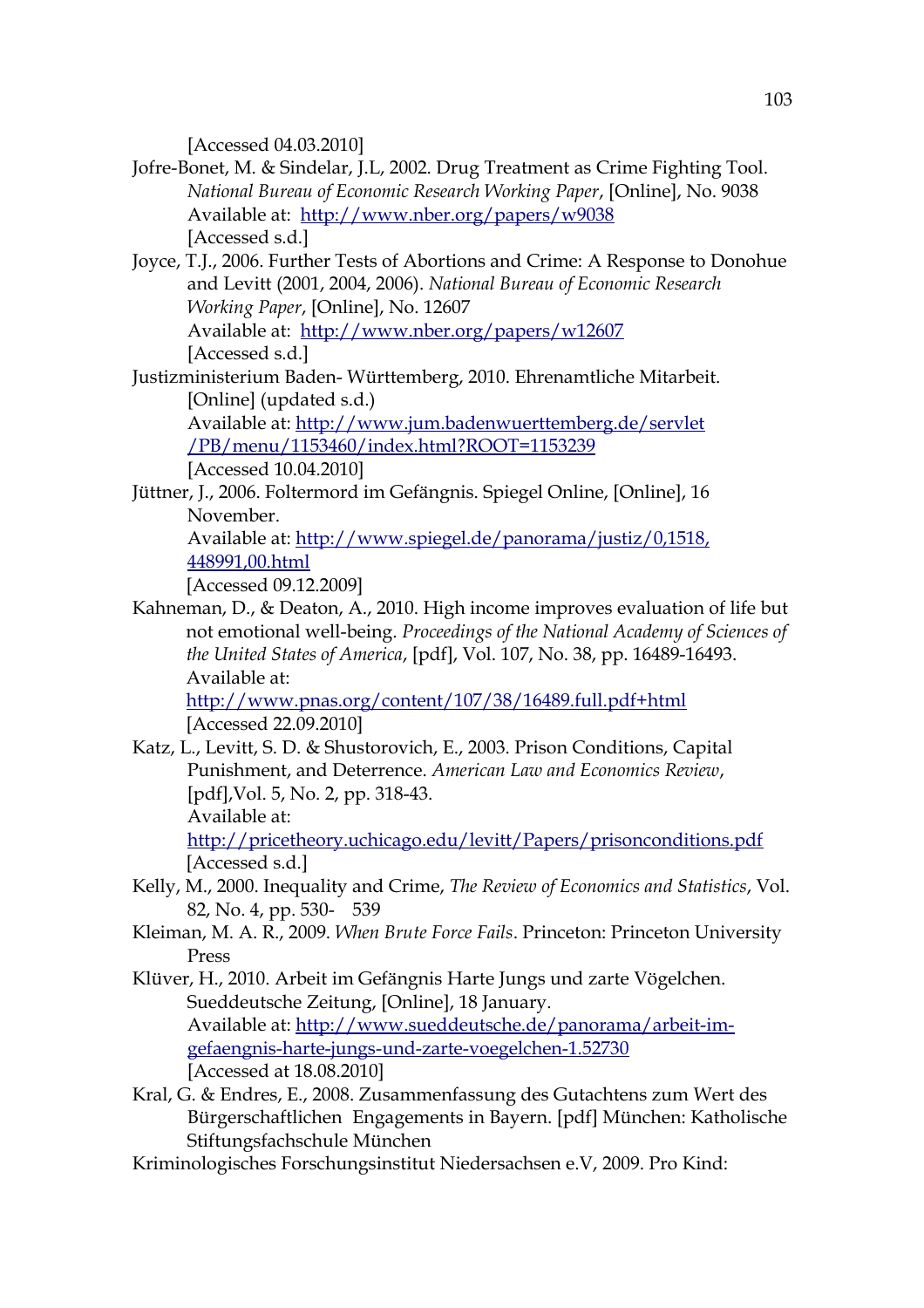Prävention durch frühe Förderung.[Online] (Update December 2009) Available at: [http://www.kfn.de/Forschungsbereiche\\_und\\_Projekte/](http://www.kfn.de/Forschungsbereiche_und_Projekte/) [Kriminalpraevention/Pro\\_Kind.htm](http://www.kfn.de/Forschungsbereiche_und_Projekte/Kriminalpraevention/Pro_Kind.htm) [Accessed 16.03.2010]

- Landesarbeitsgemeinschaft ehrenamtlicher Mitarbeiter im Strafvollzug Bayern e.V. (LAG e.V.), 2006. LAG-Info. *LAG-Info*, [Online], No. 54, pp. 9-11 Available at: [http://www.knast.net/lag/info54.htm#\\_08](http://www.knast.net/lag/info54.htm#_08) [Accessed s.d.]
- Landkreis Breisgau-Hochschwarzwald Versorgungsamt, 2009. Das Opferentschädigungsgesetz. [Online] (Update s.d.) Available at:<http://versorgung.lkbh.net/vafr/vvbw/beispieleoeg.html> [Accessed 22.12.2009]
- Levitt, S. D. & Venkatesh, S. A., 2000. An Economic Analysis of a Drug-Selling Gang's Finances. *The Quarterly Journal of Economics*, [pdf], Vol. 115, No. 3, pp. 755-789.

Available at:<http://www.streetgangs.com/academic/gangfinance.pdf> [Accessed s.d.]

- \_\_\_\_ & Dubner, S.J., 2005. *Freakonomics*. London: Penguin Books
- \_\_\_\_ & Miles, T.J., 2006. Economic Contributions to the Understanding of Crime. *Annual Review of Law and Social Science,* [pdf],Vol. 2, pp. 147-164 Available at:<http://pricetheory.uchicago.edu/levitt/Papers/annurev>[.](http://pricetheory.uchicago.edu/levitt/Papers/annurev.lawsocsci.2.081805.pdf) [lawsocsci.2.081805.pdf](http://pricetheory.uchicago.edu/levitt/Papers/annurev.lawsocsci.2.081805.pdf)

[Accessed s.d.]

- Lochner, L., 2004. Education, Work and Crime: A Human Capital Approach. *International Economic Review*, [Online], Vol. 45, No. 3, pp. 811-843. Available at:<http://www.nber.org/papers/w10478> [Accessed s.d.]
- Loerzer, S., 2009. Gewalt gegen Schwule. Süddeutsche Zeitung (SZ), [Online], 25 February.

Available at:<http://www.sueddeutsche.de/muenchen/922/> [459563/text/](http://www.sueddeutsche.de/muenchen/922/459563/text/)

[Accessed 10.12.2009]

Lorenz, A. & Brings, S., 2008. Justiz auf einen Blick. Statistisches Bundesamt. [pdf] Wiesbaden: Statistisches Bundesamt Available at:<http://www.destatis.de/jetspeed/portal/cms/Sites/> destatis/InternetDE/Content/Publikationen/Broschueren/JustizBlick

[, property=file.pdf](http://www.destatis.de/jetspeed/portal/cms/Sites/destatis/Internet/DE/Content/Publikationen/Broschueren/JustizBlick,property=file.pdf) 

[Accessed s.d.]

- Lott Jr., J.R. & Mustard, D.B., 1997.Crime, Deterrence, and Right to Carry Concealed Hand-Guns. In: H. M. Mialon & P. H. Rubin, eds. 2008. Economics, Law, and Individual Rights. London: Routledge. Chp. 8
- Machin, S. & Meghir, C., 2004. Crime and Economic Incentives. *The Journal of Human Resources*, [pdf],Vol. 39, No. 4, pp. 958-979 Available at:<http://eprints.ucl.ac.uk/3918/1/3918.pdf> [Accessed s.d.]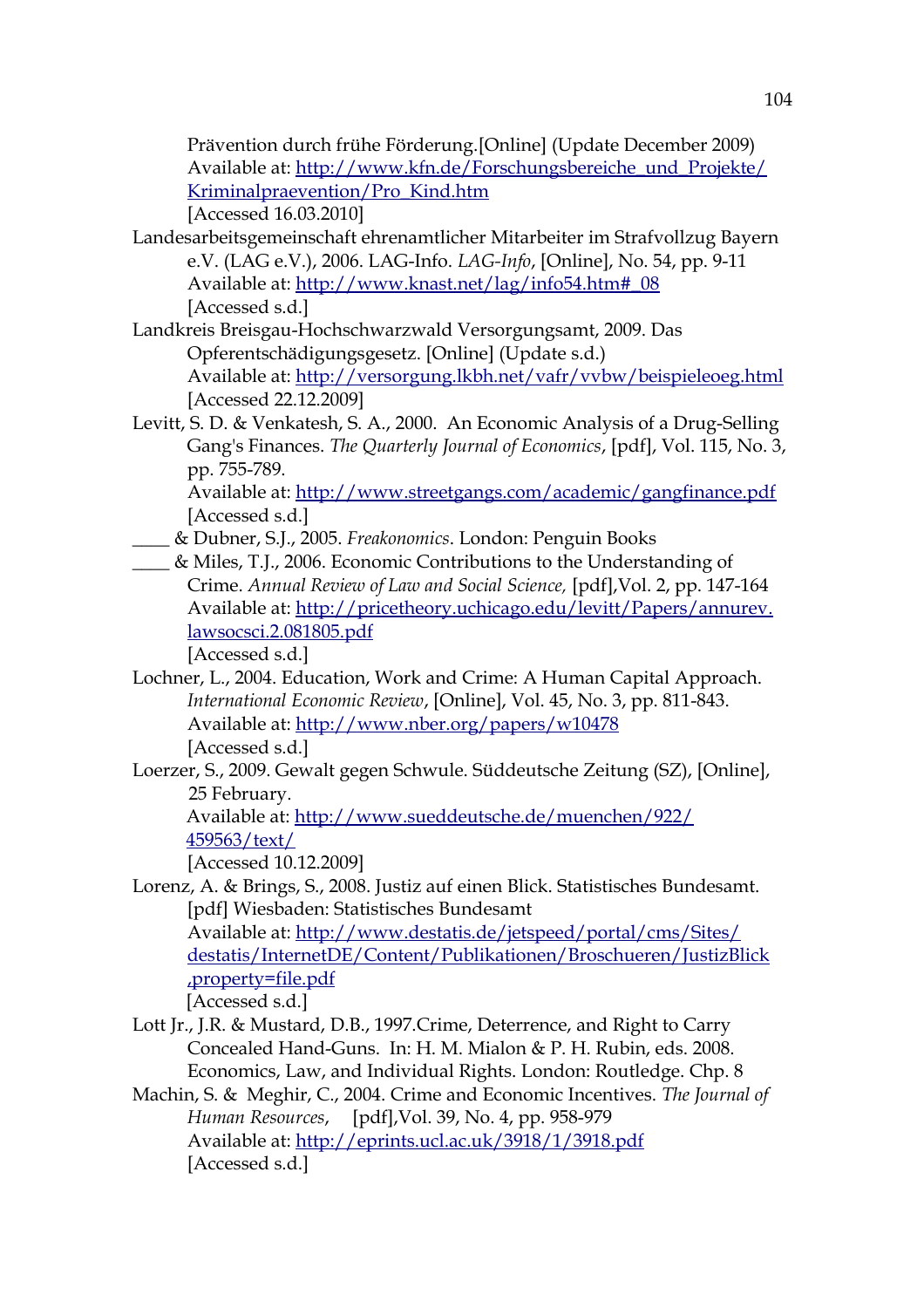- Mialon, H.M. & Wiseman, T., 2005. The Impact of Gun Laws: A Model of Crime and Self-Defense. In: H. M. Mialon & P. H. Rubin, eds. 2008. Economics, Law, and Individual Rights. London: Routledge. Chp. 7
- Miceli, T. J. & Segerson, K., 2004. Punishing the Innocent Along with the Guilty: The Economics of Individual versus Group Punishment. *Department of Economics Working Paper,* No. 37. [pdf] University of Conneticut Available at:<http://www.econ.uconn.edu/working/2004-37.pdf> [Accessed s.d.]
- Miller, T. R., Cohen, M. A. & Rossman, S. B., 1993. Victim costs of violent crime and resulting injuries. *Health Affairs*, [pdf], Vol. 12, No. 4, pp. 186-197 Available at:<http://content.healthaffairs.org/cgi/reprint/12/4/186> [Accessed s.d.]
- \_\_\_\_, Cohen, M. A. & Wiersema, B., 1996. Victim Costs and Consequences: A New Look. *National Institute of Justice Research Report January*. [pdf] Washington D.C.: U.S. Department of Justice Available at:<http://www.ncjrs.gov/pdffiles/victcost.pdf> [Accessed s.d.]
- Nitschke, K., 1999. Mehr Geld für Knackis. Die Zeit Online, [Online], No.46. Available at: [http://www.zeit.de/1999/46/Mehr\\_Geld\\_fuer\\_Knackis](http://www.zeit.de/1999/46/Mehr_Geld_fuer_Knackis) [Accessed at 18.08.2010]
- OECD, 2008. *Statistics, Knowledge and Policy 2007, Measuring and Fostering the Progress of Societies*.[pdf] Paris: OECD.

Available at:<http://213.253.134.43/oecd/pdfs/browseit/3008081E.PDF> [Accessed 27.04.2010]

Öffentlicher Dienst.Info, 2010. *Gehaltsrechner für den Öffentlichen Dienst*. [Online (Updated s.d.)

Available at: <http://oeffentlicher-dienst.info/c/t/rechner/tvoed/vka>? [id=tvoed-vka-](http://oeffentlicher-dienst.info/c/t/rechner/tvoed/vka?id=tvoed-vka-)[2010&g=E\\_1&s=2&f=0&z=&zv=VBL&r=&awz=&zulage](http://oeffentlicher-dienst.info/c/t/rechner/tvoed/vka?id=tvoed-vka-2010&g=E_1&s=2&f=0&z=&zv=VBL&r=&awz=&zulage=&kk=&kk=&zkf=&stkl)  $=\&kk=\&k=kzkf=\&sth$ =

[Accessed s.d.]

Office for National Statistics UK, 2009. *Series Selection and Download*. [Online] (Updated s.d.) choose: Consumer Price Indices, 1.1CPI Indeces, D7BT CPI Index 00 All Items:

Available at:<http://www.statistics.gov.uk/StatBase/TSDTimezone.asp>? [vlnk=fsf&Pos=&ColRank=1&Rank=-1](http://www.statistics.gov.uk/StatBase/TSDTimezone.asp?vlnk=fsf&Pos=&ColRank=1&Rank=-1)

[Accessed 25.12.2009]

- Ohlemacher, T., et al. 2001. Anti-Aggresivitäts-Training und Legalbewährung: Versuch einer Evaluation. (KFN-Forschungsbericht, No. 83)In: M., Bereswill, & W., Greve, eds. 2001. *Forschungsthema Strafvollzug. Interdisziplinäre Beiträge zur kriminologischen Forschung*. [pdf] Baden-Baden: Nomos, Vol. 21, pp. 345-386. Available at: <http://www.kfn.de/versions/kfn/assets/fb83.pdf> [Accessed s.d.]
- Open Society Institute, 2009. Ethnic Profiling in the European Union: Pervasive, Ineffective, and Discriminatory. [pdf] New York: Open Society Institute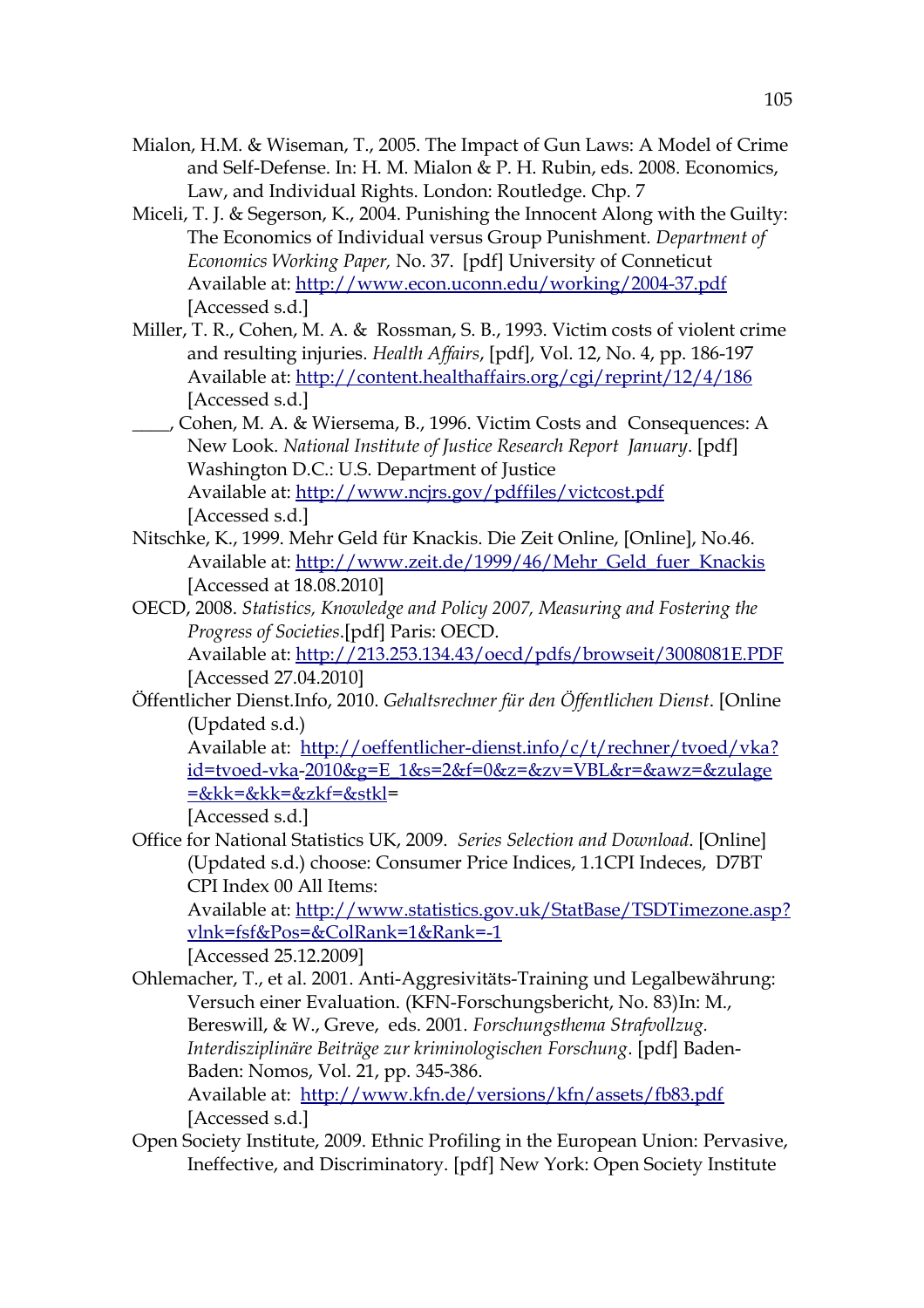Available at:

[http://www.igmg.de/uploads/media/ethnic\\_profiling\\_in\\_EU.pdf](http://www.igmg.de/uploads/media/ethnic_profiling_in_EU.pdf) [Accessed 17.12.2009]

Oswald, A.J., 1997. Happiness and Economic Performance. *Economic Journal*, [pdf], Vol. 107, No. 445, pp. 1815-31 Available at:

[http://wrap.warwick.ac.uk/335/1/WRAP\\_Oswald\\_happecperf.pdf](http://wrap.warwick.ac.uk/335/1/WRAP_Oswald_happecperf.pdf) [Accessed s.d.]

- Polinsky, A. M. & Shavell, S., 1991. A Note on Optimal Fines When Wealth Varies Among Individuals. *The American Economic Review*, Vol. 81, No. 3, pp. 618-621
	- \_\_\_\_\_, 1992. Enforcement Costs and the Optimal Magnitude and Probability of Fines. *Journal of Law and Economics*, [Online], Vol. 35, No. 1, pp. 133- 148

Available at:<http://www.nber.org/papers/w3429> [Accessed s.d.]

Polizei Bayern, 2009. *Kriminologie*. [Online] (Update s.d.) Available at:<http://www.polizei.bayern.de/kriminalitaet/kriminologie> [/index.html](http://www.polizei.bayern.de/kriminalitaet/kriminologie/index.html)

[Accessed 16.12.2009]

- Poutvaara, P. & Priks, M., 2007. Unemployment and Gang Crime: Could Prosperity Backfire?*IZA Discussion Paper No. 2710.* [pdf] Available at: [http://people.su.se/~mp/papers/Paper9\\_GangCrime.pdf](http://people.su.se/~mp/papers/Paper9_GangCrime.pdf) [Accessed s.d.]
- Powdthavee, N., 2007. Economics of Happiness: A Review of Literature and Applications. *Chulalongkorn Journal of Economics,* [pdf]. Vol. 19, No. 1, pp. 51-73

Available at:

<http://www.econ.chula.ac.th/publication/journal/2007/cje190103.pdf> [Accessed s.d.]

Pro Kind, Wir begleiten junge Familien, 2008. *Vorbild NFP.* [Online] (Update 15.12.2008)

Available at: <http://www.stiftung-pro-kind.de/index.php?id=314> [Accessed 16.03.2010]

Richter, C., 2002. Gefahrenzulage für Bürojobs. *Berliner Zeitung*, [Online] 24 October.

Available at:<http://www.berlinonline.de/berlinerzeitung/archiv> [/.bin/dump.fcgi/2002/1024/berlin/0060/index.html](http://www.berlinonline.de/berliner-zeitung/archiv/.bin/dump.fcgi/2002/1024/berlin/0060/index.html) [Accessed 28.03.2009]

Saridakis, G. & Spengler, H., 2009. Crime, Deterrence and Unemployment in Greece: A Panel Data Approach. *DIW Berlin Discussion Papers*, [pdf], No. 853

Available at[:http://www.diw.de/documents/publikationen/73/](http://www.diw.de/documents/publikationen/73/) [diw\\_01.c.94053.de/dp853.pdf](http://www.diw.de/documents/publikationen/73/diw_01.c.94053.de/dp853.pdf) [Accessed s.d.]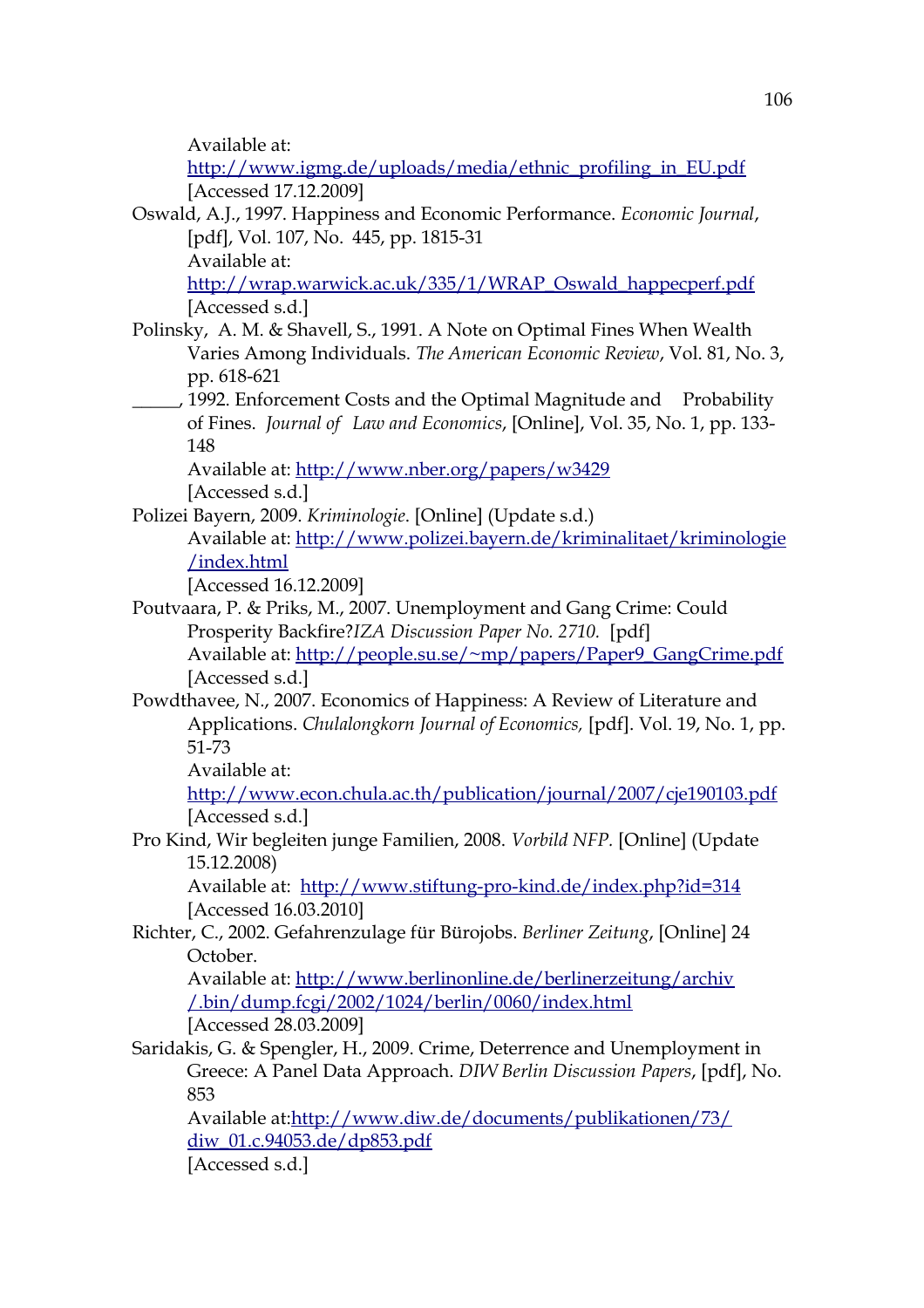- Schaffner, S. & Spengler, H., January 2010. Using job changes to evaluate the bias of value of a statistical life estimates. *Resource and Energy Economics,*  No. 32. Iss. 1*,* pp. 15-27
- Schattenblick, 2009. Die Präsidentin des Landtags Nordrhein-Westfalen. *Landtag intern*, 9. - 39. Jahrgang, [Online]. 1 October. Available at:<http://www.schattenblick.de/infopool/parl/land/nrw->[1523.html](http://www.schattenblick.de/infopool/parl/land/nrw-1523.html) (now removed) [Accessed 28.03.2009]

Schulze-Steikow, R., 2007. Öffentliche Ausgaben für Äußere und Innere Sicherheit 2004. [pdf] In: Statistisches Bundesamt. ed. Wirtschaft und Statistik 5/2007. Wiesbaden: Statistisches Bundesamt pp. 499-506. Available at[:http://www.destatis.de/jetspeed/portal/cms/Sites/](http://www.destatis.de/jetspeed/portal/cms/Sites/)  [destatis](http://www.destatis.de/jetspeed/portal/cms/Sites/destatis) [/Internet/DE/Content/](http://www.destatis.de/jetspeed/portal/cms/Sites/destatis/Internet/DE/Content/) [Publikationen/Querschnittsveroeffent](http://www.destatis.de/jetspeed/portal/cms/Sites/destatis/Internet/DE/Content/Publikationen/Querschnittsveroeffentlichungen/WirtschaftStatistik/FinanzenSteuern/Aeu_C3_9FereInnerSicherheit,property=file.pdf) lichungen/WirtschaftStatistik/FinanzenSteuern/Aeu C3 9FereInner [Sicherheit,property=file.pdf](http://www.destatis.de/jetspeed/portal/cms/Sites/destatis/Internet/DE/Content/Publikationen/Querschnittsveroeffentlichungen/WirtschaftStatistik/FinanzenSteuern/Aeu_C3_9FereInnerSicherheit,property=file.pdf)

[Accessed s.d.]

Updated tables:

Gerster, C., [Gesamthaushalt@destatis.de,](mailto:Gesamthaushalt@destatis.de) 2009. Zahlen zu den öffentlichen Ausgaben für die innere und äußere Sicherheit. [E-mail] Message to P. Strohmeier [\(peterstrohmeier39@hotmail.com\)](mailto:peterstrohmeier39@hotmail.com). Sent Friday 18 December 2009.

Schultz, T., 2008. Sibirien ist keine Lösung. Süddeutsche Zeitung (SZ), [Online], 17 January.

Available at:<http://www.sueddeutsche.de/politik/833/318706/text/> [Accessed 10.12.2009]

- Schwind, H.-D., 2009. *Kriminologie- Eine Praxisorientierte Einführung mit Beispielen,* 19th edition. Heidelberg: Kriminalistik Verlag
- S. Fischer Verlag, 2009. Fischer Weltalmanach 2010. Frankfurt am Main: S. Fischer Verlag
- Spengler, H., 2004. *Ursachen und Kosten der Kriminalität in Deutschland-Drei empirische Untersuchungen.* Ph.D.: TU Darmstadt
- \_\_\_\_ & Entorf, H., 2005. Die Abschreckungswirkung der deutschen Strafverfolgung- neue Evidenz durch Verknüpfung amtlicher Statistik. *Research Notes DIW,* [pdf], 2005 /05, pp. 1- 52 Available at: [http://diw.de/documents/publikationen/73/diw\\_01.c](http://diw.de/documents/publikationen/73/diw_01.c)[.](http://diw.de/documents/publikationen/73/diw_01.c.43510.de)  [43510.de](http://diw.de/documents/publikationen/73/diw_01.c.43510.de) [/rn5.pdf](http://diw.de/documents/publikationen/73/diw_01.c.43510.de/rn5.pdf)

[Accessed s.d.]

\_\_\_\_ & Schaffner, S. 2007. Using Job Changes to Evaluate the Bias of the Value of a Statistical Life. *DIW Discussion Paper*, [pdf], No. 713. Available at:<https://www.diw.de/documents/publikationen/73/>  [61894/](https://www.diw.de/documents/publikationen/73/61894/) [dp713.pdf](https://www.diw.de/documents/publikationen/73/61894/dp713.pdf)

[Accessed s.d.]

Statistische Bundesamt, 2007a. *Rechtspflege, Ausgewählte Zahlen für die Rechtspflege, Fachserie 10, Reihe 1, 2007*. [Online] Wiesbaden: Statistisches Bundesamt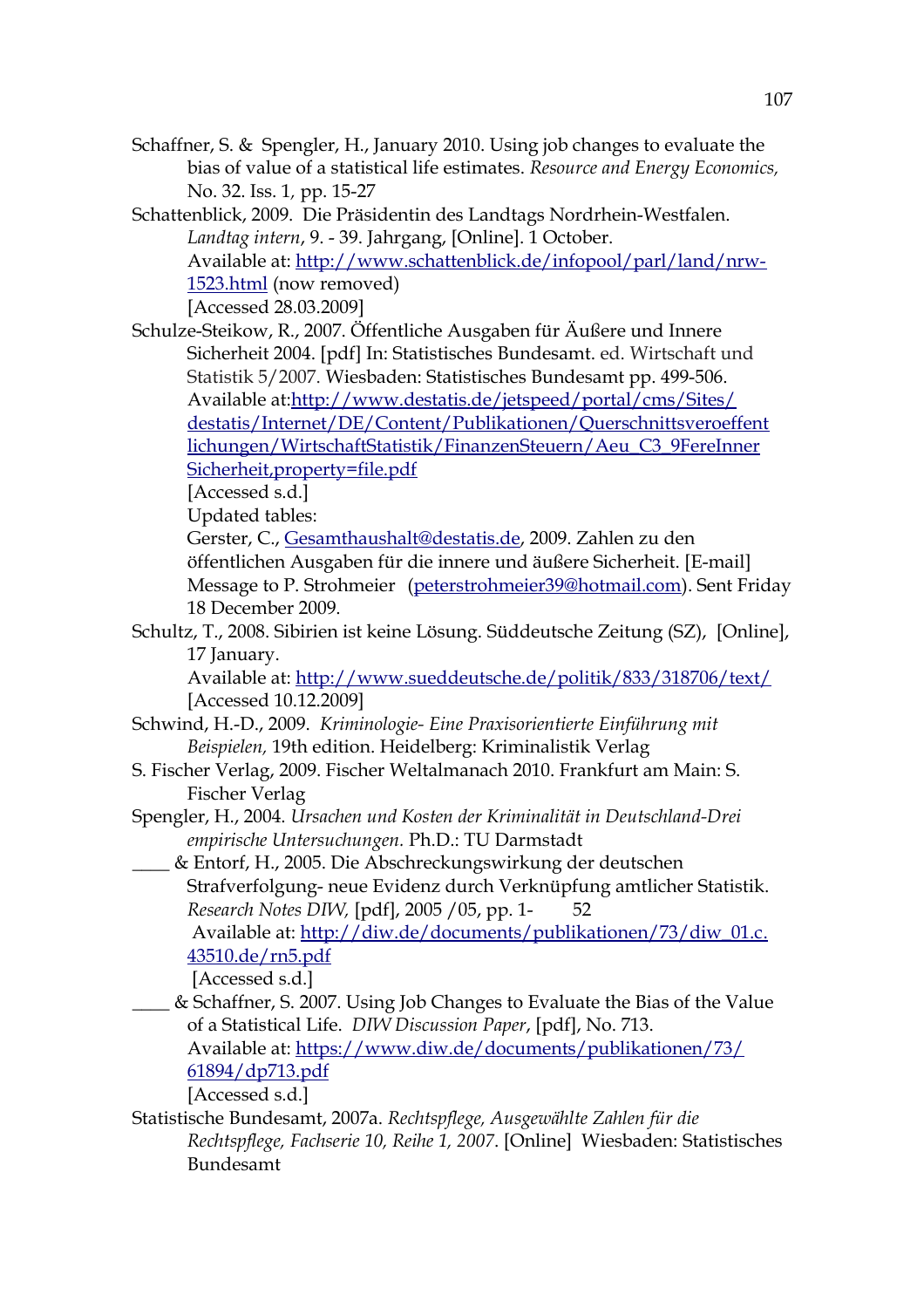Available at:<https://www-ec.destatis.de/csp/shop/sfg/bpm.html>[.](https://www-ec.destatis.de/csp/shop/sfg/bpm.html.cms.cBroker.cls)  [cms.cBroker.cls](https://www-ec.destatis.de/csp/shop/sfg/bpm.html.cms.cBroker.cls) [? cmspath=struktur,vollanzeige.csp&ID=1021917](https://www-ec.destatis.de/csp/shop/sfg/bpm.html.cms.cBroker.cls?cmspath=struktur,vollanzeige.csp&ID=1021917) [Accessed s.d.]

\_\_\_\_, 2007b. *2006: Gut zwei Drittel aller Strafurteile lauten auf Geldstrafe, Pressemitteilung, No. 439*, 01.11.2007. [Online] (Updated s.d.) Available at:<http://www.destatis.de/jetspeed/portal/cms/> Sites/destatis/Internet/DE/Presse/pm/2007/11/PD07\_439\_243, [templateId=renderPrint.psml](http://www.destatis.de/jetspeed/portal/cms/Sites/destatis/Internet/DE/Presse/pm/2007/11/PD07__439__243,templateId=renderPrint.psml)

[Accessed s.d.]

- \_\_\_\_, 2008a. *Rechtspflege, Ausgewählte Zahlen für die Rechtspflege, 2008 Fachserie 10, Reihe 1, 2008*. [Online] Wiesbaden: Statistisches Bundesamt Available at:<https://www-ec.destatis.de/csp/shop/sfg/bpm.html.cms>  [.cBroker.cls](https://www-ec.destatis.de/csp/shop/sfg/bpm.html.cms.cBroker.cls) [? cmspath=struktur,vollanzeige.csp&ID=1024396](https://www-ec.destatis.de/csp/shop/sfg/bpm.html.cms.cBroker.cls?cmspath=struktur,vollanzeige.csp&ID=1024396) [Accessed s.d.]
- \_\_\_\_, 2008b. *Rechtspflege, Fachserie 10 Reihe 2.6 Staatsanwaltschaften 2008*. [Online] Wiesbaden: Statistisches Bundesamt
	- Available at: [https://wwwec.destatis.de/csp/shop/sfg/bpm.html.cms.c](https://www-ec.destatis.de/csp/shop/sfg/bpm.html.cms.c)  [Broker.cls](https://www-ec.destatis.de/csp/shop/sfg/bpm.html.cms.cBroker.cls) [? cmspath=struktur,vollanzeige.csp&ID=1024366](https://www-ec.destatis.de/csp/shop/sfg/bpm.html.cms.cBroker.cls?cmspath=struktur,vollanzeige.csp&ID=1024366) [Accessed s.d.]
- \_\_\_\_, 2009a. *Statistisches Jahrbuch 2009, A Internationale Übersichten, A.10. Justiz, 10.1 Registrierte Straftaten*, [pdf] Wiesbaden: Statistisches Bundesamt Available at: <http://www.destatis.de/jetspeed/portal/cms/Sites>  [/destatis/Internet/](http://www.destatis.de/jetspeed/portal/cms/Sites/destatis/Internet/) [DE/Content/Statistiken/Internationa les/Inter](http://www.destatis.de/jetspeed/portal/cms/Sites/destatis/Internet/DE/Content/Statistiken/Internationales/InternationaleStatistik/Thema/AllgemeineStatistik/TabJahrbuch1001,property=file.pdf)  [nationaleStatistik/ Thema/AllgemeineStatistik/TabJahrbuch1001,](http://www.destatis.de/jetspeed/portal/cms/Sites/destatis/Internet/DE/Content/Statistiken/Internationales/InternationaleStatistik/Thema/AllgemeineStatistik/TabJahrbuch1001,property=file.pdf) [property=file.pdf](http://www.destatis.de/jetspeed/portal/cms/Sites/destatis/Internet/DE/Content/Statistiken/Internationales/InternationaleStatistik/Thema/AllgemeineStatistik/TabJahrbuch1001,property=file.pdf)

[Accessed 18.12.2009]

- \_\_\_\_, 2009b. V*erbraucherpreisindex Gesamtindex*. [Online] (Updated s.d.) Available at: [http://www.destatis](http://www.destatis/) [.de](http://www.destatis.de/) [/jetspeed/portal/cms/Sites/destatis](http://www.destatis.de/jetspeed/portal/cms/Sites/destatis/Internet/DE/Content/Statistiken/Zeitreihen/WirtschaftAktuell/Preise/Content100/kpre510bv4,templateId=renderPrint.psml)  [/Internet/DE/Content/Statistiken/ Zeitreihen /WirtschaftAktuell](http://www.destatis.de/jetspeed/portal/cms/Sites/destatis/Internet/DE/Content/Statistiken/Zeitreihen/WirtschaftAktuell/Preise/Content100/kpre510bv4,templateId=renderPrint.psml)  [/Preise/ Content100/ kpre510bv4,templateId=renderPrint.psml](http://www.destatis.de/jetspeed/portal/cms/Sites/destatis/Internet/DE/Content/Statistiken/Zeitreihen/WirtschaftAktuell/Preise/Content100/kpre510bv4,templateId=renderPrint.psml) [Accessed 25.12.2009]
- \_\_\_\_, 2009c. *Rechtspflege, Ausgewählte Zahlen für die Rechtspflege, Fachserie 10, Reihe 1, 2009*. [Online] Wiesbaden: Statistisches Bundesamt Available at:<https://wwwec.destatis.de/csp/shop/sfg/bpm.html>[.](https://www-ec.destatis.de/csp/shop/sfg/bpm.html.cms.cBroker.clscmspath)  [cms.cBroker.clscmspath](https://www-ec.destatis.de/csp/shop/sfg/bpm.html.cms.cBroker.clscmspath) [=struktur,vollanzeige.csp&ID=1025079](https://www-ec.destatis.de/csp/shop/sfg/bpm.html.cms.cBroker.clscmspath=struktur,vollanzeige.csp&ID=1025079) [Acessed 19.11.2010]
- \_\_\_\_, 2010a. *Bruttoverdienste 1. Quartal 2010: Reallöhne steigen um 0,8%*. [Online] (Updated s.d.)

Available at:<http://www.destatis.de/jetspeed/portal/cms/Sites/>  [destatis/](http://www.destatis.de/jetspeed/portal/cms/Sites/destatis/) [Internet/DE/](http://www.destatis.de/jetspeed/portal/cms/Sites/destatis/Internet/DE/) [Content/Statistiken/Verdienste Arbeitskosten](http://www.destatis.de/jetspeed/portal/cms/Sites/destatis/Internet/DE/Content/Statistiken/VerdiensteArbeitskosten/Bruttoverdienste/Aktuell,templateId=renderPrint.psml)  [/Brutto verdienste/Aktuell, templateId=renderPrint.psml](http://www.destatis.de/jetspeed/portal/cms/Sites/destatis/Internet/DE/Content/Statistiken/VerdiensteArbeitskosten/Bruttoverdienste/Aktuell,templateId=renderPrint.psml) [Accessed 02.05.2010]

\_\_\_\_, 2010b. *Geschäftsentwicklung der Ermittlungsverfahren seit 2004*. [Online] (Updated s.d.)

Available at:<http://www.destatis.de/jetspeed/portal/cms/Sites/>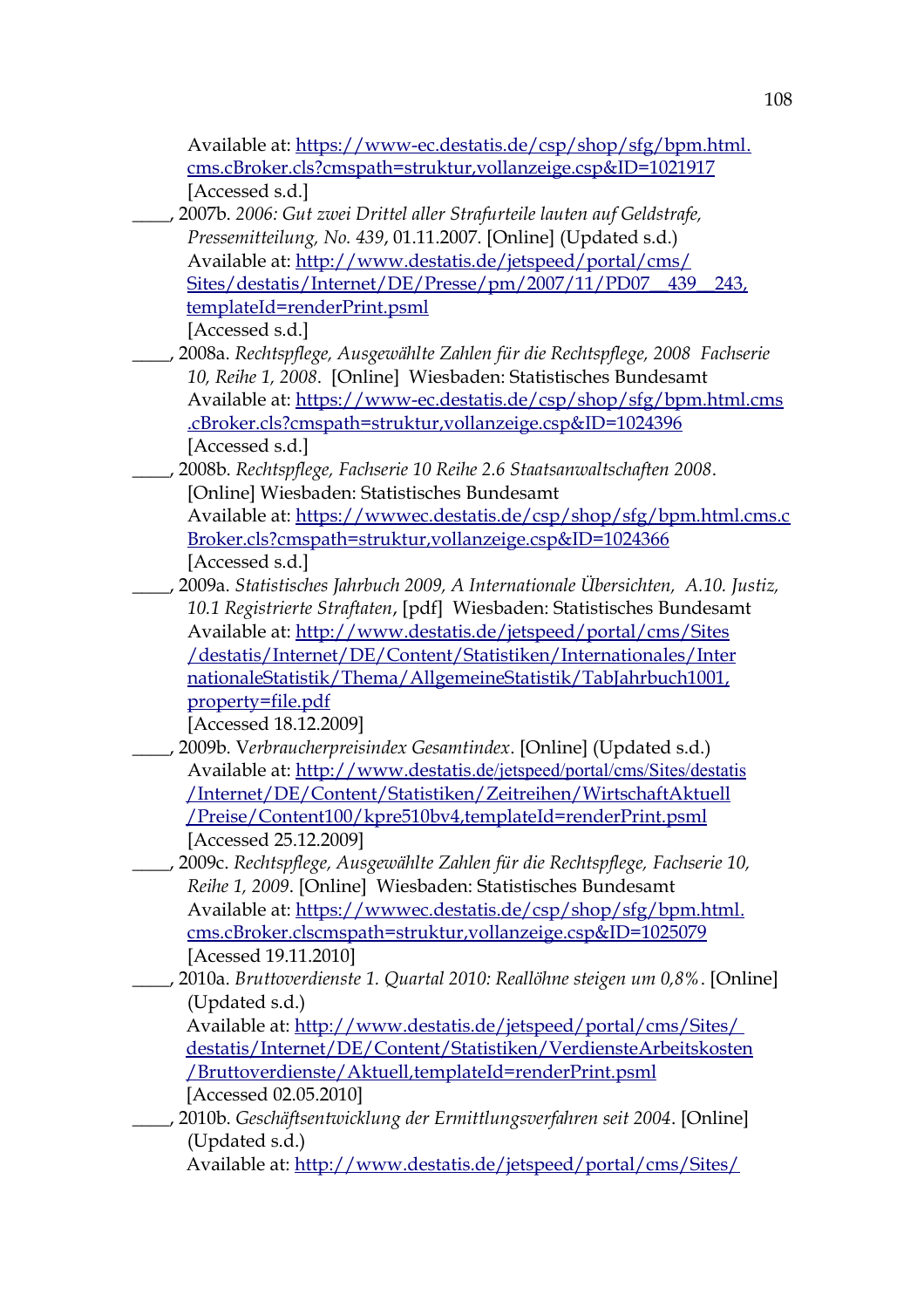destatis/Internet/DE/Content/Statistiken/Rechtspflege/Content75  [/AktuZusatz,templateId= renderPrint.psml#Link%20zur %20Vollversion](http://www.destatis.de/jetspeed/portal/cms/Sites/destatis/Internet/DE/Content/Statistiken/Rechtspflege/Content75/AktuZusatz,templateId=renderPrint.psml#Link%20zur%20Vollversion%20der%20Tabelle) [%20der%20Tabelle](http://www.destatis.de/jetspeed/portal/cms/Sites/destatis/Internet/DE/Content/Statistiken/Rechtspflege/Content75/AktuZusatz,templateId=renderPrint.psml#Link%20zur%20Vollversion%20der%20Tabelle) 

[Accessed 15.06.2010]

- \_\_\_\_, 2010c. *Lebenserwartung von Frauen bei Geburt*. [Online] (Updated s.d.) Available at:<http://www.destatis.de/jetspeed/portal/cms/Sites/> destatis/Internet/DE/Content/Statistiken/Internationales/Internation  [ale Statistik/ Thema/Tabellen /Basistabelle\\_\\_Lebenserwartungw.psml](http://www.destatis.de/jetspeed/portal/cms/Sites/destatis/Internet/DE/Content/Statistiken/Internationales/InternationaleStatistik/Thema/Tabellen/Basistabelle__Lebenserwartungw.psml) [Accessed 28.02.2010]
- \_\_\_\_, 2010d. *Lebenserwartung von Männern bei Geburt*. [Online] (Updated s.d.) Available at:<http://www.destatis.de/jetspeed/portal/cms/Sites/> destatis/Internet/DE/Content/Statistiken/Internationales/ InternationaleStatistik/Thema/Tabellen/Basistabelle Lebens [erwartungm.psml](http://www.destatis.de/jetspeed/portal/cms/Sites/destatis/Internet/DE/Content/Statistiken/Internationales/InternationaleStatistik/Thema/Tabellen/Basistabelle__Lebenserwartungm.psml)

[Accessed 28.02.2010]

Steffen, W. & Elsner, E., 2000. Kriminalität ist keine Frage des Passes, sondern eine Frage von Lebenslagen Kriminalität junger Ausländer. *Deutsches Polizeiblatt*, [pdf ], 5/2000

Available at:

http://www.polizei.bayern.de/content/4/3/7/jungeausl.pdf [Accessed 16.12.2009]

Stöcker, C., 2006. Callcenter im Knast. Spiegel Online, [Online], 24 July. Available at:

<http://www.spiegel.de/netzwelt/web/0,1518,428177,00.html> [Accessed at 18.08.2010]

Storbeck, O., 2008. Der Knast Ökonom. *Handelsblatt*, [Online] 1 April Available at:<http://www.handelsblatt.com/politik/nachrichten/der> knastoekonom;1410642;3

[Accessed 07.05.2010]

- Strohmeier, P., 2009. Befragung von Ehrenamtlichen und Gefangenen. Unpublished survey undertaken for this paper during 2008/2009 in Baden-Württemberg and Bayern.
- Tabbach, A. D., 2003. Criminal Behaviour, Sanctions and Income Taxation: An Economic Analysis. *The Journal of Legal Studies,* [Online], Vol. 32 No. 2, pp. 383-406

Available at:<http://www.jstor.org/pss/3592012> [Accessed s.d.]

- Travis, A., 2009. Cash-strapped jails `ready to blow`governor warns. *Guardian.co.uk*, [Online] 5 October. Available at: [http://www.guardian.co.uk/society/2009/oct/05/cash](http://www.guardian.co.uk/society/2009/oct/05/cash-)  [strapped-jails-](http://www.guardian.co.uk/society/2009/oct/05/cash-strapped-jails-) [potential-](http://www.guardian.co.uk/society/2009/oct/05/cash-strapped-jails-potential-) [catastrophe](http://www.guardian.co.uk/society/2009/oct/05/cash-strapped-jails-potential-catastrophe) [Accessed 06.10.2009]
- United Nations Office on Drugs and Crime (UNDOC), 2009. *UNODC Annual Report 200*9. [pdf] New York: UNDOC Available at:<http://www.unodc.org/documents/about->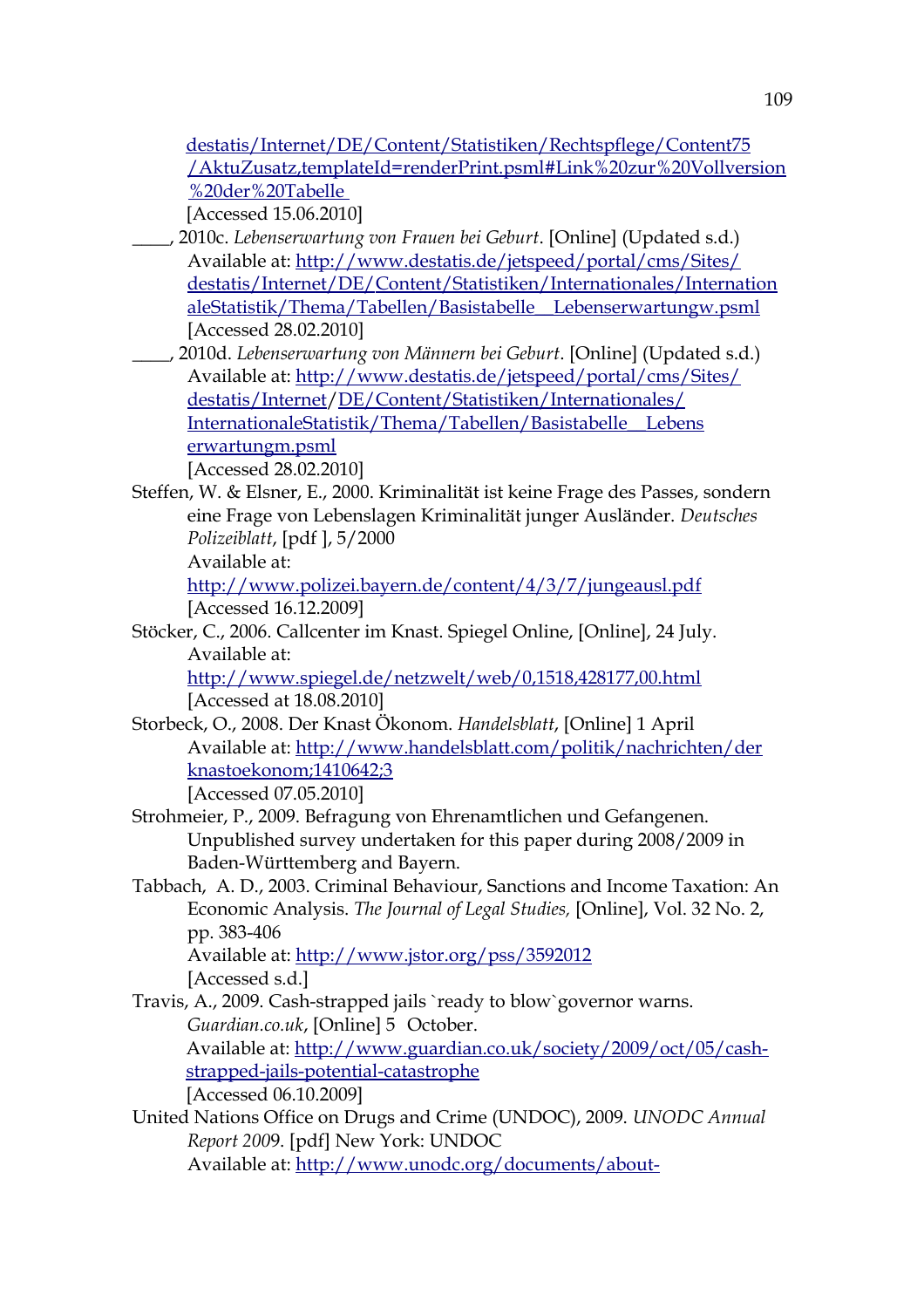[unodc/AR09\\_LORES.pdf](http://www.unodc.org/documents/about-unodc/AR09_LORES.pdf)

[Accessed s.d.]

Universität Kassel, 2009. *Fachbereich Sozialwesen: Konzept der Evaluation*. [Online] (Updated 17.04.2009)

Available at: <http://cms.uni-kassel.de/unicms/index.php?id=13604> [Accessed s.d.]

University Tilburg, 2009. *The 2004/2005 International Crime Victims Survey*. [Online] (Update s.d.)

Available at:<http://rechten.uvt.nl/icvs/index.htm> [Accessed s.d.]

- US Inflation Calculator, 2009. *US Inflation Calculator*. [Online] (Updated s.d.) Available at:<http://www.usinflationcalculator.com/> [Accessed 25.12.2009]
- van Dijk, J., et al., 2005. *The Burden of Crime in the EU: Research Report A Comparative Analysis of the European Crime and Safety Survey EU ICS 2005*. [pdf]. Belgium: Gallup Europe, Italy: UNICRI, Hungary: Gallup Hungary and GeoX Ltd, Germany: The Max-Planck -Institute, Luxembourg: CEPS/INSTEAD.

Available at:<http://www.europeansafetyobservatory.eu/downloads>  [/EUICS-](http://www.europeansafetyobservatory.eu/downloads/EUICS-) [TheBurdenofCrimeintheEU.pdf](http://www.europeansafetyobservatory.eu/downloads/EUICS-TheBurdenofCrimeintheEU.pdf)

[Accessed s.d.]

- Veenhoven, R. & Hagerty, M., 2006. Rising Happiness in Nations 1946-2004, A reply to Easterlin. *Social Indicators Research,* [Online], Vol. 79, pp. 421-436 Available at:<http://dx.doi.org/10.1007/S11205-005-5074-X> [Accessed s.d.]
- Virén, M., 2001. Modelling crime and punishment. *Applied Economics*, Vol. 33, Iss. 14, 2001, pp. 1869 – 187

Weisser Ring, 2008a. *Jahresbericht 2008*. [pdf] Mainz: Weisser Ring Available at:<https://www.weisserring.de/fileadmin/content>  [/](https://www.weisserring.de/fileadmin/content/) [Jahresberichte/ Jahresbericht\\_2008.pdf](https://www.weisser-ring.de/fileadmin/content/Jahresberichte/Jahresbericht_2008.pdf)

[Accessed s.d.]

\_\_\_\_, 2008b. *Staatliche Opferentschädigung in Deutschland im Jahr 2008*. [pdf] (Updated s.d.)

Available at:

[https://www.weisserring.de/fileadmin/content/OEG\\_01.pdf](https://www.weisser-ring.de/fileadmin/content/OEG_01.pdf) [Accessed 22-24.12.2009]

\_\_\_\_, 2008c. *Statistiken zur Staatlichen Opferentschädigungsgesetz*. [Online] (Updated s.d.)

Available at: [https://www.weisserring.de/internet/medien/statistiken](https://www.weisser-ring.de/internet/medien/statistiken-)  [zur-staatlichen-](https://www.weisser-ring.de/internet/medien/statistiken-zur-staatlichen-) [opferentschaedigung/index.html](https://www.weisser-ring.de/internet/medien/statistiken-zur-staatlichen-opferentschaedigung/index.html)

[Accessed 22-24.12.2009]

- \_\_\_\_, 2009. Gespräch über Opferkosten in Deutschland. [Phone call] (Personal communication, 22.12.2009)
- Windzio, M. et al., 2007. Kriminalitätswahrnehmung und Punitivität in der Bevölkerung - Welche Rolle spielen die Massenmedien? Ergebnisse der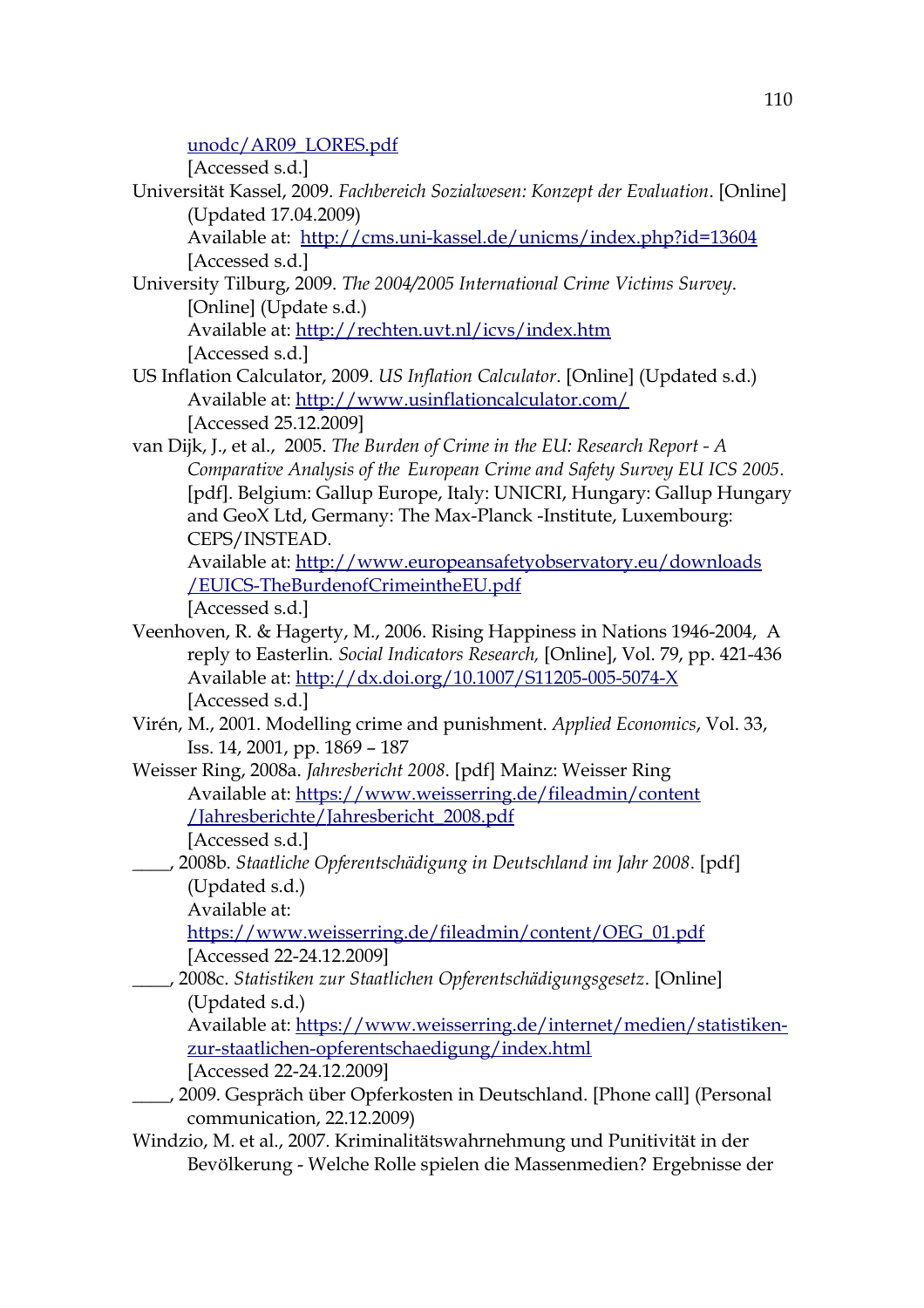Befragungen zu Kriminalitätswahrnehmung und Strafeinstellungen 2004 und 2006 (KFN-Forschungsbericht, No. 103). [pdf] Hannover: Kriminologisches Forschungsinstitut Niedersachsen e.V. (KFN) Available at:<http://www.kfn.de/versions/kfn/assets/fb103.pdf> [Accessed s.d.]

- Witt, R. & Witte, A. D., 2000. Crime Imprisonment and Female Labor Force Participation: A Time-Series Approach. *Journal of Quantitative Criminology*, [pdf], Vol. 16, pp. 69-85. Available at:<http://www.nber.org/papers/w6786.pdf> [Accessed s.d.]
- Witte, A., D., 1980. Estimating the Economic Model of Crime with Individual Data. *The Quarterly Journal of Economics*, [pdf], Vol. 94, No. 1, pp. 57-84 Available at: <http://www.jstor.org/stable/1884604> [Accessed 16.11.2010]
- Yamada, T., Yamada, T. & Kang, J. M., 1993. Crime Rate Versus Labour Market Conditions; Theory and Time Series Evidence. *Economic Studies Quarterly,* [Online], Vol. 44, No. 3, pp. 250-262 Available at:<http://www.nber.org/papers/w3801> [Accessed s.d.]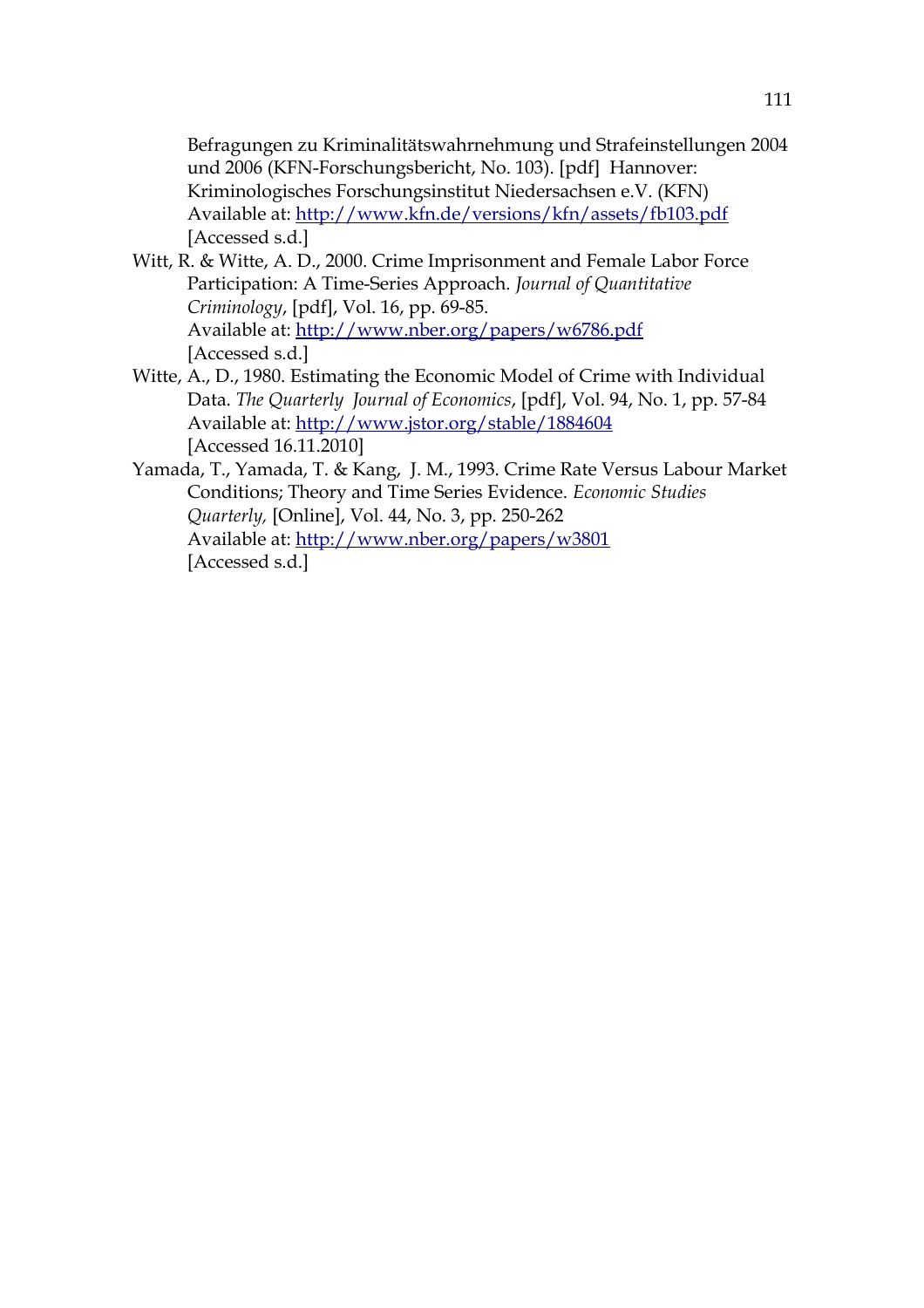## **APPENDICES:**

## Appendix 1

Calculation of average monthly wage in the low-wage sector in Germany in 2009

| income brackets                                                             | up to $400 \in$ | above 400 € to<br>800€     | above 800 € to<br>1000€ | above $1000 \in$ to<br>1800€ |
|-----------------------------------------------------------------------------|-----------------|----------------------------|-------------------------|------------------------------|
| number of full-time<br>employed per income<br>bracket                       | 177 040         | 288 528                    | 596 124                 | 3 688 007*                   |
| average monthly<br>income**                                                 | 200€            | 600€                       | 900€                    | 1400€                        |
| total monthly income<br>for those employed<br>within this income<br>bracket |                 | 35 408 000 € 173 116 800 € | 536 511 600 €           | 5 163 209 800 €              |
| total monthly income<br>for all within the low<br>age sector                | 5 908 246 200 € |                            |                         |                              |
| number of people<br>working in the low<br>wage sector                       | 4749699         |                            |                         |                              |
| average monthly<br>income                                                   | 1244€           |                            |                         |                              |

Source: Frank & Grimm (2010 : 12, 47); own calculations

\* the percentages per income bracket are given on p.12, Graph 2. Each bracket is 100 Euros wide. This was employed to estimate how many of the over 4 million people in the bracket 1000€-2000€ fall within the 1000€-1800€ bracket, which contains the cut-off point for the low wage sector. Around 80% of those within the 1000€-2000€ income bracket were counted towards the low wage sector.

\*\*Since it is difficult to gauge exactly the percentages of the labour force falling within any given income bracket from the curve in Graph 2 on p.12, no attempt was made to estimate the actual income within the brackets. The mean was chosen instead.